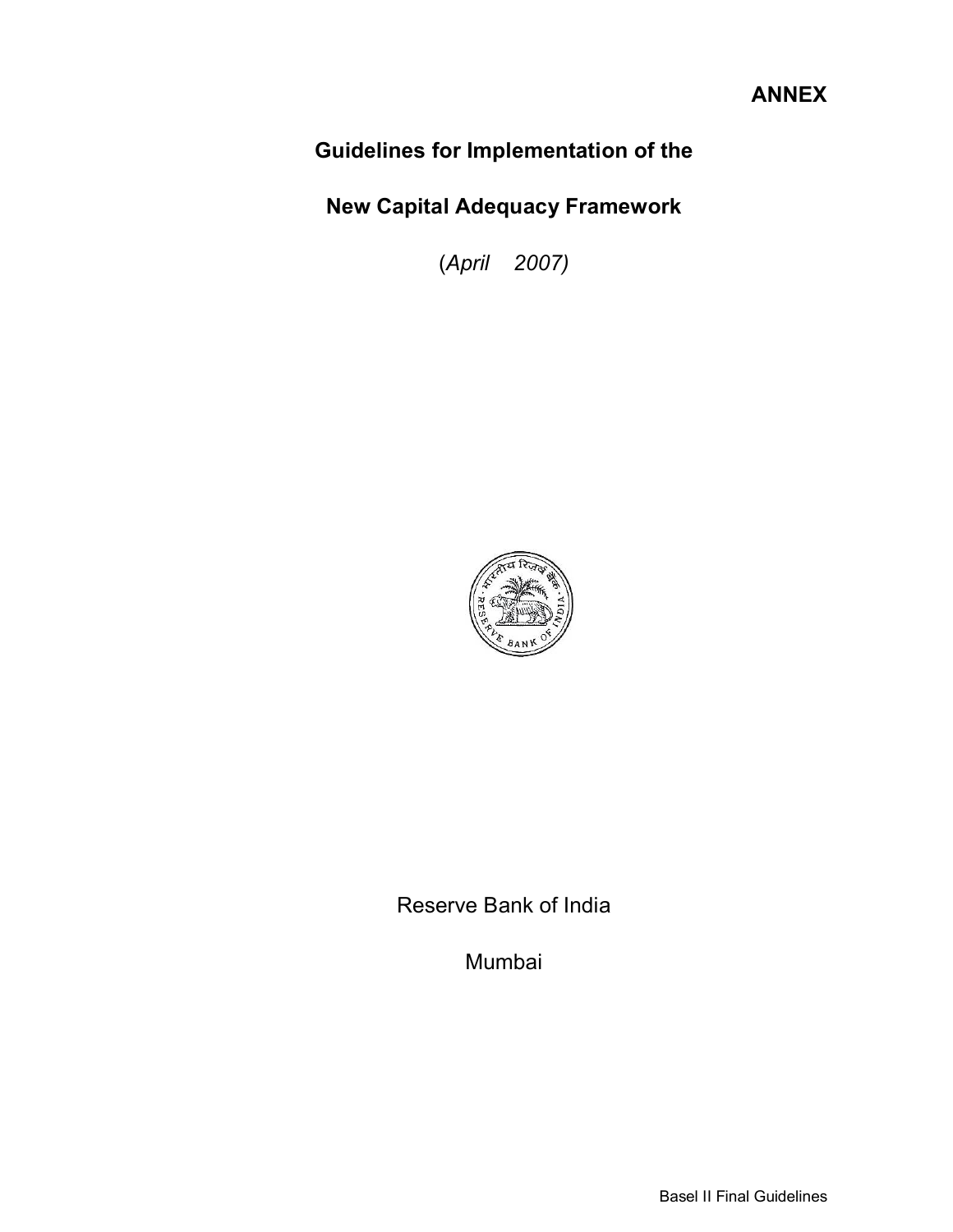# **TABLE OF CONTENTS**

| <u>1.</u>      |                                                         |    |
|----------------|---------------------------------------------------------|----|
| $\overline{2}$ | APPROACH TO IMPLEMENTATION, EFFECTIVE DATE              |    |
|                |                                                         |    |
| $\overline{3}$ |                                                         |    |
| 4              |                                                         |    |
| 4.1            |                                                         |    |
| 4.2            |                                                         |    |
| 4.3            |                                                         |    |
| 4.4            |                                                         |    |
| 5 <sup>5</sup> | <b>CAPITAL CHARGE FOR CREDIT RISK 14</b>                |    |
| 5.1            |                                                         |    |
| 5.2            |                                                         |    |
| 5.3            |                                                         |    |
| <u>5.4</u>     |                                                         |    |
| 5.5            |                                                         |    |
| 5.6            |                                                         |    |
| 5.7            |                                                         |    |
| 5.8            |                                                         |    |
| 5.9            | CLAIMS INCLUDED IN THE REGULATORY RETAIL PORTFOLIOS  22 |    |
| 5.10           |                                                         |    |
| 5.11           |                                                         | 25 |
| <u>5.12</u>    |                                                         |    |
| 5.13           |                                                         |    |
| 5.14           |                                                         |    |
| 5.15           |                                                         |    |
| 5.15.1         |                                                         |    |
| 5.15.2         |                                                         |    |
| <u>5.15.3</u>  |                                                         |    |
| <u>5.15.4</u>  |                                                         |    |
| <u>5.15.5</u>  |                                                         |    |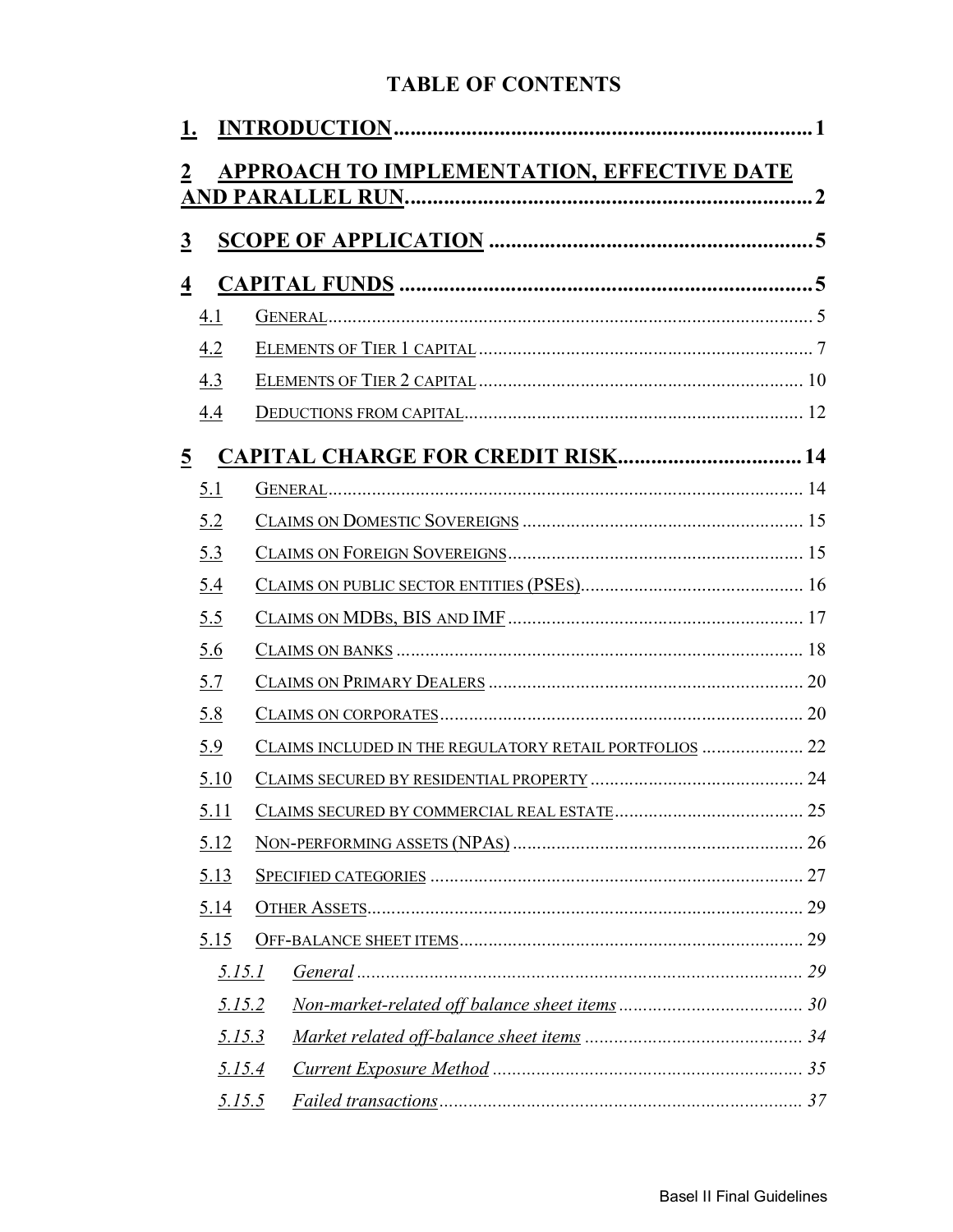|   | 5.16          |                                                                           |  |
|---|---------------|---------------------------------------------------------------------------|--|
|   | <u>5.16.1</u> |                                                                           |  |
|   | 5.16.2        | Deduction of securitisation exposures from capital funds  40              |  |
|   | 5.16.3        |                                                                           |  |
|   | 5.16.4        |                                                                           |  |
|   | 5.16.5        |                                                                           |  |
|   | 5.16.6        |                                                                           |  |
|   | 5.16.7        |                                                                           |  |
|   | 5.16.8        |                                                                           |  |
| 6 |               |                                                                           |  |
|   | 6.1           |                                                                           |  |
|   | 6.2           |                                                                           |  |
|   | 6.3           |                                                                           |  |
|   | 6.4           |                                                                           |  |
|   | 6.5           |                                                                           |  |
|   | 6.6           |                                                                           |  |
|   | 6.7           |                                                                           |  |
|   | 6.8           | APPLICABILITY OF ISSUE RATING TO ISSUER/ OTHER CLAIMS 52                  |  |
| 7 |               |                                                                           |  |
|   | 7.1           |                                                                           |  |
|   | 7.2           |                                                                           |  |
|   | <u>7.3</u>    | <b>CREDIT RISK MITIGATION TECHNIQUES - COLLATERALISED TRANSACTIONS 55</b> |  |
|   | 7.3.2         |                                                                           |  |
|   | <u>7.3.4</u>  |                                                                           |  |
|   | 7.3.5         |                                                                           |  |
|   | 7.3.6         |                                                                           |  |
|   | 7.3.7         |                                                                           |  |
|   | 7.4           | CREDIT RISK MITIGATION TECHNIQUES - ON-BALANCE SHEET NETTING 63           |  |
|   | 7.5           |                                                                           |  |
|   | 7.5.4         |                                                                           |  |
|   | 7.5.5         |                                                                           |  |
|   | 7.5.6         |                                                                           |  |
|   | 7.5.7         |                                                                           |  |
|   | 7.5.8         |                                                                           |  |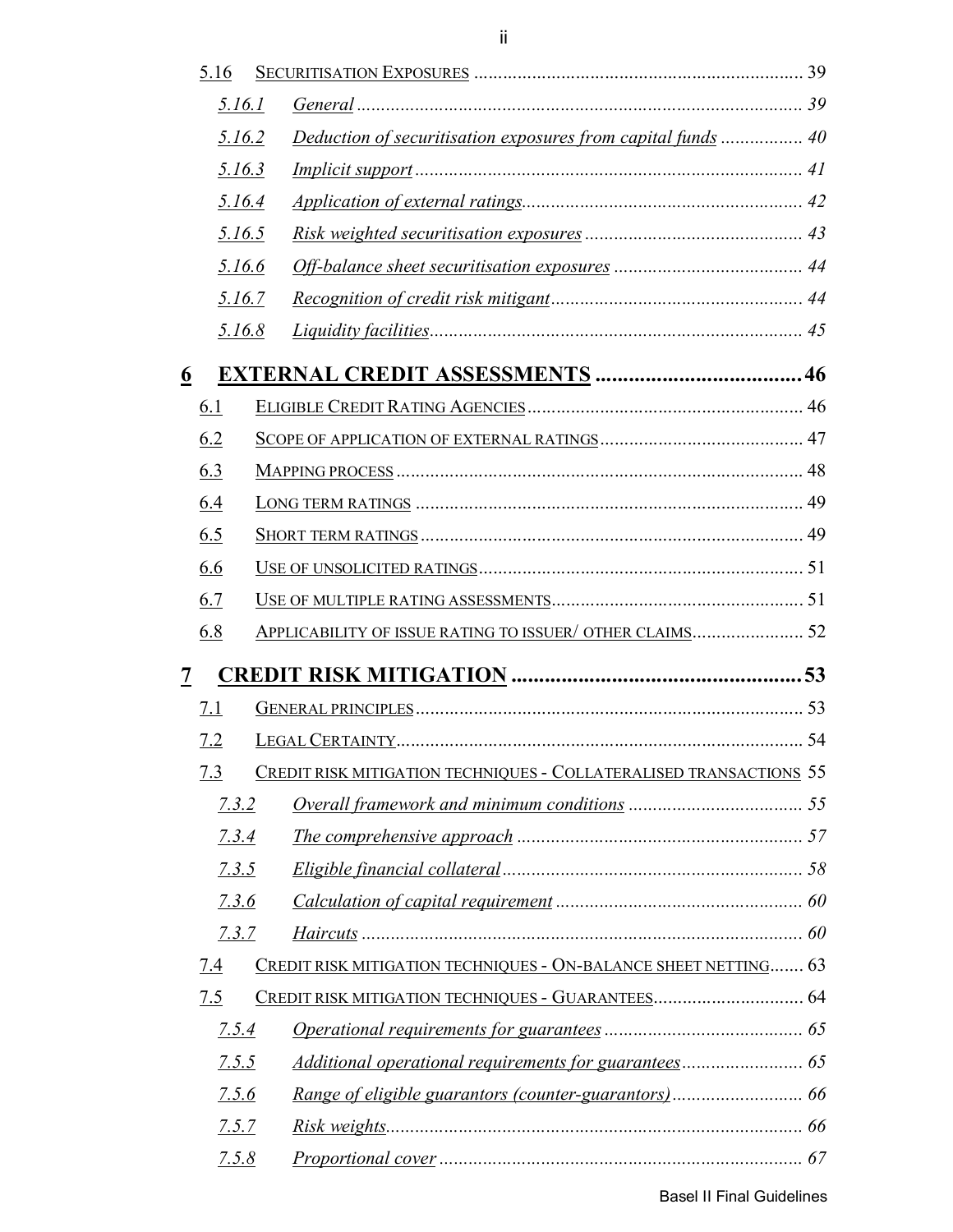|                         | 7.5.9       |                                                             |  |
|-------------------------|-------------|-------------------------------------------------------------|--|
|                         | 7.5.10      |                                                             |  |
|                         | 7.6         |                                                             |  |
|                         | 7.6.2       |                                                             |  |
|                         | 7.6.3       |                                                             |  |
|                         | 7.7         |                                                             |  |
| <u>8</u>                |             | <b>CAPITAL CHARGE FOR MARKET RISK  70</b>                   |  |
|                         | 8.1         |                                                             |  |
|                         | 8.2         | SCOPE AND COVERAGE OF CAPITAL CHARGE FOR MARKET RISKS 70    |  |
|                         | 8.3         | MEASUREMENT OF CAPITAL CHARGE FOR INTEREST RATE RISK 71     |  |
|                         | 8.4         |                                                             |  |
|                         | 8.5         | MEASUREMENT OF CAPITAL CHARGE FOR FOREIGN EXCHANGE RISK  80 |  |
|                         | 8.6         | AGGREGATION OF THE CAPITAL CHARGE FOR MARKET RISKS 80       |  |
| $\overline{\mathbf{b}}$ |             | <b>CAPITAL CHARGE FOR OPERATIONAL RISK 81</b>               |  |
|                         | 9.1         |                                                             |  |
|                         | 9.2         |                                                             |  |
|                         | 9.3         |                                                             |  |
|                         |             |                                                             |  |
|                         | 10.1        |                                                             |  |
|                         | 10.2        |                                                             |  |
|                         |             |                                                             |  |
|                         | <u>10.4</u> |                                                             |  |
|                         | 10.5        |                                                             |  |
|                         | 10.6        |                                                             |  |
|                         | 10.7        |                                                             |  |
|                         | 10.8        |                                                             |  |
|                         | 10.9        |                                                             |  |
|                         | 10.10       |                                                             |  |
|                         | 10.11       |                                                             |  |
|                         |             |                                                             |  |
|                         |             |                                                             |  |
|                         |             |                                                             |  |
|                         |             |                                                             |  |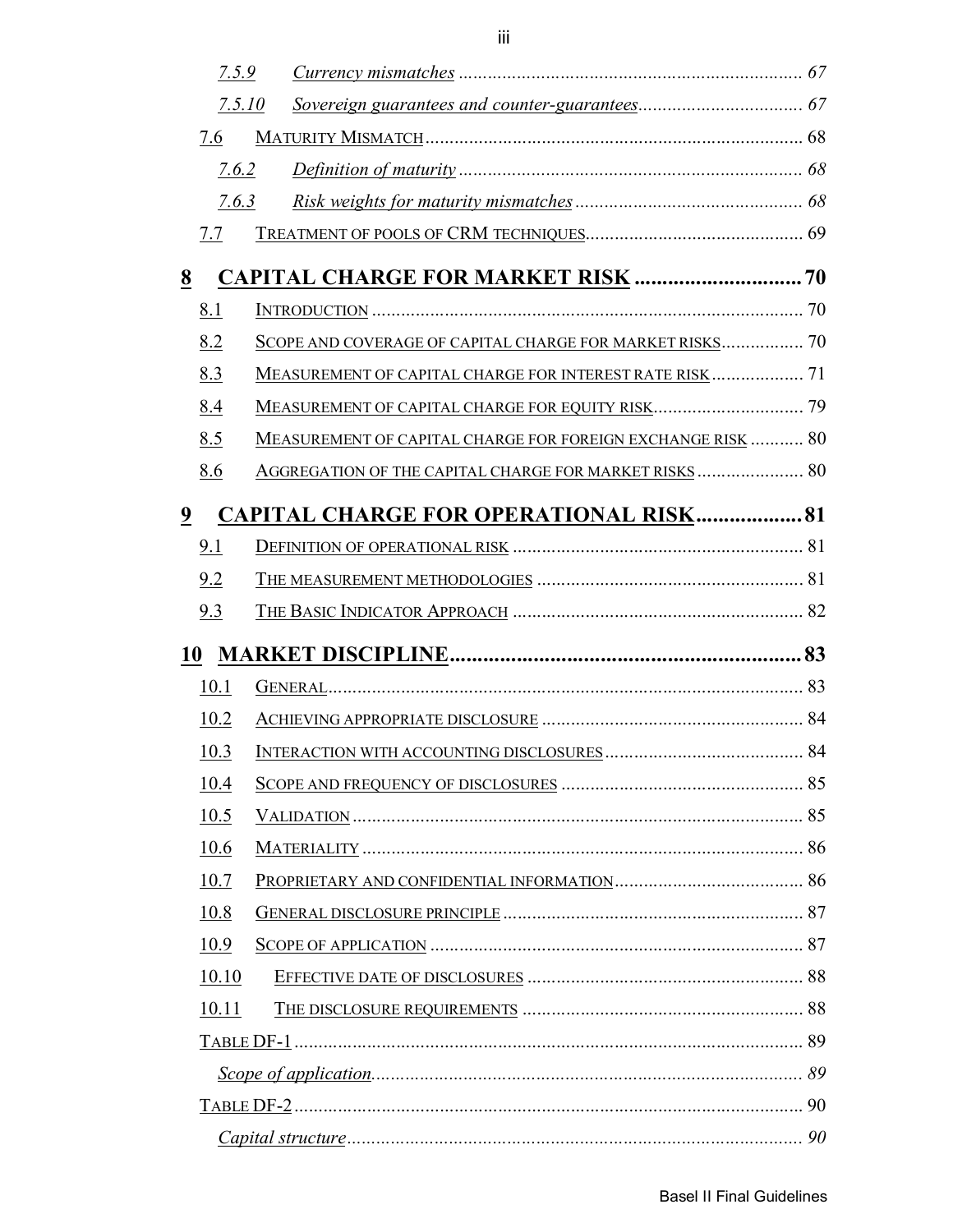| Credit risk: disclosures for portfolios subject to the standardised approach 94 |  |
|---------------------------------------------------------------------------------|--|
|                                                                                 |  |
|                                                                                 |  |
|                                                                                 |  |
|                                                                                 |  |
|                                                                                 |  |
|                                                                                 |  |
|                                                                                 |  |
|                                                                                 |  |
|                                                                                 |  |
|                                                                                 |  |
|                                                                                 |  |
| TERMS AND CONDITIONS APPLICABLE TO INNOVATIVE PERPETUAL DEBT                    |  |
|                                                                                 |  |
|                                                                                 |  |
| TERMS AND CONDITIONS APPLICABLE TO DEBT CAPITAL INSTRUMENTS TO QUALIFY          |  |
|                                                                                 |  |
|                                                                                 |  |
| ISSUE OF SUBORDINATED DEBT FOR RAISING LOWER TIER 2 CAPITAL  112                |  |
|                                                                                 |  |
|                                                                                 |  |
|                                                                                 |  |
| MEASUREMENT OF CAPITAL CHARGE FOR MARKET RISKS IN RESPECT OF INTEREST           |  |
|                                                                                 |  |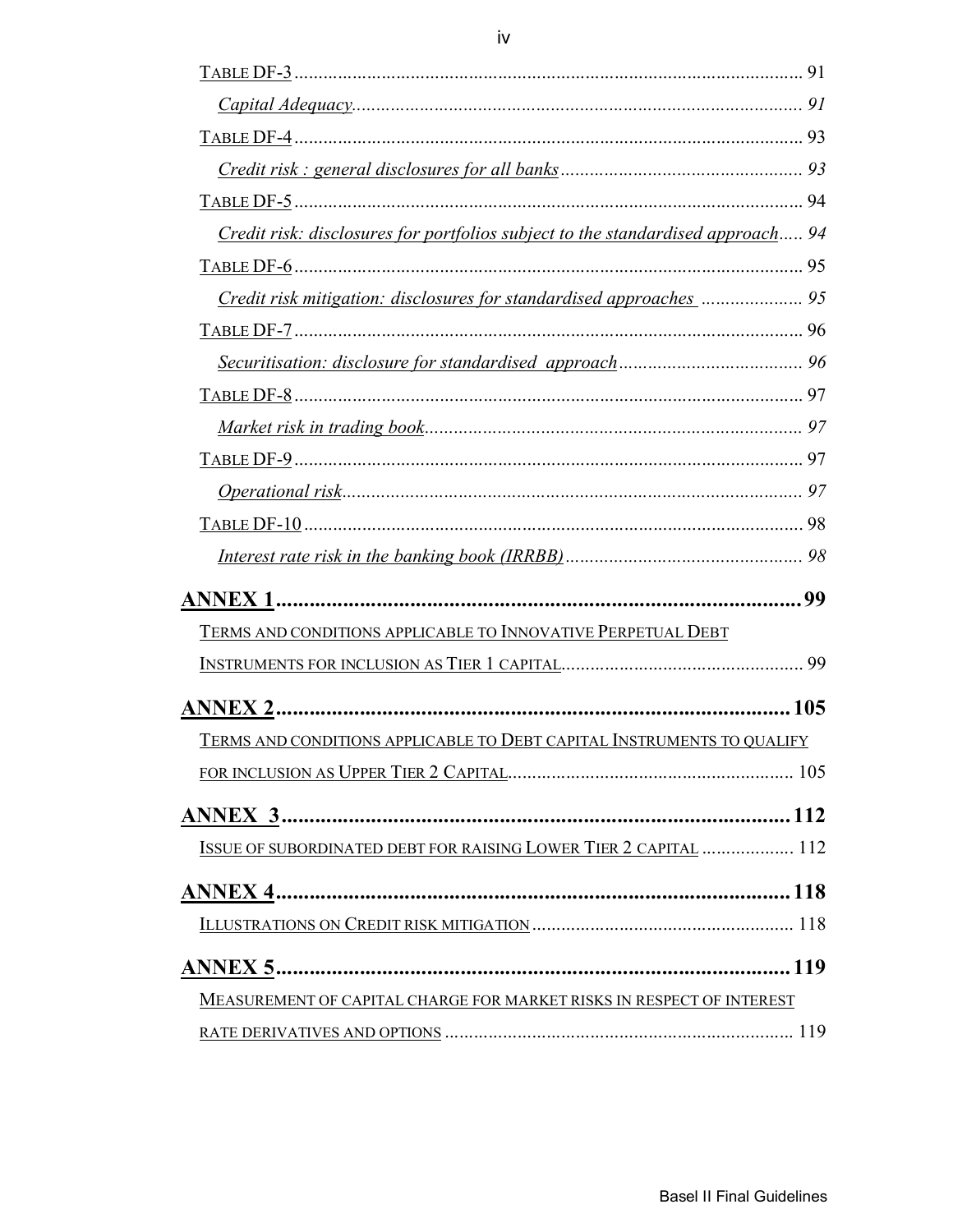#### **GUIDELINES FOR IMPLEMENTATION OF**

#### **THE NEW CAPITAL ADEQUACY FRAMEWORK**

#### **1. Introduction**

- 1.1 With a view to adopting the Basle Committee on Banking Supervision (BCBS) framework on capital adequacy which takes into account the elements of credit risk in various types of assets in the balance sheet as well as off-balance sheet business and also to strengthen the capital base of banks, Reserve Bank of India decided in April 1992 to introduce a risk asset ratio system for banks (including foreign banks) in India as a capital adequacy measure. Essentially, under the above system the balance sheet assets, non-funded items and other off-balance sheet exposures are assigned prescribed risk weights and banks have to maintain unimpaired minimum capital funds equivalent to the prescribed ratio on the aggregate of the risk weighted assets and other exposures on an ongoing basis. Reserve Bank has issued guidelines to banks in June 2004 on maintenance of capital charge for market risks on the lines of 'Amendment to the Capital Accord to incorporate market risks' issued by the BCBS in 1996.
- 1.2 The BCBS released the "International Convergence of Capital Measurement and Capital Standards: A Revised Framework" on June 26, 2004. The Revised Framework was updated in November 2005 to include trading activities and the treatment of double default effects and a comprehensive version of the framework was issued in June 2006 incorporating the constituents of capital and the 1996 amendment to the Capital Accord to incorporate Market Risk. The Revised Framework seeks to arrive at significantly more risk-sensitive approaches to capital requirements. The Revised Framework provides a range of options for determining the capital requirements for credit risk and operational risk to allow banks and supervisors to select approaches that are most appropriate for their operations and financial markets.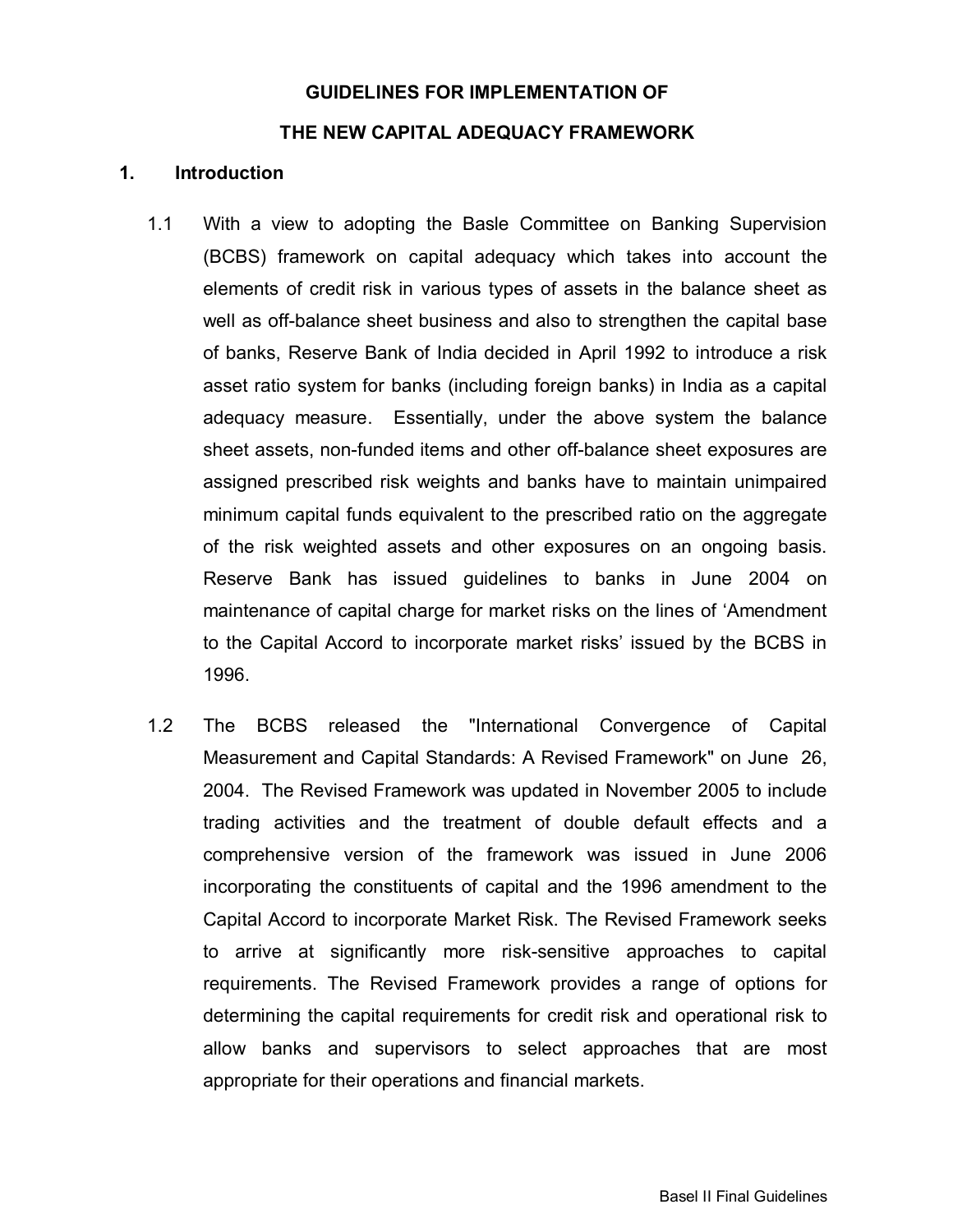#### **2 Approach to implementation, Effective date and Parallel run**

- 2.1 The Revised Framework consists of three-mutually reinforcing Pillars, viz. minimum capital requirements, supervisory review of capital adequacy, and market discipline. Under Pillar 1, the Framework offers three distinct options for computing capital requirement for credit risk and three other options for computing capital requirement for operational risk. These options for credit and operational risks are based on increasing risk sensitivity and allow banks to select an approach that is most appropriate to the stage of development of bank's operations. The options available for computing capital for credit risk are Standardised Approach, Foundation Internal Rating Based Approach and Advanced Internal Rating Based Approach. The options available for computing capital for operational risk are Basic Indicator Approach, Standardised Approach and Advanced Measurement Approach.
- 2.2 Keeping in view Reserve Bank's goal to have consistency and harmony with international standards, it has been decided that all commercial banks in India (excluding Local Area Banks and Regional Rural Banks) shall adopt Standardised Approach (SA) for credit risk and Basic Indicator Approach (BIA) for operational risk. Banks shall continue to apply the Standardised Duration Approach (SDA) for computing capital requirement for market risks.

#### *Effective Date*

2.3 Foreign banks operating in India and Indian banks having operational presence outside India should migrate to the above selected approaches under the Revised Framework with effect from **March 31, 2008.** All other commercial banks (except Local Area Banks and Regional Rural Banks) are encouraged to migrate to these approaches under the Revised Framework in alignment with them but in any case not later than **March 31, 2009**.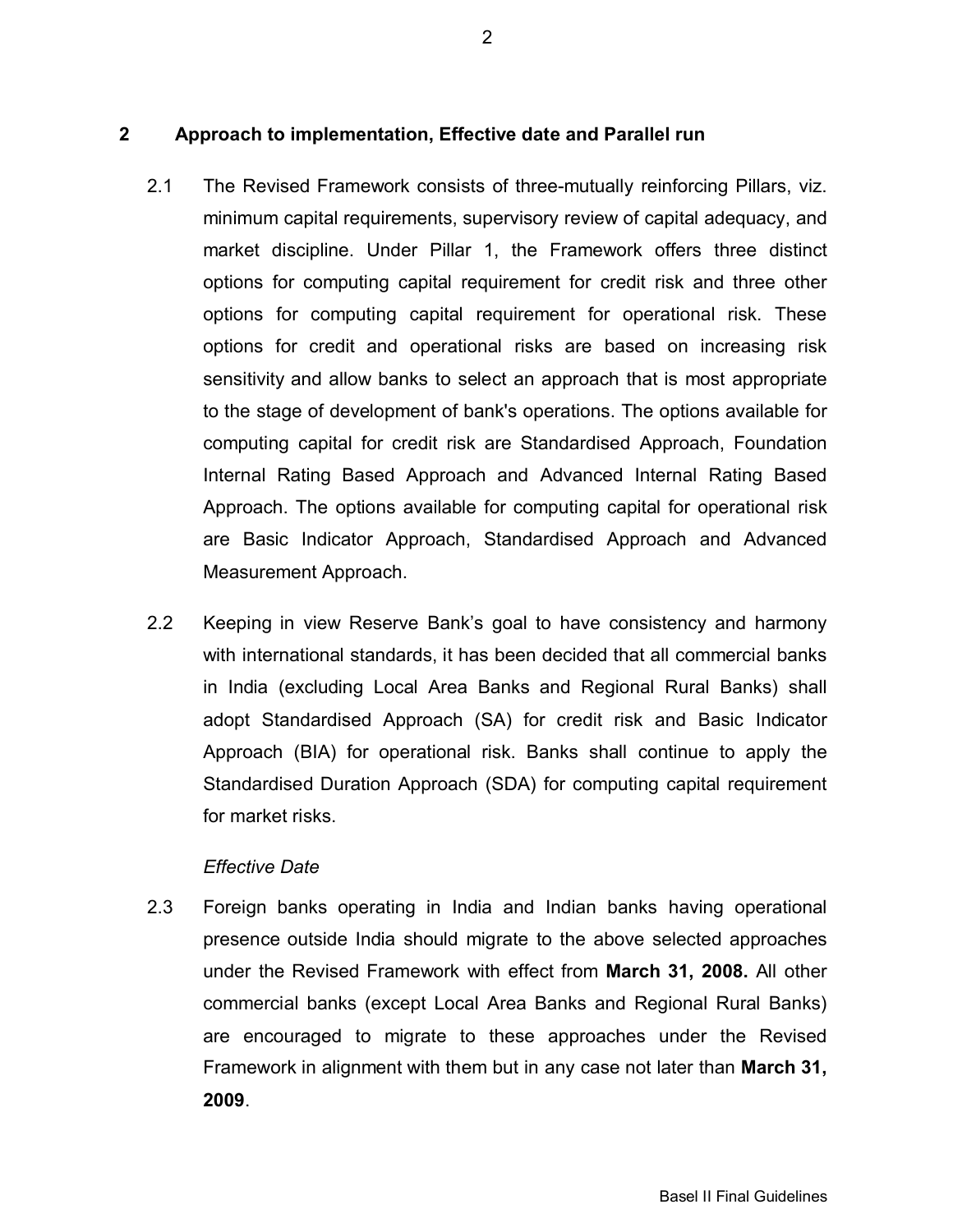#### *Parallel run*

- 2.4 With a view to ensuring smooth transition to the Revised Framework and with a view to providing opportunity to banks to streamline their systems and strategies, banks were advised to have a parallel run of the revised Framework. The Boards of the banks should review the results of the parallel run on a quarterly basis. The broad elements which need to be covered during the parallel run are as under:
	- i) Banks should apply the prudential guidelines on capital adequacy both current guidelines and these guidelines on the Revised Framework – on an on-going basis and compute their Capital to Risk Weighted Assets Ratio (CRAR) under both the guidelines.
	- ii) An analysis of the bank's CRAR under both the guidelines should be reported to the board at quarterly intervals.
	- iii) A copy of the quarterly reports to the Board should be submitted to the Reserve Bank, one each to Department of Banking Supervision, Central Office and Department of Banking Operations and Development, Central Office. While reporting the above analysis to the board, banks should also furnish a comprehensive assessment of their compliance with the other requirements relevant under the Revised Framework, which will include the following, at the minimum:
		- a) Board approved policy on utilization of the credit risk mitigation techniques, and collateral management,
		- b) Board approved policy on disclosures,
		- c) Board approved policy on Internal Capital Adequacy Assessment Process (ICAAP) along with the capital requirement as per ICAAP,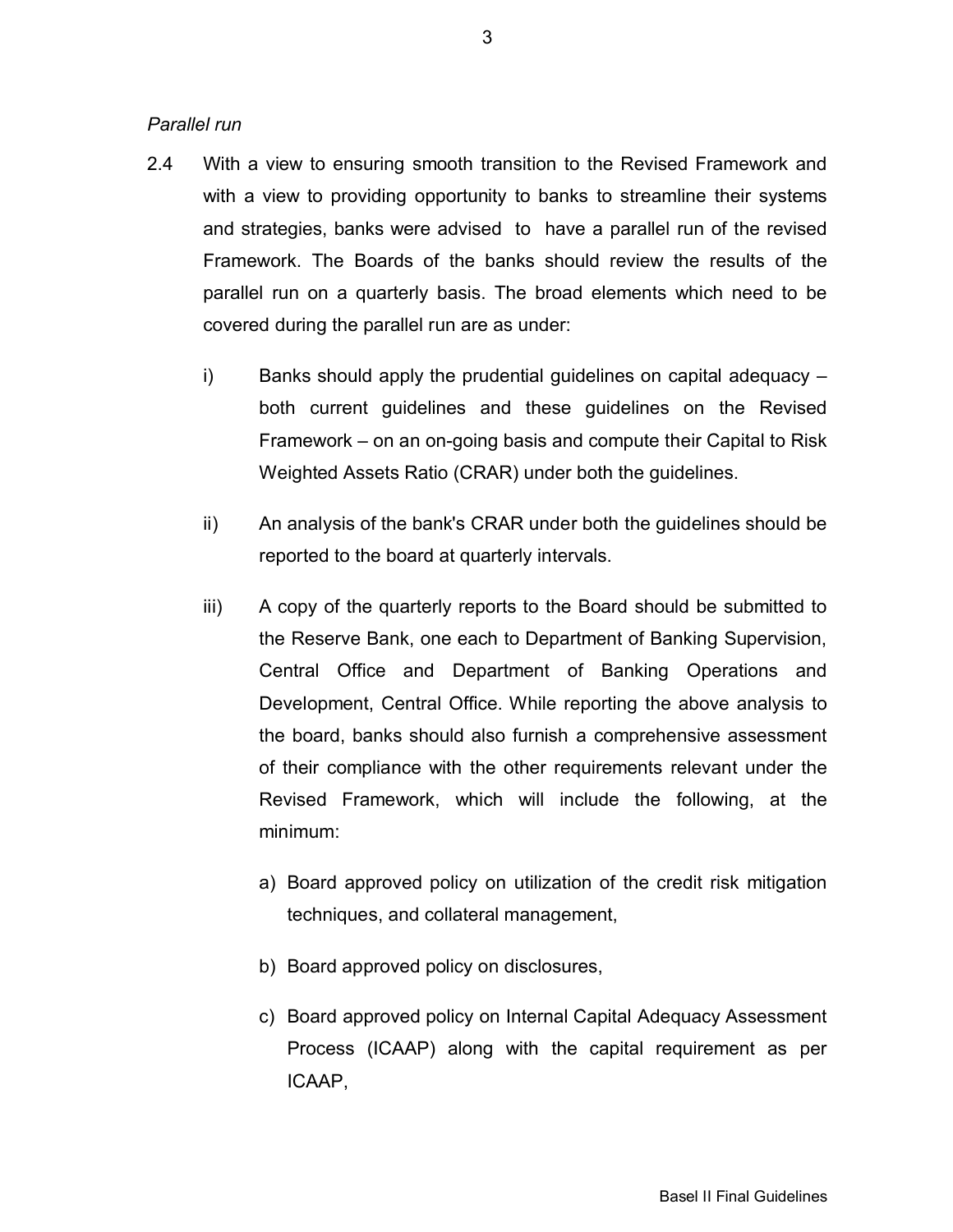- d) Adequacy of bank's MIS to meet the requirements under the New Capital Adequacy Framework, the initiatives taken for bridging gaps, if any, and the progress made in this regard,
- e) Impact of the various elements / portfolios on the bank's CRAR under the revised framework,
- f) Mechanism in place for validating the CRAR position computed as per the New Capital Adequacy Framework and the assessments / findings/ recommendations of these validation exercises,
- g) Action taken with respect to any advice / guidance / direction given by the Board in the past on the above aspects.

#### *Migration to other approaches under the Revised Framework*

2.5 Banks are required to obtain the prior approval of the Reserve Bank to migrate to the Internal Rating Based Approach (IRBA) for credit risk and the Standardised Approach (TSA) or the Advanced Measurement Approach (AMA) for operational risk. Banks that propose to migrate to these approaches are encouraged to undertake an objective and strict assessment of their compliance with the minimum requirements for entry and on-going use of those approaches as prescribed in the International Convergence of Capital Measurement and Capital Standards (comprehensive version of the Revised Framework published by the Basel Committee on Banking Supervision in June 2006 – available on the Bank for International Settlements website www.bis.org). These banks may also assess their compliance with the various processes relevant to these approaches. The above assessments would help these banks in preparing a realistic roadmap indicating the specific milestones, timeline, and plans for achieving smooth and meaningful migration to the advanced approaches. A separate communication in this regard will be issued to banks at a later date, specifying the pre-requisites and procedure for approaching the Reserve Bank for seeking its prior approval for such migration. Notwithstanding the above, all banks should migrate to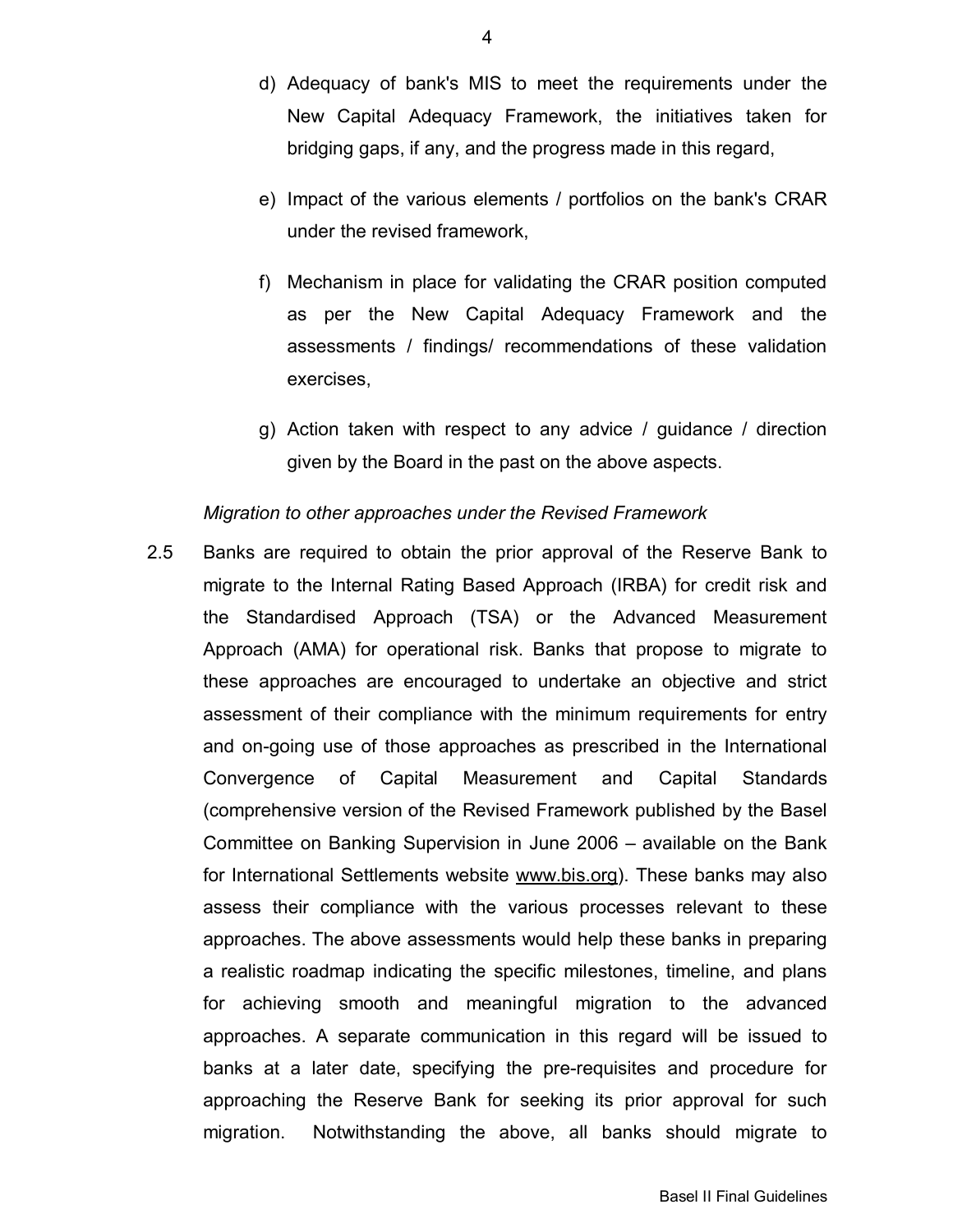Standardised Approach for credit risk and Basic Indicator Approach for operational risk on the effective date.

#### **3 Scope of Application**

3.1 The revised capital adequacy norms shall be applicable uniformly to all Commercial Banks (except Local Area Banks and Regional Rural Banks), both at the solo level (global position) as well as at the consolidated level. A Consolidated bank is defined as a group of entities where a licensed bank is the controlling entity. A consolidated bank will include all group entities under its control, except the exempted entities. In terms of guidelines on preparation of consolidated prudential reports issued vide circular DBOD. No.BP.BC.72/ 21.04.018/ 2001-02 dated February 25, 2003, a consolidated bank may exclude group companies which are engaged in insurance business and businesses not pertaining to financial services. A consolidated bank should maintain a minimum Capital to Risk-weighted Assets Ratio (CRAR) as applicable to a bank on an ongoing basis.

## **4 Capital funds**

#### **4.1 General**

4.1.1 Banks are required to maintain a minimum Capital to Risk-weighted Assets Ratio (CRAR) of 9 percent on an ongoing basis. The Reserve Bank will take into account the relevant risk factors and the internal capital adequacy assessments of each bank to ensure that the capital held by a bank is commensurate with the bank's overall risk profile. This would include, among others, the effectiveness of the bank's risk management systems in identifying, assessing / measuring, monitoring and managing various risks including interest rate risk in the banking book, liquidity risk, concentration risk and residual risk. Accordingly, the Reserve Bank will consider prescribing a higher level of minimum capital ratio for each bank under the Pillar 2 framework on the basis of their respective risk profiles and their risk management systems. Further, in terms of the Pillar 2 requirements of the New Capital Adequacy Framework, banks are expected to operate at a level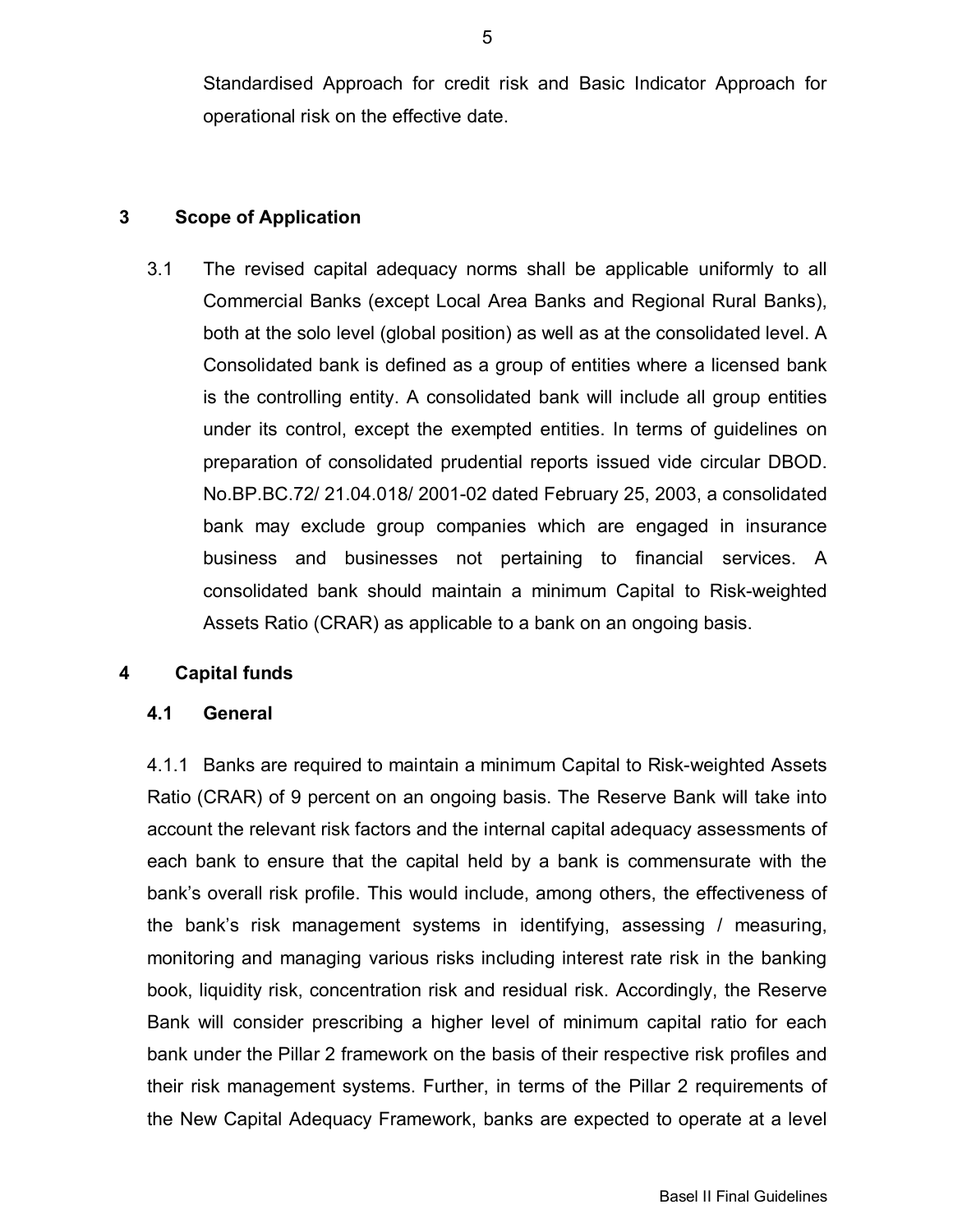well above the minimum requirement.

4.1.2 The minimum capital maintained by banks on implementation of the Revised Framework shall be subjected to a prudential floor<sup>1</sup>, which shall be the higher of the following amounts:

- a) Minimum capital required to be maintained as per the Revised Framework;
- b) A specified per cent of the minimum capital required to be maintained as per the Basel I framework for credit and market risks. The specified per cent will progressively decline as indicated in Table 1.

| Financial year ending*                                                                                                                        | March<br>2008 | March<br>2009 | March<br>2010 |  |  |
|-----------------------------------------------------------------------------------------------------------------------------------------------|---------------|---------------|---------------|--|--|
| Prudential Floor (as % of minimum<br>capital requirement computed as per<br>current (Basel I) framework for credit<br>and market risks)       | 100           | 90            | 80            |  |  |
| * The relevant periods shall be March 2009, 2010, and 2011 for<br>banks implementing the Revised Framework with effect from March<br>31, 2009 |               |               |               |  |  |

| Table 1 - Prudential floor |  |  |  |  |  |  |
|----------------------------|--|--|--|--|--|--|
|----------------------------|--|--|--|--|--|--|

The adequacy and the need for the capital floors will be reviewed periodically on the basis of the quality and integrity of Basel II implementation in banks. In case the supervisory assessments indicate satisfactory level and quality of compliance by banks, the capital floor may be dispensed with even before the above period.

4.1.3 Banks are encouraged to maintain, at both solo and consolidated level, a Tier 1 CRAR of at least 6%. Banks which are below this level must achieve this ratio on or before March 31, 2010.

l

 $<sup>1</sup>$  The need for continuing with the prudential floor will be reviewed periodically by the Reserve Bank.</sup>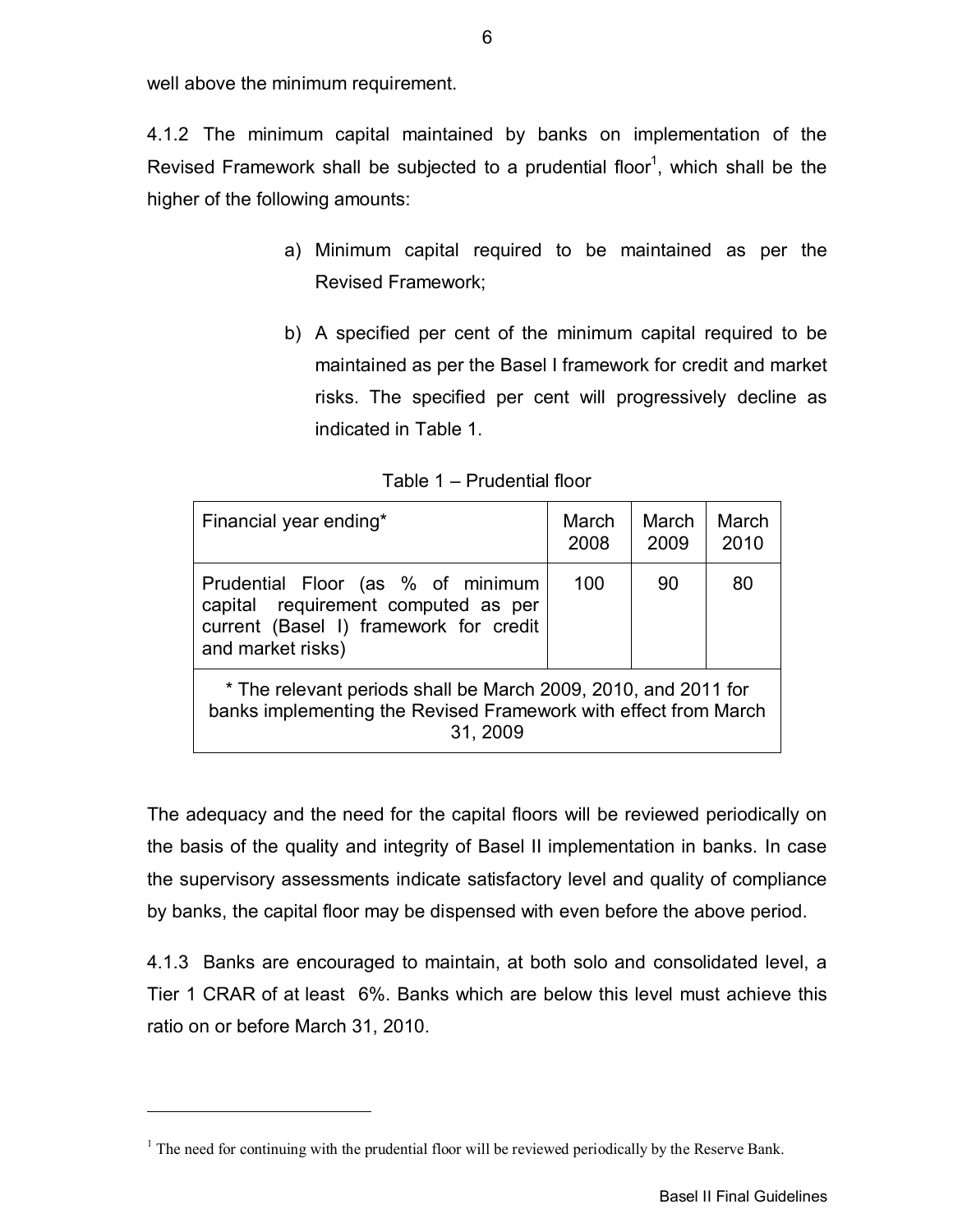4.1.4 A bank should compute its Tier 1 CRAR and Total CRAR in the following manner:

| Tier 1 CRAR $=$              | Eligible Tier 1 capital funds <sup>2</sup>                |
|------------------------------|-----------------------------------------------------------|
|                              | Credit Risk RWA* + Market Risk RWA + Operational Risk RWA |
| * RWA = Risk weighted Assets |                                                           |
| Total CRAR =                 | Eligible total capital funds <sup>3</sup>                 |
|                              | Credit Risk RWA + Market Risk RWA + Operational Risk RWA  |

4.1.5 Capital funds are broadly classified as Tier 1 and Tier 2 capital. Elements of Tier 2 capital will be reckoned as capital funds up to a maximum of 100 per cent of Tier 1 capital, after making the deductions/ adjustments referred to in paragraph 4.4.

# **4.2 Elements of Tier 1 capital**

l

4.2.1 For Indian banks, Tier 1 capital would include the following elements:

- i) Paid-up equity capital, statutory reserves, and other disclosed free reserves, if any;
- ii) Capital reserves representing surplus arising out of sale proceeds of assets;
- iii) Innovative perpetual debt instruments eligible for inclusion in Tier 1 capital which comply with the regulatory requirements as specified in Annex 1; and
- iv) Any other type of instrument generally notified by the Reserve Bank from time to time for inclusion in Tier 1 capital.

<sup>2</sup> Total Tier 1 capital funds, subject to prudential limits for Innovative Perpetual Debt Instruments *minus* deductions from Tier 1 capital

<sup>&</sup>lt;sup>3</sup> Total of eligible Tier 1 capital funds and eligible Tier 2 capital funds, subject to prudential limits for Innovative Tier 1 instruments, Upper Tier 2 instruments and subordinated debt instruments *minus* deductions from Tier 1 and Tier 2 capital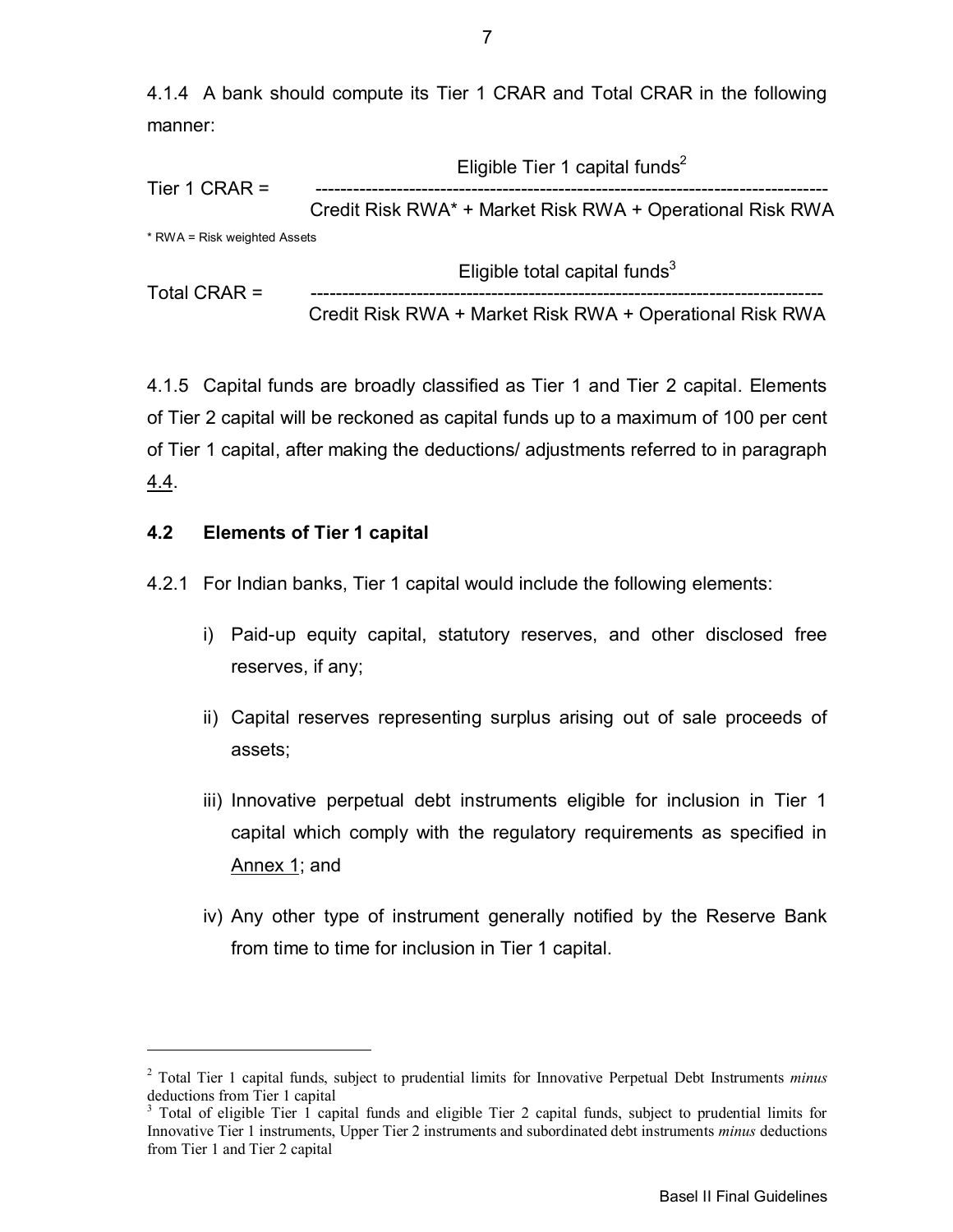4.2.2 Foreign currency translation reserve arising consequent upon application of Accounting Standard 11 (revised 2003): 'The effects of changes in foreign exchange rates'; shall not be an eligible item of capital funds.

4.2.3 For foreign banks in India, Tier 1 capital would include the following elements:

- (i) Interest-free funds from Head Office kept in a separate account in Indian books specifically for the purpose of meeting the capital adequacy norms.
- (ii) Statutory reserves kept in Indian books.
- (iii) Remittable surplus retained in Indian books which is not repatriable so long as the bank functions in India.
- (iv) Capital reserve representing surplus arising out of sale of assets in India held in a separate account and which is not eligible for repatriation so long as the bank functions in India.
- (v) Interest-free funds remitted from abroad for the purpose of acquisition of property and held in a separate account in Indian books.
- (vi) Head Office borrowings in foreign currency by foreign banks operating in India for inclusion in Tier 1 capital which comply with the regulatory requirements as specified in Annex 1 and
- (vii) Any other item specifically allowed by the Reserve Bank from time to time for inclusion in Tier 1 capital.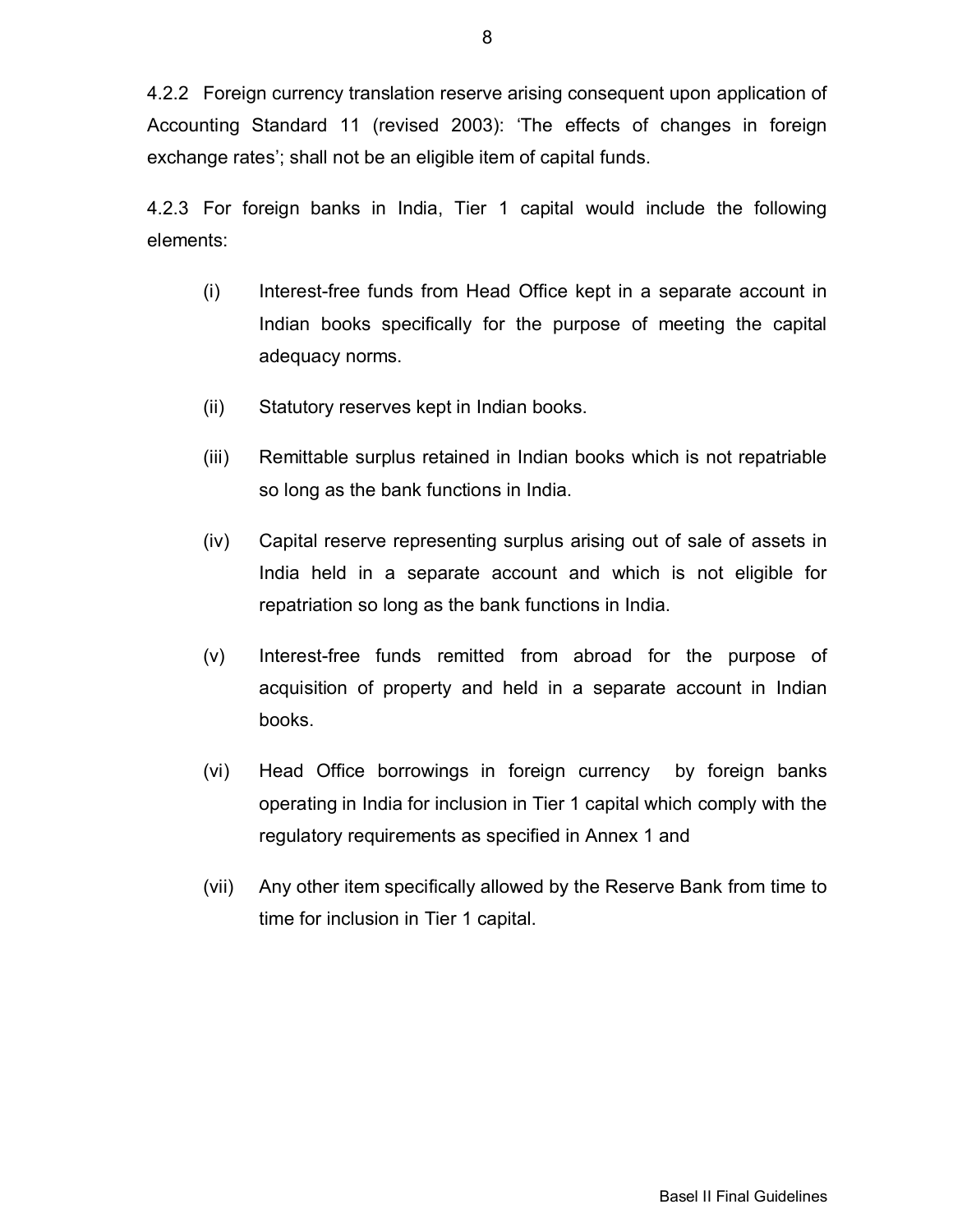#### 4.2.4 **Notes:**

- (i) Foreign banks are required to furnish to Reserve Bank, an undertaking to the effect that the bank will not remit abroad the 'capital reserve' and 'remittable surplus retained in India' as long as they function in India to be eligible for including this item under Tier 1 capital.
- (ii) These funds may be retained in a separate account titled as 'Amount Retained in India for Meeting Capital to Risk-weighted Asset Ratio (CRAR) Requirements' under 'Capital Funds'.
- (iii) An auditor's certificate to the effect that these funds represent surplus remittable to Head Office once tax assessments are completed or tax appeals are decided and do not include funds in the nature of provisions towards tax or for any other contingency may also be furnished to Reserve Bank.
- (iv) The net credit balance, if any, in the inter-office account with Head Office / overseas branches will not be reckoned as capital funds. However, any debit balance in the Head Office account will have to be set-off against capital.

#### 4.2.5 **Limits on eligible Tier 1 capital**

The Innovative perpetual debt instruments, eligible to be reckoned as Tier 1 capital, will be limited to 15 percent of total Tier 1 capital as on March 31 of the previous financial year. The above limit will be based on the amount of Tier 1 capital as on March 31 of the previous financial year, after deduction of goodwill, DTA and other intangible assets but before the deduction of investments, as required in paragraph 4.4. Innovative instruments in excess of the limit shall be eligible for inclusion under Tier 2, subject to limits prescribed for Tier 2 capital.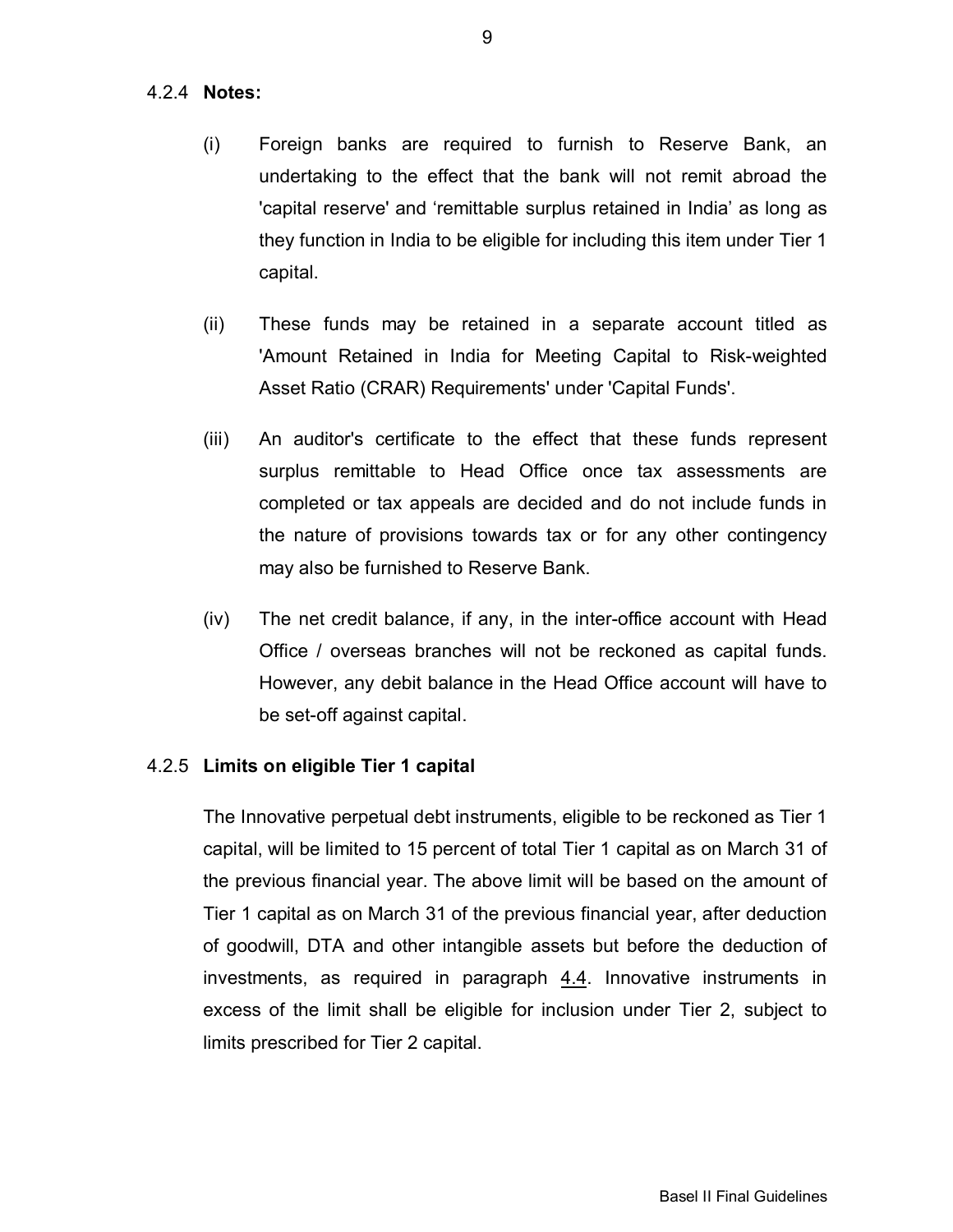#### **4.3 Elements of Tier 2 capital**

## 4.3.1 **Revaluation reserves**

These reserves often serve as a cushion against unexpected losses, but they are less permanent in nature and cannot be considered as 'Core Capital'. Revaluation reserves arise from revaluation of assets that are undervalued on the bank's books, typically bank premises. The extent to which the revaluation reserves can be relied upon as a cushion for unexpected losses depends mainly upon the level of certainty that can be placed on estimates of the market values of the relevant assets, the subsequent deterioration in values under difficult market conditions or in a forced sale, potential for actual liquidation at those values, tax consequences of revaluation, etc. Therefore, it would be prudent to consider revaluation reserves at a discount of 55 percent while determining their value for inclusion in Tier 2 capital. Such reserves will have to be reflected on the face of the Balance Sheet as revaluation reserves.

### 4.3.2 **General provisions and loss reserves**

 $\overline{a}$ 

Such reserves, if they are not attributable to the actual diminution in value or identifiable potential loss in any specific asset and are available to meet unexpected losses, can be included in Tier 2 capital. Adequate care must be taken to see that sufficient provisions have been made to meet all known losses and foreseeable potential losses before considering general provisions and loss reserves to be part of Tier 2 capital. Banks are allowed to include the 'General Provisions on Standard Assets', Floating Provisions<sup>4</sup> 'Provisions held for Country Exposures', and 'Investment Reserve Account' in Tier 2 capital. However, these four items will be admitted as Tier 2 capital up to a maximum of 1.25 per cent of the total risk-weighted assets.

<sup>&</sup>lt;sup>4</sup> Floating Provisions held by banks, which is general in nature and not made against any identified assets may be treated as part of Tier 2 capital if such provisions are not netted off from gross NPAs to arrive at disclosure of net NPAs.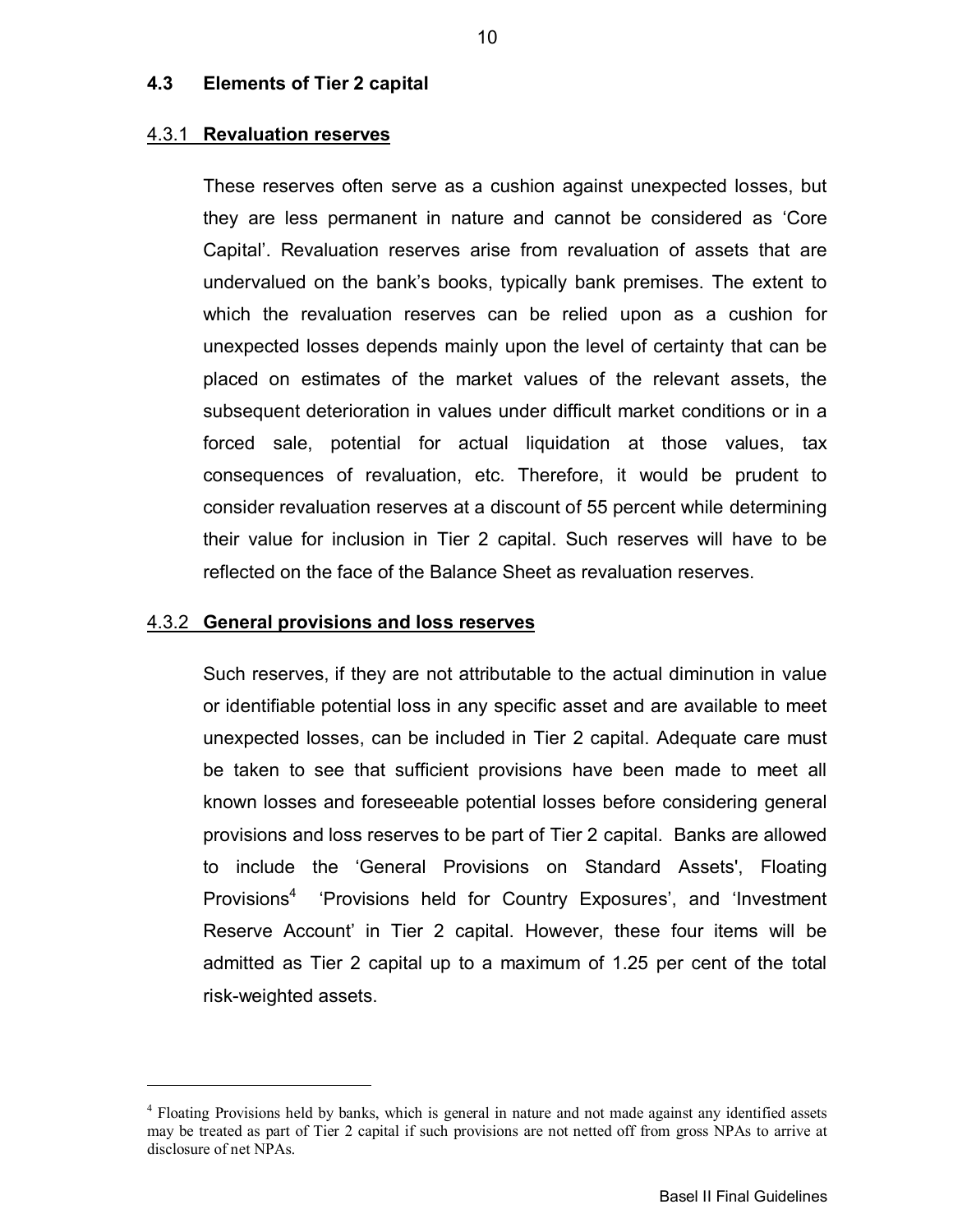## 4.3.3 **Hybrid debt capital instruments**

In this category, fall a number of debt capital instruments, which combine certain characteristics of equity and certain characteristics of debt. Each has a particular feature, which can be considered to affect its quality as capital. Where these instruments have close similarities to equity, in particular when they are able to support losses on an ongoing basis without triggering liquidation, they may be included in Tier 2 capital. Banks in India are allowed to recognise funds raised through debt capital instrument which has a combination of characteristics of both equity and debt, as Upper Tier 2 capital provided the instrument complies with the regulatory requirements specified in Annex 2.

## 4.3.4 **Subordinated debt**

To be eligible for inclusion in Tier 2 capital, the instrument should be fully paid-up, unsecured, subordinated to the claims of other creditors, free of restrictive clauses, and should not be redeemable at the initiative of the holder or without the consent of the Reserve Bank of India. They often carry a fixed maturity, and as they approach maturity, they should be subjected to progressive discount, for inclusion in Tier 2 capital. Instruments with an initial maturity of less than 5 years or with a remaining maturity of one year should not be included as part of Tier 2 capital. Subordinated debt instruments eligible to be reckoned as Tier 2 capital shall comply with the regulatory requirements specified in Annex 3.

4.3.5 Any other type of instrument generally notified by the Reserve Bank from time to time for inclusion in Tier 2 capital.

## **Limits on Tier 2 Capital**

4.3.6 Upper Tier 2 instruments along with other components of Tier 2 capital shall not exceed 100% of Tier 1 capital. The above limit will be based on the amount of Tier 1 after deduction of goodwill, DTA and other intangible assets but before deduction of investments.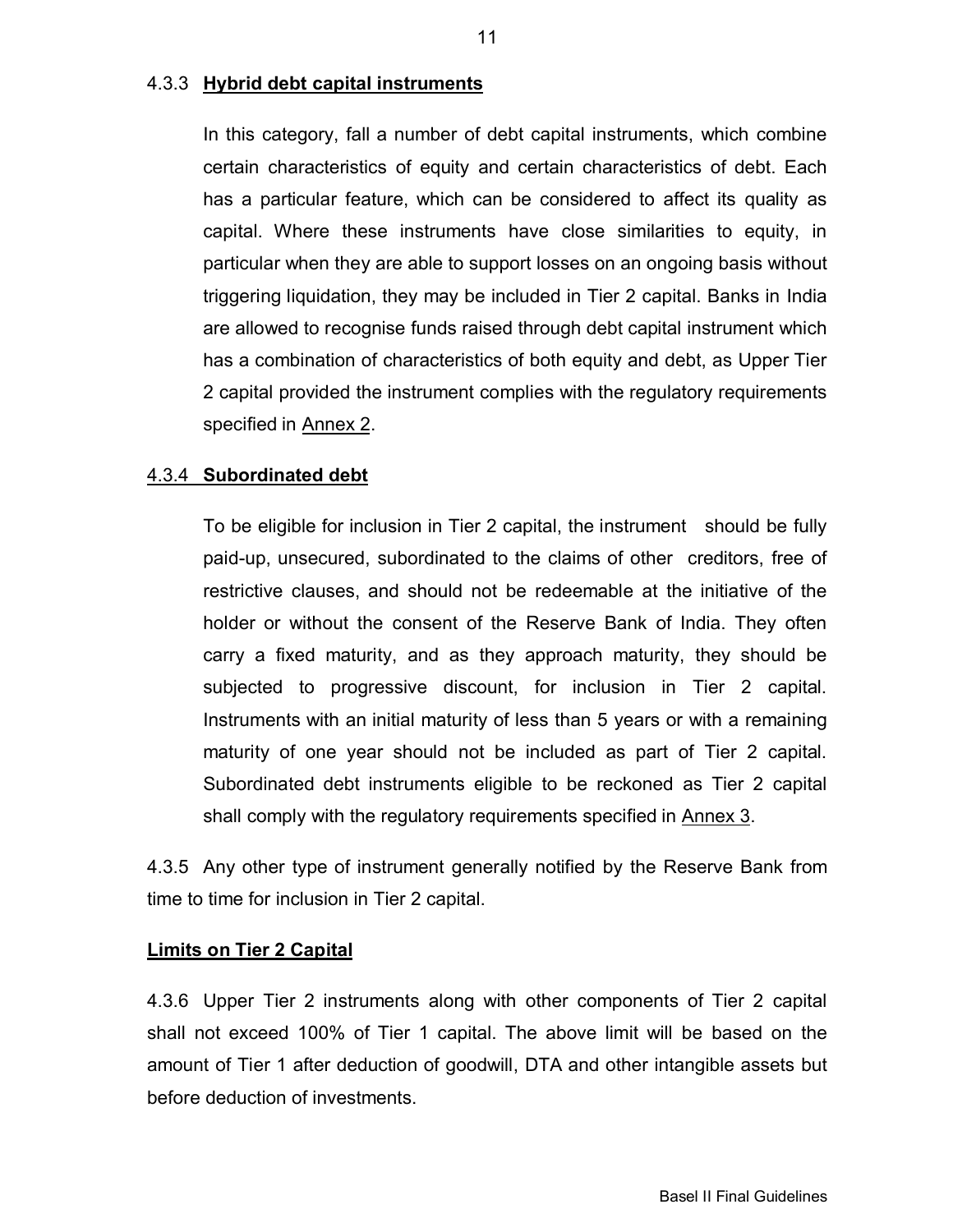4.3.7 Subordinated debt instruments eligible for inclusion in Lower Tier 2 capital will be limited to 50 percent of Tier 1 capital after all deductions.

## **4.4 Deductions from capital**

4.4.1 Intangible assets and losses in the current period and those brought forward from previous periods should be deducted from Tier 1 capital.

4.4.2 The DTA computed as under should be deducted from Tier 1 capital:

- i) DTA associated with accumulated losses; **and**
- ii) The DTA (excluding DTA associated with accumulated losses), net of DTL. Where the DTL is in excess of the DTA (excluding DTA associated with accumulated losses), the excess shall neither be adjusted against item (i) nor added to Tier 1 capital.

4.4.3 Any gain-on-sale arising at the time of securitisation of standard assets, as defined in paragraph 5.16.1, should be deducted from Tier 1 capital. In terms of guidelines on securitisation of standard assets, banks are allowed to amortise the profit over the period of the securities issued by the SPV. The amount of profits thus recognised in the profit and loss account through the amortisation process need not be deducted.

4.4.4 Banks should not recognise minority interests that arise from consolidation of less than wholly owned banks, securities or other financial entities in consolidated capital to the extent specified below:

- i) The extent of minority interest in the capital of a less than wholly owned subsidiary which is in excess of the regulatory minimum for that entity.
- ii) In case the concerned subsidiary does not have a regulatory capital requirement, the deemed minimum capital requirement for that entity may be taken as 9 per cent of the risk weighted assets of that entity.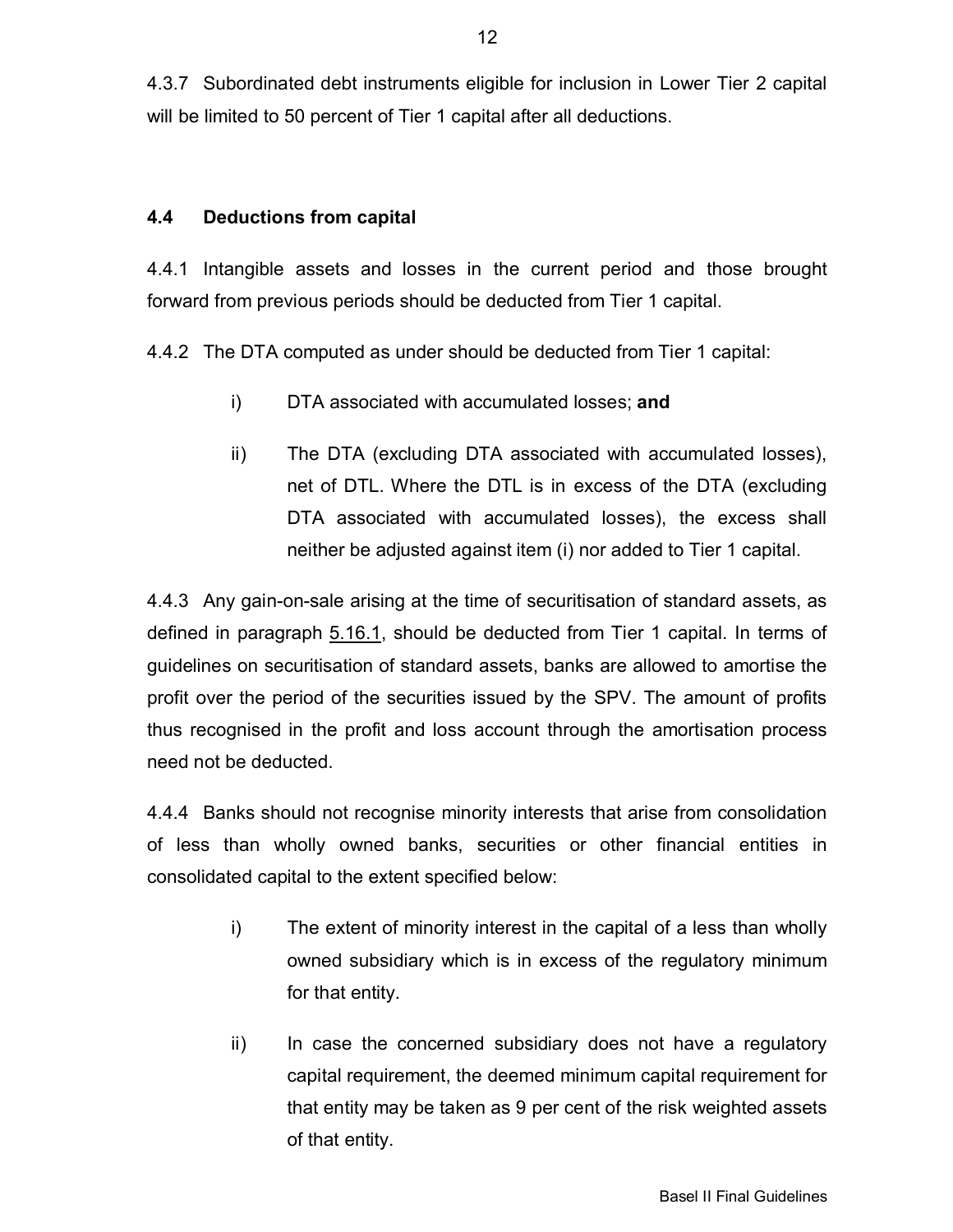4.4.5 Securitisation exposures, as specified in paragraph 5.16.2, shall be deducted from regulatory capital and the deduction must be made 50% from Tier 1 and 50% from Tier 2, except where expressly provided otherwise. Deductions from capital may be calculated net of any specific provisions maintained against the relevant securitisation exposures.

4.4.6 In the case of investment in financial subsidiaries and associates, the treatment will be as under for the purpose of capital adequacy:

- (i) Investment above 30 per cent in the paid up equity, i.e. equity shares, of *financial entities which are not consolidated for capital purposes* (including insurance entities) with the bank and investments in other instruments eligible for regulatory capital status in those entities shall be **entirely** deducted at 50% from Tier 1 and 50% from Tier 2 capital.
- (ii) Banks should ensure that majority owned financial entities that are not consolidated for capital purposes and for which the investment in equity and other instruments eligible for regulatory capital status is deducted, meet their respective regulatory capital requirements. In case of any shortfall in the regulatory capital requirements in the de-consolidated entity, the shortfall shall be fully deducted at 50% from Tier 1 capital and 50% from Tier 2 capital.

4.4.7 An indicative list of institutions which may be deemed to be financial institutions for capital adequacy purposes is as under:

- o Banks,
- o Mutual funds,
- o Insurance companies,
- o Non-banking financial companies,
- o Housing finance companies,
- o Merchant banking companies,
- o Primary dealers.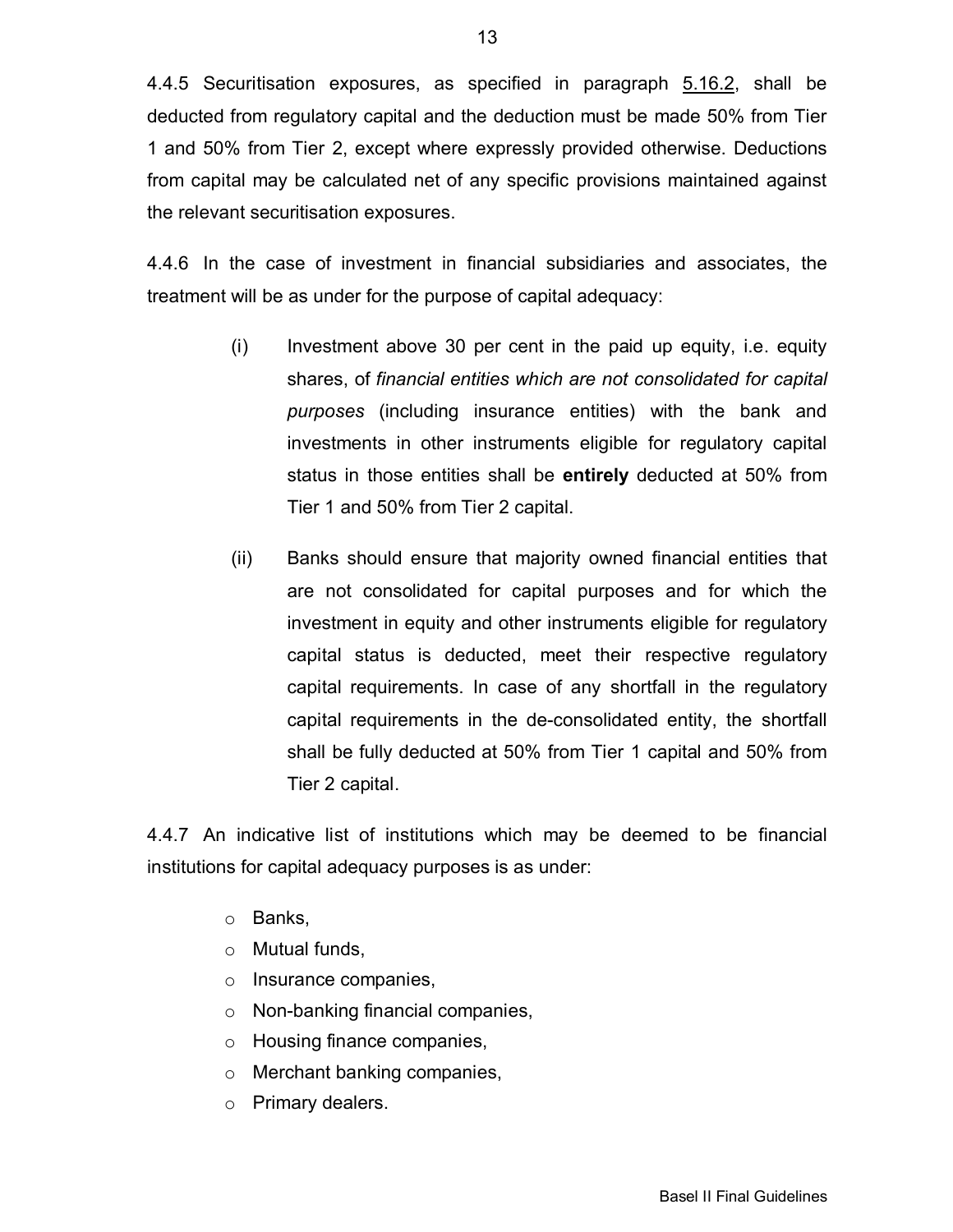4.4.8 A bank's aggregate investment in all types of instruments listed at paragraph 4.4.9 below, excluding those deducted in terms of paragraph 4.4.6, which are issued by other banks / FIs / NBFCs / Primary Dealers and are eligible for capital status for the investee entity, should not exceed 10 per cent of the investing bank's capital funds (Tier 1 plus Tier 2 capital, after above adjustments). Any investment in excess of this limit shall be deducted at 50% from Tier 1 and 50% from Tier 2 capital. Investments in equity or instruments eligible for capital status issued by banks / FIs / NBFCs / Primary Dealers which are not deducted from capital funds will attract a risk weight of 100% or the risk weight as applicable to the ratings assigned to the relevant instruments, whichever is higher.

4.4.9 Banks' investment in the following instruments will be included in the prudential limit of 10 per cent referred to at paragraph 4.4.8 above.

- a) Equity shares;
- b) Preference shares eligible for capital status;
- c) Subordinated debt instruments;
- d) Hybrid debt capital instruments; and
- e) Any other instrument approved as in the nature of capital.

## **5 Capital Charge for Credit Risk**

## **5.1 General**

5.1.1 Under the Standardised Approach, the rating assigned by the eligible external credit rating agencies will largely support the measure of credit risk. The Reserve Bank has identified the external credit rating agencies that meet the eligibility criteria specified under the revised Framework. Banks may rely upon the ratings assigned by the external credit rating agencies chosen by the Reserve Bank for assigning risk weights for capital adequacy purposes as per the mapping furnished in these guidelines.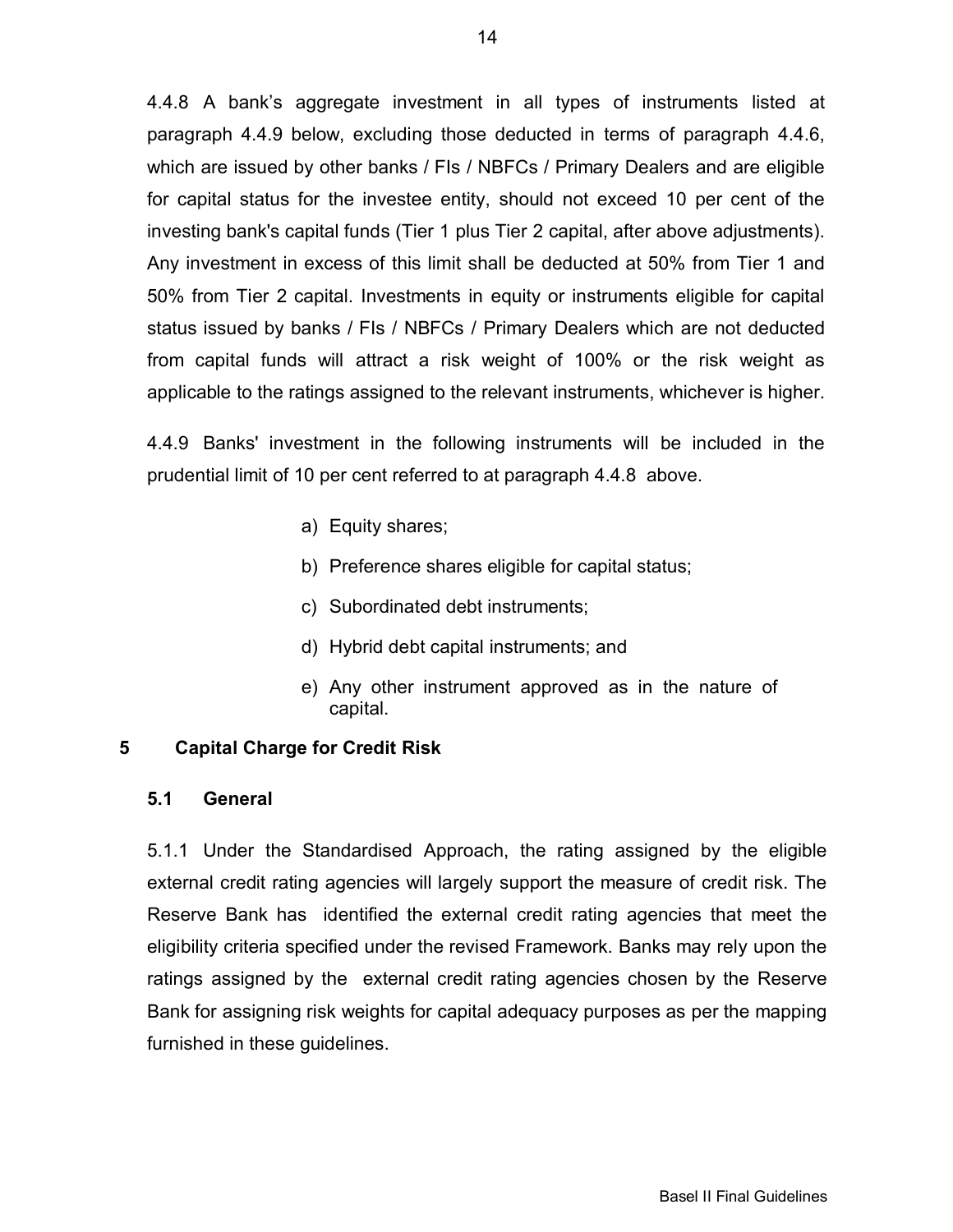## **5.2 Claims on Domestic Sovereigns**

5.2.1 Both fund based and non fund based claims on the central government will attract a zero risk weight. Central Government guaranteed claims will attract a zero risk weight.

5.2.2 Investment in State Government securities will attract zero risk weight. State government guaranteed claims, will attract 20 per cent risk weight.

5.2.3 The risk weight applicable to claims on central government exposures will also apply to the claims on the Reserve Bank of India, DICGC and Credit Guarantee Fund Trust for Small Industries (CGTSI). The claims on ECGC will attract a risk weight of 20%.

5.2.4 The above risk weights for both direct claims and guarantee claims will be applicable as long as they are classified as 'standard'/ performing assets. Where these sovereign exposures are classified as non-performing, they would attract risk weights as applicable to NPAs, which are detailed in Paragraph 5.12.

# **5.3 Claims on Foreign Sovereigns**

 $\overline{a}$ 

5.3.1 Claims on foreign sovereigns will attract risk weights as per the rating assigned<sup>5</sup> to those sovereigns / sovereign claims by international rating agencies as follows:

<sup>&</sup>lt;sup>5</sup> For example: The risk weight assigned to an investment in US Treasury Bills by SBI branch in Paris, irrespective of the currency of funding, will be determined by the rating assigned to the Treasury Bills, as indicated in Table 2.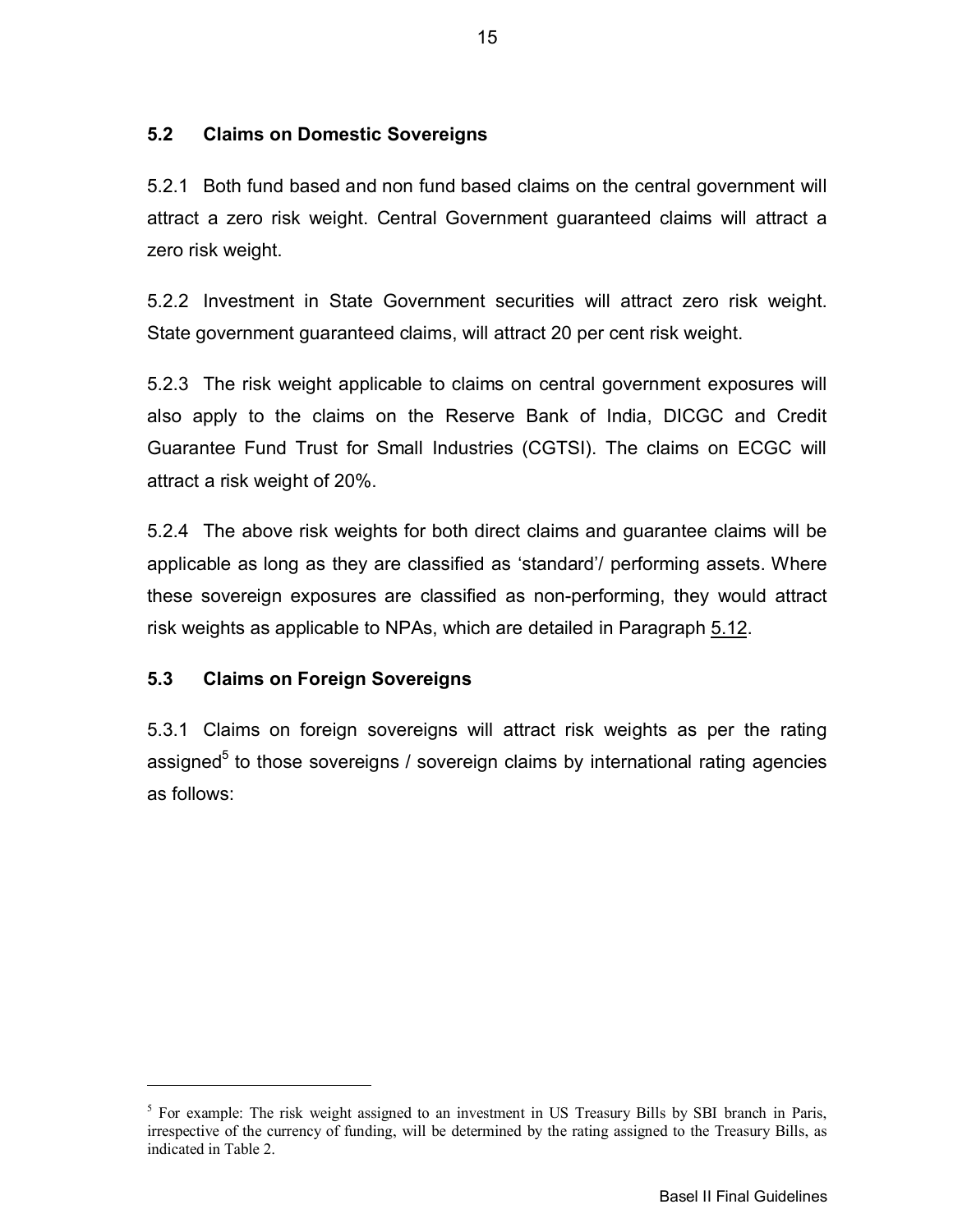| S & P*/<br><b>FITCH</b><br>ratings | AAA to<br>AA | A   | <b>BBB</b> | <b>BB</b> to B | <b>Below B</b> | <b>Unrated</b> |
|------------------------------------|--------------|-----|------------|----------------|----------------|----------------|
| Moody's<br>ratings                 | Aaa to Aa    | A   | <b>Baa</b> | Ba to B        | <b>Below B</b> | <b>Unrated</b> |
| <b>Risk weight</b>                 | $0\%$        | 20% | 50 %       | 100 %          | 150 %          | 100 %          |

Table 2: Claims on foreign sovereigns – Risk weights

\* Standard & Poor's

l

5.3.2 Claims denominated in domestic currency of the foreign sovereign met out of the resources in the same currency raised in the jurisdiction<sup>6</sup> of that sovereign will, however, attract a risk weight of zero percent.

5.3.3 However, in case a Host Supervisor requires a more conservative treatment to such claims in the books of the foreign branches of the Indian banks, they should adopt the requirements prescribed by the Host Country supervisors for computing capital adequacy.

# **5.4 Claims on public sector entities (PSEs)**

5.4.1 Claims on domestic public sector entities will be risk weighted in a manner similar to claims on Corporates.

5.4.2 Claims on foreign PSEs will be risk weighted as per the rating assigned by the international rating agencies as under:

| S & P / FITCH<br>ratings | AAA to AA | А    | <b>BBB</b>       | <b>Below BB</b> | <b>Unrated</b> |
|--------------------------|-----------|------|------------------|-----------------|----------------|
| Moody's ratings          | Aaa to Aa | A    | <b>Baa to Ba</b> | <b>Below Ba</b> | <b>Unrated</b> |
| Risk weight              | 20 %      | 50 % | 100 %            | 150 %           | 100 %          |

Table 3: Claims on foreign PSEs – Risk weights

<sup>&</sup>lt;sup>6</sup> For example: The risk weight assigned to an investment in US Treasury Bills by SBI branch in New York will attract a zero per cent risk weight, irrespective of the rating of the claim, if the investment is funded from out of the USD denominated resources of SBI, New York. In case the SBI, New York, did not have any USD denominated resources, the risk weight will be determined by the rating assigned to the Treasury Bills, as indicated in Table 2 above.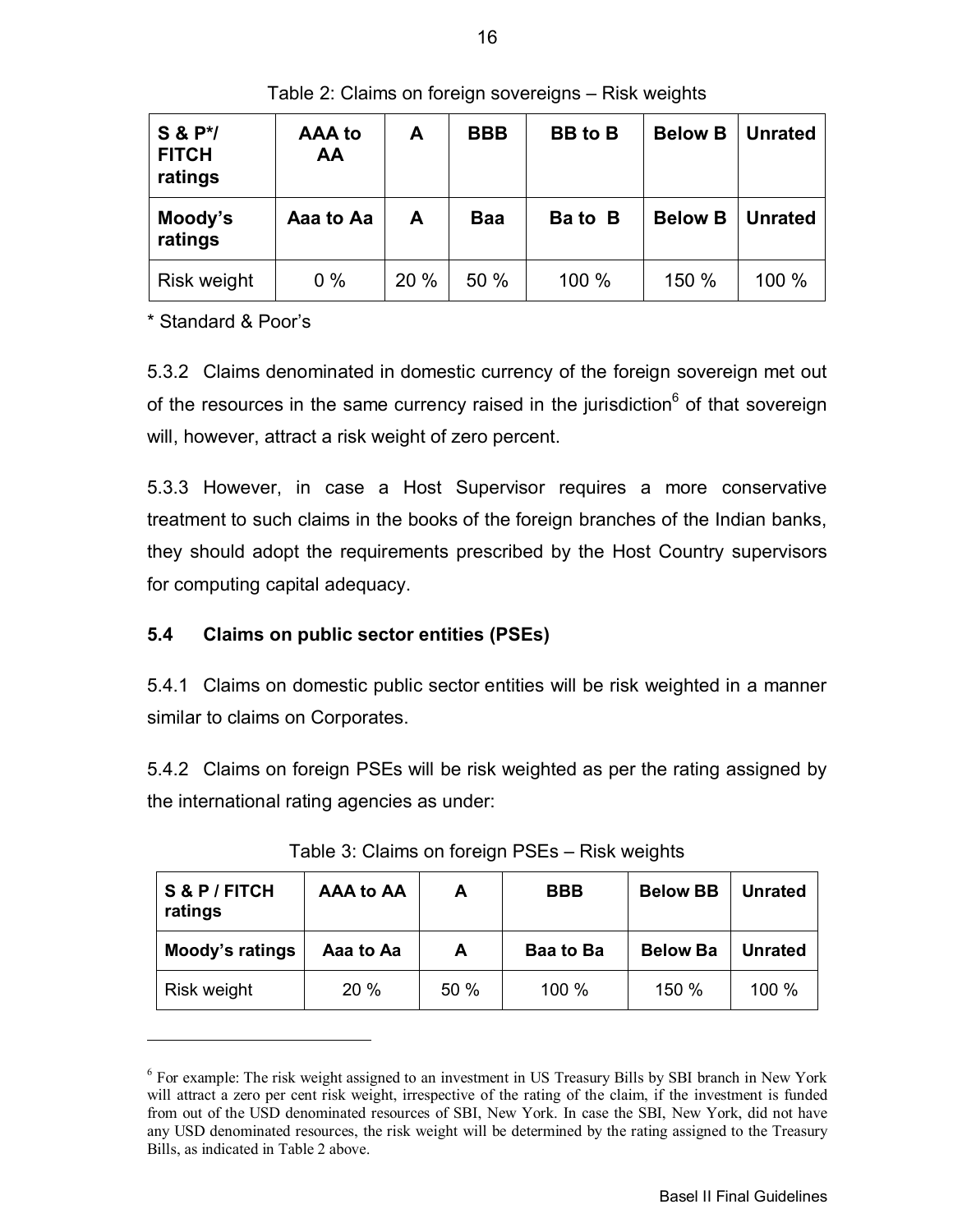## **5.5 Claims on MDBs, BIS and IMF**

Claims on the Bank for International Settlements (BIS), the International Monetary Fund (IMF) and the following eligible Multilateral Development Banks (MDBs) evaluated by the BCBS will be treated similar to claims on scheduled banks meeting the minimum capital adequacy requirements and assigned a uniform twenty percent risk weight :

- World Bank Group: IBRD and IFC,
- Asian Development Bank,
- African Development Bank,
- European Bank for Reconstruction & Development,
- Inter-American Development Bank,
- European Investment Bank,
- European Investment Fund,
- Nordic Investment Bank,
- Caribbean Development Bank,
- Islamic Development Bank and
- Council of Europe Development Bank.

Similarly, claims on the International Finance Facility for Immunisation (IFFIm) will also attract a twenty per cent risk weight.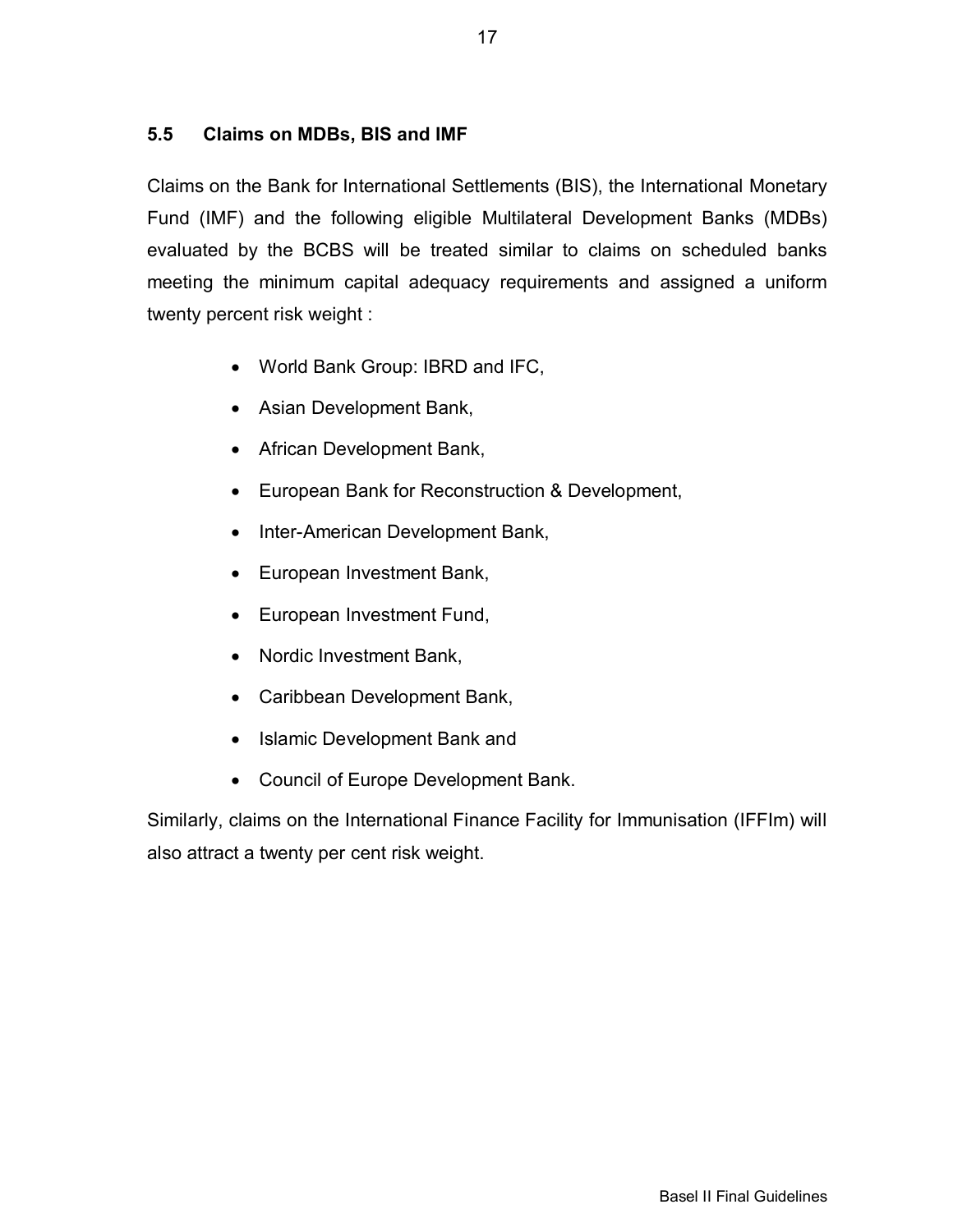## **5.6 Claims on banks**

5.6.1 The claims on banks incorporated in India and foreign bank branches in India, excluding investment in the equity shares and other instruments eligible for capital status, will be risk weighted as under:

- (i) All claims on scheduled banks, which comply with the minimum CRAR prescribed by the Reserve Bank of India, will be assigned a risk weight one category less favourable than the Sovereign. Hence all claims on these banks, including RRBs, (**excluding** investment in equity shares and other instruments eligible for capital status which are dealt with in paragraph 4.4.8 above) will be risk weighted at 20%.
- (ii) All claims on non scheduled banks (**excluding** investment in equity shares and other instruments eligible for capital status which are dealt with in paragraph 4.4.8 above) which meet the minimum CRAR prescribed by the Reserve Bank of India will be assigned a risk weight of 100%.
- (iii) All claims on other scheduled and non scheduled banks (**including** investment in equity shares and other instruments eligible for capital status which are risk weighted as per paragraph 4.4.8 above) will be assigned a risk weight as applicable to the counterparty bank's capital adequacy position as on the date of last full audit as indicated in Table 4 below. In case the counterparty bank has raised fresh capital subsequent to the full audit through equity shares or other eligible instruments which are accorded capital status, these may also be reckoned.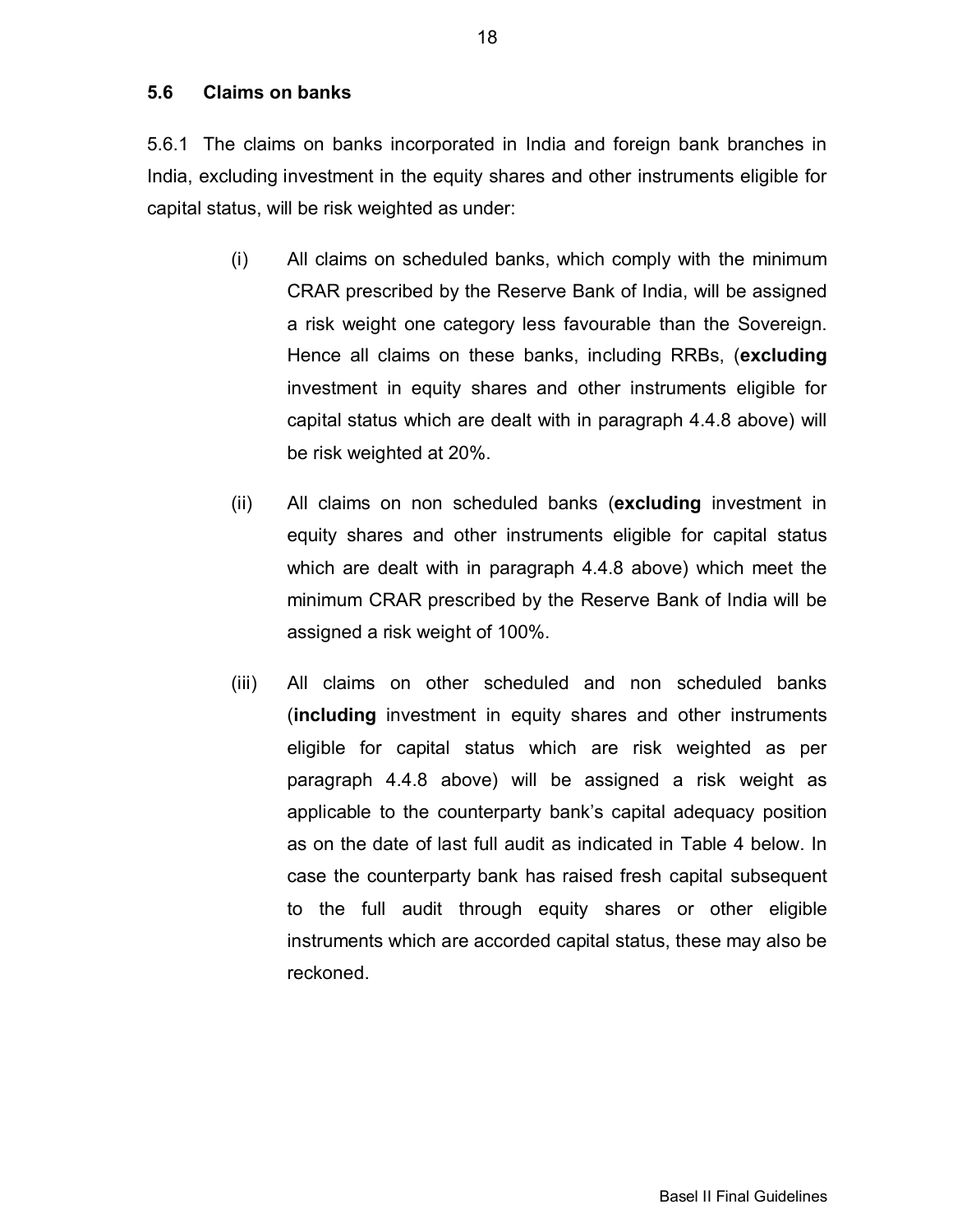| <b>CRAR (%)</b> | <b>Risk weight</b>        |                |
|-----------------|---------------------------|----------------|
|                 | <b>Scheduled</b><br>banks | Other<br>banks |
| $6$ to $\leq 9$ | 50%                       | 150%           |
| $3$ to $\leq 6$ | 100%                      | 250%           |
| 0 to $\leq$ 3   | 150%                      | 350%           |
| negative        | 625%                      | 625%           |

**Table 4: Claims on banks incorporated in India and foreign bank branches in India – Risk weights**

5.6.2 The claims on foreign banks will be risk weighted as under as per the ratings assigned by international rating agencies.

| <b>S&amp;P/</b><br><b>FITCH</b><br>ratings | AAA to AA | A    | <b>BBB</b> | <b>BB</b> to <b>B</b> | <b>Below B</b> | <b>Unrated</b> |
|--------------------------------------------|-----------|------|------------|-----------------------|----------------|----------------|
| Moody's<br>ratings                         | Aaa to Aa | A    | <b>Baa</b> | Ba to B               | <b>Below B</b> | <b>Unrated</b> |
| Risk weight                                | 20 %      | 50 % | 50 %       | 100 %                 | 150 %          | 50 %           |

Table 5: Claims on foreign banks – Risk weights

5.6.3 However, the claims on a bank which are denominated in 'domestic<sup>7</sup>' foreign currency met out of the resources in the same currency raised in that jurisdiction will be risk weighted at 20% provided the bank complies with the minimum CRAR prescribed by the concerned bank regulator(s).

5.6.4 However, in case a Host Supervisor requires a more conservative treatment for such claims in the books of the foreign branches of the Indian banks, they should adopt the requirements prescribed by the Host supervisor for computing capital adequacy.

l

<sup>&</sup>lt;sup>7</sup> For example: A Euro denominated claim of SBI branch in Paris on BNP Paribas, Paris which is funded from out of the Euro denominated deposits of SBI, Paris will attract a 20% risk weight irrespective of the rating of the claim, provided BNP Paribas complies with the minimum CRAR stipulated by its regulator/supervisor in France. If BNP Paribas were breaching the minimum CRAR, the risk weight will be as indicated in Table 4 above.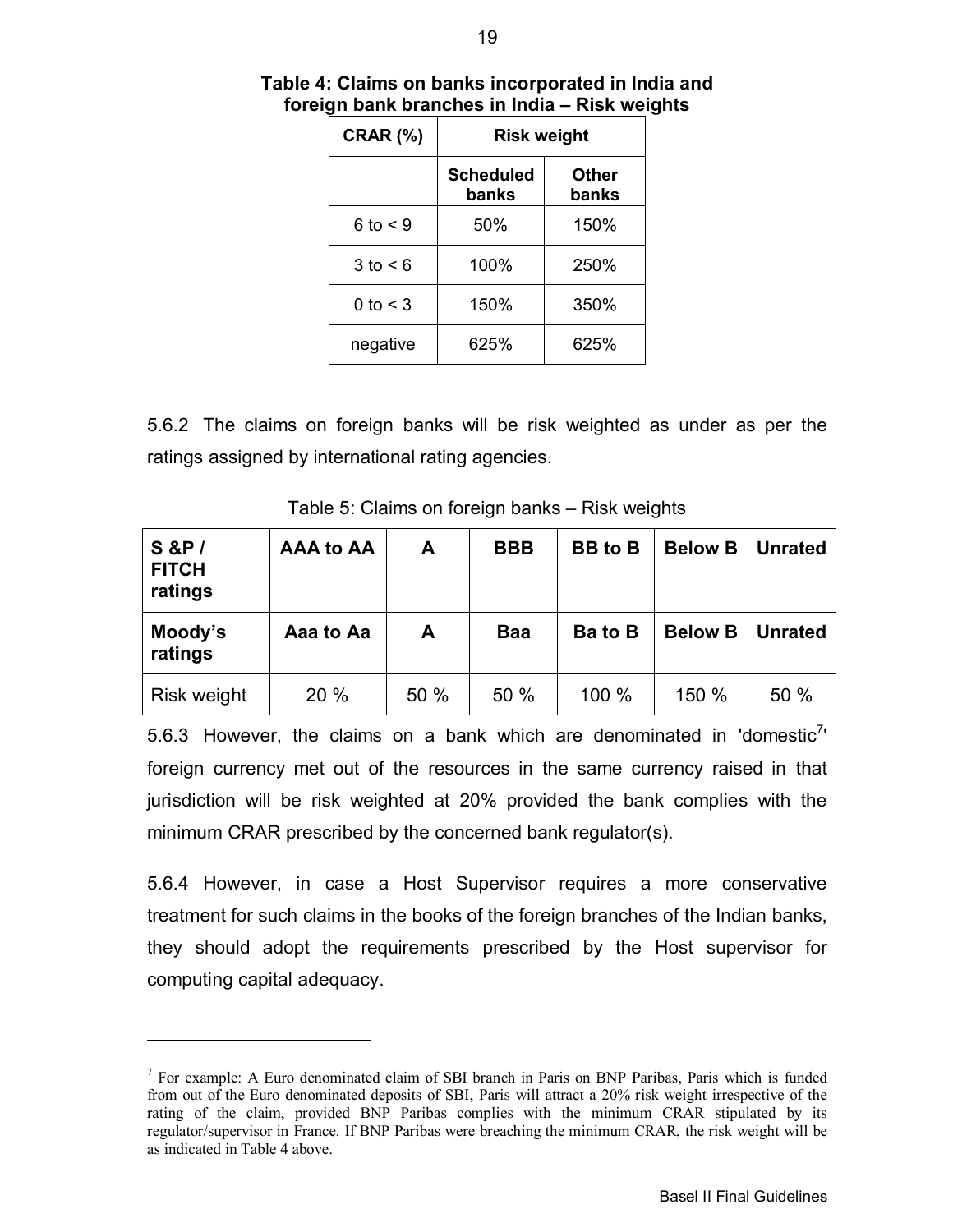**5.7 Claims on Primary Dealers**

Claims on Primary Dealers shall be risk weighted in a manner similar to claims on corporates.

## **5.8 Claims on corporates**

 $\overline{a}$ 

5.8.1 Claims on corporates $^8$  shall be risk weighted as per the ratings assigned by the rating agencies registered with the SEBI and chosen by the Reserve Bank of India. The following table indicates the risk weight applicable to claims on corporates. The standard risk weight for unrated claims on corporates up to the threshold level specified in paragraph 5.8.2 will be 100%. No claim on an unrated corporate may be given a risk weight preferential to that assigned to its sovereign of incorporation.

Table 6: Part A – Long term claims on corporate – Risk weights

| Domestic rating<br>agencies | <b>AAA</b> | AA  | A    | <b>BBB</b> | <b>BB&amp;</b><br>below | <b>Unrated</b> |
|-----------------------------|------------|-----|------|------------|-------------------------|----------------|
| Risk weight                 | 20 %       | 30% | 50 % | 100 %      | 150%                    | 100 %          |

<sup>&</sup>lt;sup>8</sup> Claims on corporates will include all fund based and non fund based exposures other than those which qualify for inclusion under 'sovereign', 'bank', 'regulatory retail', 'residential mortgage', 'non performing assets', specified category addressed separately in these guidelines.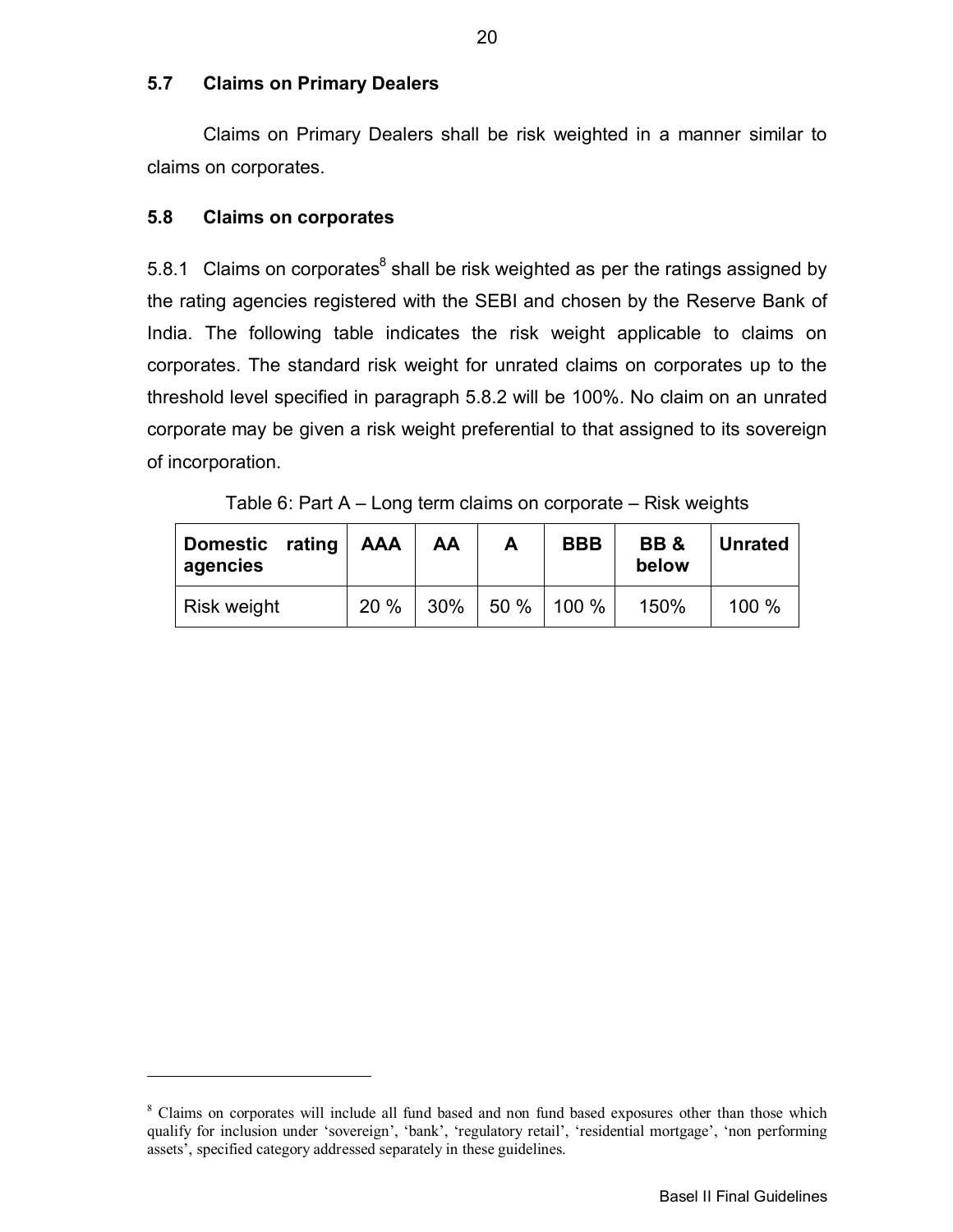|                      | <b>Risk</b><br>weights |                |                |      |
|----------------------|------------------------|----------------|----------------|------|
| <b>CARE</b>          | <b>CRISIL</b>          | <b>Fitch</b>   | <b>ICRA</b>    |      |
| PR <sub>1+</sub>     | $P1+$                  | $F1+$          | $A1+$          | 20%  |
| PR <sub>1</sub>      | P <sub>1</sub>         | F <sub>1</sub> | A <sub>1</sub> | 30%  |
| PR <sub>2</sub>      | P <sub>2</sub>         | F <sub>2</sub> | A <sub>2</sub> | 50%  |
| PR <sub>3</sub>      | P <sub>3</sub>         | F <sub>3</sub> | A <sub>3</sub> | 100% |
| <b>PR4 &amp; PR5</b> | P 4 & P5               | B, C, D        | A4 / A5        | 150% |
| Unrated              | Unrated                | Unrated        | Unrated        | 100% |

Table 6: Part B – Short term claims on corporate – Risk weights

5.8.2 The Reserve Bank may increase the standard risk weight for unrated claims where a higher risk weight is warranted by the overall default experience. As part of the supervisory review process, the Reserve Bank would also consider whether the credit quality of unrated corporate claims held by individual banks should warrant a standard risk weight higher than 100%. To begin with, for the financial year 2008-09, all fresh sanctions or renewals in respect of unrated claims on corporates in excess of Rs.50 crore will attract a risk weight of 150%. With effect from April 1, 2009, all fresh sanctions or renewals in respect of unrated claims on corporates in excess of Rs. 10 crore will attract a risk weight of 150%. The threshold of Rs. 50 crore (and Rs. 10 crore) will be with reference to the aggregate exposure on a single counterparty for the bank as a whole.

5.8.3 With a view to reflect a higher element of inherent risk which may be latent in entities whose obligations have been subjected to re-structuring / re-scheduling either by the banks on their own or along with other bankers / creditors, unrated standard / performing claims on these entities should be assigned a higher risk weight of 125% until satisfactory performance under the revised payment schedule has been established for one year from the date when the first payment of interest / principal falls due under the revised schedule.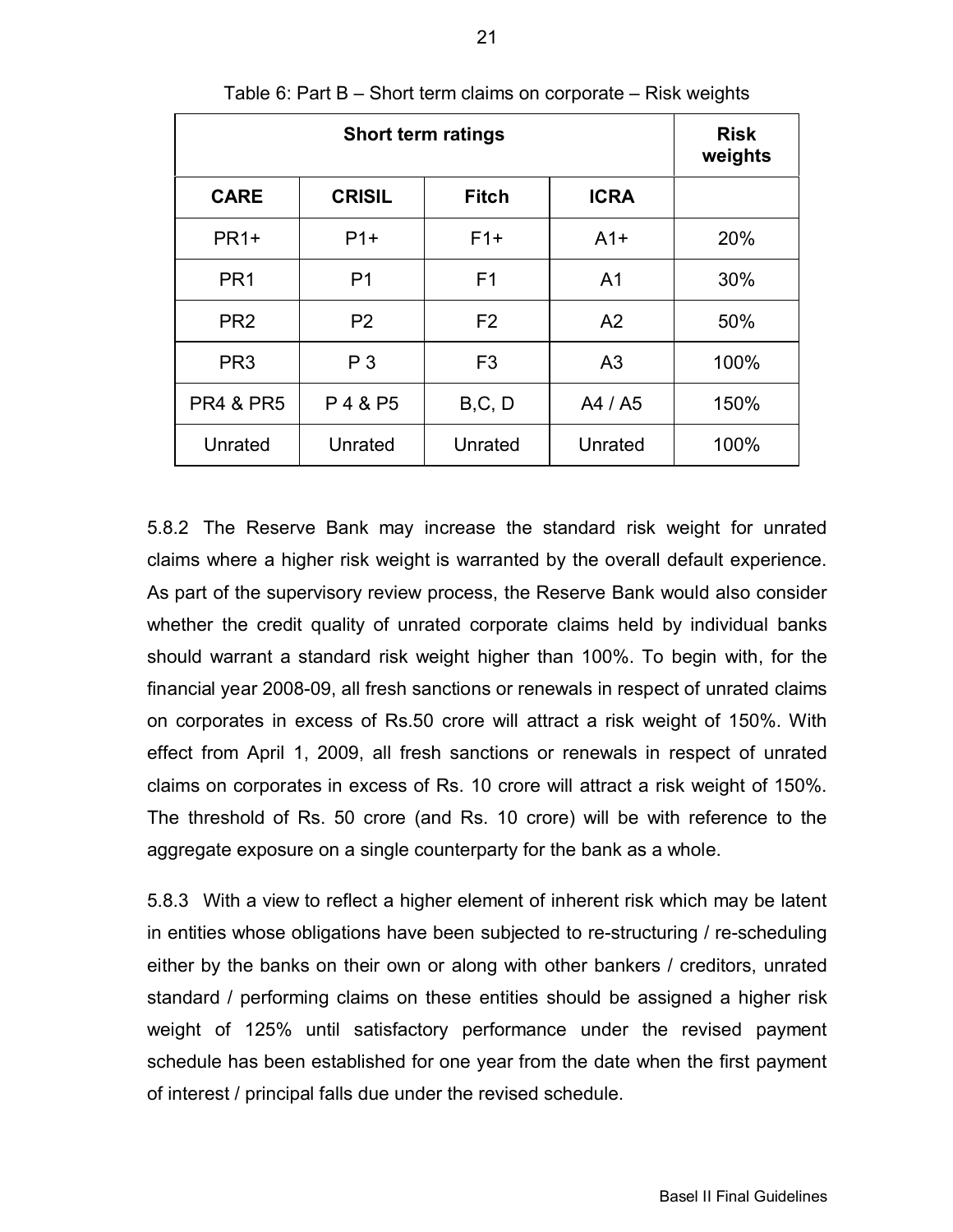5.8.4 The claims on non-resident corporates will be risk weighted as under as per the ratings assigned by international rating agencies. For the financial year 2008-09, all fresh sanctions or renewals in respect of unrated claims on nonresident corporates in excess of Rs.50 crore will attract a risk weight of 150%. With effect from April 1, 2009, all fresh sanctions or renewals in respect of unrated claims on non-resident corporates in excess of Rs. 10 crore will attract a risk weight of 150%. The threshold of Rs. 50 crore (and Rs. 10 crore) will be with reference to the aggregate exposure on a single counterparty for the bank as a whole.

|  | Table 7: Claims on non-resident corporates - Risk weights |  |
|--|-----------------------------------------------------------|--|
|--|-----------------------------------------------------------|--|

| S &P / FITCH ratings | <b>AAA to AA</b> |      | <b>BBB</b>       | <b>Below BB</b> | <b>Unrated</b> |
|----------------------|------------------|------|------------------|-----------------|----------------|
| Moody's ratings      | Aaa to Aa        |      | <b>Baa to Ba</b> | <b>Below Ba</b> | <b>Unrated</b> |
| Risk weight          | 20 %             | 50 % | 100 %            | 150 %           | 100 %          |

## **5.9 Claims included in the regulatory retail portfolios**

5.9.1 Claims (include both fund-based and non-fund based) that meet all the four criteria listed below in paragraph 5.9.3 may be considered as retail claims for regulatory capital purposes and included in a regulatory retail portfolio. Claims included in this portfolio shall be assigned a risk-weight of 75%, except as provided in paragraph 5.12 below for non performing assets.

5.9.2 The following claims, both fund based and non fund based, shall be excluded from the regulatory retail portfolio:

- (a) Exposures by way of investments in securities (such as bonds and equities), whether listed or not;
- (b) Mortgage loans to the extent that they qualify for treatment as claims secured by residential property<sup>9</sup> or claims secured by commercial real estate $10$ ;
- (c) Loans and advances to bank's own staff which are fully covered by superannuation benefits and / or mortgage of flat/ house;

l

 $^9$  Mortgage loans qualifying for treatment as claims secured by residential property is at paragraph 5.10.

 $10$  As defined in paragraph 5.11.1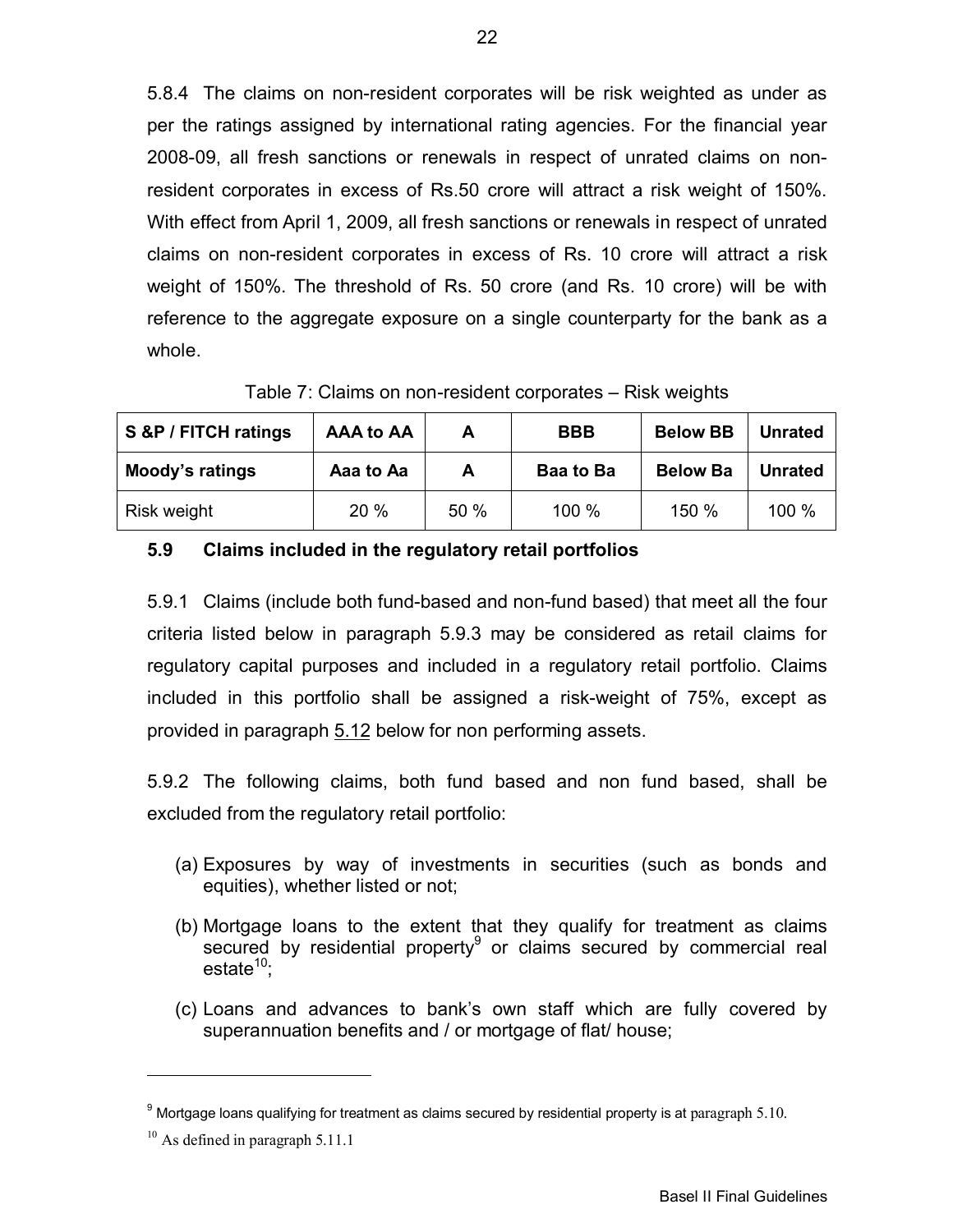- (d) Consumer credit, including personal loans and credit card receivables;
- (e) Capital market exposures;
- (f) Venture capital funds.
- 5.9.3 Qualifying criteria:
	- (i) *Orientation criterion*  The exposure (both fund-based and non fundbased) is to an individual person or persons or to a small business; Person under this clause would mean any legal person capable of entering into contracts and would include but not be restricted to individual, HUF, partnership firm, trust, private limited companies, public limited companies, co-operative societies etc. Small business is one where the total average annual turnover is less than Rs. 50 crore. The turnover criterion will be linked to the average of the last three years in the case of existing entities; projected turnover in the case of new entities; and both actual and projected turnover for entities which are yet to complete three years.
	- (ii) *Product criterion* The exposure (both fund-based and non fundbased) takes the form of any of the following: revolving credits and lines of credit (including overdrafts), term loans and leases (e.g. instalment loans and leases, student and educational loans) and small business facilities and commitments.
	- (iii) *Granularity criterion*  Banks must ensure that the regulatory retail portfolio is sufficiently diversified to a degree that reduces the risks in the portfolio, warranting the 75% risk weight. One way of achieving this is that no aggregate exposure to one counterpart should exceed 0.2% of the overall regulatory retail portfolio. '*Aggregate exposure*' means gross amount (i.e. not taking any benefit for credit risk mitigation into account) of all forms of debt exposures (e.g. loans or commitments) that individually satisfy the three other criteria. In addition, '*one counterpart*' means one or several entities that may be considered as a single beneficiary (e.g. in the case of a small business that is affiliated to another small business, the limit would apply to the bank's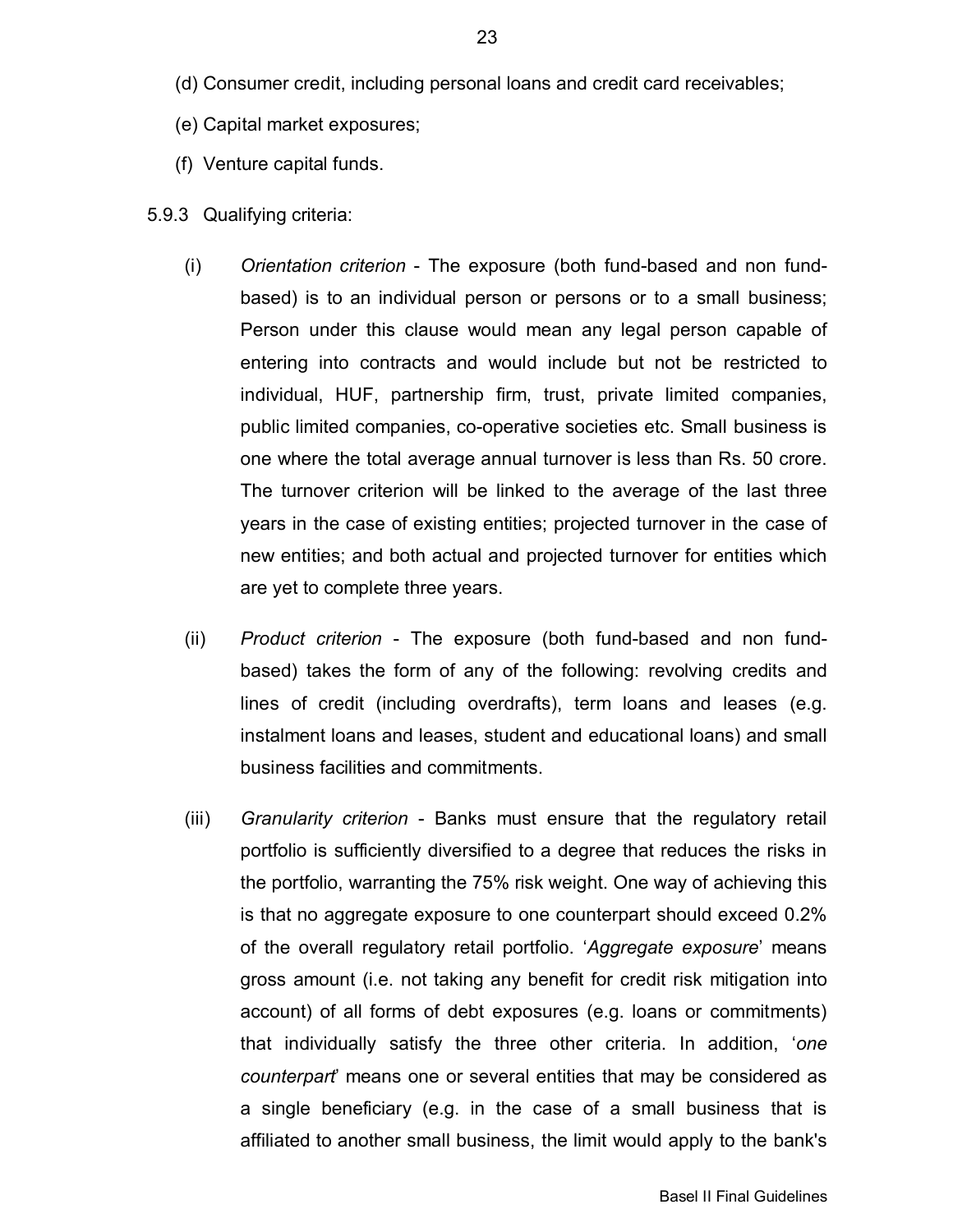aggregated exposure on both businesses). While banks may appropriately use the group exposure concept for computing aggregate exposures, they should evolve adequate systems to ensure strict adherence with this criterion. NPAs under retail loans are to be excluded from the overall regulatory retail portfolio when assessing the granularity criterion for risk-weighting purposes.

(iv) *Low value of individual exposures*. The maximum aggregated retail exposure to one counterpart should not exceed the absolute threshold limit of Rs. 5 crore.

5.9.4 For the purpose of ascertaining compliance with the absolute threshold, exposure would mean sanctioned limit or the actual outstanding, which ever is higher, for all fund based and non-fund based facilities, including all forms of offbalance sheet exposures. In the case of term loans and EMI based facilities, where there is no scope for redrawing any portion of the sanctioned amounts, exposure shall mean the actual outstanding.

5.9.5 The Reserve Bank would evaluate at periodic intervals the risk weight assigned to the retail portfolio with reference to the default experience for these exposures. As part of the supervisory review process, the Reserve Bank would also consider whether the credit quality of regulatory retail claims held by individual banks should warrant a standard risk weight higher than 75 %.

#### **5.10 Claims secured by residential property**

5.10.1 Lending to individuals meant for acquiring residential property which are fully secured by mortgages on the residential property that is or will be occupied by the borrower, or that is rented, shall be risk weighted as indicated below, provided the loan to value ratio (LTV) is not more than 75%, based on Board approved valuation policy. LTV ratio should be computed as a percentage with total outstanding in the account (viz. "principal+accrued interest+other charges pertaining to the loan" without any netting) in the numerator and the realisable value of the residential property mortgaged to the bank in the denominator.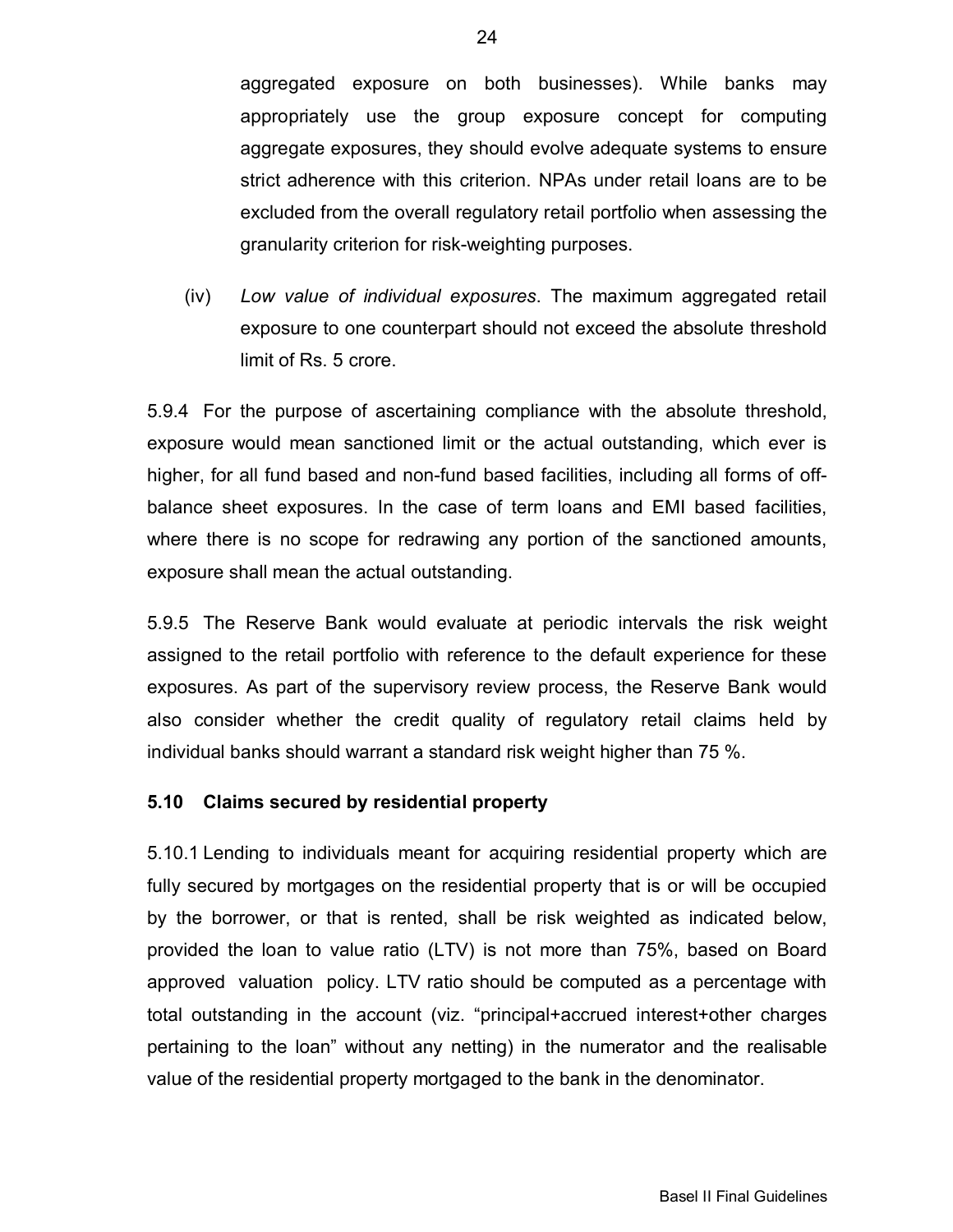| <b>Amount of loan</b> | <b>Risk weight</b> |  |
|-----------------------|--------------------|--|
| Up to Rs. 20 lakh     | 50%                |  |
| Rs. 20 lakh and above | 75%                |  |

5.10.2 Lending for acquiring residential property which meets the above criteria but have LTV ratio of more than 75% will attract a risk weight of 100%.

5.10.3 All other claims secured by residential property would attract the higher of the risk weight applicable to the counterparty or to the purpose for which the bank has extended finance.

5.10.4 Loans / exposures to intermediaries for on-lending will not be eligible for inclusion under claims secured by residential property but will be treated as claims on corporates or claims included in the regulatory retail portfolio as the case may be.

5.10.5 Investments in mortgage backed securities (MBS) backed by exposures as at paragraph 5.10.1 above will be governed by the guidelines pertaining to securitisation exposures c.f. paragraph 5.16 below.

## **5.11 Claims secured by commercial real estate**

5.11.1 Claims secured by commercial real estate is defined as "fund based and non-fund based exposures secured by mortgages on commercial real estates (office buildings, retail space, multi-purpose commercial premises, multi-family residential buildings, multi-tenanted commercial premises, industrial or warehouse space, hotels, land acquisition, development and construction etc.)" Exposures to entities for setting up Special Economic Zones (SEZs) or for acquiring units in SEZs which includes real estate would also be treated as commercial real estate exposure.

5.11.2 Claims secured by commercial real estate as defined above will attract a risk weight of 150 per cent.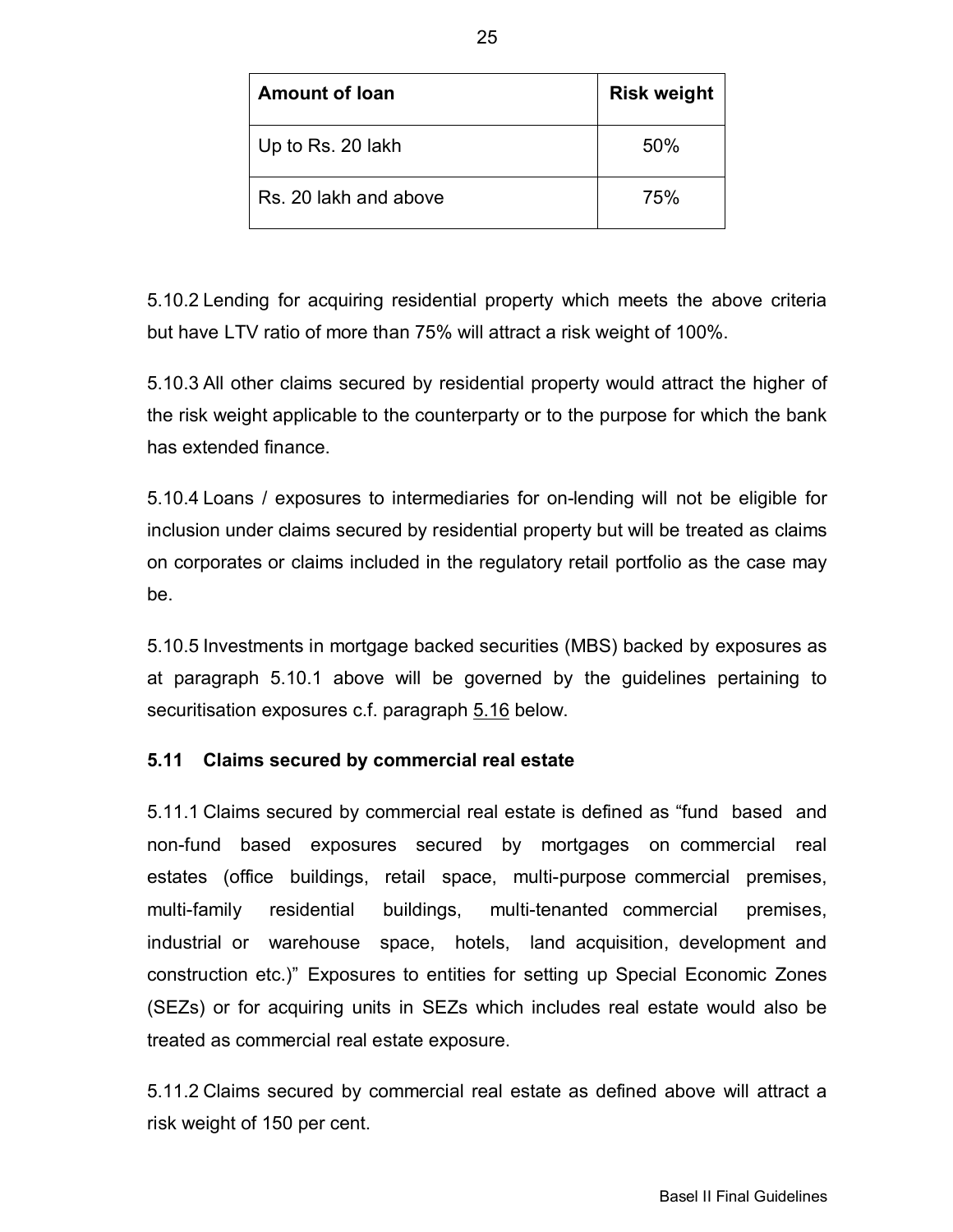5.11.3 Investments in mortgage backed securities (MBS) backed by exposures as at paragraph 5.11.1 above will be governed by the guidelines pertaining to securitisation exposures c.f. paragraph 5.16 below.

# **5.12 Non-performing assets (NPAs)**

5.12.1 The unsecured portion of NPA (other than a qualifying residential mortgage loan which is addressed in paragraph 5.12.6), net of specific provisions (including partial write-offs), will be risk-weighted as follows:

- (i) 150% risk weight when specific provisions are less than 20% of the outstanding amount of the NPA ;
- (ii) 100% risk weight when specific provisions are at least 20% of the outstanding amount of the NPA ;
- (iii) 50% risk weight when specific provisions are at least 50% of the outstanding amount of the NPA.

5.12.2 For the purpose of computing the level of specific provisions in NPAs for deciding the risk-weighting, all funded NPA exposures of a single counterparty (without netting the value of the eligible collateral) should be reckoned in the denominator.

5.12.3 For the purpose of defining the secured portion of the NPA, eligible collateral will be the same as recognised for credit risk mitigation purposes (paragraphs 7.3.5). Hence, other forms of collateral like land, buildings, plant, machinery, current assets, etc. will not be reckoned while computing the secured portion of NPAs for capital adequacy purposes.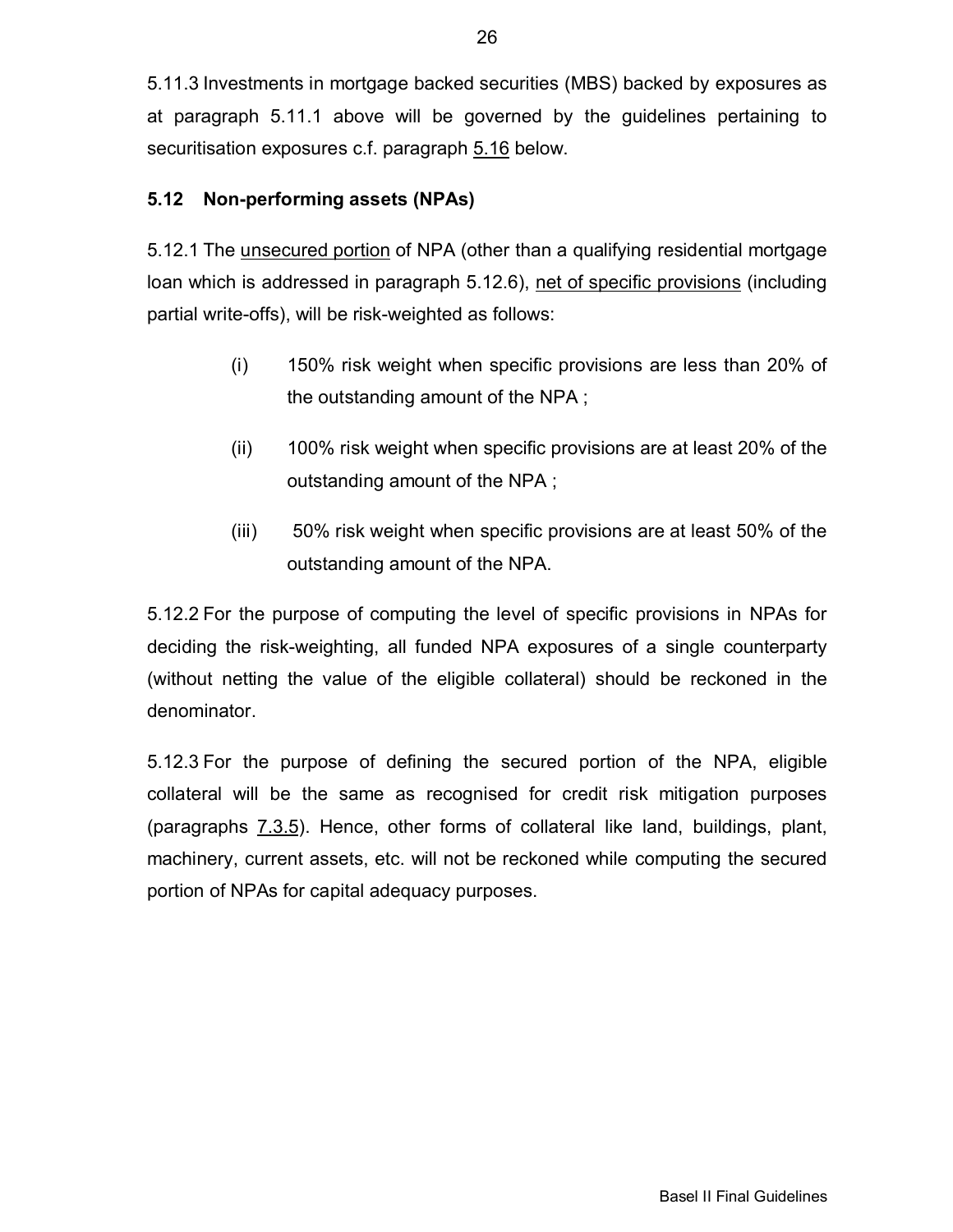5.12.4 In addition to the above, where a NPA is fully secured by the following forms of collateral that are not recognised for credit risk mitigation purposes, either independently or along with other eligible collateral a 100% risk weight may apply, net of specific provisions, when provisions reach 15% of the outstanding amount:

- (i) Land and building which are valued by an expert valuer and where the valuation is not more than three years old, and
- (ii) Plant and machinery in good working condition at a value not higher than the depreciated value as reflected in the audited balance sheet of the borrower, which is not older than eighteen months.

5.12.5 The above collaterals (mentioned in paragraph 5.12.4) will be recognized only where the bank is having clear title to realize the sale proceeds thereof and can appropriate the same towards the amounts due to the bank. The bank's title to the collateral should be well documented. These forms of collaterals are not recognised anywhere else under the standardised approach.

5.12.6 Claims secured by residential property, as defined in paragraph 5.10.1, which are NPA will be risk weighted at 100% net of specific provisions. If the specific provisions in such loans are at least 20% but less than 50% of the outstanding amount, the risk weight applicable to the loan net of specific provisions will be 75%. If the specific provisions are 50% or more the applicable risk weight will be 50%.

## **5.13 Specified categories**

5.13.1 Fund based and non-fund based claims on the following segments which are considered as high risk exposures will attract a higher risk weight of 150%:

- a) Venture capital funds; and
- b) Commercial real estate.

5.13.2 Reserve Bank may, in due course, decide to apply a 150% or higher risk weight reflecting the higher risks associated with any other claim that may be identified as a high risk exposure.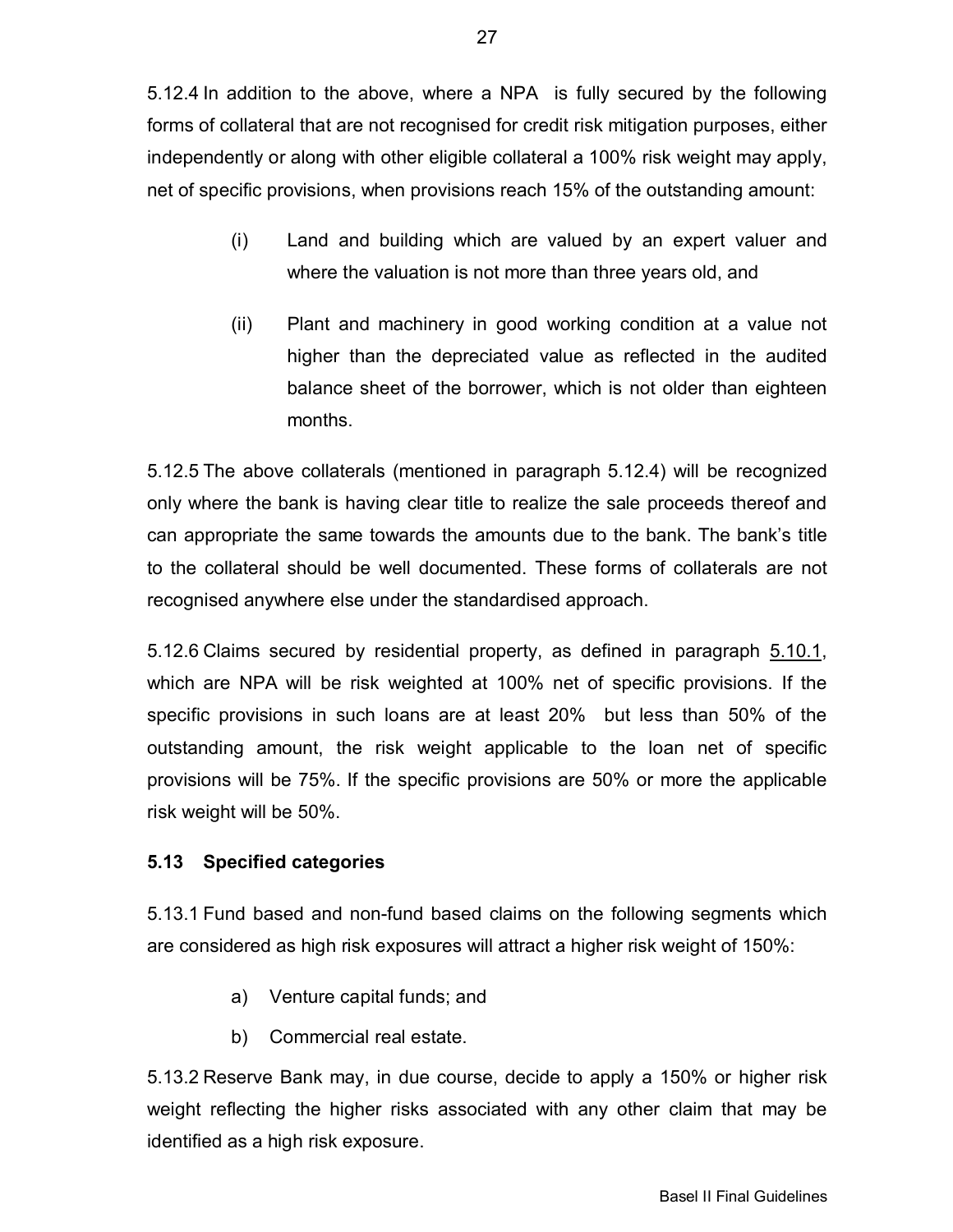5.13.3 Consumer credit, including personal loans and credit card receivables will attract a higher risk weight of 125% or a higher risk weight (more than 125%) as warranted by the external rating (or the lack of it) of the counterparty. However, loans up to Rs. 1 lakh against gold and silver ornaments will attract a concessional risk weight of 50%.

5.13.4 'Capital market exposures' and claims on 'Non-deposit taking systemically important non-banking financial companies', as defined by the Reserve Bank from time to time, will attract a higher risk weight of 125% or a risk weight warranted by the external rating (or the lack of it) of the counterparty, whichever is higher.

5.13.5 All investments in the paid up equity of non-financial entities which are not consolidated for capital purposes with the bank shall be assigned a 125 per cent risk weight.

5.13.6 Investment up to 30 per cent in the paid up equity of financial entities which are not consolidated for capital purposes with the bank shall be assigned a 125 per cent risk weight or a risk weight warranted by the external rating (or the lack of it) of the counterparty or as determined in paragraph 5.6, whichever is higher. The investment in paid up equity of financial entities which are specifically exempted from 'capital market exposure' shall be assigned a 100 percent risk weight.

5.13.7 Bank's investments in innovative perpetual debt instruments eligible for inclusion as Tier 1 capital, Debt capital instruments eligible for inclusion as Upper Tier 2 capital and subordinated debt eligible for inclusion as Lower Tier 2 capital (as detailed in Annex 1, 2 and 3 respectively) issued by other banks/ financial institutions will attract risk weight of 100% or the risk weight as applicable to the ratings assigned to the relevant instruments, or a risk weight warranted by the external rating (or the lack of it) of the counterparty or as determined in paragraph 5.6, whichever is higher.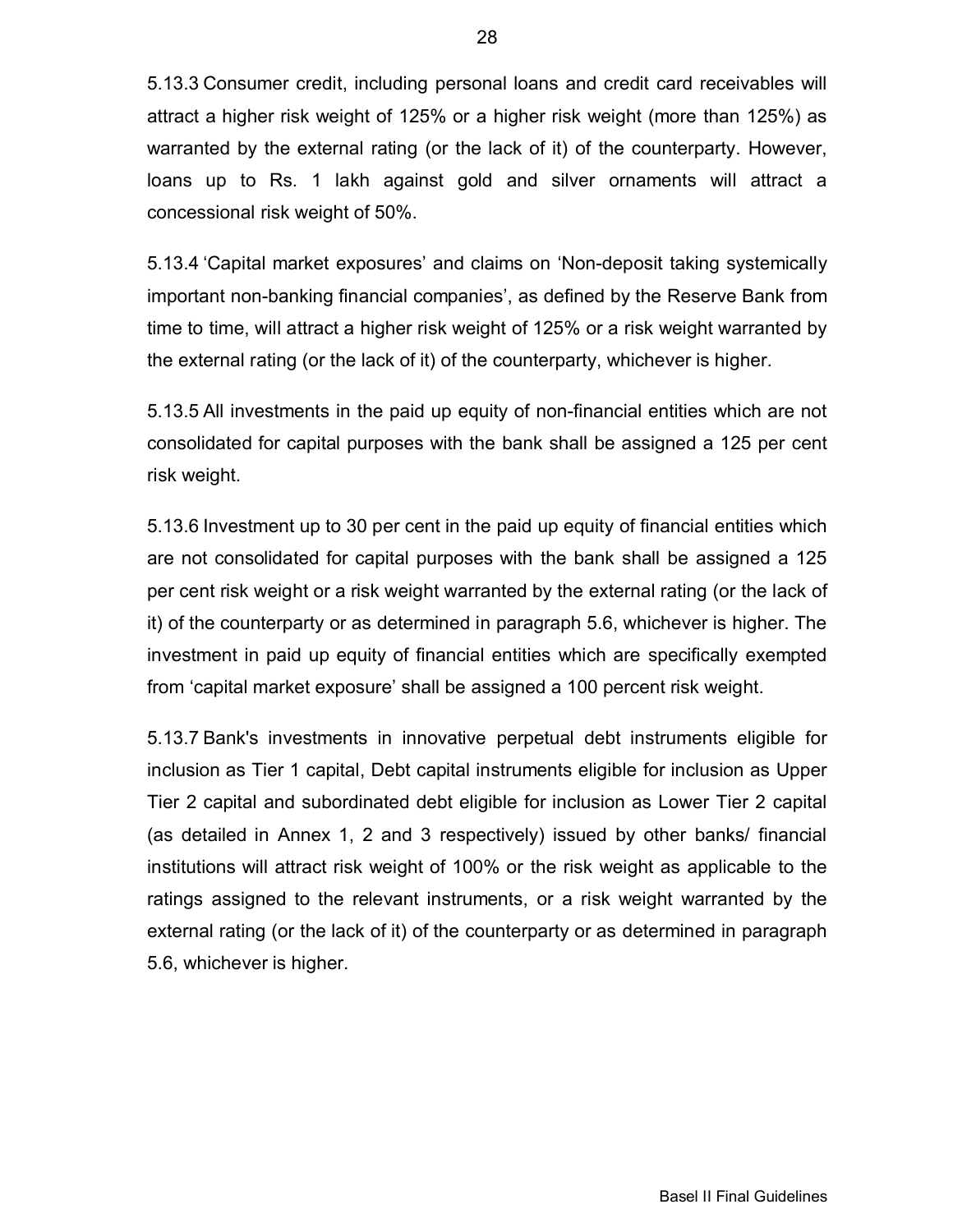#### **5.14 Other Assets**

5.14.1 Loans and advances to bank's own staff which are fully covered by superannuation benefits and/or mortgage of flat/ house will attract a 20% risk weight. Since flat / house is not an eligible collateral and since banks normally recover the dues by adjusting the superannuation benefits only at the time of cessation from service, the concessional risk weight shall be applied without any adjustment of the outstanding amount. In case a bank is holding eligible collateral in respect of amounts due from a staff member, the outstanding amount in respect of that staff member may be adjusted to the extent permissible, as indicated in paragraph 7 below.

5.14.2 Other loans and advances to bank's own staff will be eligible for inclusion under regulatory retail portfolio and will therefore attract a 75% risk weight.

5.14.3 All other assets will attract a uniform risk weight of 100%.

#### **5.15 Off-balance sheet items**

#### 5.15.1 **General**

- i) The total risk weighted off-balance sheet credit exposure is calculated as the sum of the risk-weighted amount of the market related and non-market related off-balance sheet items. The riskweighted amount of an off-balance sheet item that gives rise to credit exposure is generally calculated by means of a two-step process:
	- (a) the notional amount of the transaction is converted into a credit equivalent amount, by multiplying the amount by the specified credit conversion factor or by applying the current exposure method, and
	- (b) the resulting credit equivalent amount is multiplied by the risk weight applicable to the counterparty or to the purpose for which the bank has extended finance or the type of asset,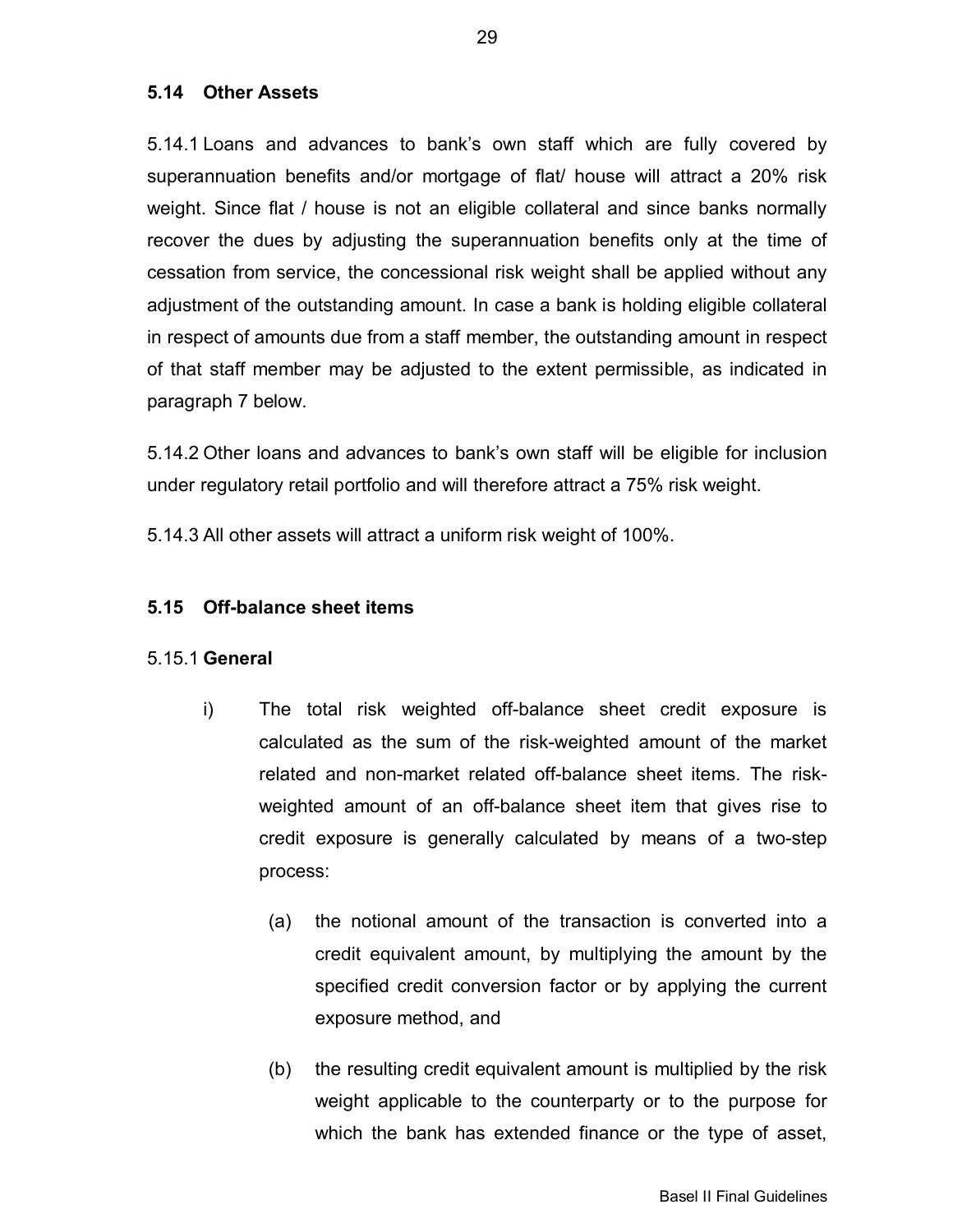whichever is higher.

- ii) Where the off-balance sheet item is secured by eligible collateral or guarantee, the credit risk mitigation guidelines detailed in paragraph 7 may be applied.
- 5.15.2 Non-market-related off balance sheet items

l

- i) The credit equivalent amount in relation to a non-market related offbalance sheet item like, direct credit substitutes, trade and performance related contingent items and commitments with certain drawdown, other commitments, etc. will be determined by multiplying the contracted amount of that particular transaction by the relevant credit conversion factor (CCF).
- ii) Where the non-market related off-balance sheet item is an undrawn or partially undrawn fund-based facility<sup>11</sup>, the amount of undrawn commitment to be included in calculating the off-balance sheet nonmarket related credit exposures is the maximum unused portion of the commitment that could be drawn during the remaining period to maturity. Any drawn portion of a commitment forms a part of bank's on-balance sheet credit exposure.
- iii) In the case of irrevocable commitments to provide off-balance sheet facilities, the original maturity will be measured from the commencement of the commitment until the time the associated facility expires. For example an irrevocable commitment with an

<sup>&</sup>lt;sup>11</sup> For example: (a) In the case of a cash credit facility for Rs.100 lakh (which is not unconditionally cancellable) where the drawn portion is Rs. 60 lakh, the undrawn portion of Rs. 40 lakh will attract a CCF of 20% (since the cash credit facility is subject to review / renewal normally once a year). The credit equivalent amount of Rs. 8 lakh (20% of Rs.40 lakh) will be assigned the appropriate risk weight as applicable to the counterparty / rating to arrive at the risk weighted asset for the undrawn portion. The drawn portion (Rs. 60 lakh) will attract a risk weight as applicable to the counterparty / rating.

<sup>(</sup>b) A term loan of Rs. 700 crore is sanctioned for a large project which can be drawn down in stages over a three year period. The terms of sanction allow draw down in three stages – Rs. 150 crore in Stage I, Rs. 200 crore in Stage II and Rs. 350 crore in Stage III, where the borrower needs the bank's explicit approval for draw down under Stages II and III after completion of certain formalities. If the borrower has drawn already Rs. 50 crore under Stage I, then the undrawn portion would be computed with reference to Stage I alone i.e.,it will be Rs.100 crore. If Stage I is scheduled to be completed within one year, the CCF will be 20% and if it is more than one year then the applicable CCF will be 50%.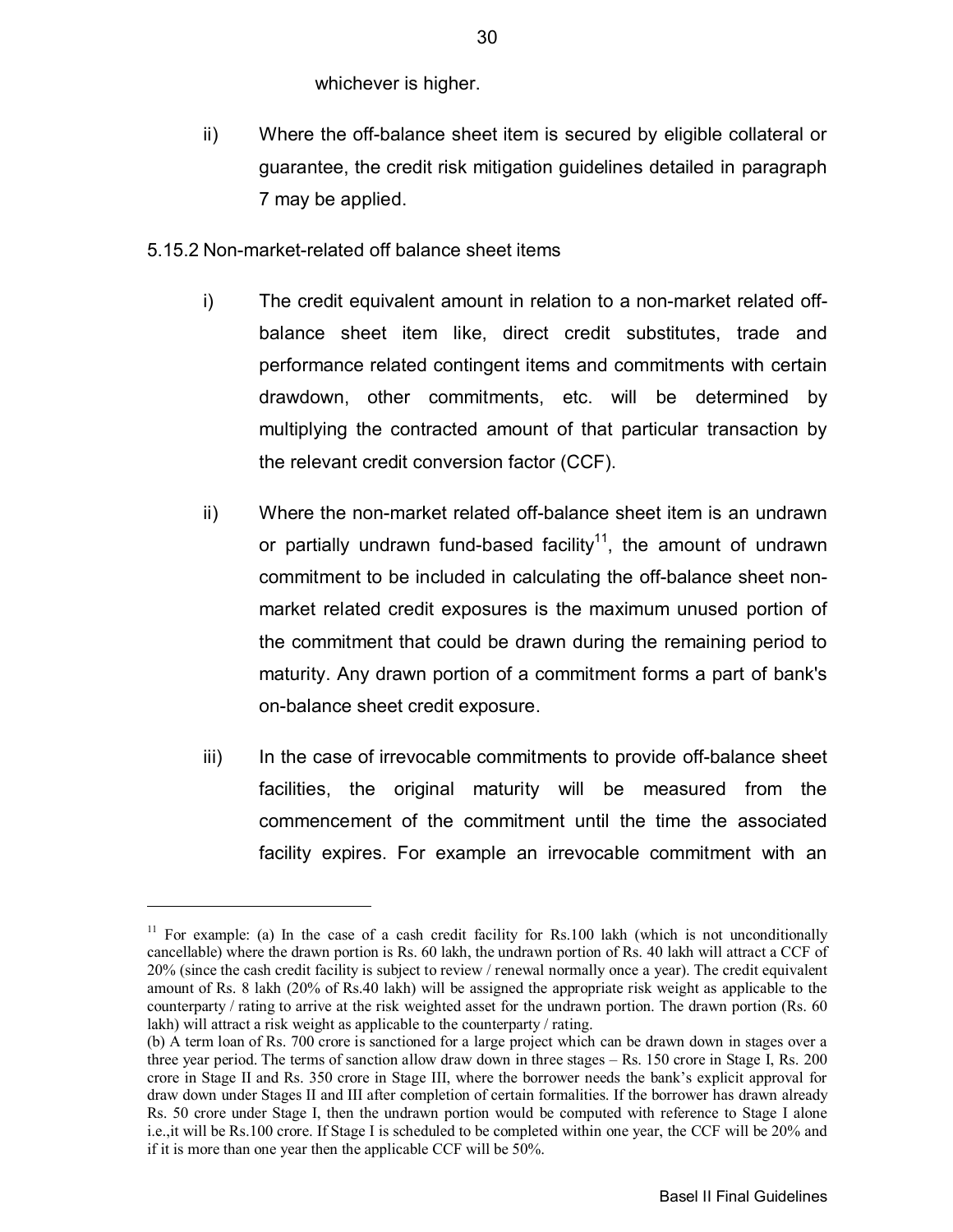original maturity of 12 months, to issue a 6 month documentary letter of credit, is deemed to have an original maturity of 18 months. Irrevocable commitments to provide off-balance sheet facilities should be assigned the lower of the two applicable credit conversion factors. For example, an irrevocable commitment with an original maturity of 15 months (50% - CCF) to issue a six month documentary letter of credit (20% - CCF) would attract the lower of the CCF i.e., the CCF applicable to the documentary letter of credit viz. 20%.

iv) The credit conversion factors for non-market related off-balance sheet transactions are as under: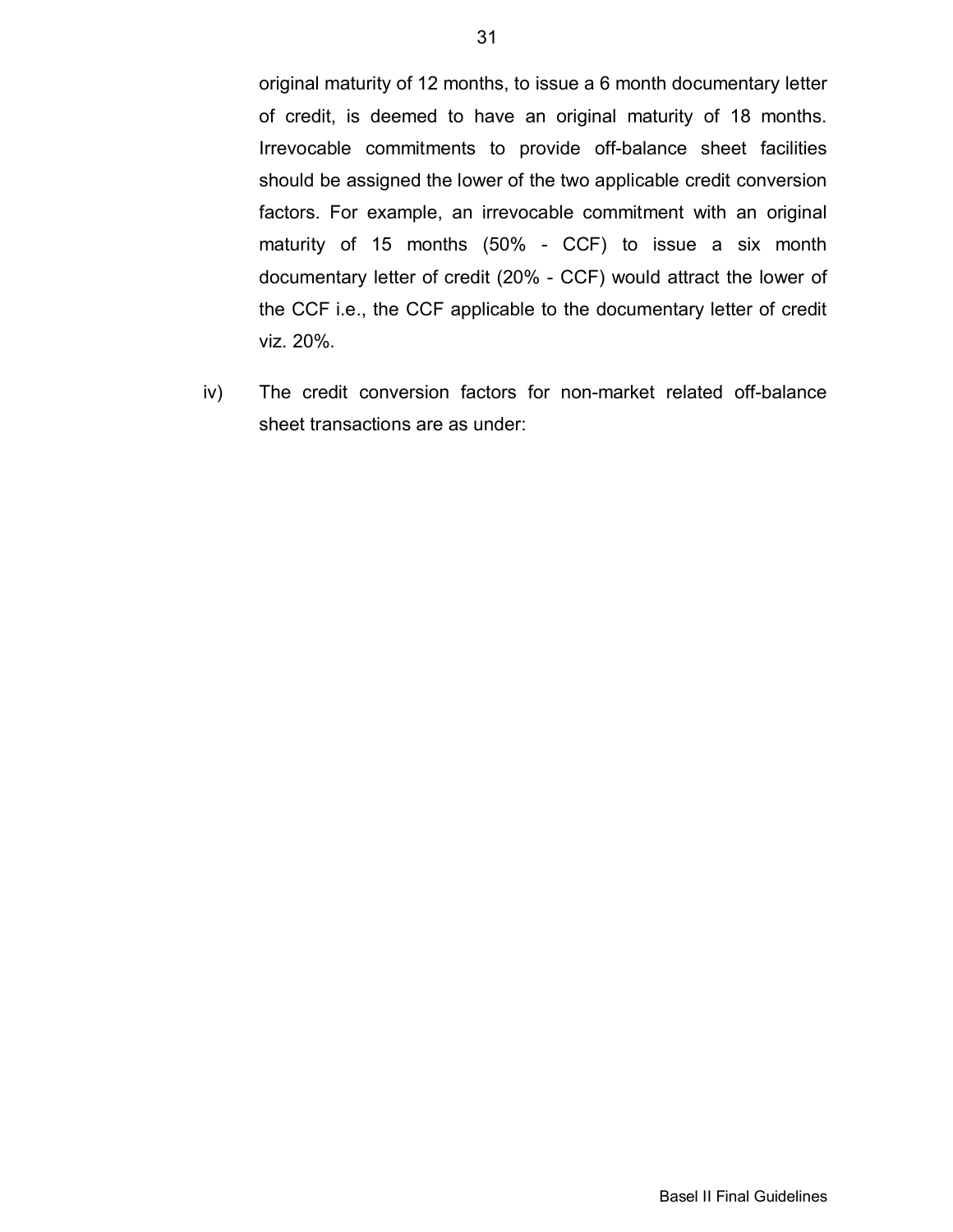Table 8: Credit conversion factors – off-balance sheet items

| Sr.<br>No. | <b>Instruments</b>                                                                                                                                                                                                                                                                                                                                                                                                                                                           | <b>Credit</b><br><b>Conversion</b><br>Factor (%) |
|------------|------------------------------------------------------------------------------------------------------------------------------------------------------------------------------------------------------------------------------------------------------------------------------------------------------------------------------------------------------------------------------------------------------------------------------------------------------------------------------|--------------------------------------------------|
| 1.         | Direct credit substitutes e.g. general guarantees of indebtedness<br>(including standby L/Cs serving as financial guarantees for loans<br>and securities, credit enhancements, liquidity facilities for<br>securitisation<br>transactions), and acceptances<br>(including)<br>endorsements with the character of acceptance).<br>(i.e., the risk of loss depends on the credit worthiness of the<br>counterparty or the party against whom a potential claim is<br>acquired) | 100                                              |
| 2.         | Certain transaction-related contingent items (e.g. performance<br>bonds, bid bonds, warranties, indemnities and standby letters of<br>credit related to particular transaction).                                                                                                                                                                                                                                                                                             | 50                                               |
| 3.         | Short-term self-liquidating trade letters of credit arising from the<br>movement of goods (e.g. documentary credits collateralised by<br>the underlying shipment) for both issuing bank and confirming<br>bank.                                                                                                                                                                                                                                                              | 20                                               |
| 4.         | Sale and repurchase agreement and asset sales with recourse,<br>where the credit risk remains with the bank.<br>(These items are to be risk weighted according to the type of<br>asset and not according to the type of counterparty with whom<br>the transaction has been entered into.)                                                                                                                                                                                    | 100                                              |
| 5.         | Forward asset purchases, forward deposits and partly paid<br>shares and securities, which represent commitments with certain<br>drawdown.<br>(These items are to be risk weighted according to the type of<br>asset and not according to the type of counterparty with whom<br>the transaction has been entered into.)                                                                                                                                                       | 100                                              |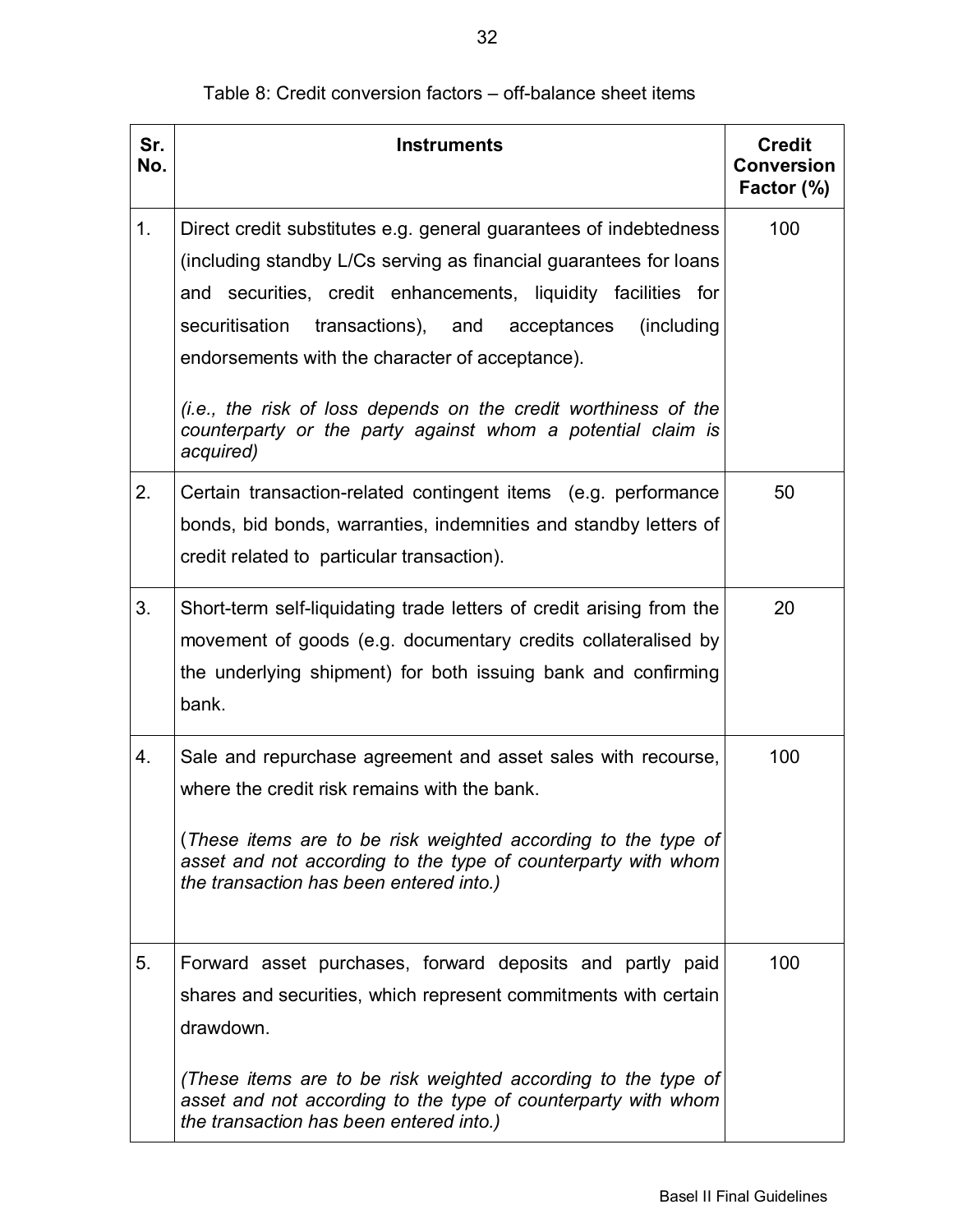| Sr.<br>No. | <b>Instruments</b>                                                                                                                                                                                                           | <b>Credit</b><br><b>Conversion</b><br>Factor (%) |
|------------|------------------------------------------------------------------------------------------------------------------------------------------------------------------------------------------------------------------------------|--------------------------------------------------|
| 6          | Lending of banks' securities or posting of securities as collateral                                                                                                                                                          | 100                                              |
|            | by banks, including instances where these arise out of repo style                                                                                                                                                            |                                                  |
|            | transactions (i.e., repurchase / reverse repurchase and securities                                                                                                                                                           |                                                  |
|            | lending / securities borrowing transactions)                                                                                                                                                                                 |                                                  |
| 7.         | Note issuance facilities and revolving underwriting facilities.                                                                                                                                                              | 50                                               |
| 8          | Commitments with certain drawdown                                                                                                                                                                                            | 100                                              |
| 9.         | Other commitments (e.g., formal standby facilities and credit                                                                                                                                                                |                                                  |
|            | lines) with an original maturity of                                                                                                                                                                                          |                                                  |
|            | up to one year<br>a)                                                                                                                                                                                                         | 20                                               |
|            | b)<br>over one year.                                                                                                                                                                                                         | 50                                               |
|            | Similar commitments that are unconditionally cancellable at any<br>time by the bank without prior notice or that effectively provide for<br>automatic cancellation due to deterioration in a borrower's credit<br>worthiness | 0                                                |
| 10.        | Take-out Finance in the books of taking-over institution                                                                                                                                                                     |                                                  |
|            | (i) Unconditional take-out finance                                                                                                                                                                                           | 100                                              |
|            | (ii) Conditional take-out finance                                                                                                                                                                                            | 50                                               |

- v) In regard to non-market related off-balance sheet items, the following transactions with non-bank counterparties will be treated as claims on banks.
	- Guarantees issued by banks against the counter guarantees of other banks.
	- Rediscounting of documentary bills accepted by banks. Bills discounted by banks which have been accepted by another bank will be treated as a funded claim on a bank.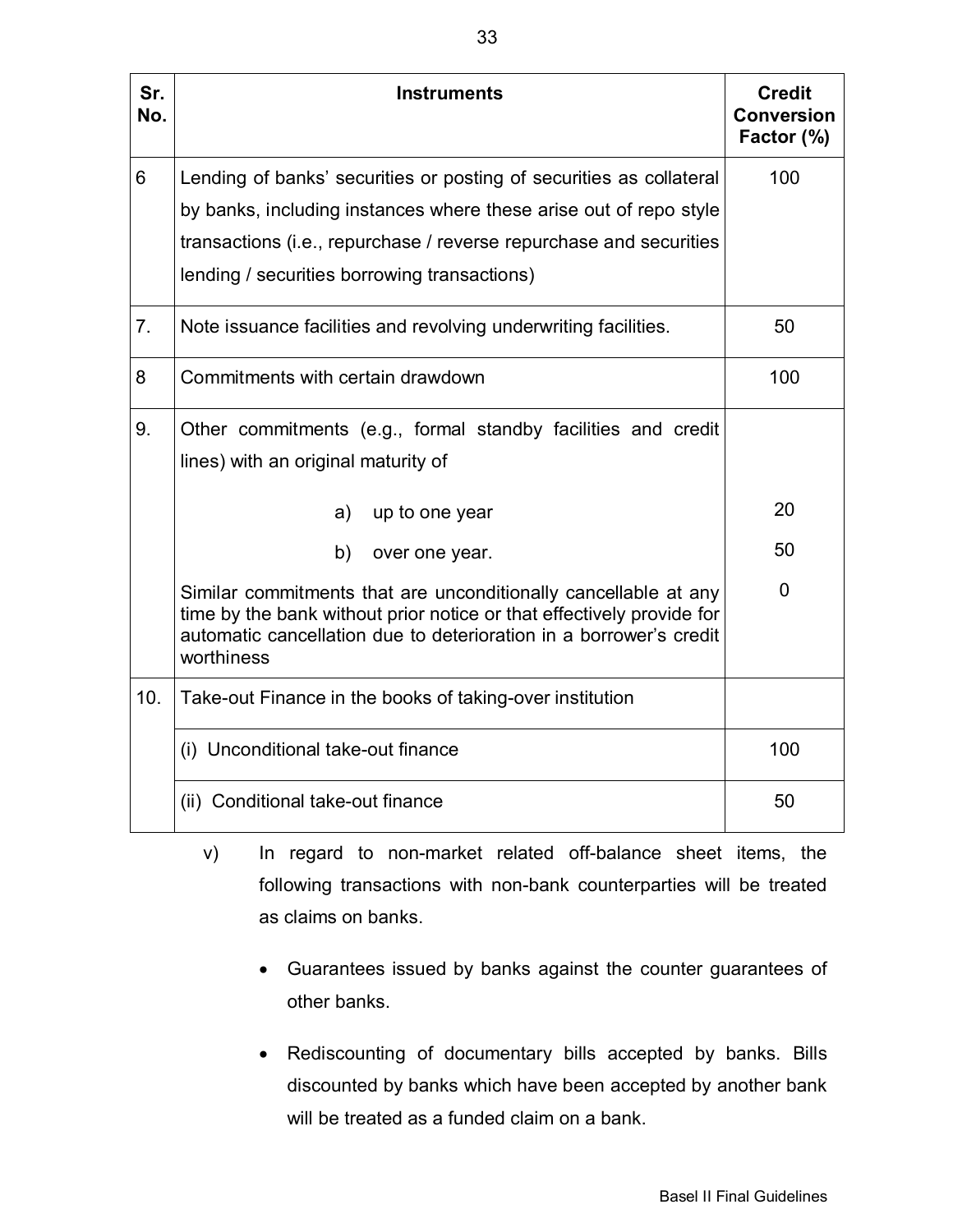In all the above cases banks should be fully satisfied that the risk exposure is in fact on the other bank. If they are satisfied that the exposure is on the other bank they may assign these exposures the risk weight applicable to banks as detailed in paragraph 5.6.

#### 5.15.3 **Market related off-balance sheet items**

- i) In calculating the risk weighted off-balance sheet credit exposures arising from market related off-balance sheet items for capital adequacy purposes, the bank should include all its market related transactions held in the banking and trading book which give rise to off-balance sheet credit risk.
- ii) The credit risk on market related off-balance sheet items is the cost to a bank of replacing the cash flow specified by the contract in the event of counterparty default. This would depend, among other things, upon the maturity of the contract and on the volatility of rates underlying the type of instrument.
- iii) Market related off-balance sheet items would include:
	- a) interest rate contracts including single currency interest rate swaps, basis swaps, forward rate agreements, and interest rate futures;
	- b) foreign exchange contracts, including contracts involving gold, – includes cross currency swaps (including cross currency interest rate swaps), forward foreign exchange contracts, currency futures, currency options;
	- c) any other market related contracts specifically allowed by the Reserve Bank which give rise to credit risk.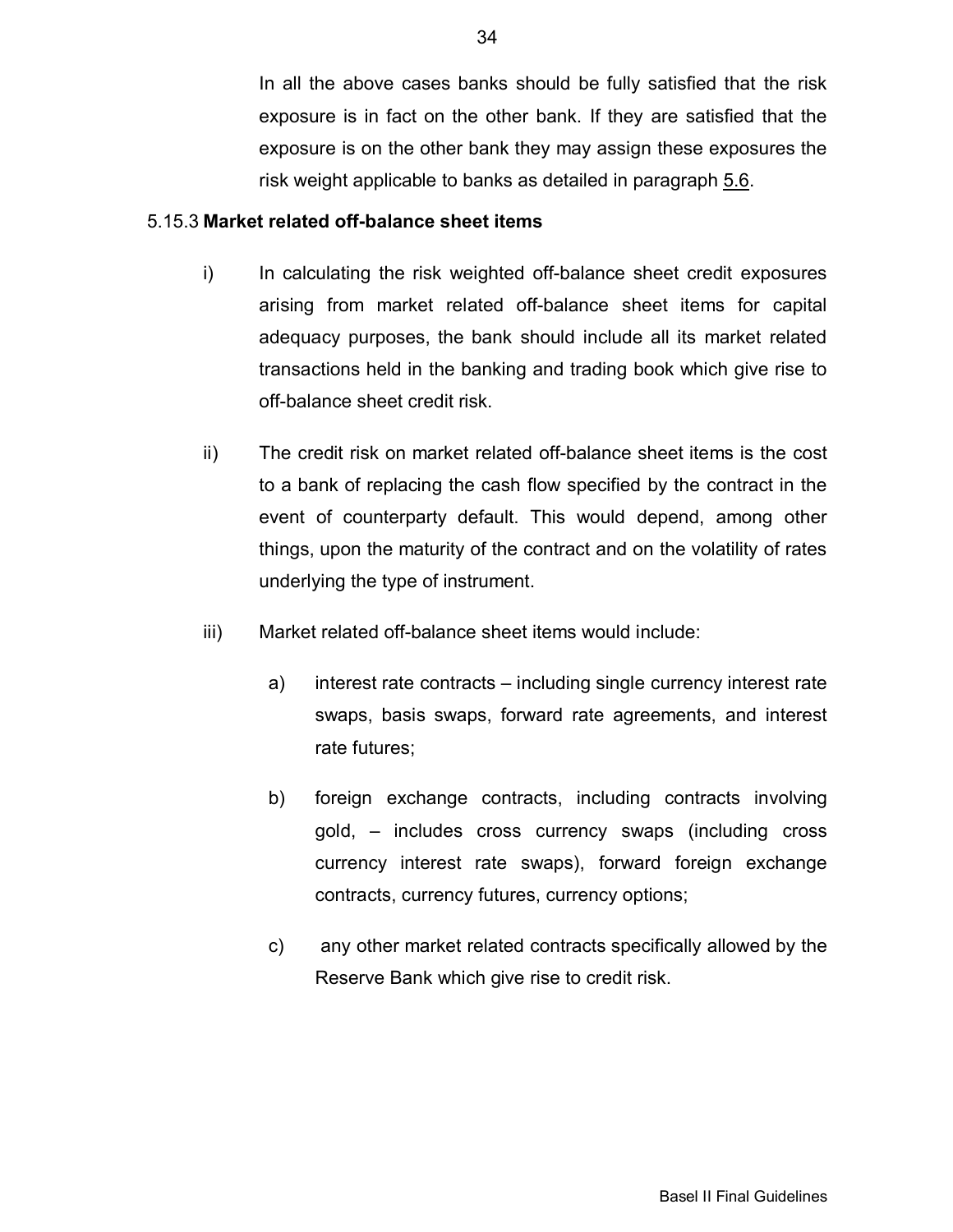- iv) Exemption from capital requirements is permitted for
	- a) foreign exchange (except gold) contracts which have an original maturity of 14 calendar days or less; and
	- b) instruments traded on futures and options exchanges which are subject to daily mark-to-market and margin payments.
- v) The credit equivalent amount of a market related off-balance sheet item, whether held in the banking book or trading book must be determined by the current exposure method.

### 5.15.4 **Current Exposure Method**

- **i)** The credit equivalent amount of a market related off-balance sheet transaction calculated using the current exposure method is the sum of current credit exposure and potential future credit exposure of these contracts.
- **ii)** Current credit exposure is defined as the sum of the positive markto-market value of these contracts. The Current Exposure Method requires periodical calculation of the current credit exposure by marking these contracts to market**,** thus capturing the current credit exposure.
- **iii)** Potential future credit exposure is determined by multiplying the notional principal amount of each of these contracts irrespective of whether the contract has a zero, positive or negative mark-to-market value by the relevant add-on factor indicated below according to the nature and residual maturity of the instrument.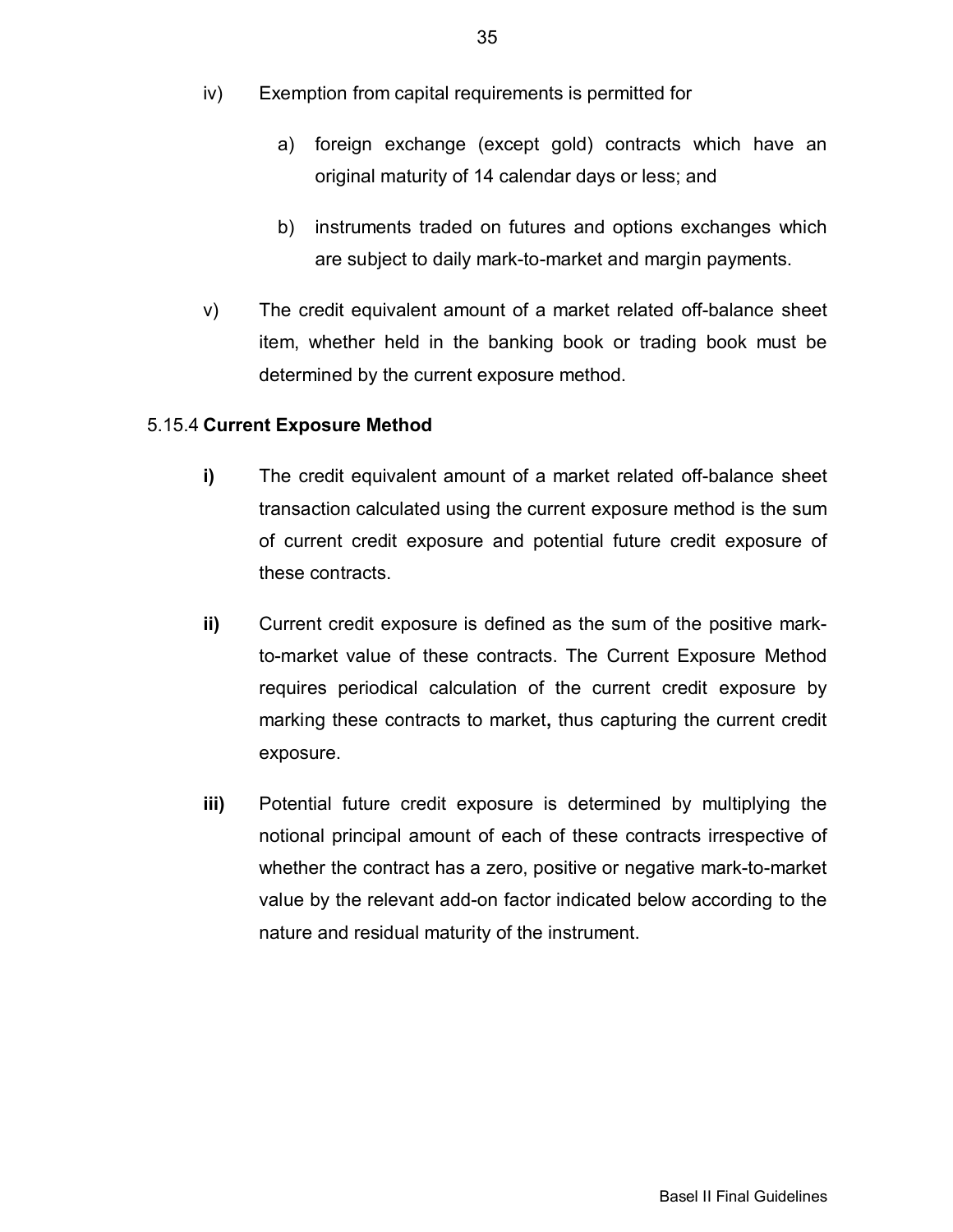| <b>Residual Maturity</b>    | <b>Conversion Factor to be applied on Notional</b><br><b>Principal Amount</b> |                                                  |  |
|-----------------------------|-------------------------------------------------------------------------------|--------------------------------------------------|--|
|                             | <b>Interest Rate</b><br><b>Contract</b>                                       | <b>Gold and Exchange</b><br><b>Rate Contract</b> |  |
| One year or less            | 0.25%                                                                         | 1.0%                                             |  |
| Over one year to five years | 0.5%                                                                          | 5.0%                                             |  |
| Over 5 years                | 1.5%                                                                          | 7.5%                                             |  |

Table 9 : CCF for market related off-balance sheet items

- iv) For contracts with multiple exchanges of principal, the add-on factors are to be multiplied by the number of remaining payments in the contract.
- v) For contracts that are structured to settle outstanding exposure following specified payment dates and where the terms are reset such that the market value of the contract is zero on these specified dates, the residual maturity would be set equal to the time until the next reset date. In the case of interest rate contracts with remaining maturities of more than one year that meet the above criteria, the add-on factor is subject to a floor of 0.5%.
- vi) No potential future credit exposure would be calculated for single currency floating/floating interest rate swaps; the credit exposure on these contracts would be evaluated solely on the basis of their markto-market value.
- vii) Potential future exposures should be based on effective rather than apparent notional amounts. In the event that the stated notional amount is leveraged or enhanced by the structure of the transaction, banks must use the effective notional amount when determining potential future exposure. For example, a stated notional amount of USD 1 million with payments based on an internal rate of two times the BPLR would have an effective notional amount of USD 2 milllion.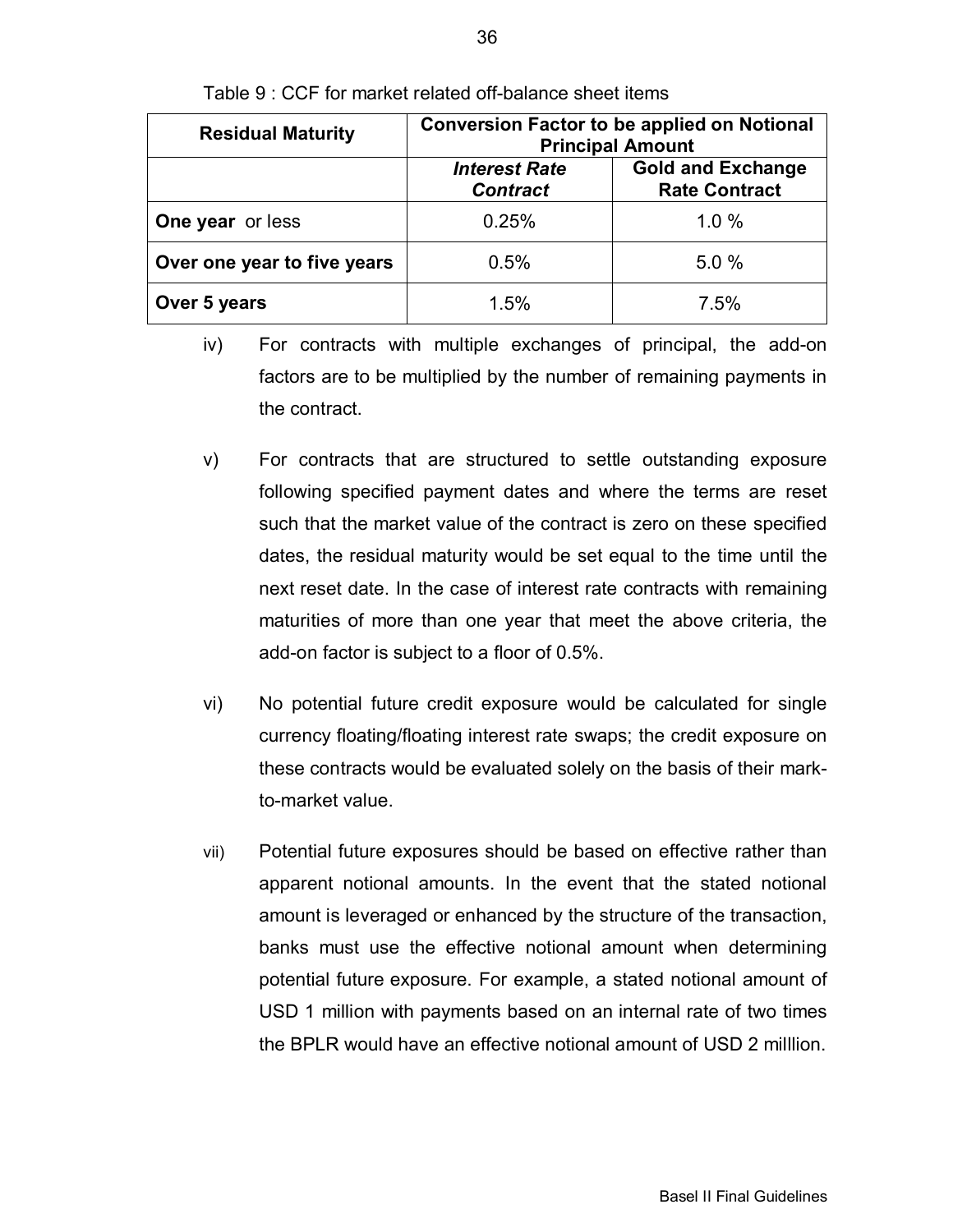#### 5.15.5 **Failed transactions**

- i) With regard to unsettled securities and foreign exchange transactions, banks are exposed to counterparty credit risk from trade date, irrespective of the booking or the accounting of the transaction. Banks are encouraged to develop, implement and improve systems for tracking and monitoring the credit risk exposure arising from unsettled transactions as appropriate for producing management information that facilitates action on a timely basis.
- ii) Banks must closely monitor securities and foreign exchange transactions that have failed, starting from the day they fail for producing management information that facilitates action on a timely basis. Failed transactions give rise to risk of delayed settlement or delivery.
- iii) Failure of transactions settled through a delivery-versus-payment system (DvP), providing simultaneous exchanges of securities for cash, expose banks to a risk of loss on the difference between the transaction valued at the agreed settlement price and the transaction valued at current market price (i.e. positive current exposure). Failed transactions where cash is paid without receipt of the corresponding receivable (securities, foreign currencies, or gold,) or, conversely, deliverables were delivered without receipt of the corresponding cash payment (non-DvP, or free-delivery) expose banks to a risk of loss on the full amount of cash paid or deliverables delivered. Therefore, a capital charge is required for failed transactions and must be calculated as under. The following capital treatment is applicable to all failed transactions, including transactions through recognised clearing houses. Repurchase and reverse-repurchase agreements as well as securities lending and borrowing that have failed to settle are excluded from this capital treatment.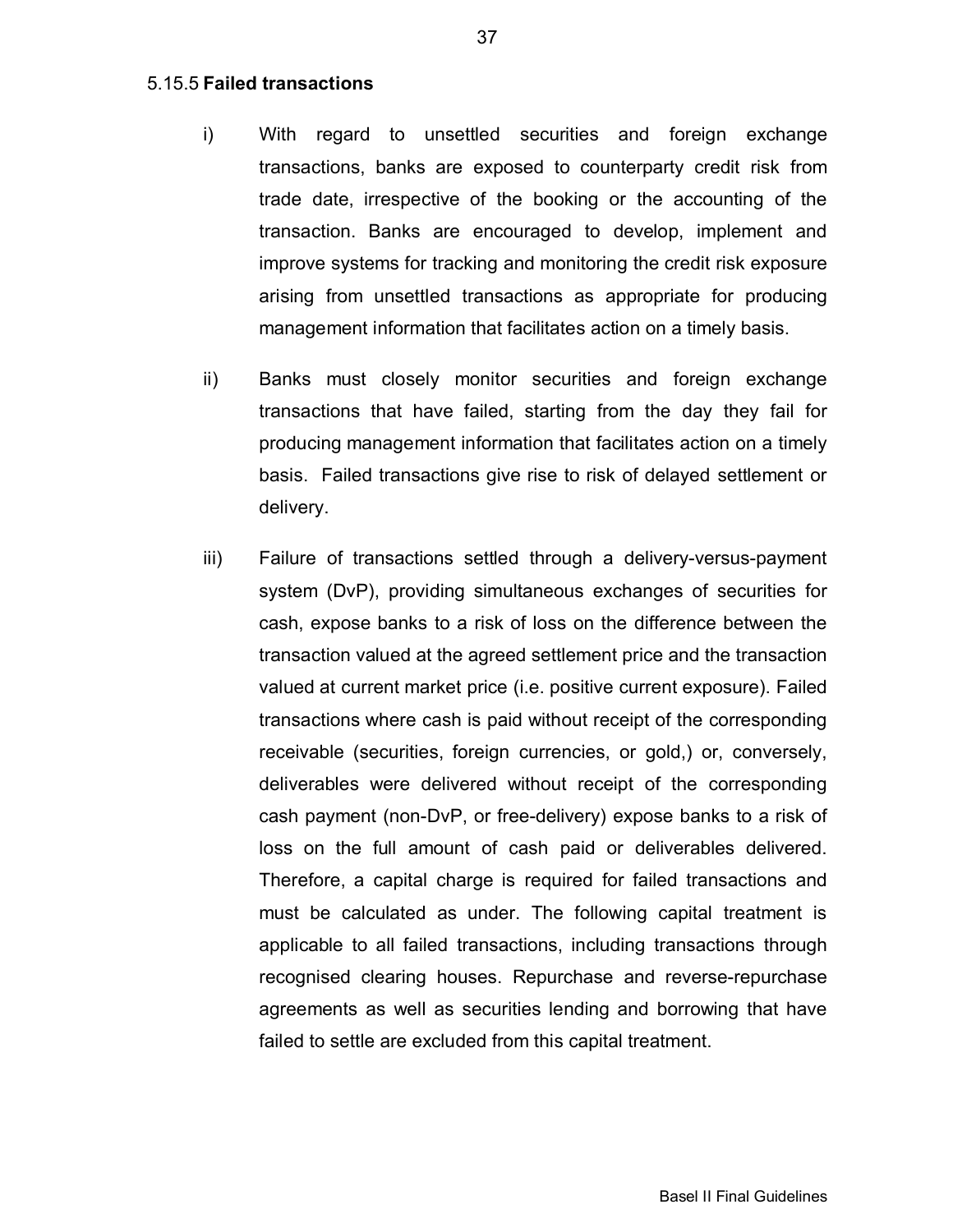iv) For DvP Transactions – If the payments have not yet taken place five business days after the settlement date, banks are required to calculate a **capital charge** by multiplying the positive current exposure of the transaction by the appropriate factor as under. In order to capture the information, banks will need to upgrade their information systems in order to track the number of days after the agreed settlement date and calculate the corresponding capital charge.

| Number of working days after the Corresponding risk<br>agreed settlement date | multiplier |  |  |
|-------------------------------------------------------------------------------|------------|--|--|
| From $5$ to $15$                                                              | 9%         |  |  |
| From 16 to 30                                                                 | 50%        |  |  |
| From 31 to 45                                                                 | 75%        |  |  |
| 46 or more                                                                    | 100%       |  |  |

v) For non-DvP transactions (free deliveries) after the first contractual payment / delivery leg, the bank that has made the payment will treat its exposure as a loan if the second leg has not been received by the end of the business day. If the dates when two payment legs are made are the same according to the time zones where each payment is made, it is deemed that they are settled on the same day. For example, if a bank in Tokyo transfers Yen on day X (Japan Standard Time) and receives corresponding US Dollar via CHIPS on day X (US Eastern Standard Time), the settlement is deemed to take place on the same value date. Banks shall compute the capital requirement using the counterparty risk weights prescribed in these guidelines. However, if five business days after the second contractual payment / delivery date the second leg has not yet effectively taken place, the bank that has made the first payment leg will deduct from capital the full amount of the value transferred plus replacement cost, if any. This treatment will apply until the second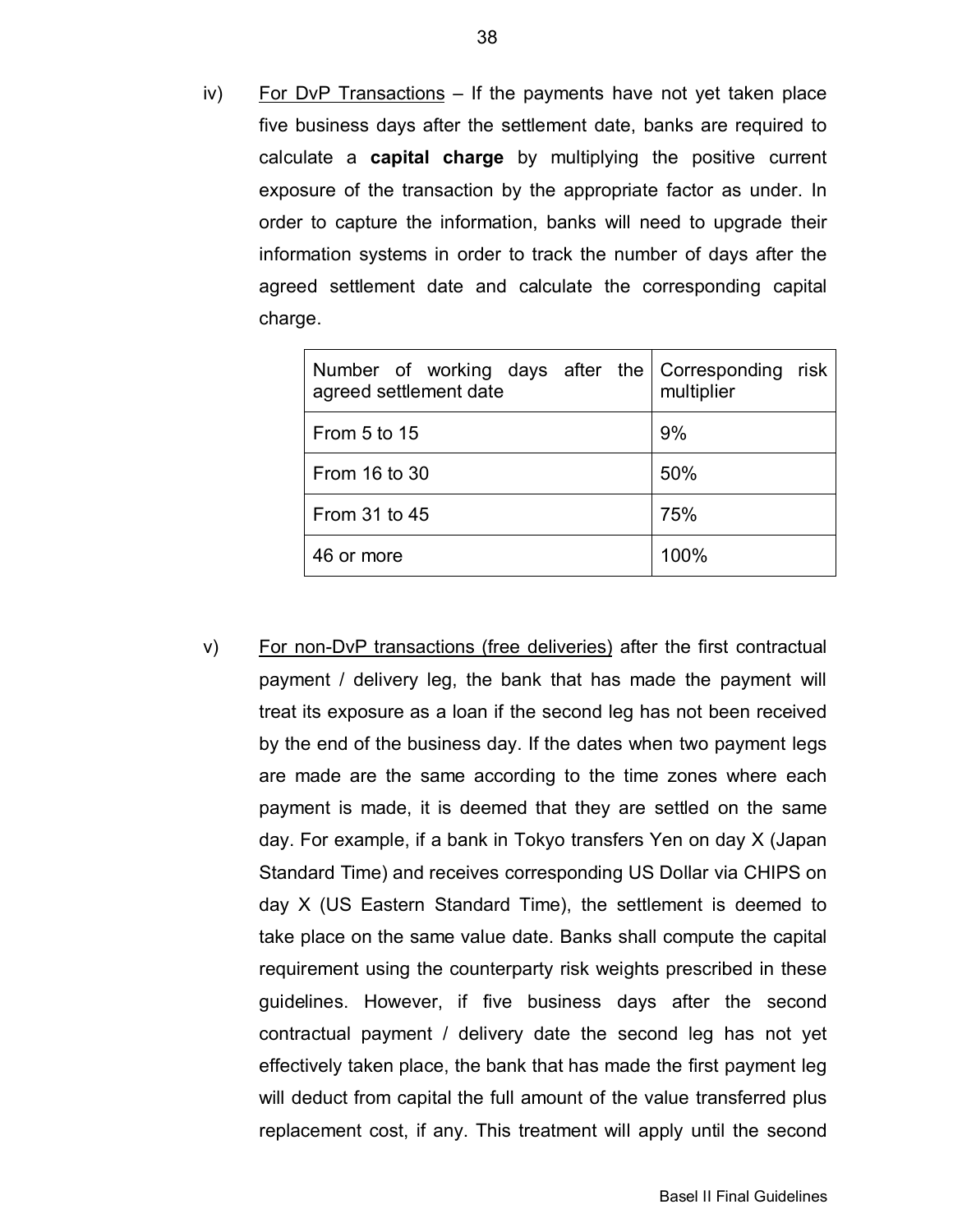payment / delivery leg is effectively made.

Securitisation Exposures

### 5.16.1 **General**

- i) A securitisation transaction which meets the minimum requirements prescribed in the guidelines on securitisation of standard assets issued vide circular DBOD.No.BP.BC.60/ 21.04.048/ 2005-06 dated February 1, 2006, would qualify for the following prudential treatment of securitisation exposures for capital adequacy purposes. Banks' exposures to a securitisation transaction, referred to as securitisation exposures, can include, but are not restricted to the following: as investor, as credit enhancer, as liquidity provider, as underwriter, as provider of credit risk mitigants. Cash collaterals provided as credit enhancements shall also be treated as securitisation exposures. The terms used in this section with regard to securitisation shall be as defined in the above guidelines. Further, the following definitions shall be applicable:
	- a) A 'credit enhancing interest only strip (I/Os)' an on-balance sheet exposure that is recorded by the originator, which (i) represents a valuation of cash flows related to future margin income to be derived from the underlying exposures, and (ii) is subordinated to the claims of other parties to the transaction in terms of priority of repayment.
	- b) 'Implicit support' the support provided by a bank to a securitisation in excess of its predetermined contractual obligation.
	- c) A 'gain-on-sale' any profit realised at the time of sale of the securitised assets to SPV.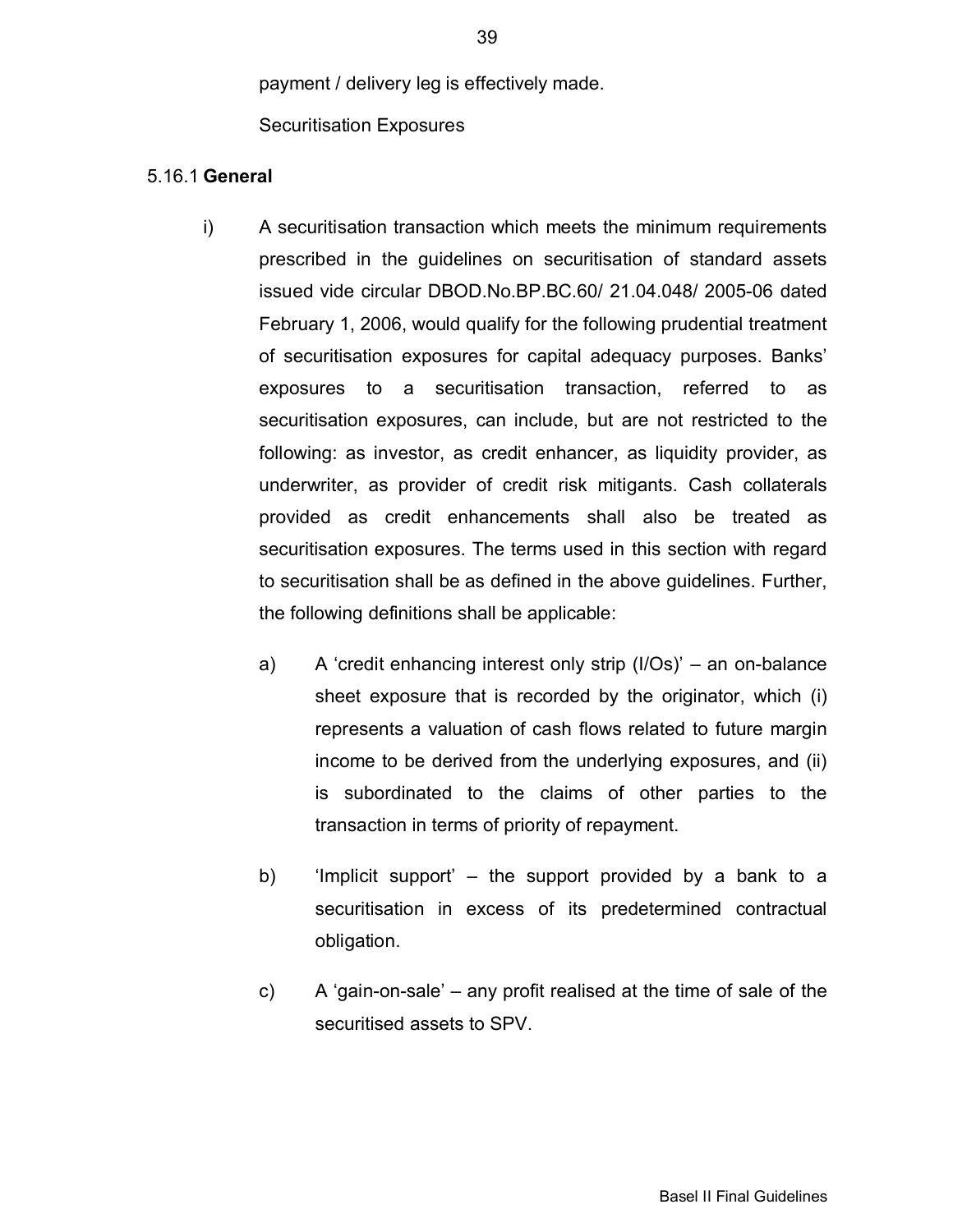- ii) Banks are required to hold regulatory capital against all of their securitisation exposures, including those arising from the provision of credit risk mitigants to a securitisation transaction, investments in asset-backed securities, retention of a subordinated tranche, and extension of a liquidity facility or credit enhancement, as set forth in the following paragraphs. Repurchased securitisation exposures must be treated as retained securitisation exposures. .
- iii) An originator in a securitisation transaction which does not meet the minimum requirements prescribed in the guidelines dated February 1, 2006 and therefore does not qualify for de-recognition shall hold capital against all of the exposures associated with the securitisation transaction as if they had not been securitised<sup>12</sup>. Additionally, the originator shall deduct any 'gain on sale' on such transaction from Tier 1 capital.
- 5.16.2 Deduction of securitisation exposures from capital funds
	- i) When a bank is required to deduct a securitisation exposure from regulatory capital, the deduction must be made 50% from Tier 1 and 50% from Tier 2, except where expressly provided otherwise. Deductions from capital may be calculated net of any specific provisions maintained against the relevant securitisation exposures.
	- ii) Credit enhancements, including credit enhancing I/Os (net of the gain-on-sale that shall be deducted from Tier 1 as specified below) and cash collaterals, which are required to be deducted must be deducted 50% from Tier 1 and 50% from Tier 2.
	- iii) Banks shall deduct from Tier 1 capital any "gain-on-sale", if permitted to be realised.

 $12$  For example: If in a securitisation transaction of Rs.100, the pool consists of 80% of AAA securities, 10% of BB securities and 10% of unrated securities and the transaction does not meet the true sale criterion, then the originator will be deemed to be holding all the exposures in that transaction. Consequently, the AAA rated securities will attract a risk weight of 20% and the face value of the BB rated securities and the unrated securities will be deducted. Thus the consequent impact on the capital will be Rs.21.44 ( $16*9\% + 20$ ).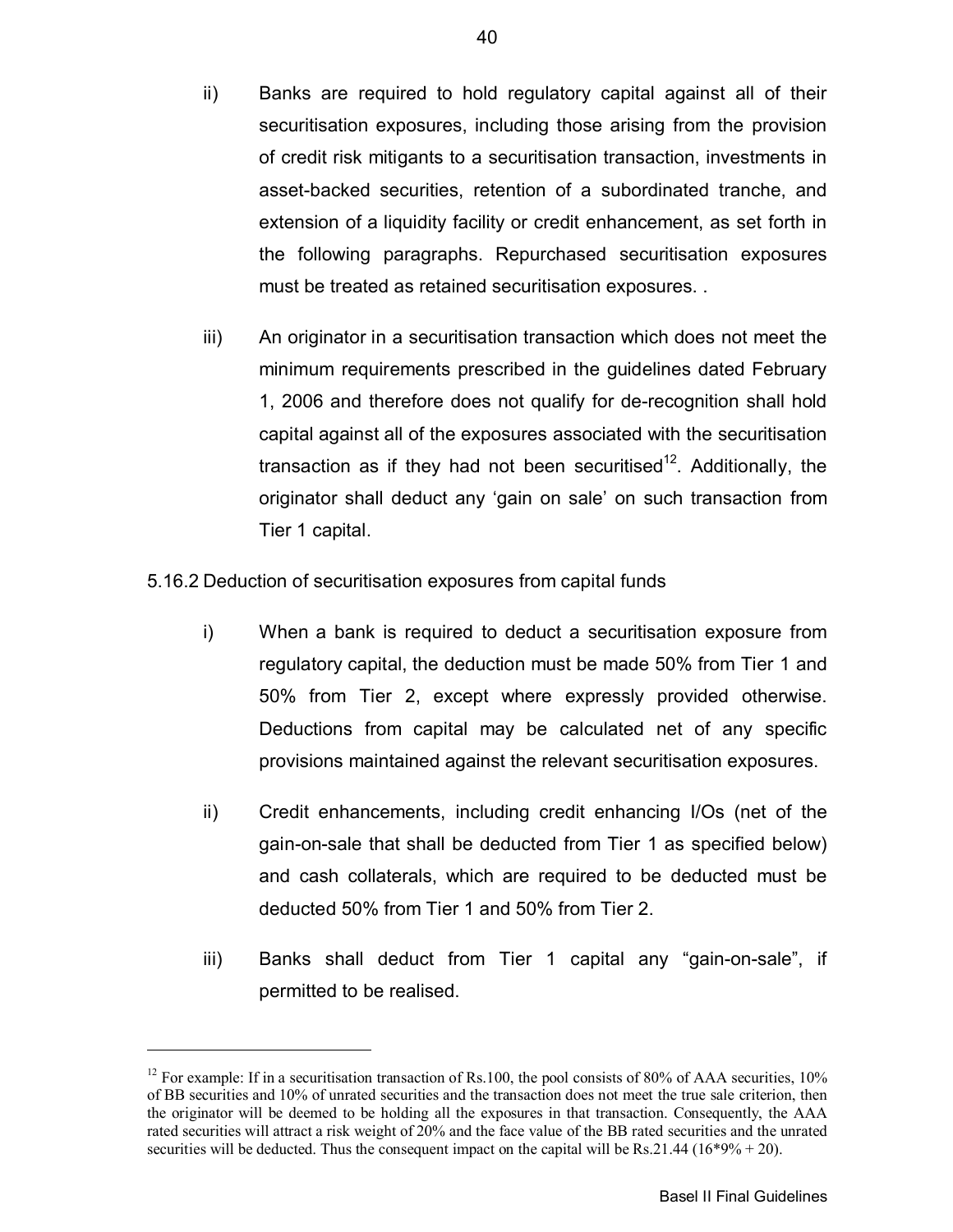- iv) Any rated securitisation exposure with a long term rating of 'B+ and below' when not held by an originator, and a long term rating of 'BB+ and below' when held by the originator shall be deducted 50% from Tier 1 and 50% from Tier 2 capital.
- v) Any unrated securitisation exposure, except an eligible liquidity facility as specified in paragraph 5.16.8 should be deducted 50% from Tier 1 and 50% from Tier 2 capital. In an unrated and ineligible liquidity facility, both the drawn and undrawn portions shall be deducted 50% from Tier 1 and 50% from Tier 2 capital.
- vi) The holdings of securities devolved on the originator through underwriting should be sold to third parties within three-month period following the acquisition. In case of failure to off-load within the stipulated time limit, any holding in excess of 20 per cent of the original amount of issue, including secondary market purchases, shall be deducted 50% from Tier 1 and 50% from Tier 2 capital.
- 5.16.3 Implicit support
	- i) The originator shall not provide any implicit support to investors in a securitisation transaction.
	- ii) When a bank is deemed to have provided implicit support to a securitisation:
		- a) It must, at a minimum, hold capital against all of the exposures associated with the securitisation transaction as if they had not been securitised.
		- b) Additionally, the bank would need to deduct any gain-on-sale, as defined above, from Tier 1 capital.
		- c) Furthermore, in respect of securitisation transactions where the bank is deemed to have provided implicit support it is required to disclose publicly that (a) it has provided non-contractual support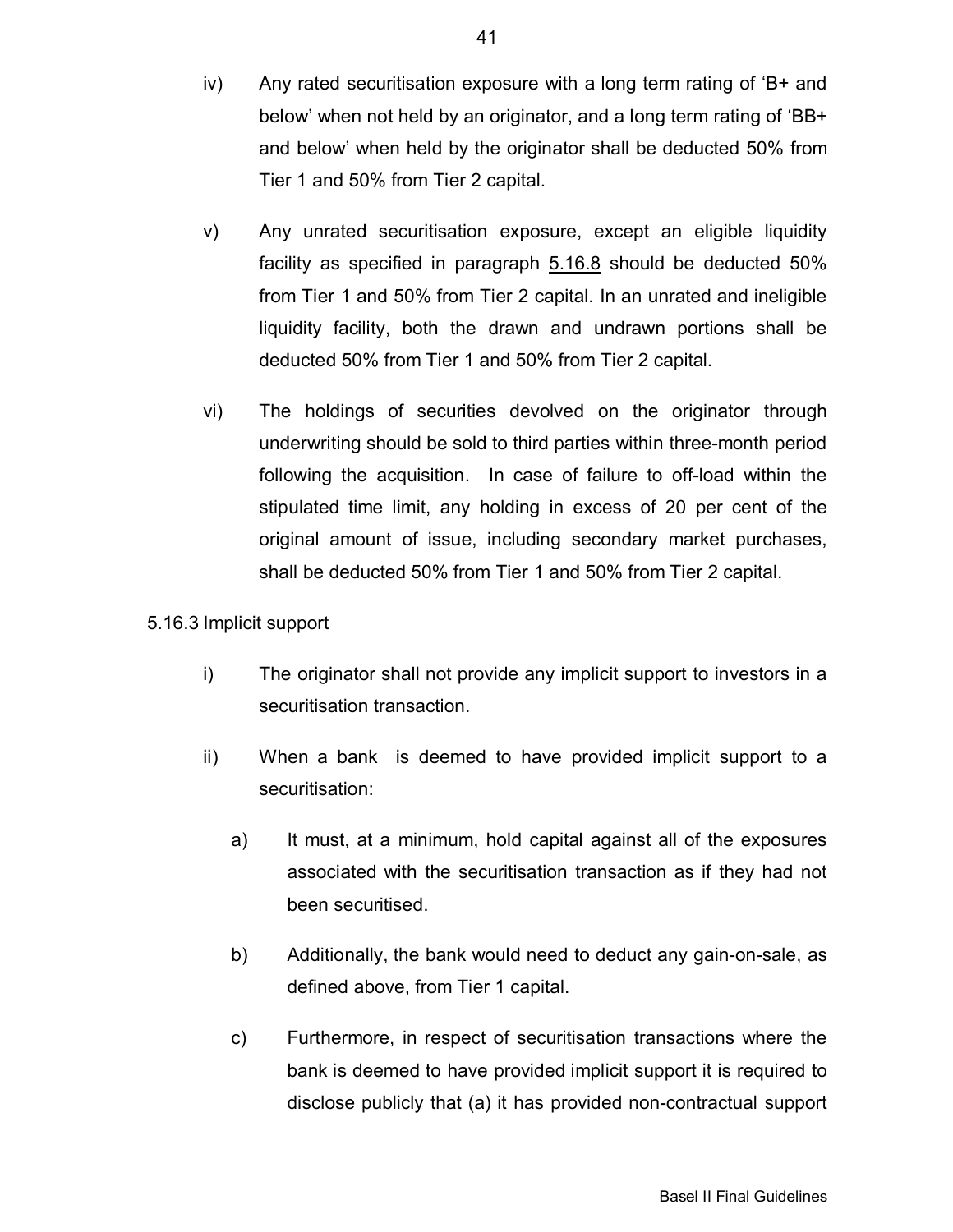(b) the details of the implicit support and (c) the impact of the implicit support on the bank's regulatory capital.

iii) Where a securitisation transaction contains a clean up call and the clean up call can be exercised by the originator in circumstances where exercise of the clean up call effectively provides credit enhancement, the clean up call shall be treated as implicit support and the concerned securitisation transaction will attract the above prescriptions.

5.16.4 Application of external ratings

The following operational criteria concerning the use of external credit assessments apply:

- i) A bank must apply external credit assessments from eligible external credit rating agencies consistently across a given type of securitisation exposure. Furthermore, a bank cannot use the credit assessments issued by one external credit rating agency for one or more tranches and those of another external credit rating agency for other positions (whether retained or purchased) within the same securitisation structure that may or may not be rated by the first external credit rating agency. Where two or more eligible external credit rating agencies can be used and these assess the credit risk of the same securitisation exposure differently, paragraphs 6.7 will apply.
- ii) If the CRM provider is not recognised as an eligible guarantor as defined in paragraph 7.5.6, the covered securitisation exposures should be treated as unrated.
- iii) In the situation where a credit risk mitigant is not obtained by the SPV but rather applied to a specific securitisation exposure within a given structure (e.g. ABS tranche), the bank must treat the exposure as if it is unrated and then use the CRM treatment outlined in paragraph 7.
- iv) The other aspects of application of external credit assessments will be as per guidelines given in paragraph 6.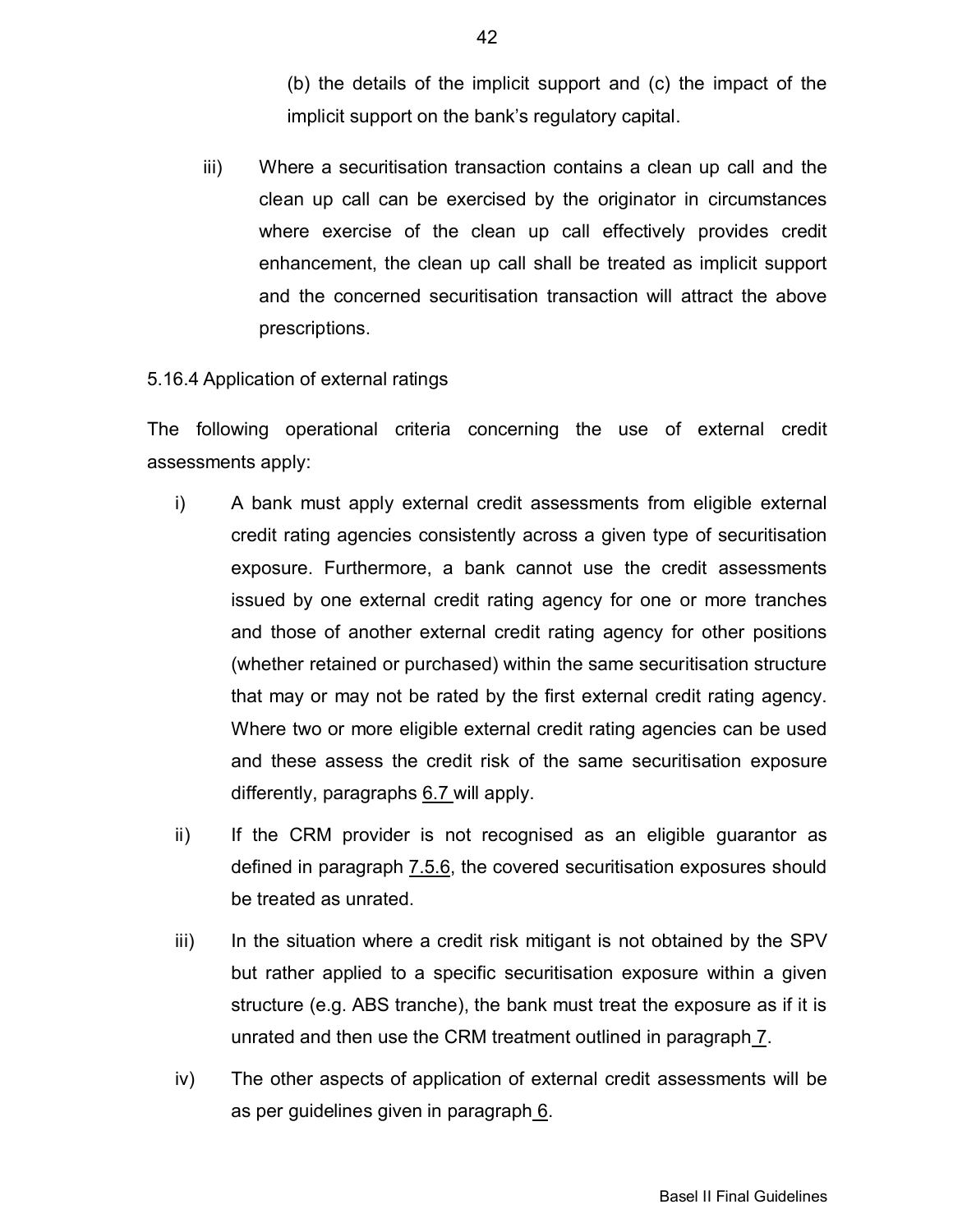- 5.16.5 Risk weighted securitisation exposures
	- i) Banks shall calculate the risk weighted amount of an on-balance sheet securitisation exposure by multiplying the principal amount (after deduction of specific provisions) of the exposures by the applicable risk weight.
	- ii) The risk-weighted asset amount of a securitisation exposure is computed by multiplying the amount of the exposure by the appropriate risk weight determined in accordance with issue specific rating assigned to those exposures by the chosen external credit rating agencies as indicated in the following tables:

| <b>Domestic</b><br>rating agencies   | <b>AAA</b> | AA  | Α   | <b>BBB</b> | <b>BB</b>  | <b>B</b> and below or<br>unrated |
|--------------------------------------|------------|-----|-----|------------|------------|----------------------------------|
| <b>Risk weight</b>                   | 20%        | 30% | 50% | 100%       | 350%       | Deduction*                       |
| <b>Risk weight for</b><br>originator | 20%        | 30% | 50% | 100%       | Deduction* |                                  |

**Table 10: Securitisation exposures – Risk weight mapping to long-term ratings**

# **\* governed by the provisions of paragraph 5.16.2**

iii) The risk-weighted asset amount of a securitisation exposure in respect of MBS backed by commercial real estate exposure, as defined in paragraph 5.11 above, is computed by multiplying the amount of the exposure by the appropriate risk weight determined in accordance with issue specific rating assigned to those exposures by the chosen external credit rating agencies as indicated in the following tables:

| <b>Domestic</b><br>rating agencies   | <b>AAA</b> | AA  | Α    | <b>BBB</b> | <b>BB</b>  | <b>B</b> and below or<br>unrated |
|--------------------------------------|------------|-----|------|------------|------------|----------------------------------|
| <b>Risk weight</b>                   | 50%        | 75% | 100% | 150%       | 400%       | Deduction*                       |
| <b>Risk weight for</b><br>originator | 50%        | 75% | 100% | 150%       | Deduction* |                                  |

**Table 11: Commercial real estate securitisation exposures – Risk weight mapping to long-term ratings**

**\* governed by the provisions of paragraph 5.16.2**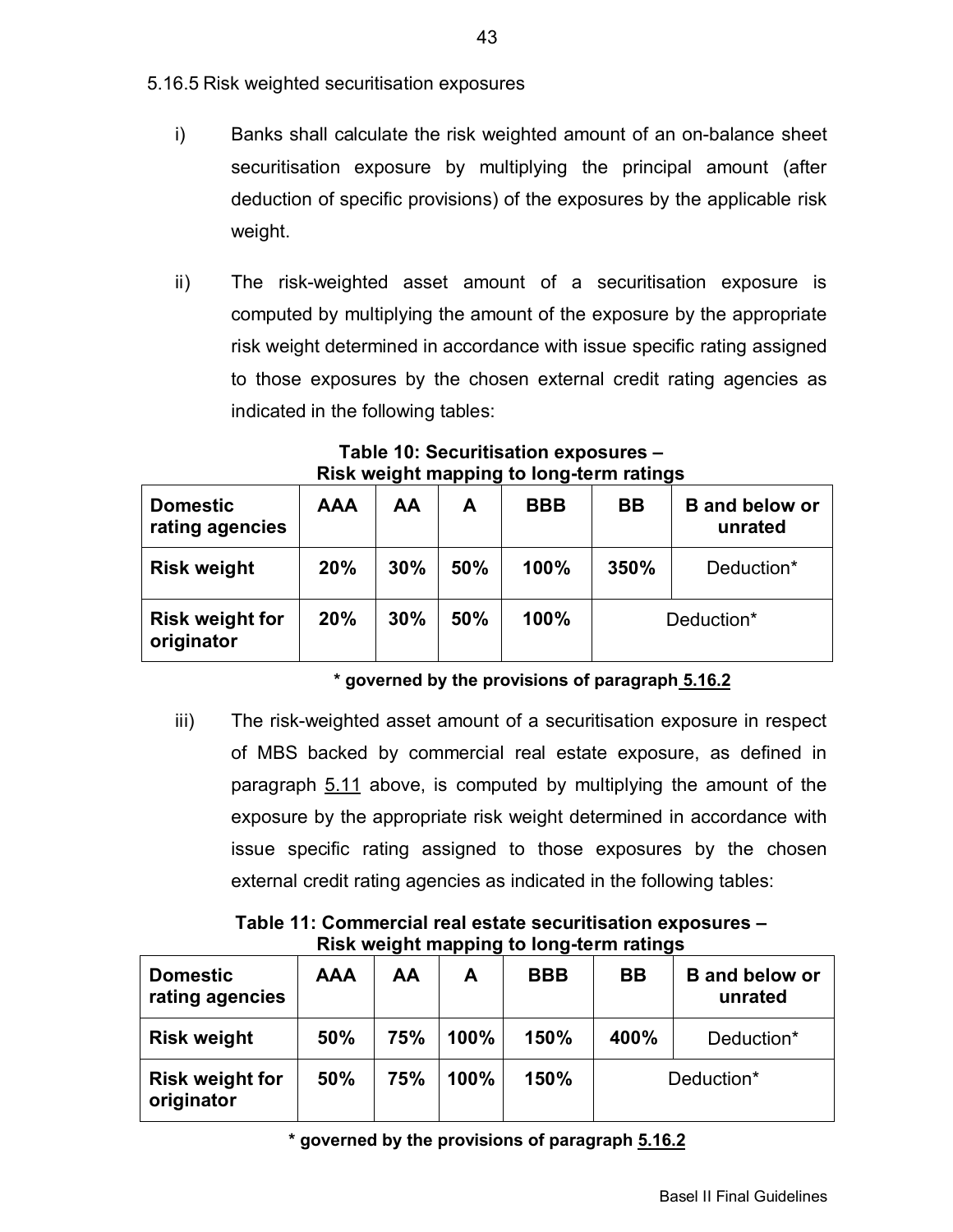- iv) Banks are not permitted to invest in unrated securities issued by an SPV as a part of the securitisation transaction. However, securitisation exposures assumed by banks which may become unrated or may be deemed to be unrated, would be deducted for capital adequacy purposes in accordance with the provisions of paragraph 5.16.2.
- 5.16.6 Off-balance sheet securitisation exposures

Banks shall calculate the risk weighted amount of a rated off-balance sheet securitisation exposure by multiplying the credit equivalent amount of the exposure by the applicable risk weight. The credit equivalent amount should be arrived at by multiplying the principal amount of the exposure (after deduction of specific provisions) with a 100% CCF , unless otherwise specified.

If the off-balance sheet exposure is not rated, it must be deducted from capital, except an unrated eligible liquidity facility for which the treatment has been specified separately in paragraph 5.16.8.

- 5.16.7 Recognition of credit risk mitigant
	- i) The treatment below applies to a bank that has obtained a credit risk mitigant on a securitisation exposure. Credit risk mitigant include guarantees and eligible collateral as specified in these guidelines. Collateral in this context refers to that used to hedge the credit risk of a securitisation exposure rather than for hedging the credit risk of the underlying exposures of the securitisation transaction.
	- ii) When a bank other than the originator provides credit protection to a securitisation exposure, it must calculate a capital requirement on the covered exposure as if it were an investor in that securitisation. If a bank provides protection to an unrated credit enhancement, it must treat the credit protection provided as if it were directly holding the unrated credit enhancement.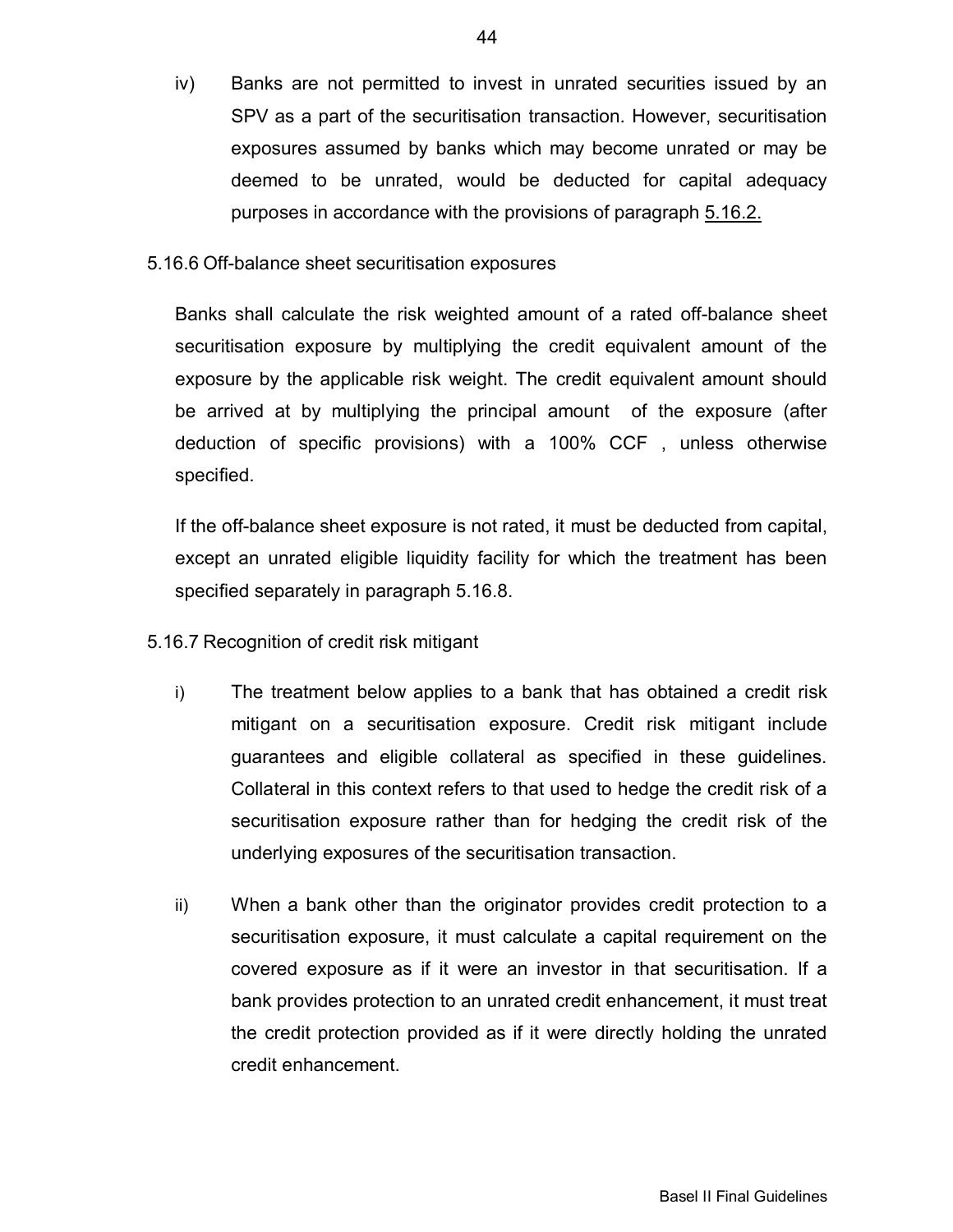iii) Capital requirements for the guaranteed / protected portion will be calculated according to CRM methodology for the standardised approach as specified in paragraph 7 below. Eligible collateral is limited to that recognised under these guidelines in paragraph 7.3.5. For the purpose of setting regulatory capital against a maturity mismatch between the CRM and the exposure, the capital requirement will be determined in accordance with paragraphs 7.6. When the exposures being hedged have different maturities, and the longest maturity must be used applying the methodology prescribed in paragraphs 7.6.4 &  $7.6.5$  .

### 5.16.8 Liquidity facilities

- i) A liquidity facility will be considered as an 'eligible' facility only if it satisfies all minimum requirements prescribed in the guidelines issued on February 1, 2006. The rated liquidity facilities will be risk weighted or deducted as per the appropriate risk weight determined in accordance with the specific rating assigned to those exposures by the chosen ECAIs as indicated in the tables presented above.
- ii) The unrated eligible liquidity facilities will be exempted from deductions and treated as follows.
	- a) The drawn and undrawn portions of an unrated eligible liquidity facilities would attract a risk weight equal to the highest risk weight assigned to any of the underlying individual exposures covered by this facility.
	- b) The undrawn portion of an unrated eligible liquidity will attract the following credit conversion factors for calculating the credit equivalent amount: :
		- 20% for facilities with an original maturity of one year or less, or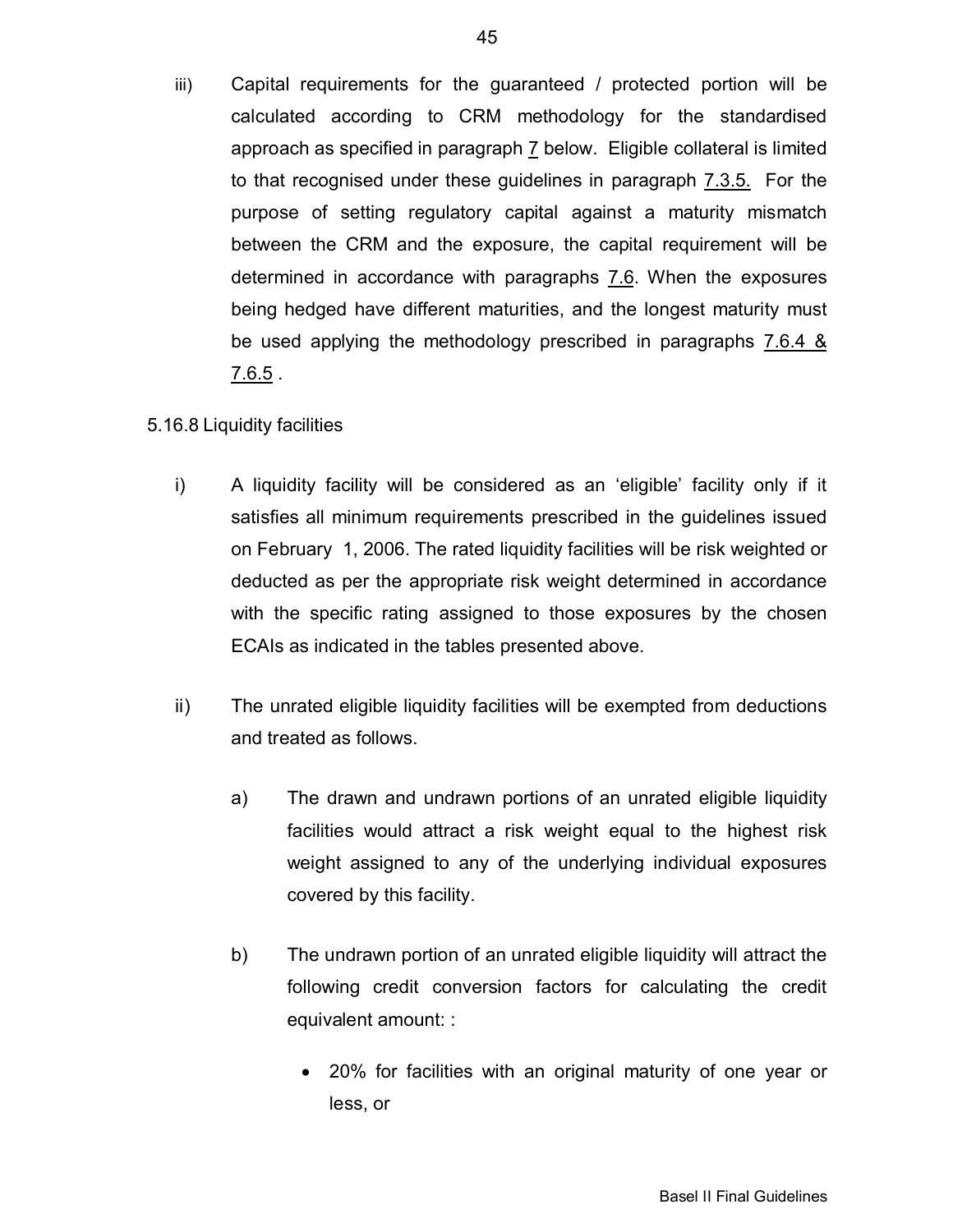50% for facilities with an original maturity of more than one year.

# **6 External credit assessments**

## **6.1 Eligible Credit Rating Agencies**

- 6.1.1 Reserve Bank has undertaken the detailed process of identifying the eligible credit rating agencies, whose ratings may be used by banks for assigning risk weights for credit risk. In line with the provisions of the Revised Framework, where the facility provided by the bank possesses rating assigned by an eligible credit rating agency, the risk weight of the claim will be based on this rating.
- 6.1.2 In accordance with the principles laid down in the Revised Framework, the Reserve Bank of India has decided that banks may use the ratings of the following domestic credit rating agencies (arranged in alphabetical order) for the purposes of risk weighting their claims for capital adequacy purposes:
	- a) Credit Analysis and Research Limited;
	- b) CRISIL Limited;
	- c) FITCH India; and
	- d) ICRA Limited.
- 6.1.3 The Reserve Bank of India has decided that banks may use the ratings of the following international credit rating agencies (arranged in alphabetical order) for the purposes of risk weighting their claims for capital adequacy purposes where specified:
	- a) Fitch;
	- b) Moodys; and
	- c) Standard & Poor's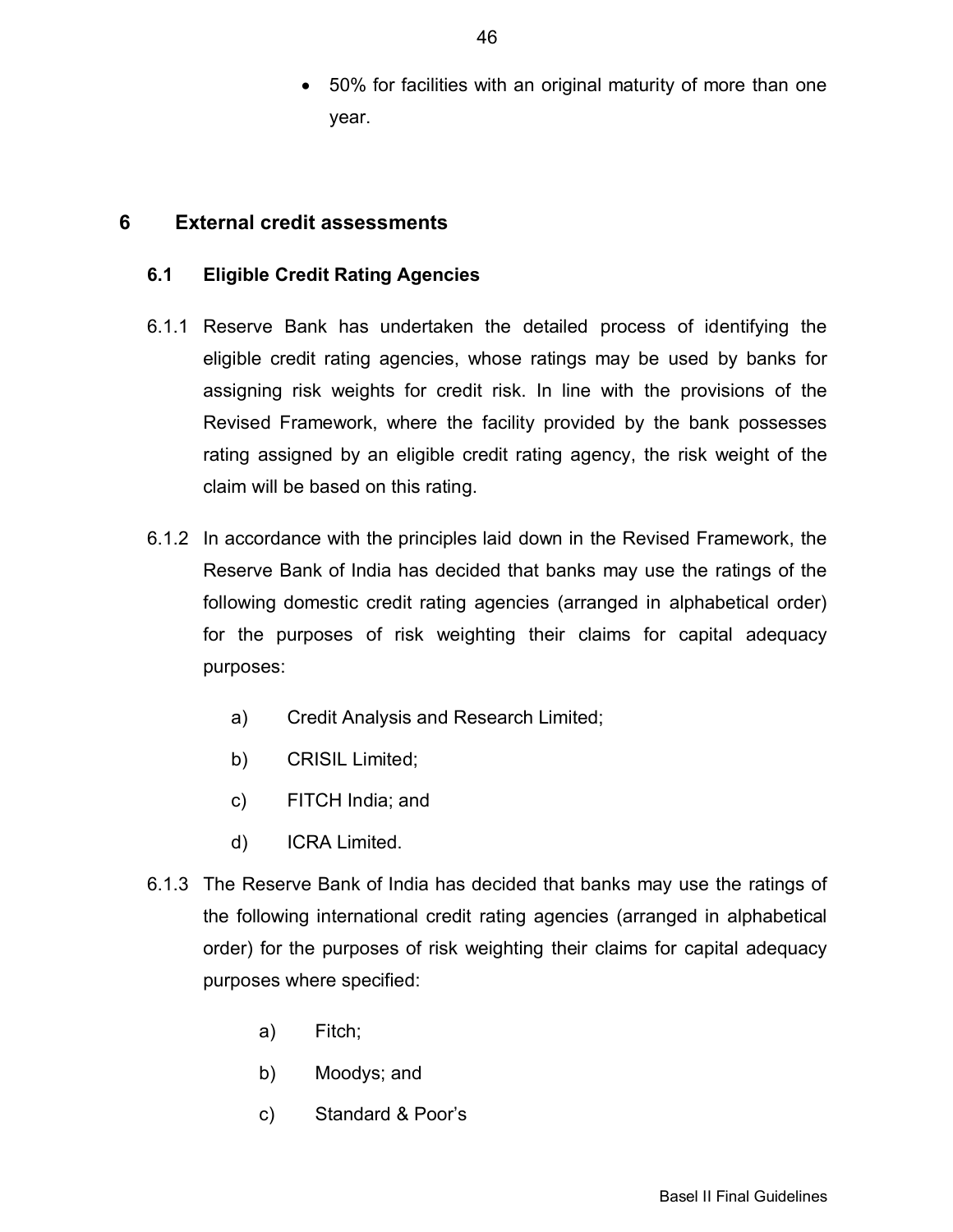#### **6.2 Scope of application of external ratings**

- 6.2.1 Banks should use the chosen credit rating agencies and their ratings consistently for each type of claim, for both risk weighting and risk management purposes. Banks will not be allowed to "cherry pick" the assessments provided by different credit rating agencies. If a bank has decided to use the ratings of some of the chosen credit rating agencies for a given type of claim, it can use only the ratings of those credit rating agencies, despite the fact that some of these claims may be rated by other chosen credit rating agencies whose ratings the bank has decided not to use Banks shall not use one agency's rating for one corporate bond, while using another agency's rating for another exposure to the same counterparty, unless the respective exposures are rated by only one of the chosen credit rating agencies, whose ratings the bank has decided to use. External assessments for one entity within a corporate group cannot be used to risk weight other entities within the same group.
- 6.2.2 Banks must disclose the names of the credit rating agencies that they use for the risk weighting of their assets, the risk weights associated with the particular rating grades as determined by Reserve Bank through the mapping process for each eligible credit rating agency as well as the aggregated risk weighted assets as required vide Table DF-5.
- 6.2.3 To be eligible for risk-weighting purposes, the external credit assessment must take into account and reflect the entire amount of credit risk exposure the bank has with regard to all payments owed to it. For example, if a bank is owed both principal and interest, the assessment must fully take into account and reflect the credit risk associated with timely repayment of both principal and interest.
- 6.2.4 To be eligible for risk weighting purposes, the rating should be in force and confirmed from the monthly bulletin of the concerned rating agency. The rating agency should have reviewed the rating at least once during the previous 15 months.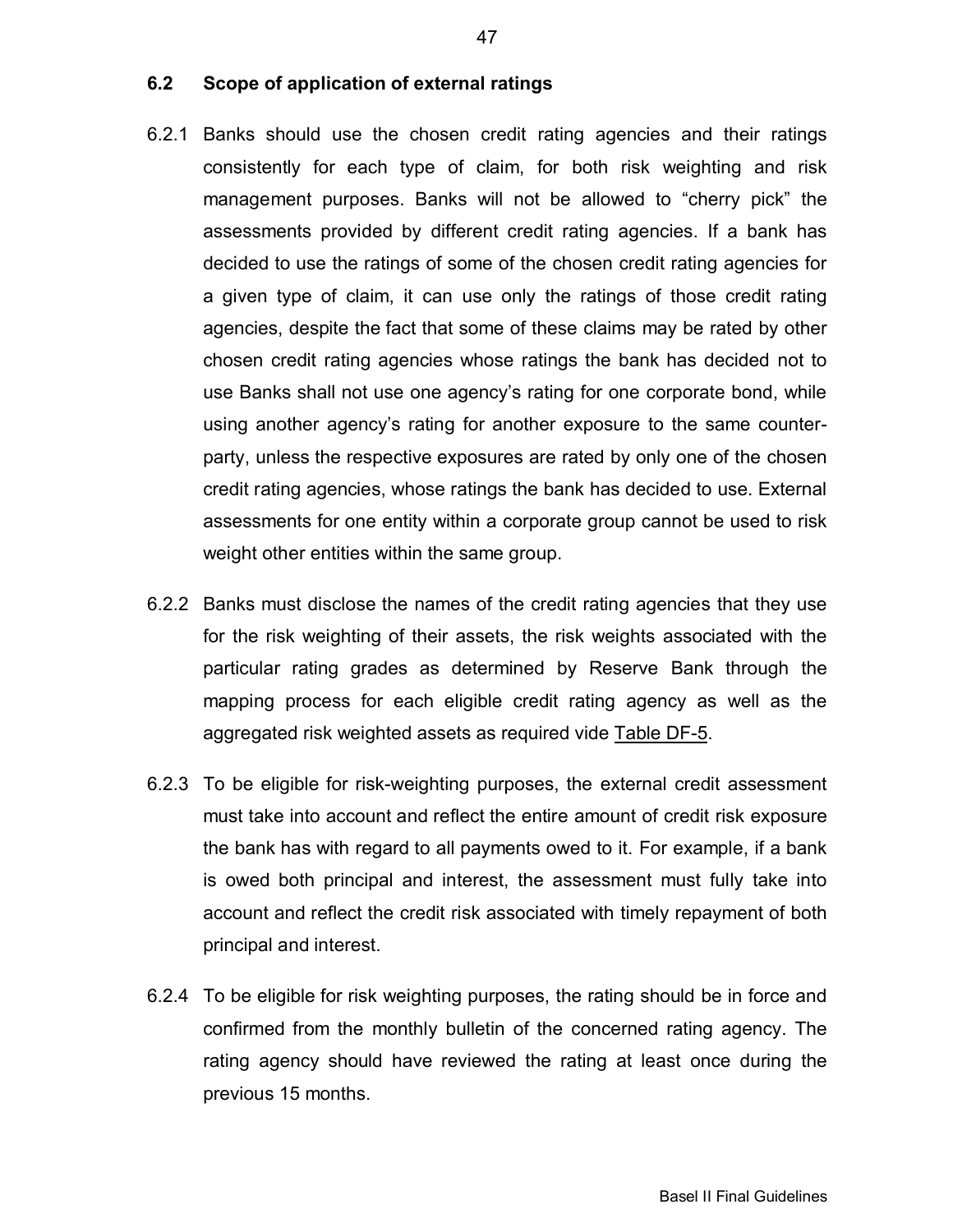- 6.2.5 An eligible credit assessment must be publicly available. In other words, a rating must be published in an accessible form and included in the external credit rating agency's transition matrix. Consequently, ratings that are made available only to the parties to a transaction do not satisfy this requirement.
- 6.2.6 For assets in the bank's portfolio that have contractual maturity less than or equal to one year, short term ratings accorded by the chosen credit rating agencies would be relevant. For other assets which have a contractual maturity of more than one year, long term ratings accorded by the chosen credit rating agencies would be relevant.
- 6.2.7 Cash credit exposures tend to be generally rolled over and also tend to be drawn on an average for a major portion of the sanctioned limits. Hence, even though a cash credit exposure may be sanctioned for period of one year or less, these exposures should be reckoned as long term exposures and accordingly the long term ratings accorded by the chosen credit rating agencies will be relevant. Similarly, banks may use long term ratings of a counterparty as a proxy for an unrated short term exposure on the same counterparty subject to strict compliance with the requirements for use of multiple rating assessments and applicability of issue rating to issuer / other claims as indicated in paragraphs 6.4, 6.5, 6.7 and 6.8 below.

### **6.3 Mapping process**

6.3.1 The Revised Framework recommends development of a mapping process to assign the ratings issued by eligible credit rating agencies to the risk weights available under the Standardised risk weighting framework. The mapping process is required to result in a risk weight assignment consistent with that of the level of credit risk. A mapping of the credit ratings awarded by the chosen domestic credit rating agencies has been furnished below in paragraphs 6.4.1 and 6.5.4, which should be used by banks in assigning risk weights to the various exposures.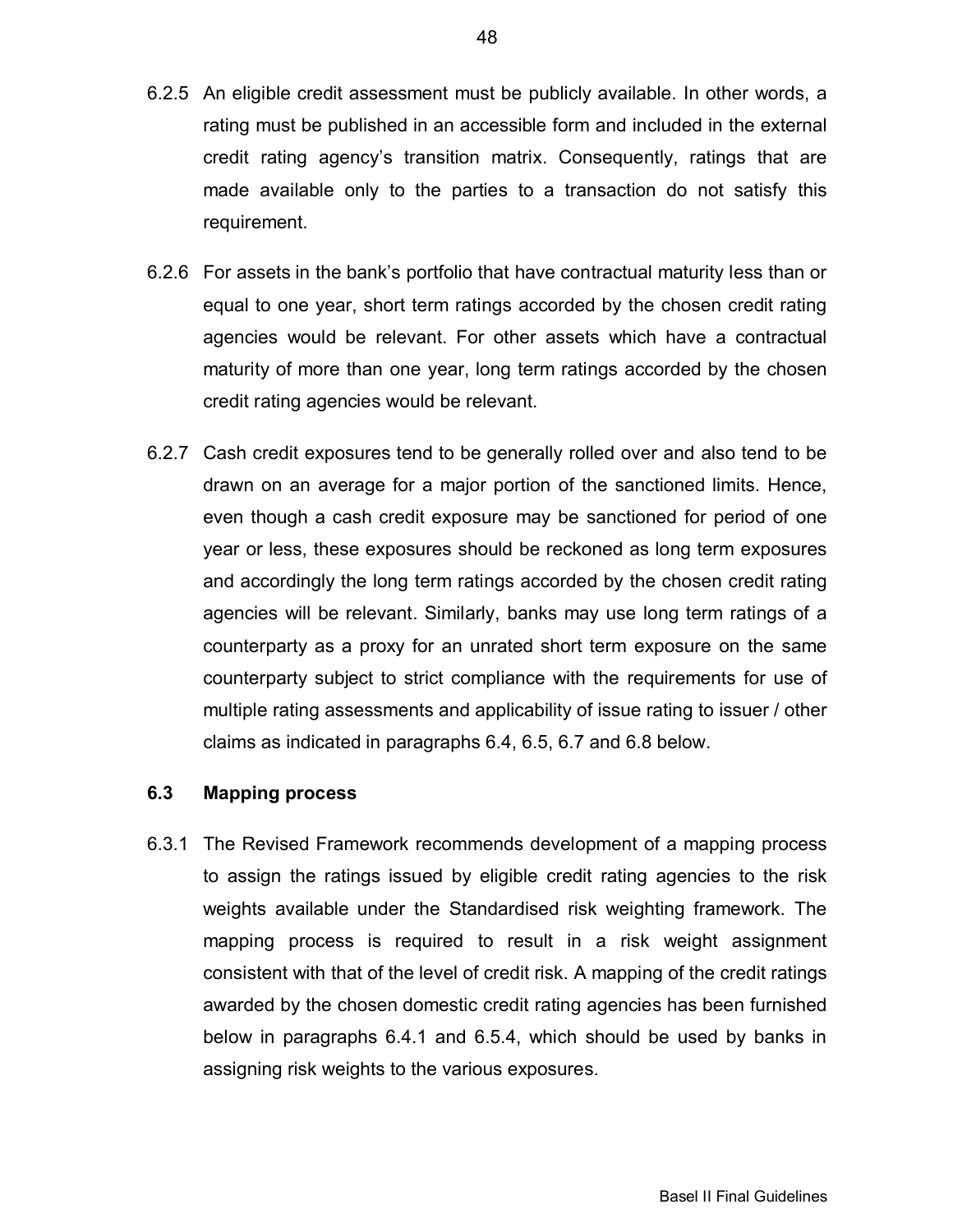### **6.4 Long term ratings**

6.4.1 On the basis of the above factors as well as the data made available by the rating agencies, the ratings issued by the chosen domestic credit rating agencies have been mapped to the appropriate risk weights applicable as per the Standardised approach under the Revised Framework. The ratingrisk weight mapping furnished in the Table below shall be adopted by all banks in India:

| Long term ratings of the chosen credit<br>rating agencies operating in India | Standardised<br>approach risk weights |
|------------------------------------------------------------------------------|---------------------------------------|
| AAA                                                                          | 20%                                   |
| AA                                                                           | 30%                                   |
| A                                                                            | 50%                                   |
| <b>BBB</b>                                                                   | 100%                                  |
| <b>BB &amp; below</b>                                                        | 150%                                  |
| Unrated                                                                      | 100%                                  |

Table 12 : Risk weight mapping of Long term ratings of the chosen domestic rating agencies

- 6.4.2 Where "+" or "-" notation is attached to the rating, the corresponding main rating category risk weight should be used. For example, A+ or A- would be considered to be in the A rating category and assigned 50% risk weight.
- 6.4.3 If an issuer has a long-term exposure with an external long term rating that warrants a risk weight of 150%, all unrated claims on the same counterparty, whether short-term or long-term, should also receive a 150% risk weight, unless the bank uses recognised credit risk mitigation techniques for such claims.

### **6.5 Short term ratings**

6.5.1 For risk-weighting purposes, short-term ratings are deemed to be issuespecific. They can only be used to derive risk weights for claims arising from the rated facility. They cannot be generalised to other short-term claims. In no event can a short-term rating be used to support a risk weight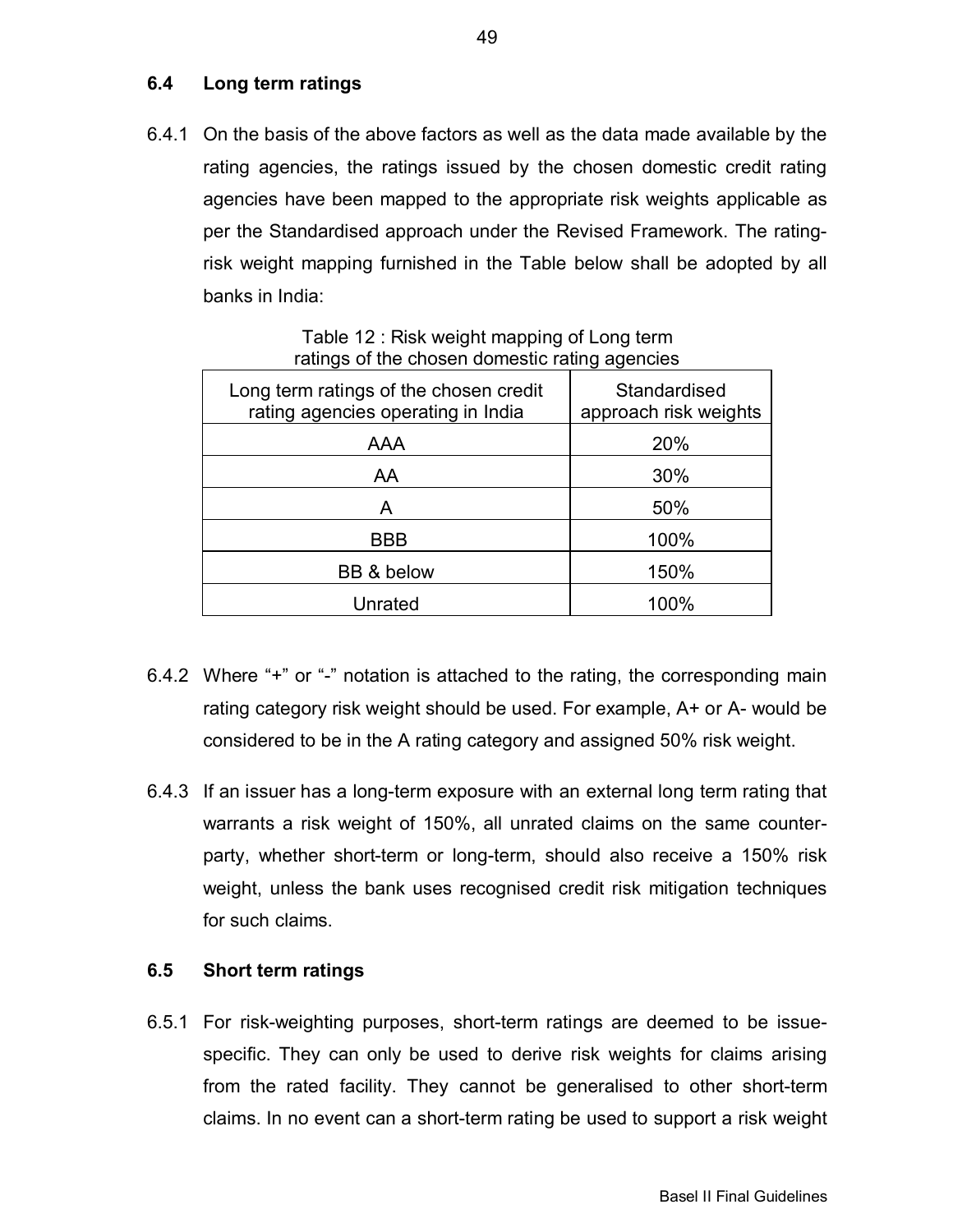for an unrated long-term claim. Short-term assessments may only be used for short-term claims against banks and corporates.

- 6.5.2 Notwithstanding the above restriction on using an issue specific short term rating for other short term exposures, the following broad principles will apply. The unrated short term claim on counterparty will attract a risk weight of at least one level higher than the risk weight applicable to the rated short term claim on that counter-party. If a short-term rated facility to counterparty attracts a 20% or a 50% risk-weight, unrated short-term claims to the same counter-party cannot attract a risk weight lower than 30% or 100% respectively.
- 6.5.3 Similarly, if an issuer has a short-term exposure with an external short term rating that warrants a risk weight of 150%, all unrated claims on the same counter-party, whether long-term or short-term, should also receive a 150% risk weight, unless the bank uses recognised credit risk mitigation techniques for such claims.
- 6.5.4 In respect of the issue specific short term ratings the following risk weight mapping shall be adopted by banks:

|                      | <b>Risk</b><br>weights |                |                |      |
|----------------------|------------------------|----------------|----------------|------|
| <b>CARE</b>          | <b>CRISIL</b>          | <b>Fitch</b>   | <b>ICRA</b>    |      |
| PR <sub>1+</sub>     | $P1+$                  | $F1+$          | $A1+$          | 20%  |
| PR <sub>1</sub>      | P <sub>1</sub>         | F <sub>1</sub> | A <sub>1</sub> | 30%  |
| PR <sub>2</sub>      | P <sub>2</sub>         | F <sub>2</sub> | A <sub>2</sub> | 50%  |
| PR <sub>3</sub>      | P <sub>3</sub>         | F <sub>3</sub> | A <sub>3</sub> | 100% |
| <b>PR4 &amp; PR5</b> | P 4 & P5               | B, C, D        | A4 / A5        | 150% |

Table 13 : Risk weight mapping of Short term ratings of the domestic rating agencies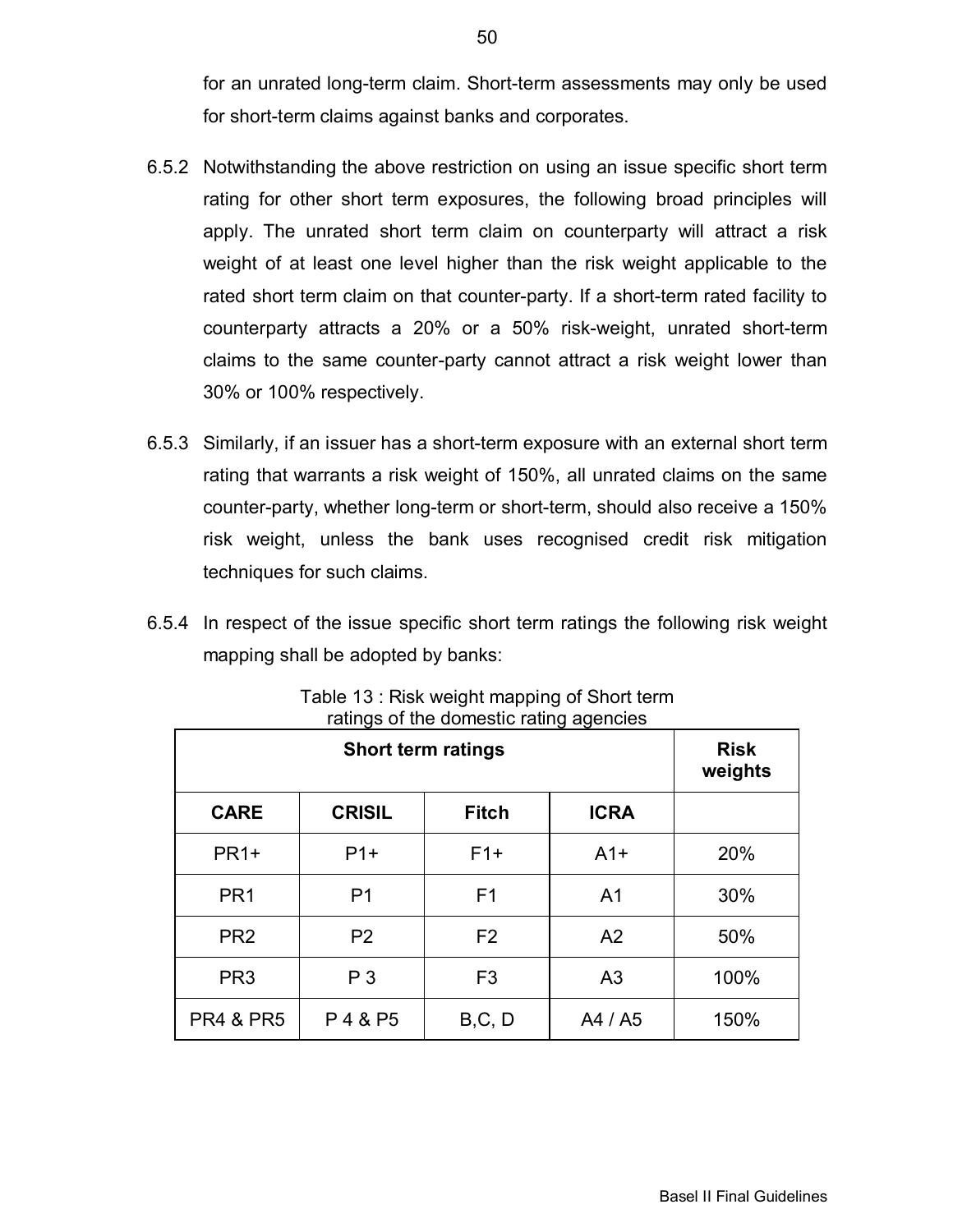- 6.5.5 Where "+" or "-" notation is attached to the rating, the corresponding main rating category risk weight should be used for PR2/ P2/ F2/ A2 and below, unless specified otherwise. For example, P2+ or P2- would be considered to be in the P2 rating category and assigned 50% risk weight.
- 6.5.6 The above risk weight mapping of both long term and short term ratings of the chosen domestic rating agencies would be reviewed annually by the Reserve Bank.

### **6.6 Use of unsolicited ratings**

6.6.1 A rating would be treated as solicited only if the issuer of the instrument has requested the credit rating agency for the rating and has accepted the rating assigned by the agency. As a general rule, banks should use only **solicited rating from the chosen credit rating agencies.** No ratings issued by the credit rating agencies on an unsolicited basis should be considered for risk weight calculation as per the Standardised Approach.

### **6.7 Use of multiple rating assessments**

- 6.7.1 Banks shall be guided by the following in respect of exposures/ obligors having multiple ratings from the chosen credit rating agencies chosen by the bank for the purpose of risk weight calculation:
	- (i) If there is only one rating by a chosen credit rating agency for a particular claim, that rating would be used to determine the risk weight of the claim.
	- (ii) If there are two ratings accorded by chosen credit rating agencies which map into different risk weights, the higher risk weight should be applied.
	- (iii) If there are three or more ratings accorded by chosen credit rating agencies with different risk weights, the ratings corresponding to the two lowest risk weights should be referred to and the higher of those two risk weights should be applied. i.e., the second lowest risk weight.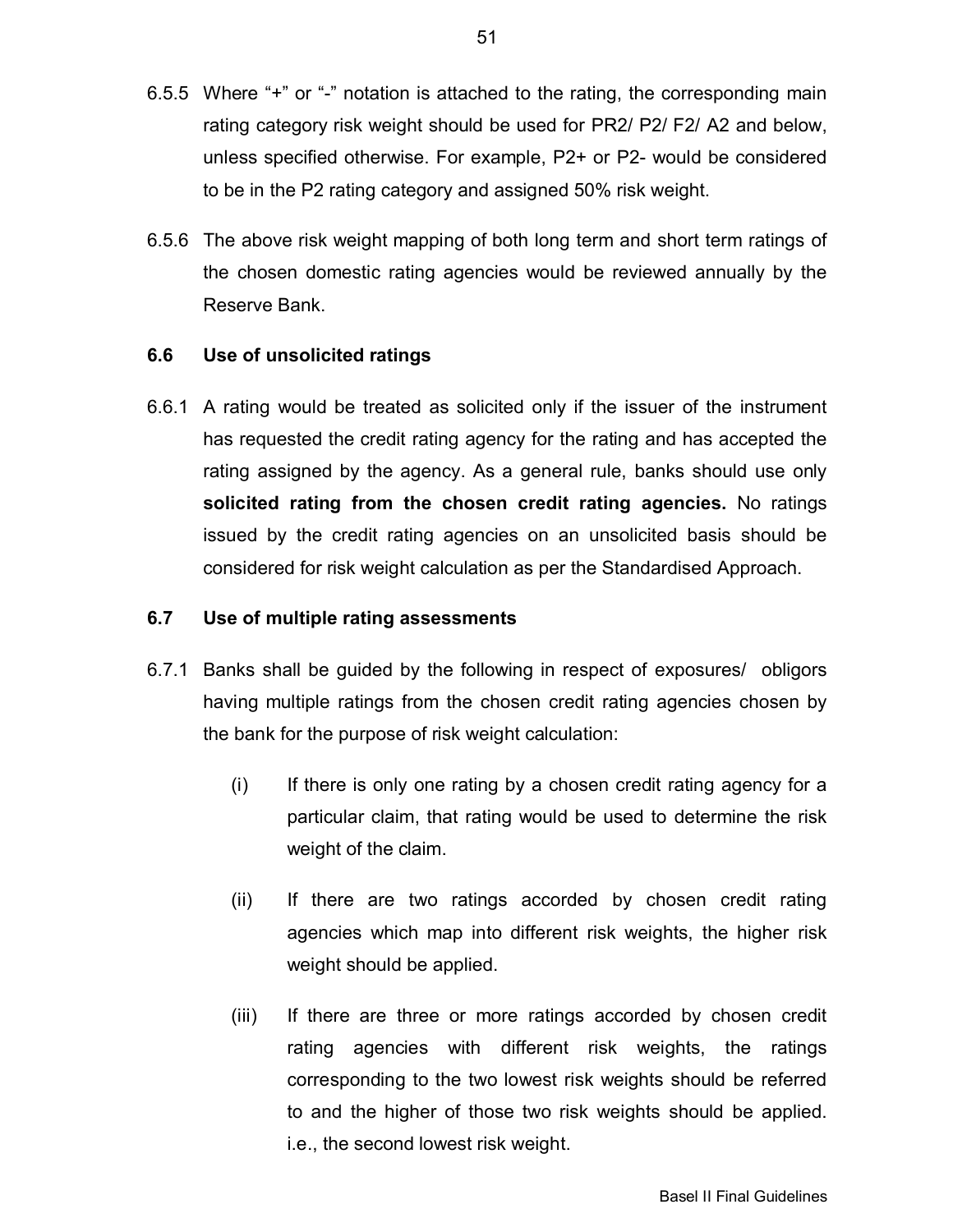#### **6.8 Applicability of issue rating to issuer/ other claims**

- 6.8.1 Where a bank invests in a particular issue that has an issue specific rating by a chosen credit rating agency the risk weight of the claim will be based on this assessment. Where the bank's claim is not an investment in a specific assessed issue, the following general principles will apply:
	- (i) In circumstances where the borrower has a specific assessment for an issued debt - but the bank's claim is not an investment in this particular debt - the rating applicable to the specific debt (where the rating maps into a risk weight lower than that which applies to an unrated claim) may be applied to the bank's unassessed claim only if this claim ranks *pari passu* or senior to the specific rated debt in all respects and the maturity of the unassessed claim is not later than the maturity of the rated claim,  $13$  except where the rated claim is a short term obligation as specified in paragraph 6.5.2. If not, the rating applicable to the specific debt cannot be used and the unassessed claim will receive the risk weight for unrated claims.
	- (ii) If either the issuer or single issue has been assigned a rating which maps into a risk weight equal to or higher than that which applies to unrated claims, a claim on the same counterparty, which is unrated by any chosen credit rating agency, will be assigned the same risk weight as is applicable to the rated exposure, if this claim ranks *pari passu* or junior to the rated exposure in all respects.
	- (iii) Where a bank intends to extend an issuer or an issue specific rating assigned by a chosen credit rating agency to any other exposure which the bank has on the same counterparty and

 $13$  In a case where a short term claim on a counterparty is rated as P1+ and a long term claim on the same counterparty is rated as AAA, then a bank may assign a 30% risk weight to an unrated short term claim and 20% risk weight to an unrated long term claim on that counterparty where the seniority of the claim ranks pari-passu with the rated claims and the maturity of the unrated claim is not later than the rated claim. In a similar case where a short term claim is rated  $P1+$  and a long term claim is rated A, the bank may assign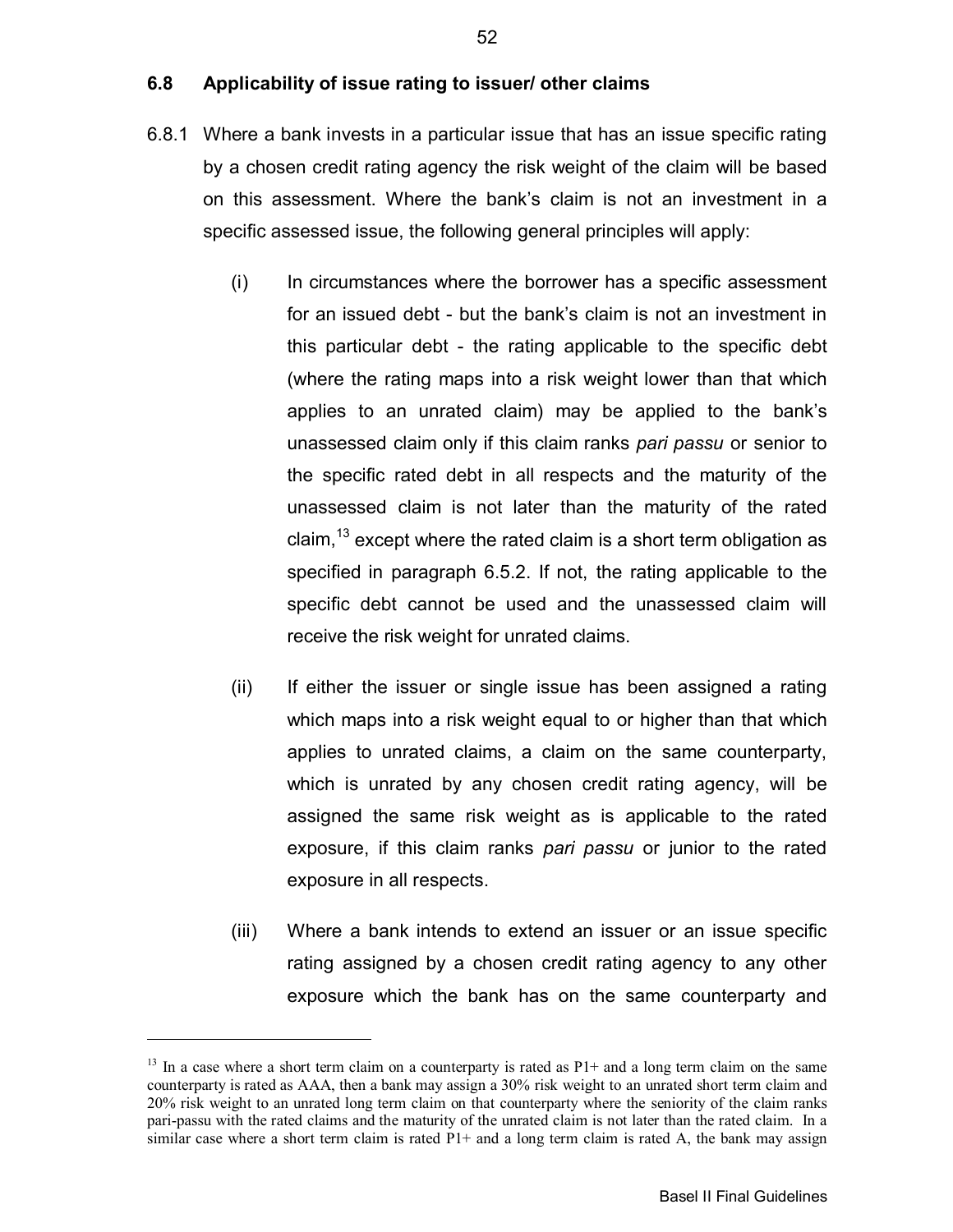which meets the above criterion, it should be extended to the entire amount of credit risk exposure the bank has with regard to that exposure i.e., both principal and interest.

- (iv) With a view to avoiding any double counting of credit enhancement factors, no recognition of credit risk mitigation techniques should be taken into account if the credit enhancement is already reflected in the issue specific rating accorded by a chosen credit rating agency relied upon by the bank.
- (v) Where unrated exposures are risk weighted based on the rating of an equivalent exposure to that borrower, the general rule is that foreign currency ratings would be used only for exposures in foreign currency.

## **7 Credit Risk Mitigation**

## **7.1 General principles**

7.1.1 Banks use a number of techniques to mitigate the credit risks to which they are exposed. For example, exposures may be collateralised in whole or in part by cash or securities, deposits from the same counterparty, guarantee of a third party, etc. The revised approach to credit risk mitigation allows a wider range of credit risk mitigants to be recognised for regulatory capital purposes than is permitted under the 1988 Framework provided these techniques meet the requirements for legal certainty as described in paragraph 7.2 below. Credit risk mitigation approach as detailed in this section is applicable to the banking book exposures. This will also be applicable for calculation of the counterparty risk charges for OTC derivatives and repo-style transactions booked in the trading book.

l

53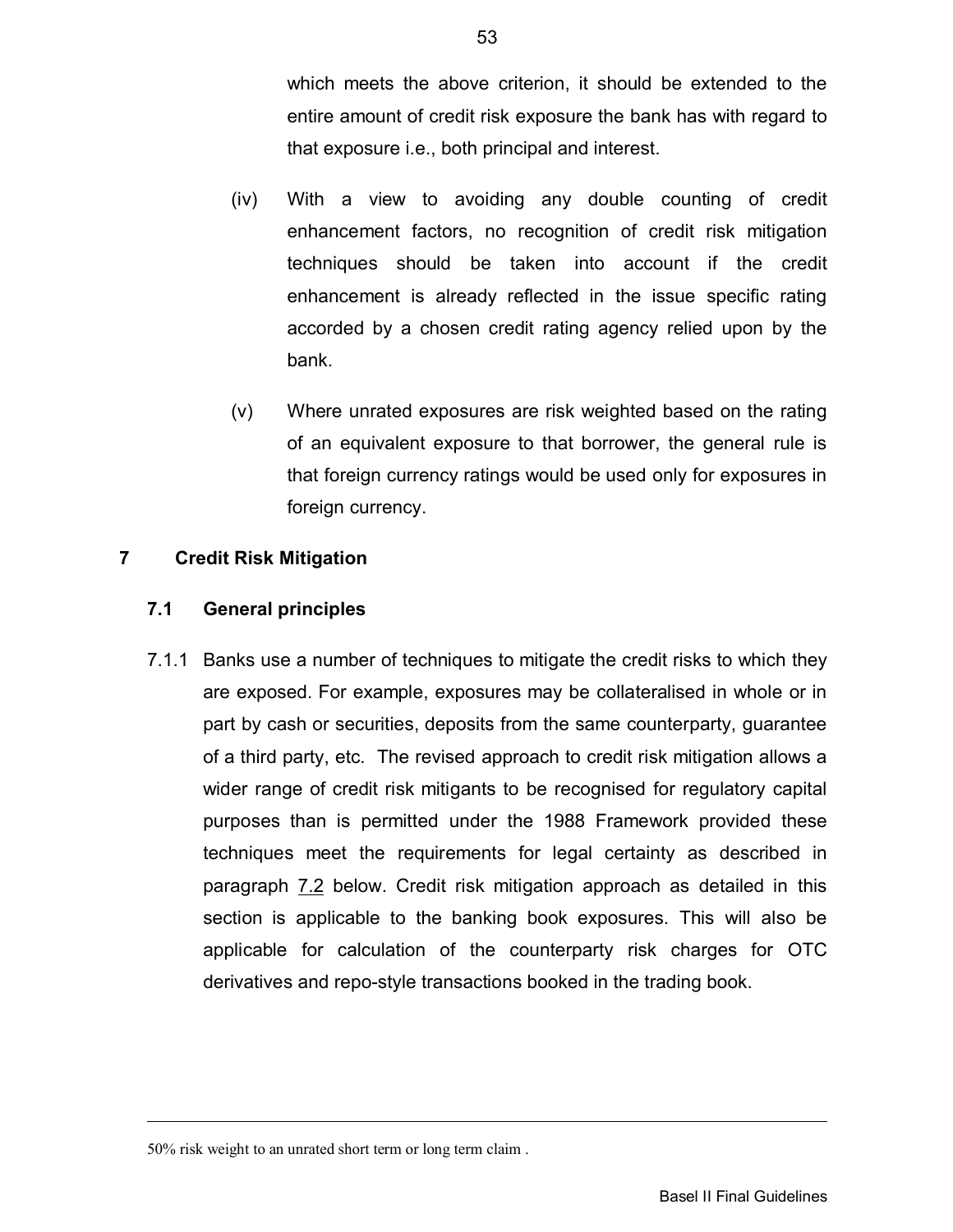- 7.1.2 The general principles applicable to use of credit risk mitigation techniques are as under:
	- (i) No transaction in which Credit Risk Mitigation (CRM) techniques are used should receive a higher capital requirement than an otherwise identical transaction where such techniques are not used.
	- (ii) The effects of CRM will **not** be double counted. Therefore, no additional supervisory recognition of CRM for regulatory capital purposes will be granted on claims for which an issue-specific rating is used that already reflects that CRM.
	- (iii) Principal-only ratings will not be allowed within the CRM framework.
	- (iv) While the use of CRM techniques reduces or transfers credit risk, it simultaneously may increase other risks (residual risks). Residual risks include legal, operational, liquidity and market risks. Therefore, it is imperative that banks employ robust procedures and processes to control these risks, including strategy; consideration of the underlying credit; valuation; policies and procedures; systems; control of roll-off risks; and management of concentration risk arising from the bank's use of CRM techniques and its interaction with the bank's overall credit risk profile. Where these risks are not adequately controlled, Reserve Bank may impose additional capital charges or take other supervisory actions. The disclosure requirements prescribed in Table DF-6 (paragraph 10 – Market Discipline) must also be observed for banks to obtain capital relief in respect of any CRM techniques.

#### **7.2 Legal Certainty**

In order for banks to obtain capital relief for any use of CRM techniques, the following minimum standards for legal documentation must be met. All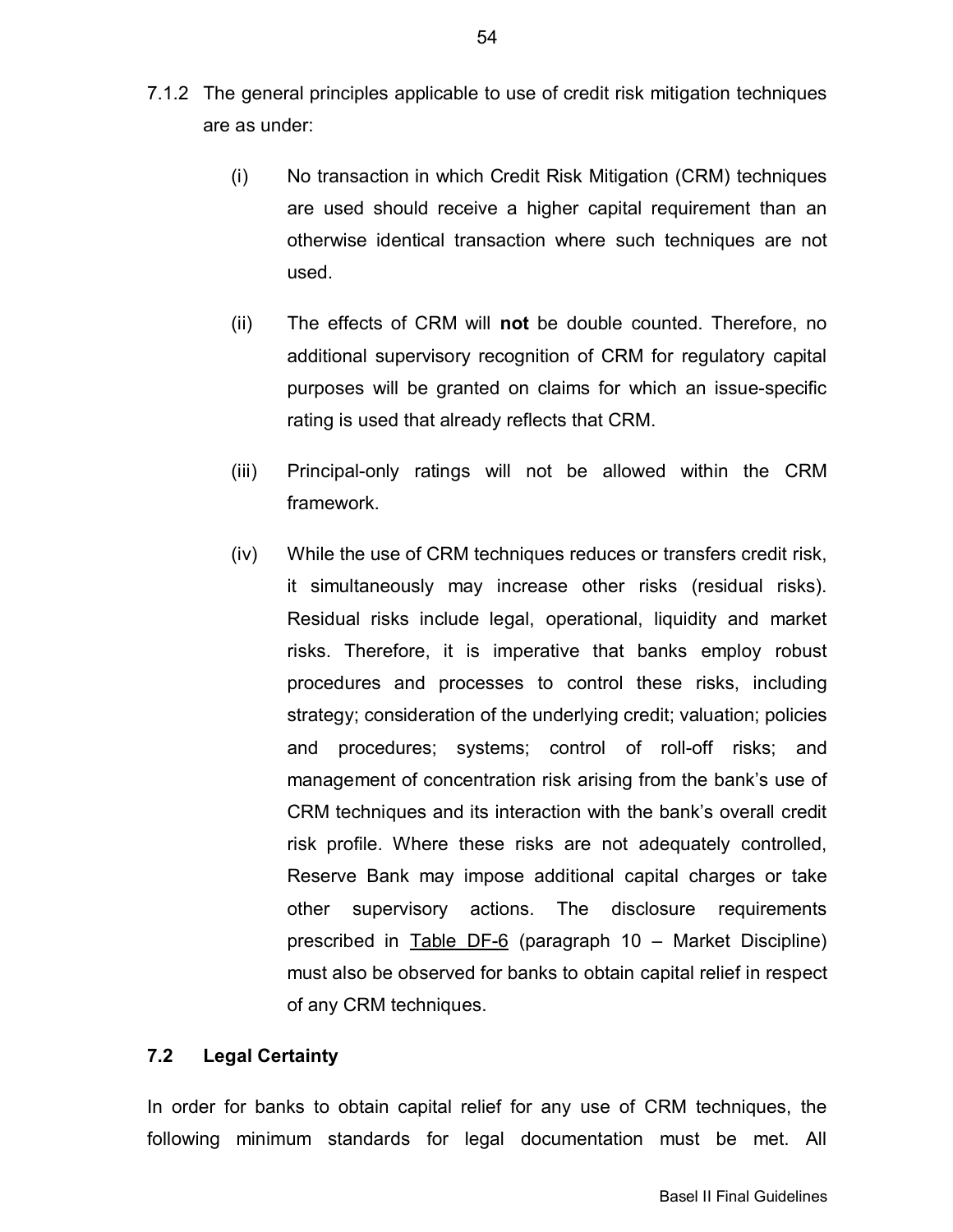documentation used in collateralised transactions and guarantees must be binding on all parties and legally enforceable in all relevant jurisdictions. Banks must have conducted sufficient legal review, which should be well documented, to verify this. Such verification should have a well founded legal basis for reaching the conclusion about the binding nature and enforceability of the documents. Banks should also undertake such further review as necessary to ensure continuing enforceability.

## **7.3 Credit risk mitigation techniques - Collateralised transactions**

- 7.3.1 A collateralised transaction is one in which:
	- (i) banks have a credit exposure and that credit exposure is hedged in whole or in part by collateral posted by a counterparty or by a third party on behalf of the counterparty. Here, "counterparty" is used to denote a party to whom a bank has an on- or off-balance sheet credit exposure.
	- (ii) banks have a specific lien on the collateral and the requirements of legal certainty are met.

### 7.3.2 **Overall framework and minimum conditions**

The Revised Framework allows banks to adopt either the simple approach, which, similar to the 1988 Accord, substitutes the risk weighting of the collateral for the risk weighting of the counterparty for the collateralised portion of the exposure (generally subject to a 20% floor), or the comprehensive approach, which allows fuller offset of collateral against exposures, by effectively reducing the exposure amount by the value ascribed to the collateral. Banks in India shall adopt the Comprehensive Approach, which allows fuller offset of collateral against exposures, by effectively reducing the exposure amount by the value ascribed to the collateral. Under this approach, banks which take eligible financial collateral (e.g. cash or securities, more specifically defined below), are allowed to reduce their credit exposure to a counterparty when calculating their capital requirements to take account of the risk mitigating effect of the collateral.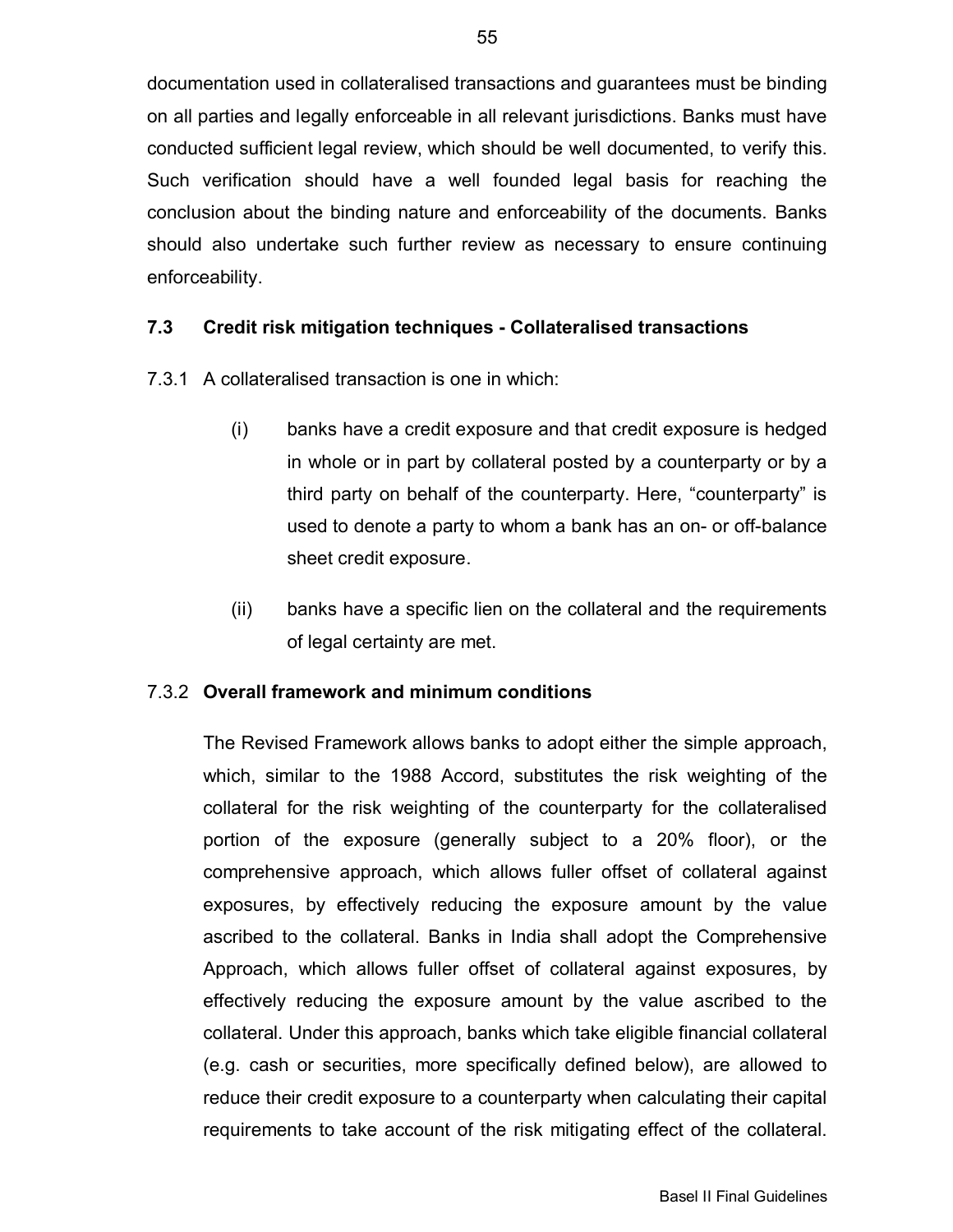Credit risk mitigation is allowed only on an account-by-account basis, even within regulatory retail portfolio. However, before capital relief will be granted the standards set out below must be met:

- (i) In addition to the general requirements for legal certainty, the legal mechanism by which collateral is pledged or transferred must ensure that the bank has the right to liquidate or take legal possession of it, in a timely manner, in the event of the default, insolvency or bankruptcy (or one or more otherwise-defined credit events set out in the transaction documentation) of the counterparty (and, where applicable, of the custodian holding the collateral). Furthermore banks must take all steps necessary to fulfill those requirements under the law applicable to the bank's interest in the collateral for obtaining and maintaining an enforceable security interest, e.g. by registering it with a registrar.
- (ii) In order for collateral to provide protection, the credit quality of the counterparty and the value of the collateral must not have a material positive correlation. For example, securities issued by the counterparty - or by any related group entity - would provide little protection and so would be ineligible.
- (iii) Banks must have clear and robust procedures for the timely liquidation of collateral to ensure that any legal conditions required for declaring the default of the counterparty and liquidating the collateral are observed, and that collateral can be liquidated promptly.
- (iv) Where the collateral is held by a custodian, banks must take reasonable steps to ensure that the custodian segregates the collateral from its own assets.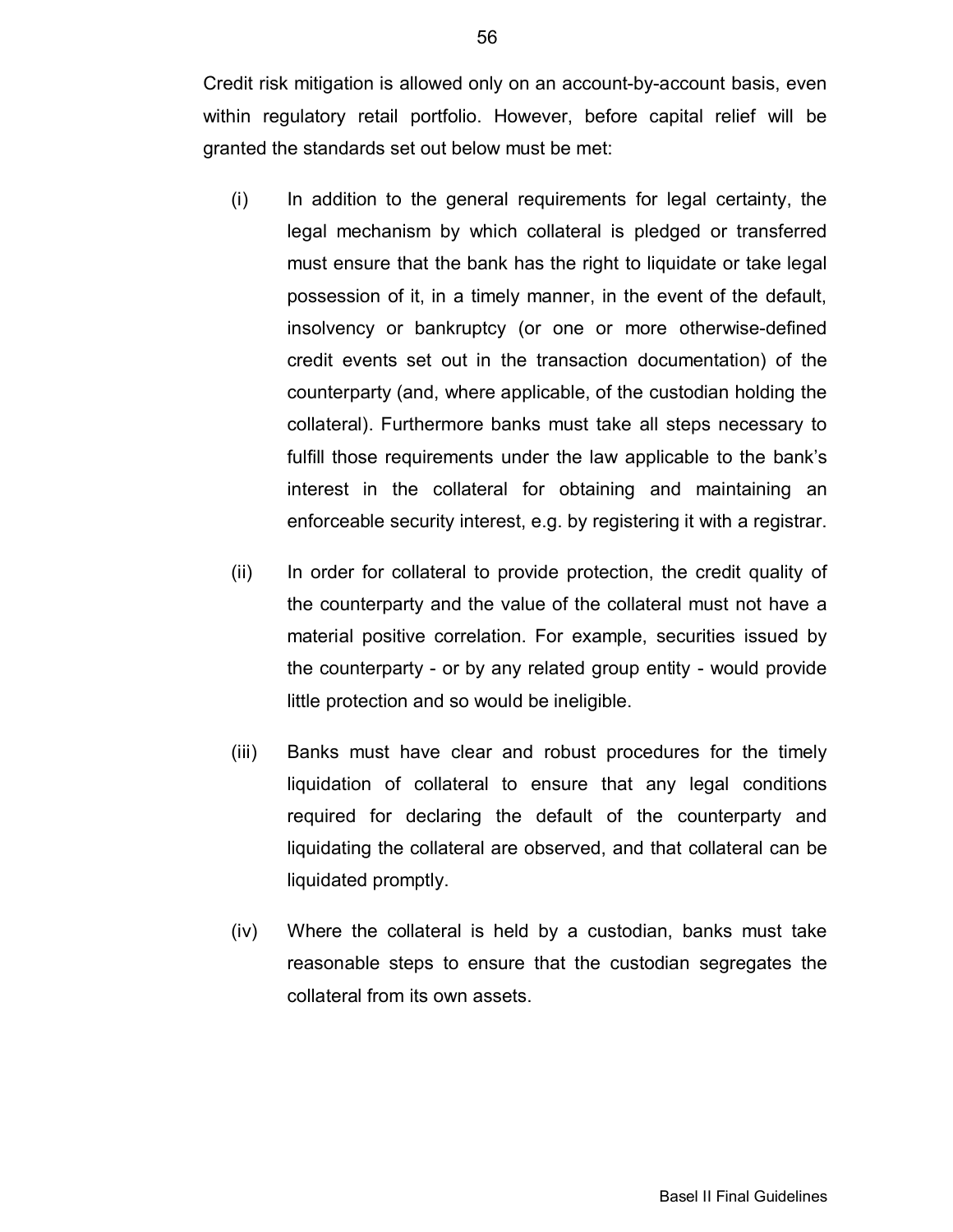7.3.3 A capital requirement will be applied to a bank on either side of the collateralised transaction: for example, both repos and reverse repos will be subject to capital requirements. Likewise, both sides of securities lending and borrowing transactions will be subject to explicit capital charges, as will the posting of securities in connection with a derivative exposure or other borrowing.

#### 7.3.4 **The comprehensive approach**

- (i) In the comprehensive approach, when taking collateral, banks will need to calculate their adjusted exposure to a counterparty for capital adequacy purposes in order to take account of the effects of that collateral. Banks are required to adjust both the amount of the exposure to the counterparty and the value of any collateral received in support of that counterparty to take account of possible future fluctuations in the value of either, occasioned by market movements. These adjustments are referred to as 'haircuts'. The application of haircuts will produce volatility adjusted amounts for both exposure and collateral. The volatility adjusted amount for the exposure will be higher than the exposure and the volatility adjusted amount for the collateral will be lower than the collateral, unless either side of the transaction is cash. In other words, the 'haircut' for the exposure will be a premium factor and the 'haircut' for the collateral will be a discount factor.
- (ii) Additionally where the exposure and collateral are held in different currencies an additional downwards adjustment must be made to the volatility adjusted collateral amount to take account of possible future fluctuations in exchange rates.
- (iii) Where the volatility-adjusted exposure amount is greater than the volatility-adjusted collateral amount (including any further adjustment for foreign exchange risk), banks shall calculate their risk-weighted assets as the difference between the two multiplied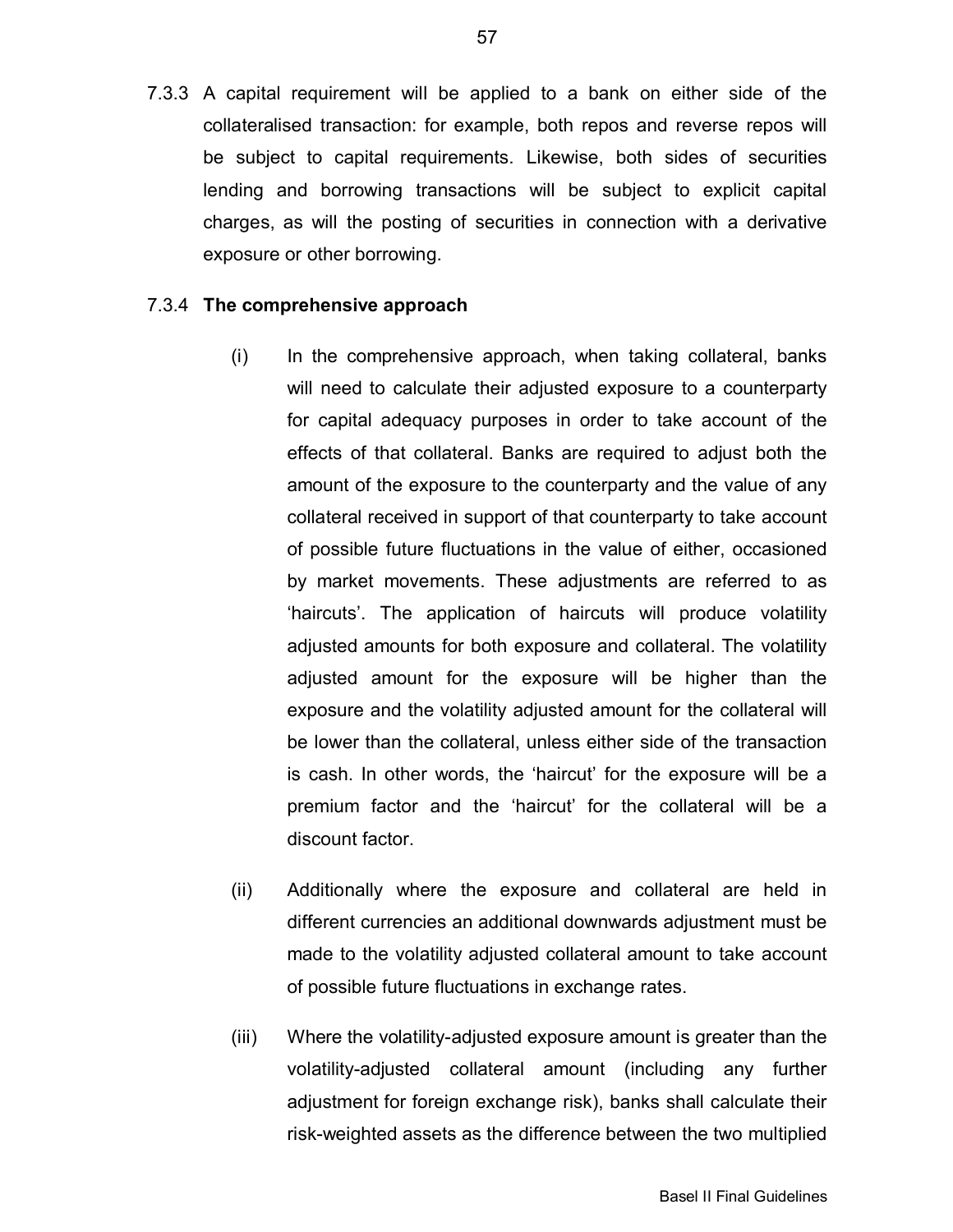by the risk weight of the counterparty. The framework for performing calculations of capital requirement is indicated in paragraph 7.3.6.

# 7.3.5 **Eligible financial collateral**

l

The following collateral instruments are eligible for recognition in the comprehensive approach:

- (i) Cash (as well as certificates of deposit or comparable instruments, including fixed deposit receipts, issued by the lending bank) on deposit with the bank which is incurring the counterparty exposure.
- (ii) Gold: Gold would include both bullion and jewellery. However, the value of the collateralized jewellery should be arrived at after notionally converting these to 99.99 purity.
- (iii) Securities issued by Central and State Governments
- (iv) Kisan Vikas Patra and National Savings Certificates provided no lock-in period is operational and if they can be encashed within the holding period.
- (v) Life insurance policies with a declared surrender value of an insurance company which is regulated by an insurance sector regulator.
- (vi) Debt securities rated by a chosen Credit Rating Agency in respect of which the banks should be sufficiently confident about the market liquidity<sup>14</sup> where these are either:
	- a. Attracting 100% or lesser risk weight i.e., rated at least BBB(-) when issued by public sector entities and other entities (including banks and Primary Dealers); or

<sup>&</sup>lt;sup>14</sup> A debenture would meet the test of liquidity if it is traded on a recognised stock exchange(s) on at least 90% of the trading days during the preceding 365 days. Further, liquidity can be **evidenced in the trading during the previous one month in the recognised stock exchange if there are a**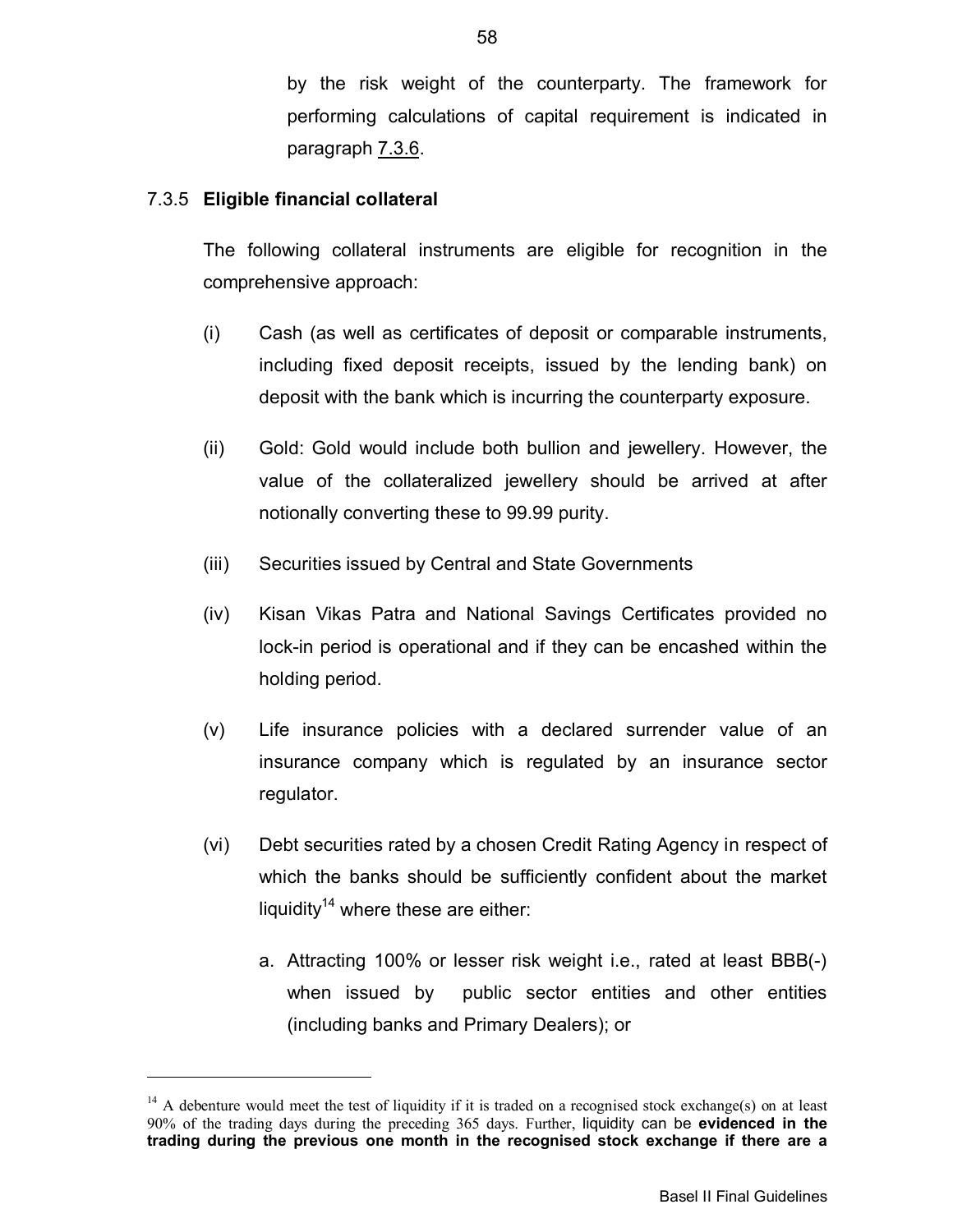- b. Attracting 100% or lesser risk weight i.e., rated at least PR3/P3/F3/A3 for short-term debt instruments.
- (vii) Debt securities not rated by a chosen Credit Rating Agency in respect of which the banks should be sufficiently confident about the market liquidity where these are:
	- a) issued by a bank; and
	- b) listed on a recognised exchange; and
	- c) classified as senior debt; and
	- d) all rated issues of the same seniority by the issuing bank are rated at least BBB(-) or PR3/P3/F3/A3 by a chosen Credit Rating Agency; and
	- e) the bank holding the securities as collateral has no information to suggest that the issue justifies a rating below BBB(-) or PR3/P3/F3/A3 (as applicable) and;
	- f) Banks should be sufficiently confident about the market liquidity of the security.
- (viii) Equities (including convertible bonds) that are listed on a recognised stock exchange and are included in the following indices: 'BSE-SENSEX' and 'BSE-200' of the Bombay Stock Exchange; 'S&P CNX NIFTY' and 'Junior NIFTY' of the National Stock Exchange and the main index of any other recognised stock exchange, in the jurisdiction of bank's operation
- (ix) Units of Mutual Funds regulated by the securities regulator of the jurisdiction of the bank's operation mutual funds where:
	- a price for the units is publicly quoted daily i.e., where the daily NAV is available in public domain; and
	- mutual fund is limited to investing in the instruments listed in this paragraph.

**minimum of 25 trades of marketable lots in securities of each issuer.**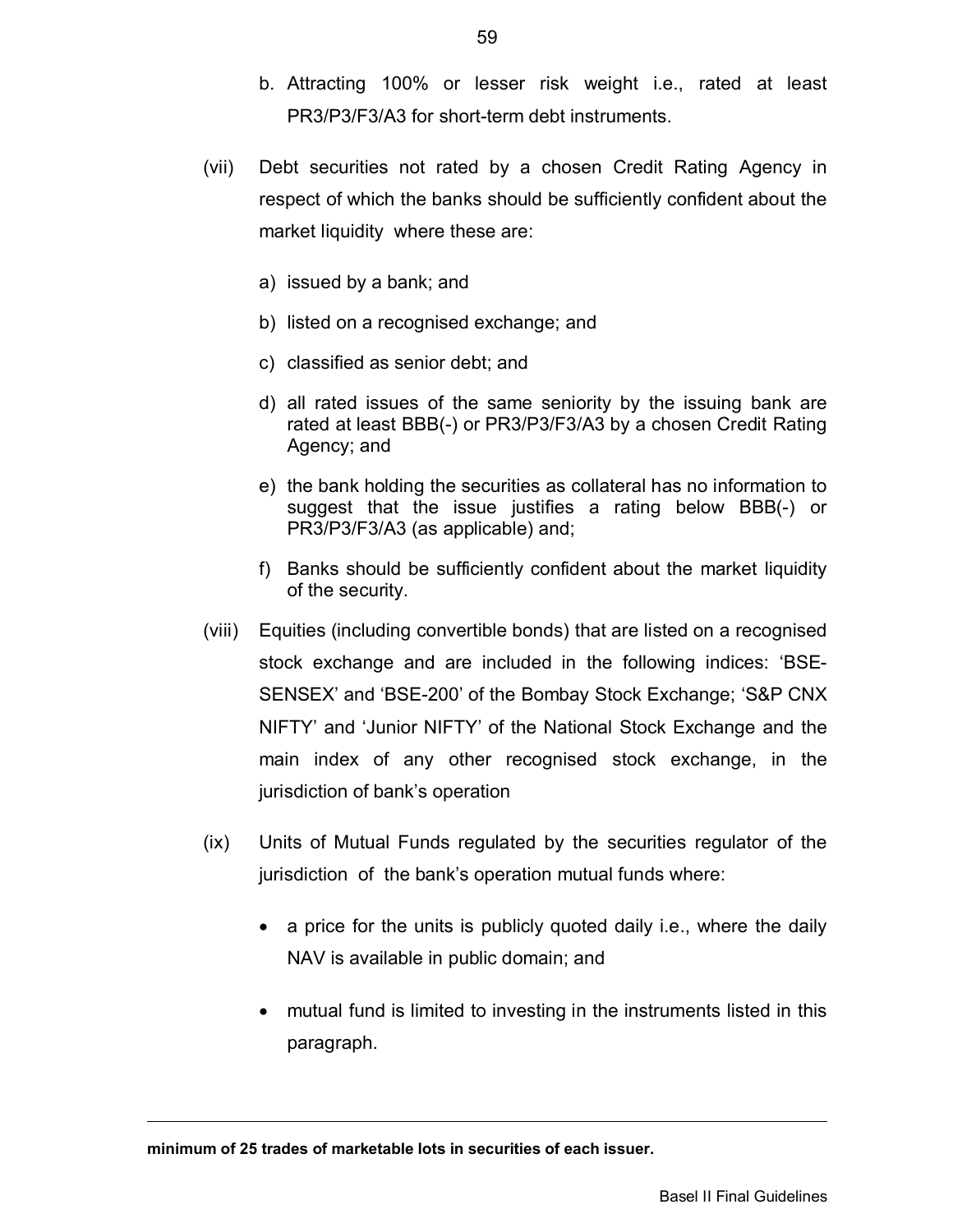# 7.3.6 **Calculation of capital requirement**

For a collateralised transaction, the exposure amount after risk mitigation is calculated as follows:

$$
E^* = \max \{0, [E \times (1 + H_e) - C \times (1 - H_c - H_{fx})]\}
$$
\nwhere:\n $E^* =$  the exposure value after risk mitigation\n $E =$  current value of the exposure for which the collateral qualities\nas a risk mitigant\n $H_e =$  haircut appropriate to the exposure\n $C =$  the current value of the collateral received\n $H_c =$  haircut appropriate to the collateral\n $H_{fx} =$  haircut appropriate for currency mismatch between the collateral and exposure

The exposure amount after risk mitigation (i.e., E\*) will be multiplied by the risk weight of the counterparty to obtain the risk-weighted asset amount for the collateralised transaction. Illustrative examples calculating the effect of Credit Risk Mitigation is furnished in Annex **4.**

# 7.3.7 **Haircuts**

- (i) In principle, banks have two ways of calculating the haircuts: (i) standard supervisory haircuts, using parameters set by the Committee, and (ii) own-estimate haircuts, using banks' own internal estimates of market price volatility. Banks in India shall use only the standard supervisory haircuts for both the exposure as well as the collateral.
- (ii) The *Standard Supervisory Haircuts* (assuming daily mark-to-market, daily re-margining and a 10 business day holding period<sup>15</sup>) expressed as percentages are as under:

<sup>&</sup>lt;sup>15</sup> Holding period will be the time normally required by the bank to realise the value of the collateral.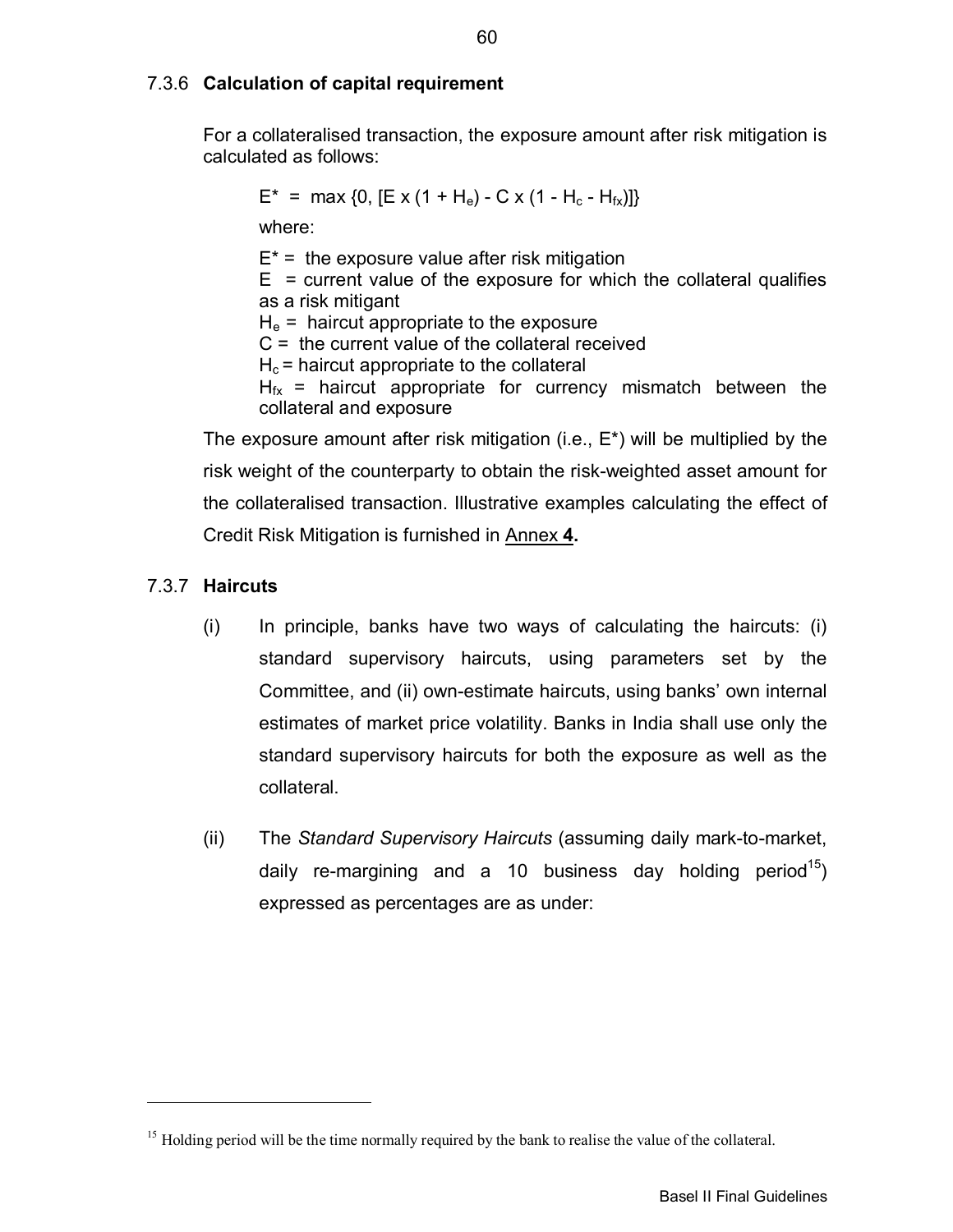| <b>Issue rating for debt</b><br><b>securities</b> | <b>Residual Maturity</b>                                                        | <b>Sovereigns</b>   | <b>Other issues</b>                                                        |
|---------------------------------------------------|---------------------------------------------------------------------------------|---------------------|----------------------------------------------------------------------------|
|                                                   | $\leq$ 1 year                                                                   | 0.5                 | 1                                                                          |
| AAA to AA                                         | $> 1$ year, $\leq 5$ years                                                      | 2                   | 4                                                                          |
| <b>PR1/P1/F1/A1</b>                               | > 5 years                                                                       | 8<br>$\overline{4}$ |                                                                            |
| $A + to BBB -$                                    | $\leq$ 1 year                                                                   | 1                   | $\overline{2}$                                                             |
| PR2/P2/F2/A2;                                     | $> 1$ year, $\leq 5$ years                                                      | 3<br>6              |                                                                            |
| PR3/P3/F3/A3 and                                  | $> 5$ years                                                                     | 6                   | 12                                                                         |
| Unrated bank securities<br>(as specified below)   |                                                                                 |                     |                                                                            |
|                                                   | Main index equities <sup>16</sup> (including convertible bonds) and<br>Gold     |                     | 15                                                                         |
|                                                   | Other equities (including convertible bonds) listed on a<br>recognized exchange |                     | 25                                                                         |
|                                                   | Mutual funds                                                                    |                     | Highest haircut applicable to any<br>security in which the fund can invest |
|                                                   | Cash in the same currency                                                       |                     | 0                                                                          |

#### Table 14: Standardised Supervisory Haircuts

- (iii) The standard supervisory haircuts applicable to exposure/ eligible unrated securities issued by the Central or State Governments, will be the same as applicable to AAA rated debt securities.
- (iv) Sovereign will include Reserve Bank of India, DICGC, and CGTSI, which are eligible for zero per cent risk weight.
- (v) Haircuts (*He*) will apply to exposures to all counterparties where the bank desires to avail of credit risk mitigation benefits and will be determined by the maturity of the exposure, external rating assigned to the exposure and the counterparty category. A few illustrations for determining the applicable *He* is indicated below:

<sup>&</sup>lt;sup>16</sup> In India, this would be equities included in the BSE Sensex and the NSE NIFTY.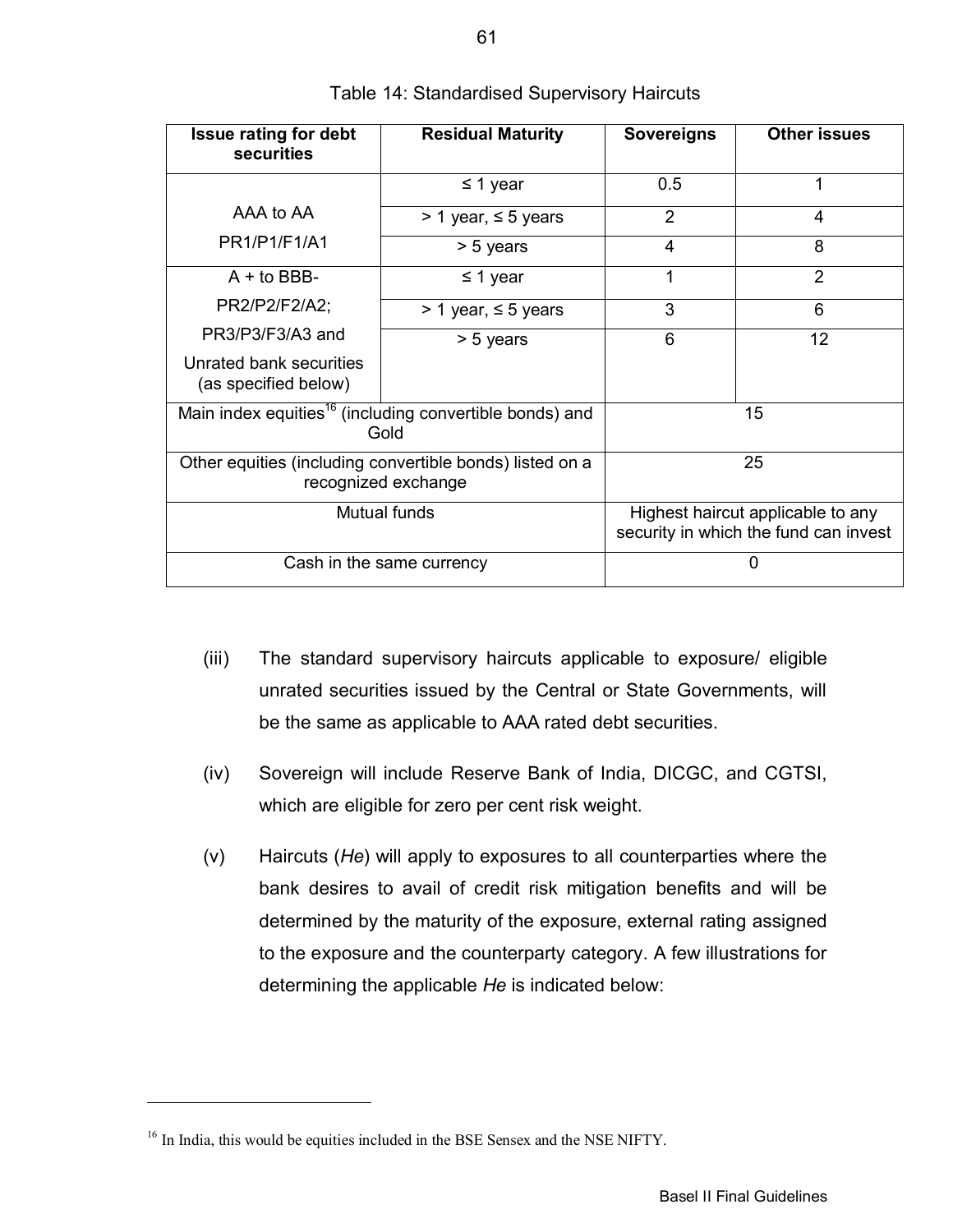| Counterparty                                             | <b>External</b><br><b>Maturity</b><br>(years)<br>rating |         | <b>Haircut for</b><br>exposure $(\%)$ |  |
|----------------------------------------------------------|---------------------------------------------------------|---------|---------------------------------------|--|
| Sovereign                                                | $<$ 1 year                                              | AAA-    | 0.5                                   |  |
| Sovereign                                                | $> 5$ years                                             | A+      | 6.0                                   |  |
| <b>Bank</b>                                              | $<$ 1 year                                              | AAA-    | 1.0                                   |  |
| <b>Bank</b>                                              | > 5 years                                               | $A+$    | 12                                    |  |
| Corporate                                                | 1 to 5 years                                            | AAA-    | 4                                     |  |
| Corporate<br><b>Irrespective</b><br>of maturity          |                                                         | Unrated | 25                                    |  |
| <b>Individuals</b><br><b>Irrespective</b><br>of maturity |                                                         | Unrated | 25                                    |  |

Table 15: Haircut for exposures - Illustration

- (vi) Banks may apply a zero haircut for eligible collateral where it is National Savings Certificates, Kisan Vikas Patras, surrender value of insurance policies, and bank's own deposits.
- (vii) The standard supervisory haircut for currency risk where exposure and collateral are denominated in different currencies is 8% (also based on a 10-business day holding period and daily mark-tomarket)
- (viii) The standard supervisory haircuts prescribed above would apply to the security (Hc) with reference to the rating of the issuer and to the exposure (He) with reference to the rating of counterparty.
- (ix) For transactions in which the banks' exposures are unrated or bank lends non eligible instruments e.g. non investment grade corporate securities the haircut to be applied on the exposure should be the same as the one for equity traded on a recognised stock exchange which is not part of main index i.e, 25%.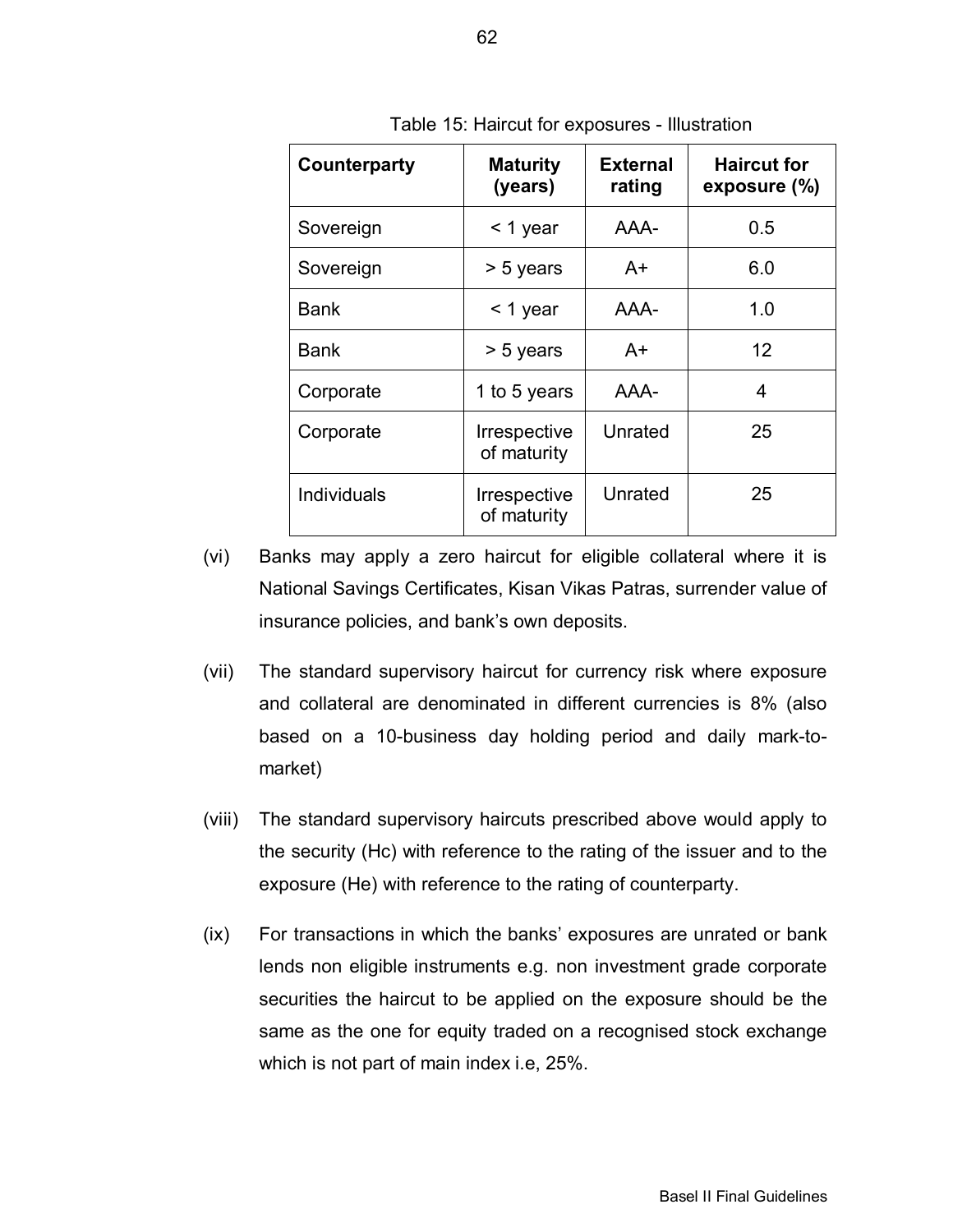- (x) Where the collateral is a basket of assets, the haircut on the basket will be,  $H = \sum_{i} a_i H_i$ , where a is the weight of the asset (as measured by units of currency) in the basket and  $H_i$  the haircut applicable to that asset.
- (xi) For banks using the standard supervisory haircuts, the 10- business day haircuts provided above will be the basis and this haircut will be scaled up or down depending on the type of transaction and the frequency of remargining or revaluation using the formula below:

$$
H=H_{10}\sqrt{\frac{N_R+(T_M-1)}{10}}
$$

where:

 $H =$  haircut;  $H_{10} = 10$ -business day standard supervisory haircut for instrument

 $N_R$  = actual number of business days between remargining for capital market transactions or revaluation for secured transactions.

 $T_M$  = minimum holding period for the type of transaction

# **7.4 Credit risk mitigation techniques - On-balance sheet netting**

On-balance sheet netting is confined to loans/advances and deposits, where banks have legally enforceable netting arrangements, involving specific lien with proof of documentation. They may calculate capital requirements on the basis of net credit exposures subject to the following conditions:

# Where a bank,

- a) has a well-founded legal basis for concluding that the netting or offsetting agreement is enforceable in each relevant jurisdiction regardless of whether the counterparty is insolvent or bankrupt;
- b) is able at any time to determine the loans/advances and deposits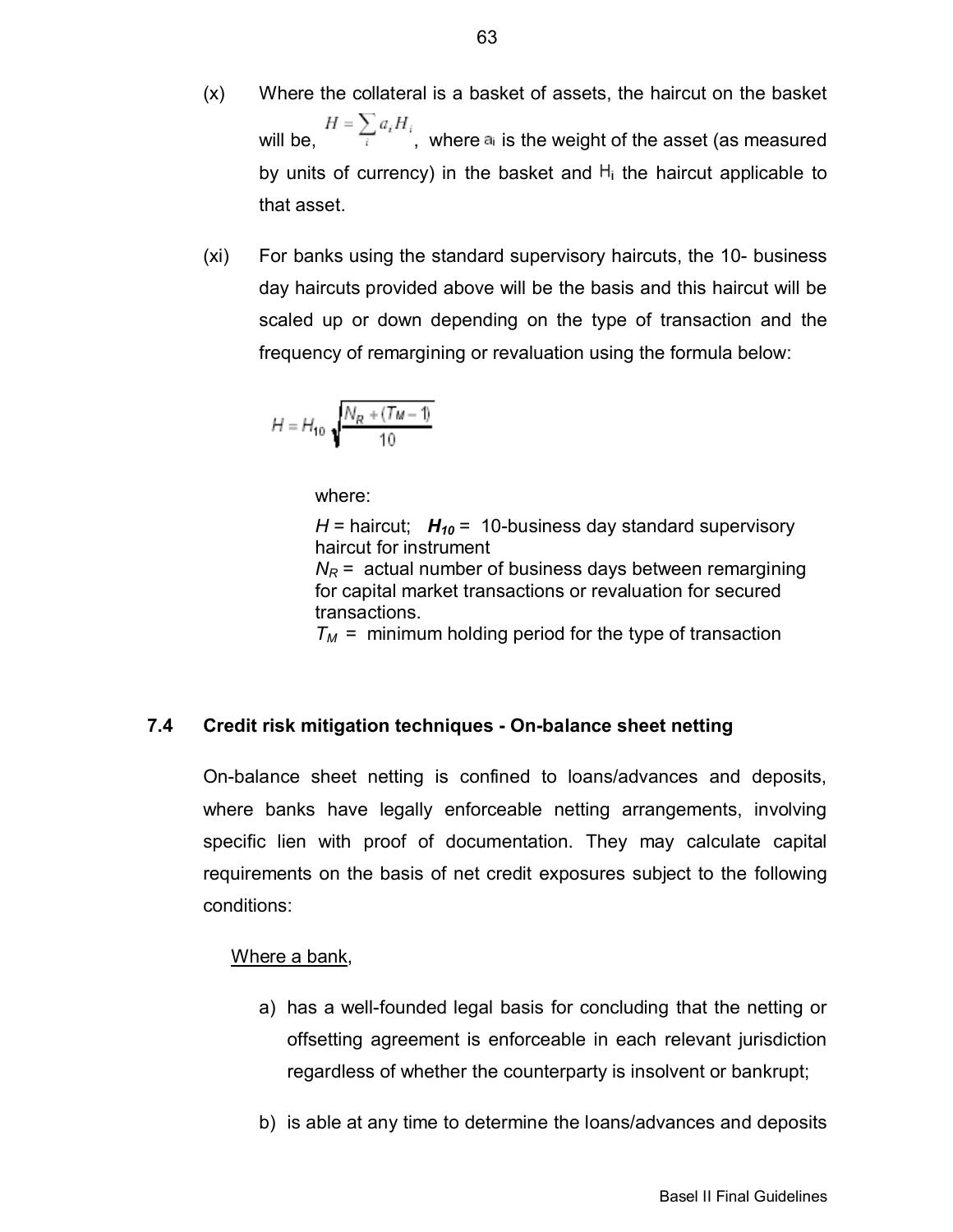with the same counterparty that are subject to the netting agreement; and

c) monitors and controls the relevant exposures on a net basis,

it may use the net exposure of loans/advances and deposits as the basis for its capital adequacy calculation in accordance with the formula in paragraph 7.3.6. Loans/advances are treated as exposure and deposits as collateral. The haircuts will be zero except when a currency mismatch exists. All the requirements contained in paragraph 7.3.6 and 7.6 will also apply.

#### **7.5 Credit risk mitigation techniques - Guarantees**

- 7.5.1 Where guarantees are direct, explicit, irrevocable and unconditional banks may take account of such credit protection in calculating capital requirements.
- 7.5.2 A range of guarantors are recognised. As under the 1988 Accord, a substitution approach will be applied. Thus only guarantees issued by entities with a lower risk weight than the counterparty will lead to reduced capital charges since the protected portion of the counterparty exposure is assigned the risk weight of the guarantor, whereas the uncovered portion retains the risk weight of the underlying counterparty.
- 7.5.3 Detailed operational requirements for guarantees eligible for being treated as a CRM are as under: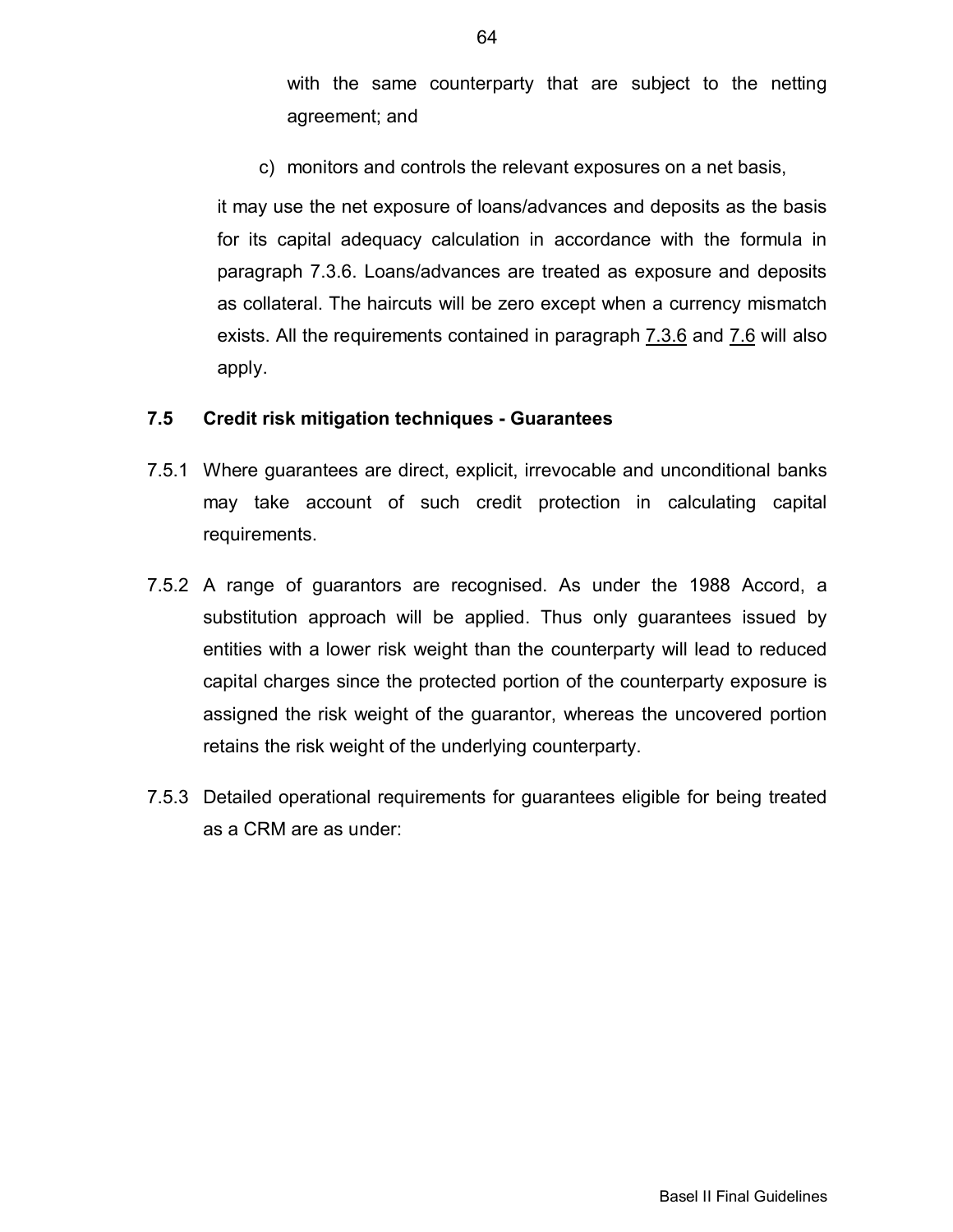### 7.5.4 **Operational requirements for guarantees**

- (i) A guarantee (counter-guarantee) must represent a direct claim on the protection provider and must be explicitly referenced to specific exposures or a pool of exposures, so that the extent of the cover is clearly defined and incontrovertible. The guarantee must be irrevocable; there must be no clause in the contract that would allow the protection provider unilaterally to cancel the cover or that would increase the effective cost of cover as a result of deteriorating credit quality in the guaranteed exposure. The guarantee must also be unconditional; there should be no clause in the guarantee outside the direct control of the bank that could prevent the protection provider from being obliged to pay out in a timely manner in the event that the original counterparty fails to make the payment(s) due.
- (ii) All exposures will be risk weighted after taking into account risk mitigation available in the form of guarantees. When a guaranteed exposure is classified as non-performing, the guarantee will cease to be a credit risk mitigant and no adjustment would be permissible on account of credit risk mitigation in the form of guarantees. The entire outstanding, net of specific provision and net of realisable value of eligible collaterals / credit risk mitigants, will attract the appropriate risk weight.

# 7.5.5 **Additional operational requirements for guarantees**

In addition to the legal certainty requirements in paragraphs 7.2 above, in order for a guarantee to be recognised, the following conditions must be satisfied:

(i) On the qualifying default/non-payment of the counterparty, the bank is able in a timely manner to pursue the guarantor for any monies outstanding under the documentation governing the transaction. The guarantor may make one lump sum payment of all monies under such documentation to the bank, or the guarantor may assume the future payment obligations of the counterparty covered by the guarantee. The bank must have the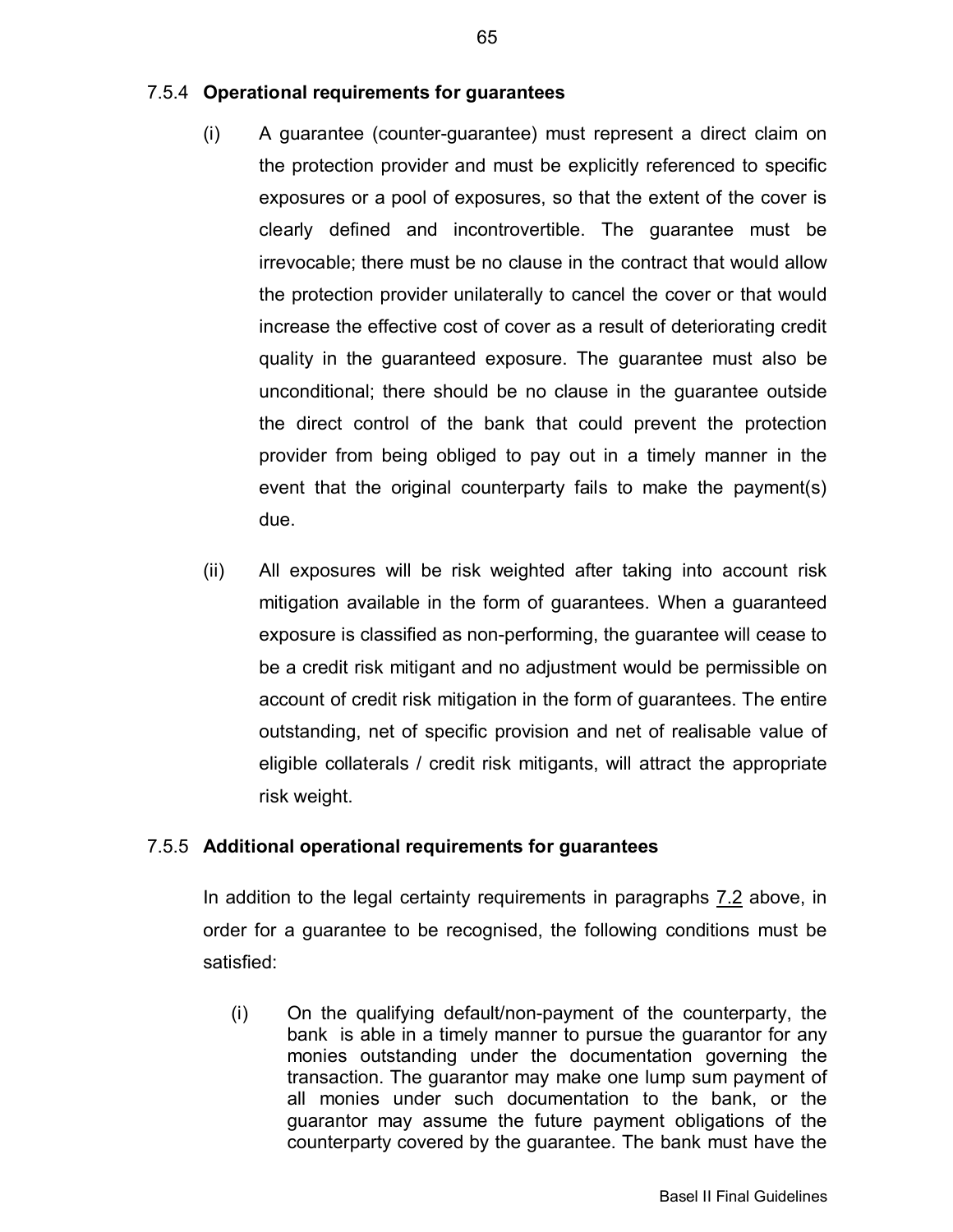right to receive any such payments from the guarantor without first having to take legal actions in order to pursue the counterparty for payment.

- (ii) The guarantee is an explicitly documented obligation assumed by the guarantor.
- (iii) Except as noted in the following sentence, the guarantee covers all types of payments the underlying obligor is expected to make under the documentation governing the transaction, for example notional amount, margin payments etc. Where a guarantee covers payment of principal only, interests and other uncovered payments should be treated as an unsecured amount in accordance with paragraph 7.5.8.

#### 7.5.6 **Range of eligible guarantors (counter-guarantors)**

Credit protection given by the following entities will be recognised:

- (i) sovereigns, sovereign entities (including BIS, IMF, European Central Bank and European Community as well as those MDBs referred to in paragraph 5.5, ECGC and CGTSI), banks and primary dealers with a lower risk weight than the counterparty;
- (ii) other entities rated AA(-) or better. This would include guarantee cover provided by parent, subsidiary and affiliate companies when they have a lower risk weight than the obligor. The rating of the guarantor should be an entity rating which has factored in all the liabilities and commitments (including guarantees) of the entity.

#### 7.5.7 **Risk weights**

The protected portion is assigned the risk weight of the protection provider. Exposures covered by State Government guarantees will attract a risk weight of 20%. The uncovered portion of the exposure is assigned the risk weight of the underlying counterparty.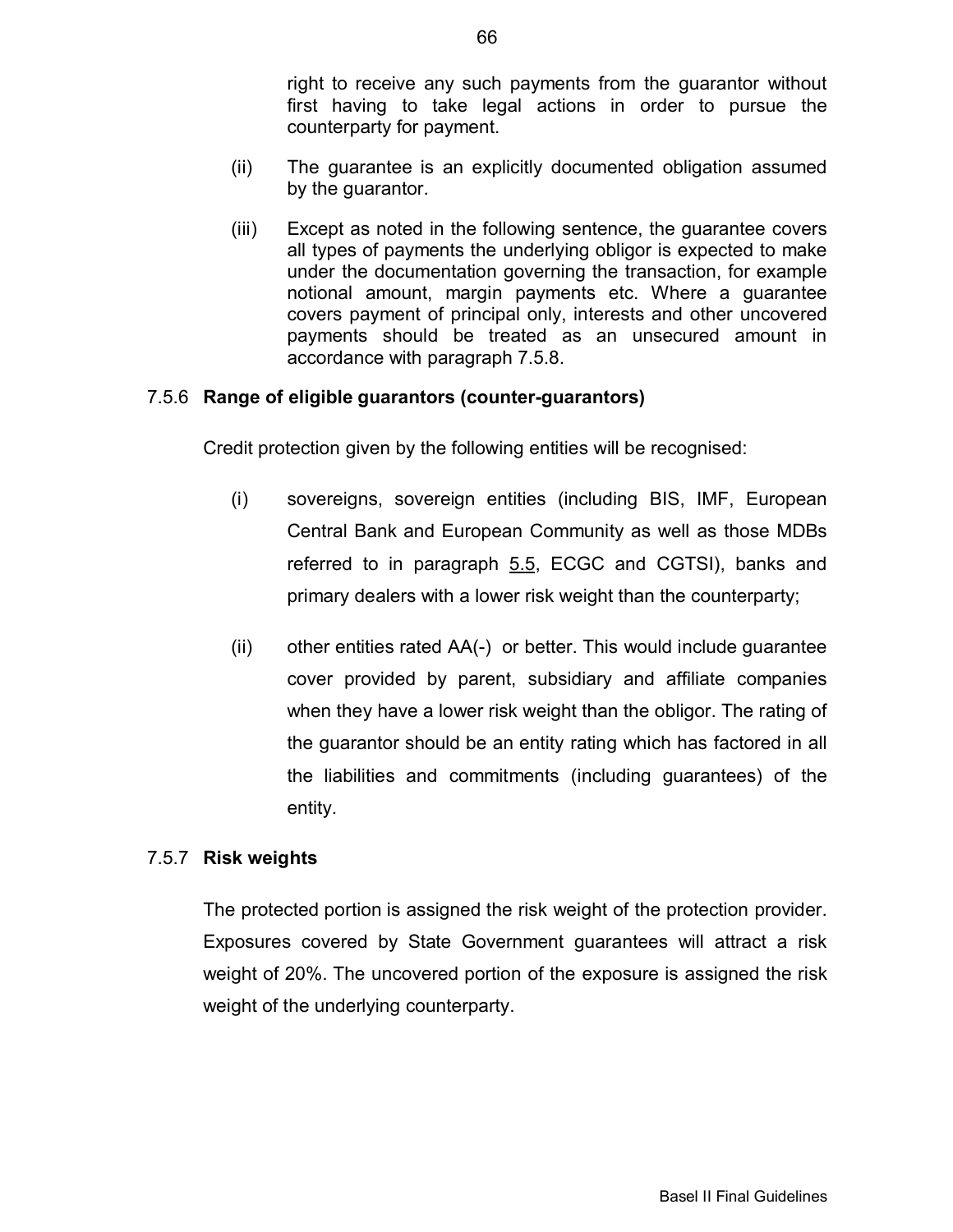### 7.5.8 **Proportional cover**

Where the amount guaranteed, or against which credit protection is held, is less than the amount of the exposure, and the secured and unsecured portions are of equal seniority, i.e. the bank and the guarantor share losses on a pro-rata basis capital relief will be afforded on a proportional basis: i.e. the protected portion of the exposure will receive the treatment applicable to eligible guarantees, with the remainder treated as unsecured.

### 7.5.9 **Currency mismatches**

Where the credit protection is denominated in a currency different from that in which the exposure is denominated – i.e. there is a currency mismatch – the amount of the exposure deemed to be protected will be reduced by the application of a haircut  $H_{FX}$ , i.e.

 $G_A = G \times (1 - H_{FX})$ 

where:

 $G =$  nominal amount of the credit protection

 $H_{FX}$  = haircut appropriate for currency mismatch between the credit protection and underlying obligation.

Banks using the supervisory haircuts will apply a haircut of 8% for currency mismatch.

### 7.5.10 **Sovereign guarantees and counter-guarantees**

A claim may be covered by a guarantee that is indirectly counterguaranteed by a sovereign. Such a claim may be treated as covered by a sovereign guarantee provided that:

- (i) the sovereign counter-guarantee covers all credit risk elements of the claim;
- (ii) both the original guarantee and the counter-guarantee meet all operational requirements for guarantees, except that the counterguarantee need not be direct and explicit to the original claim; and
- (iii) the cover should be robust and no historical evidence suggests that the coverage of the counter-guarantee is less than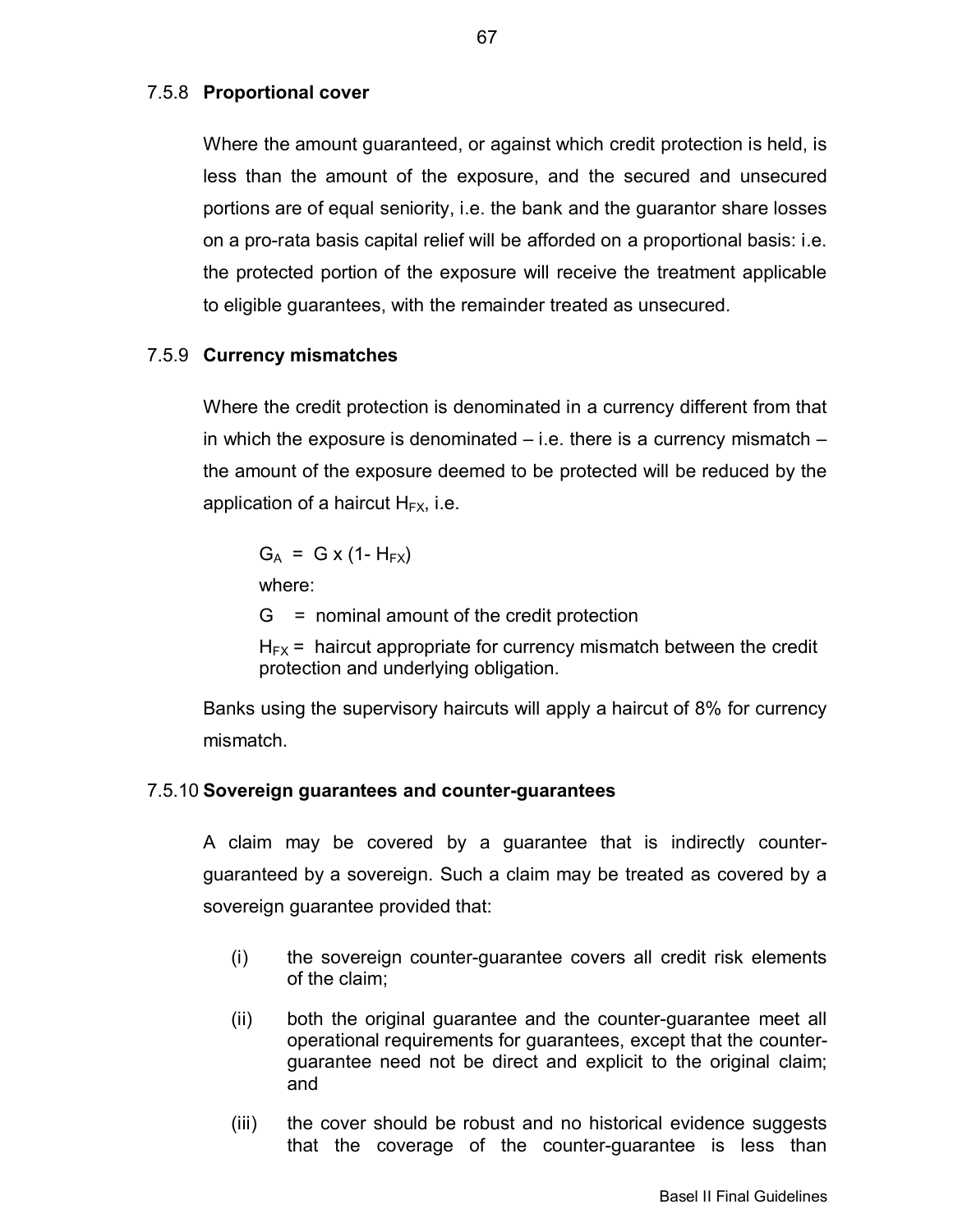effectively equivalent to that of a direct sovereign guarantee.

### **7.6 Maturity Mismatch**

7.6.1 For the purposes of calculating risk-weighted assets, a maturity mismatch occurs when the residual maturity of a collateral is less than that of the underlying exposure. Where there is a maturity mismatch and the CRM has an original maturity of less than one year, the CRM is not recognised for capital purposes. In other cases where there is a maturity mismatch, partial recognition is given to the CRM for regulatory capital purposes as detailed below in paragraphs 7.6.2 to 7.6.4.

### 7.6.2 **Definition of maturity**

The maturity of the underlying exposure and the maturity of the collateral should both be defined conservatively. The effective maturity of the underlying should be gauged as the longest possible remaining time before the counterparty is scheduled to fulfil its obligation, taking into account any applicable grace period. For the collateral, embedded options which may reduce the term of the collateral should be taken into account so that the shortest possible effective maturity is used. The maturity relevant here is the residual maturity.

#### 7.6.3 **Risk weights for maturity mismatches**

As outlined in paragraph 7.6.1, collateral with maturity mismatches are only recognised when their original maturities are greater than or equal to one year. As a result, the maturity of collateral for exposures with original maturities of less than one year must be matched to be recognised. In all cases, collateral with maturity mismatches will no longer be recognised when they have a residual maturity of three months or less.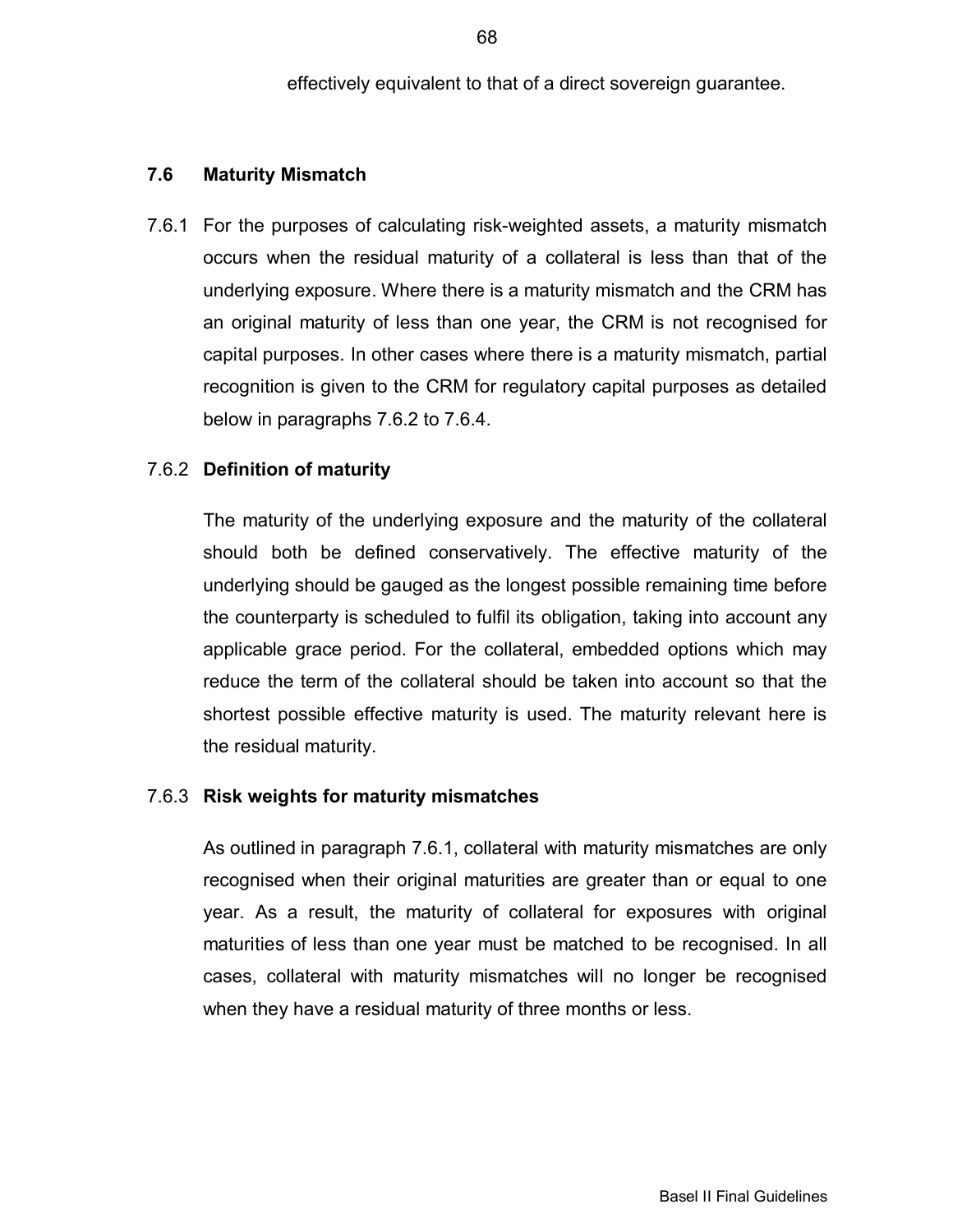7.6.4 When there is a maturity mismatch with recognised credit risk mitigants (collateral, on-balance sheet netting and guarantees) the following adjustment will be applied.

#### **Pa = P x (t-0.25) ÷ (T-0.25)**

Where:

Pa = value of the credit protection adjusted for maturity mismatch P = credit protection (e.g. collateral amount, guarantee amount) adjusted for any haircuts

t = min (T, residual maturity of the credit protection arrangement) expressed in years

 $T = min$  (5, residual maturity of the exposure) expressed in years

## **7.7 Treatment of pools of CRM techniques**

In the case where a bank has multiple CRM techniques covering a single exposure (e.g. a bank has both collateral and guarantee partially covering an exposure), the bank will be required to subdivide the exposure into portions covered by each type of CRM technique (e.g. portion covered by collateral, portion covered by guarantee) and the risk-weighted assets of each portion must be calculated separately. When credit protection provided by a single protection provider has differing maturities, they must be subdivided into separate protection as well.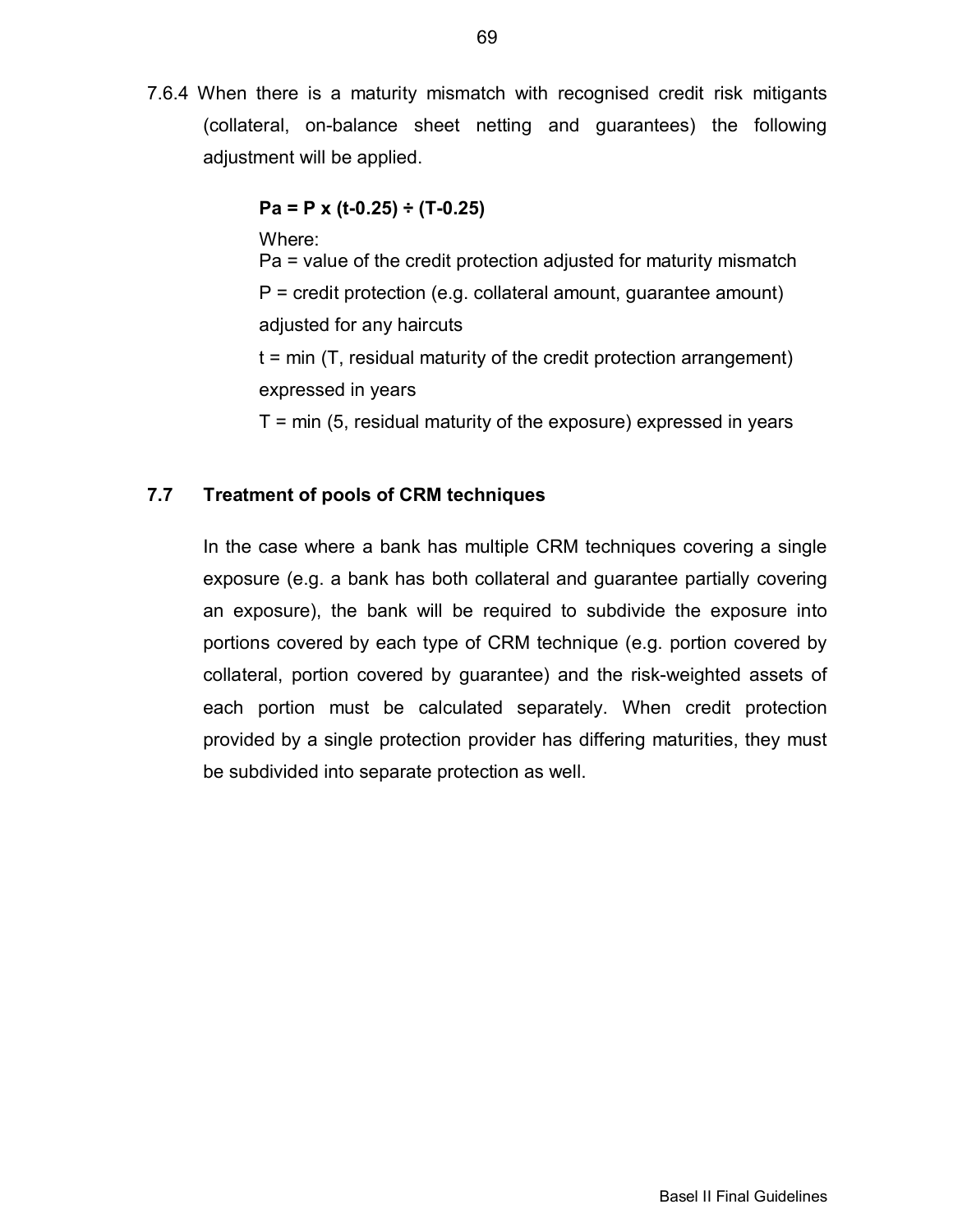### **8 Capital charge for Market Risk**

# **8.1 Introduction**

- 8.1.1 Market risk is defined as the risk of losses in on-balance sheet and offbalance sheet positions arising from movements in market prices. The market risk positions subject to capital charge requirement are:
	- (i) The risks pertaining to interest rate related instruments and equities in the trading book; and
	- (ii) Foreign exchange risk (including open position in precious metals) throughout the bank (both banking and trading books).
- 8.1.2 The guidelines in this regard are organized under the following five sections:

| <b>Section</b> | <b>Particulars</b>                                                                 |
|----------------|------------------------------------------------------------------------------------|
| A              | Scope and coverage of capital charge for market risks                              |
| В              | Measurement of capital charge for interest rate risk in the trading<br>book        |
|                | Measurement of capital charge for equities in the trading book                     |
|                | Measurement of capital charge for foreign exchange risk and gold<br>open positions |
| E              | Aggregation of capital charge for market risks                                     |

## **Section A**

# **8.2 Scope and coverage of capital charge for market risks**

8.2.1 These guidelines seek to address the issues involved in computing capital charges for interest rate related instruments in the trading book, equities in the trading book and foreign exchange risk (including gold and other precious metals) in both trading and banking books. Trading book for the purpose of capital adequacy will include: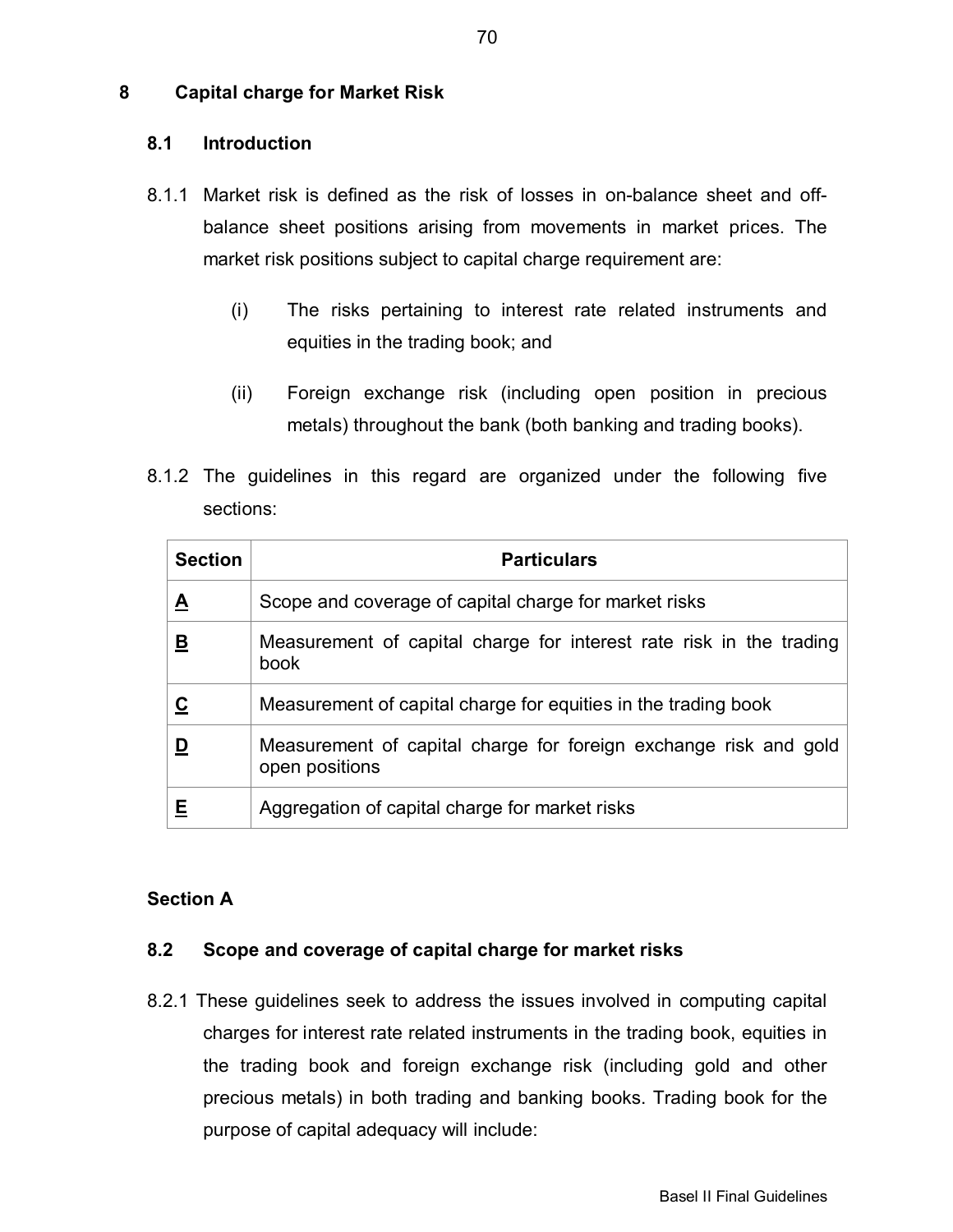- (i) Securities included under the Held for Trading category
- (ii) Securities included under the Available for Sale category
- (iii) Open gold position limits
- (iv) Open foreign exchange position limits
- (v) Trading positions in derivatives, and
- (vi) Derivatives entered into for hedging trading book exposures.
- 8.2.2 To begin with, capital charge for market risks is applicable to banks on a global basis. At a later stage, this would be extended to all groups where the controlling entity is a bank.
- 8.2.3 Banks are required to manage the market risks in their books on an ongoing basis and ensure that the capital requirements for market risks are being maintained on a continuous basis, i.e. at the close of each business day. Banks are also required to maintain strict risk management systems to monitor and control intra-day exposures to market risks.
- 8.2.4 Capital for market risk would not be relevant for securities which have already matured and remain unpaid. These securities will attract capital only for credit risk. On completion of 90 days delinquency, these will be treated on par with NPAs for deciding the appropriate risk weights for credit risk.

#### **Section B**

#### **8.3 Measurement of capital charge for interest rate risk**

8.3.1 This section describes the framework for measuring the risk of holding or taking positions in debt securities and other interest rate related instruments in the **domestic currency** in the trading book.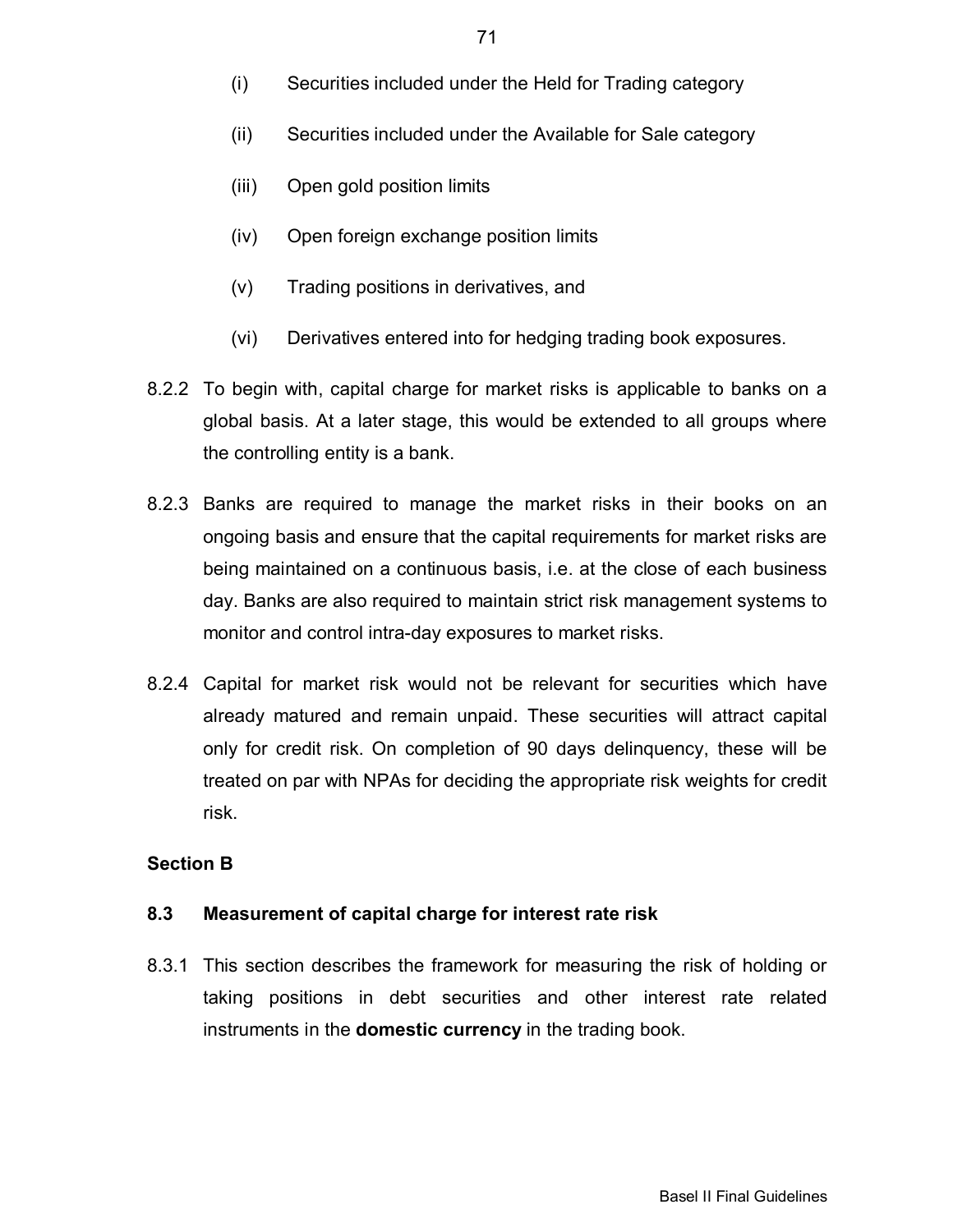- 8.3.2 The capital charge for interest rate related instruments and equities would apply to **current market value** of these items in bank's trading book. Since banks are required to maintain capital for market risks on an ongoing basis, they are required to mark to market their trading positions on a daily basis. The current market value will be determined as per extant RBI guidelines on valuation of investments.
- 8.3.3 The minimum capital requirement is expressed in terms of two separately calculated charges, (i) "**specific risk**" charge for each security, which is designed to protect against an adverse movement in the price of an individual security owing to factors related to the individual issuer, both for short (short position is not allowed in India except in derivatives) and long positions, and (ii) "**general market risk**" charge towards interest rate risk in the portfolio, where long and short positions (which is not allowed in India except in derivatives) in different securities or instruments can be offset.

#### Specific risk

8.3.4 The capital charge for specific risk is designed to protect against an adverse movement in the price of an individual security owing to factors related to the individual issuer. The risk weights to be used in this calculation must be consistent with those used for calculating the capital requirements in the banking book. Thus, banks using the standardised approach for credit risk in the banking book will use the standardised approach risk weights for counterparty risks in the trading book in a consistent manner. The specific risk charge where 'government' or 'banks' are counterparties will be as under: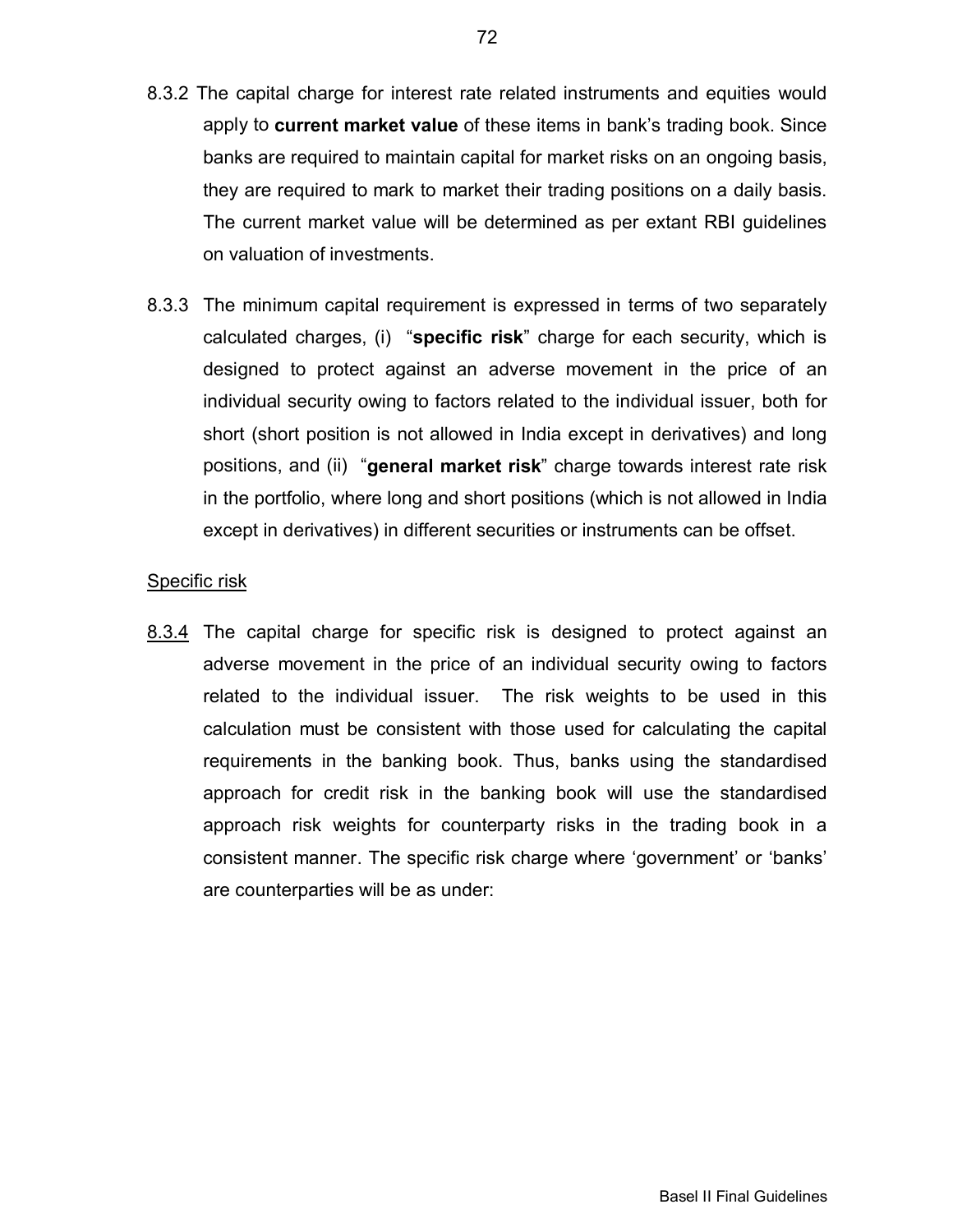| Sr.No. | Nature of investment                                                                                                     | <b>Maturity</b> | Specific risk<br>capital<br>(as<br>%<br>οf<br>exposure) |
|--------|--------------------------------------------------------------------------------------------------------------------------|-----------------|---------------------------------------------------------|
|        | <b>Investment in Government Securities</b>                                                                               | All             | 0.0                                                     |
| 2      | Investments in other approved securities<br>guaranteed by Central Government                                             | All             | 0.0                                                     |
| 3      | Investments in other approved securities<br>guaranteed by State Government                                               | All             | 1.8                                                     |
| 4      | Investment in other securities where<br>payment of interest and repayment of<br>principal are guaranteed by Central Govt | All             | 0.0                                                     |
| 5      | Investments in other securities where<br>payment of interest and repayment of<br>principal are guaranteed by State Govt. | All             | 1.8                                                     |

| Table 16 - Part A: Specific Risk Capital Charge - Sovereign |  |  |  |
|-------------------------------------------------------------|--|--|--|
|-------------------------------------------------------------|--|--|--|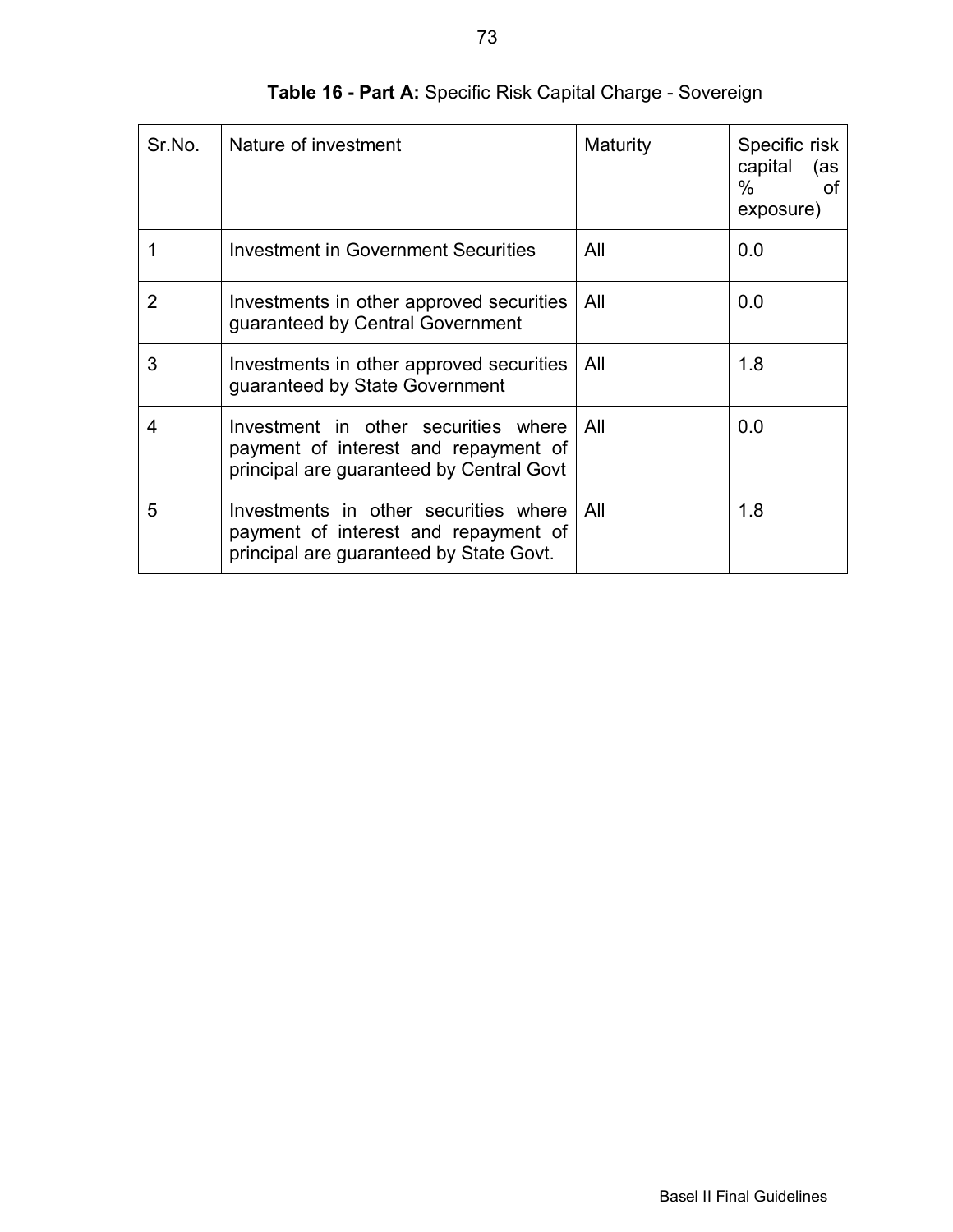| Sr. No.                                                                                                                                                                           | Nature of investment                                                                                                                                                                                                                                                                                                                  | Maturity                                                                                    | <b>Specific</b><br>risk capital<br>(as % of<br>exposure)<br>for<br>scheduled<br>banks | Specific<br>risk<br>capital (as<br>$\%$<br>0f<br>exposure)<br>for<br>non-<br>scheduled<br>banks |
|-----------------------------------------------------------------------------------------------------------------------------------------------------------------------------------|---------------------------------------------------------------------------------------------------------------------------------------------------------------------------------------------------------------------------------------------------------------------------------------------------------------------------------------|---------------------------------------------------------------------------------------------|---------------------------------------------------------------------------------------|-------------------------------------------------------------------------------------------------|
| $\mathbf{1}$ .                                                                                                                                                                    | Claims<br>banks,<br>For<br>on<br>including<br>investment in securities which are<br>term to final<br>guaranteed by banks as to payment<br>of interest and repayment of principal<br>provided the counterparty bank is<br>less                                                                                                         |                                                                                             | 0.30                                                                                  | 1.50                                                                                            |
| meeting the minimum regulatory<br><b>CRAR</b><br>requirement.<br>For<br>other<br>counterparty banks, the specific risk<br>capital charge will be as indicated in<br>Part C below. | For residual<br>term to final<br>maturity<br>is<br>between<br>six<br>months<br>and<br>twenty<br>four<br>months                                                                                                                                                                                                                        | 1.125                                                                                       | 5.63                                                                                  |                                                                                                 |
|                                                                                                                                                                                   |                                                                                                                                                                                                                                                                                                                                       | residual<br>For<br>term to final<br>maturity<br>is<br>exceeding<br>four<br>twenty<br>months | 1.80                                                                                  | 9.0                                                                                             |
| $\overline{2}$                                                                                                                                                                    | Investment in debt instruments which<br>are eligible for inclusion as regulatory<br>capital for capital adequacy purposes<br>issued by banks which are meeting<br>minimum<br>regulatory<br><b>CRAR</b><br>the<br>requirement. For other counterparty<br>banks, the specific risk capital charge<br>will be as indicated Part C below. | All                                                                                         | 9.0                                                                                   | 9.0                                                                                             |

# **Table 16 - Part B:** Specific Risk Capital Charge –

Banks meeting minimum CRAR requirements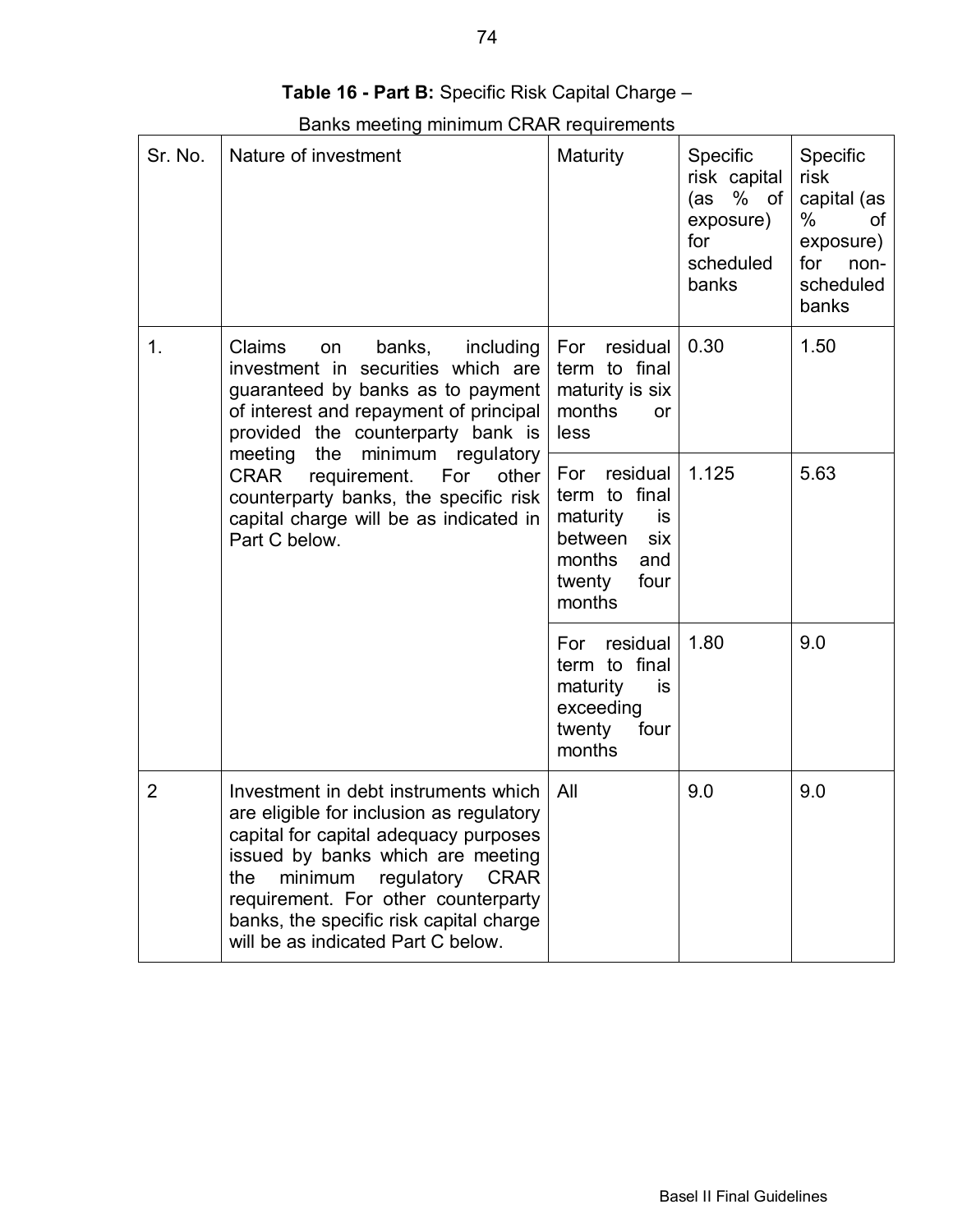#### **Table 16 - Part C:** Specific Risk Capital Charge –

| <b>Capital Adequacy</b><br><b>Ratio of counterparty</b><br>banks | 6 % to < 9 % |              | 3 % to $< 6$ % |              | 0 % to $<$ 3 % |              | <b>Negative</b>  |
|------------------------------------------------------------------|--------------|--------------|----------------|--------------|----------------|--------------|------------------|
|                                                                  | Sched.       | <b>Other</b> | Sched.         | <b>Other</b> | Sched.         | <b>Other</b> |                  |
|                                                                  | <b>Banks</b> | <b>Banks</b> | <b>Banks</b>   | <b>Banks</b> | <b>Banks</b>   | <b>Banks</b> | <b>All banks</b> |
| Risk weights $(\%) \rightarrow$                                  | 50           | 150          | 100            | 250          | 150            | 350          | 625              |
| <b>Residual Maturity</b>                                         |              |              |                |              |                |              |                  |
| 6mths or less                                                    | 0.75         | 2.3          | 1.5            | 3.8          | 2.3            | 5.3          | 9.4              |
| 6 to 24 months                                                   | 2.82         | 8.44         | 5.63           | 14.06        | 8.44           | 19.69        | 35.16            |
| More than 24 months                                              | 4.5          | 13.5         | 9              | 22.5         | 13.5           | 31.5         | 56.25            |

#### Banks not meeting minimum CRAR requirements

- 8.3.5 The specific risk capital charge for all other securities will be determined by the applicable risk weights as per the ratings assigned to them by the chosen external rating agencies. In case they are unrated they will attract a specific risk capital charge as per the applicable risk weights, which for example will be 9% of the exposure where the risk weight is 100%and 13.5% of the exposure where the risk weight is 150%. In case the guidelines demand deduction of any exposure, the same treatment would apply when the exposure is in the trading book also.
- 8.3.6 Banks shall, in addition to computing the counterparty credit risk charge for OTC derivatives as part of capital for credit risk as per the Standardised Approach covered in paragraph 5 above, banks shall compute the specific risk charge for OTC derivatives in the trading book as required in terms of Annex 5.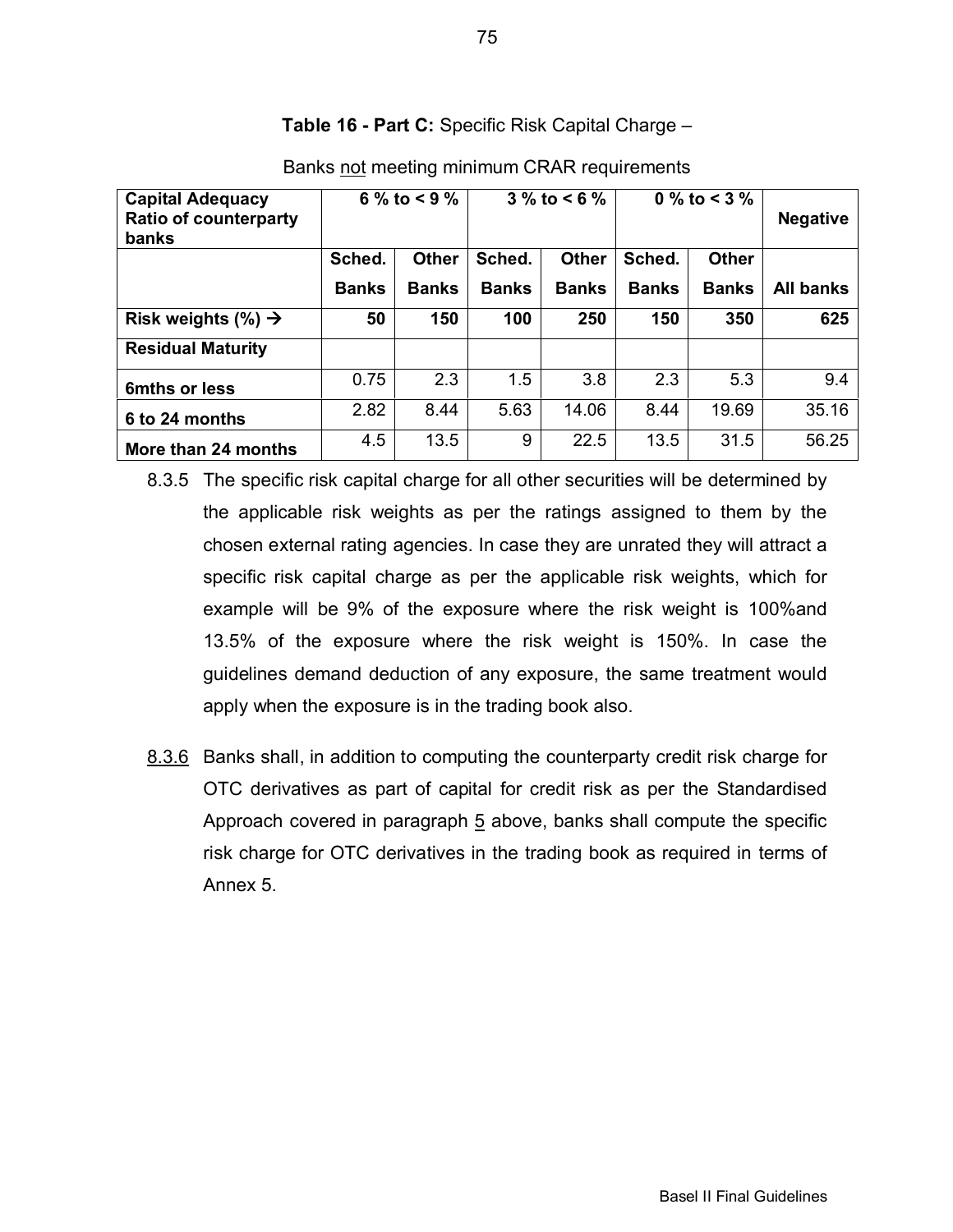#### General Market Risk

- 8.3.7 The capital requirements for general market risk are designed to capture the risk of loss arising from changes in market interest rates. The capital charge is the sum of four components:
	- (i) the net short (short position is not allowed in India except in derivatives) or long position in the whole trading book;
	- (ii) a small proportion of the matched positions in each time-band (the "vertical disallowance");
	- (iii) a larger proportion of the matched positions across different timebands (the "horizontal disallowance"), and
	- (iv) a net charge for positions in options, where appropriate.
- 8.3.8 The Basle Committee has suggested two broad methodologies for computation of capital charge for market risks. One is the standardised method and the other is the banks' internal risk management models method. As banks in India are still in a nascent stage of developing internal risk management models, it has been decided that, to start with, banks may adopt the standardised method. Under the standardised method there are two principal methods of measuring market risk, a "maturity" method and a "duration" method. As "duration" method is a more accurate method of measuring interest rate risk, it has been decided to adopt standardised duration method to arrive at the capital charge. Accordingly, banks are required to measure the general market risk charge by calculating the price sensitivity (modified duration) of each position separately. Under this method, the mechanics are as follows:
	- (i) first calculate the price sensitivity (modified duration) of each instrument;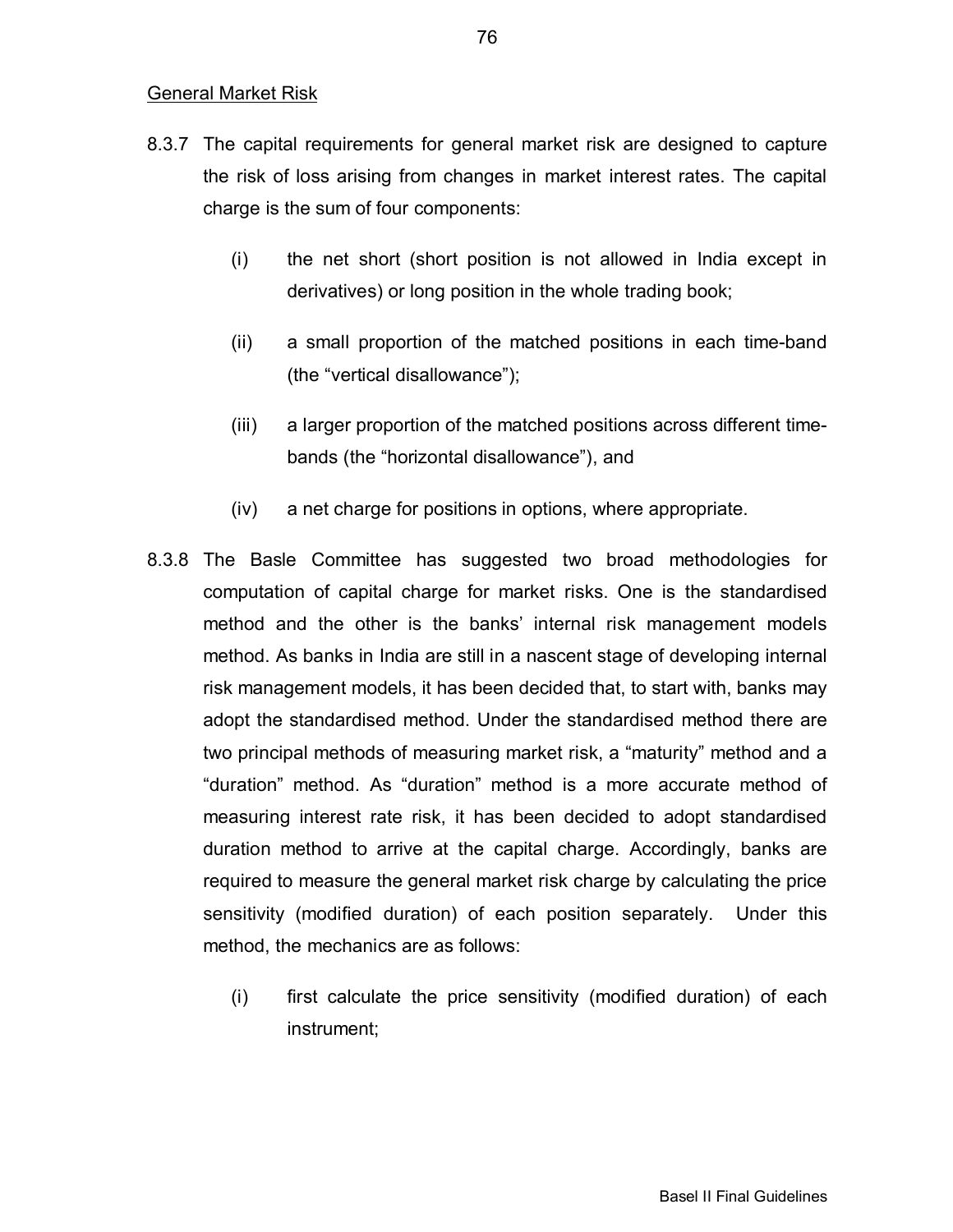- (ii) next apply the assumed change in yield to the modified duration of each instrument between 0.6 and 1.0 percentage points depending on the maturity of the instrument (see Table-12 below);
- (iii) slot the resulting capital charge measures into a maturity ladder with the fifteen time bands as set out in Table-12;
- (iv) subject long and short positions (short position is not allowed in India except in derivatives) in each time band to a 5 per cent vertical disallowance designed to capture basis risk; and
- (v) carry forward the net positions in each time-band for horizontal offsetting subject to the disallowances set out in Table-13.

| <b>Time Bands</b> | <b>Assumed</b><br><b>Change in Yield</b> | <b>Time Bands</b>  | <b>Assumed</b><br><b>Change in Yield</b> |
|-------------------|------------------------------------------|--------------------|------------------------------------------|
| Zone 1            |                                          | Zone 3             |                                          |
| 1 month or less   | 1.00                                     | 3.6 to 4.3 years   | 0.75                                     |
| 1 to 3 months     | 1.00                                     | 4.3 to 5.7 years   | 0.70                                     |
| 3 to 6 months     | 1.00                                     | 5.7 to 7.3 years   | 0.65                                     |
| 6 to 12 months    | 1.00                                     | 7.3 to $9.3$ years | 0.60                                     |
| Zone 2            |                                          | 9.3 to 10.6 years  | 0.60                                     |
| 1.0 to 1.9 years  | 0.90                                     | 10.6 to 12 years   | 0.60                                     |
| 1.9 to 2.8 years  | 0.80                                     | 12 to 20 years     | 0.60                                     |
| 2.8 to 3.6 years  | 0.75                                     | over 20 years      | 0.60                                     |

**Table 17 - Duration method – time bands and assumed changes in yield**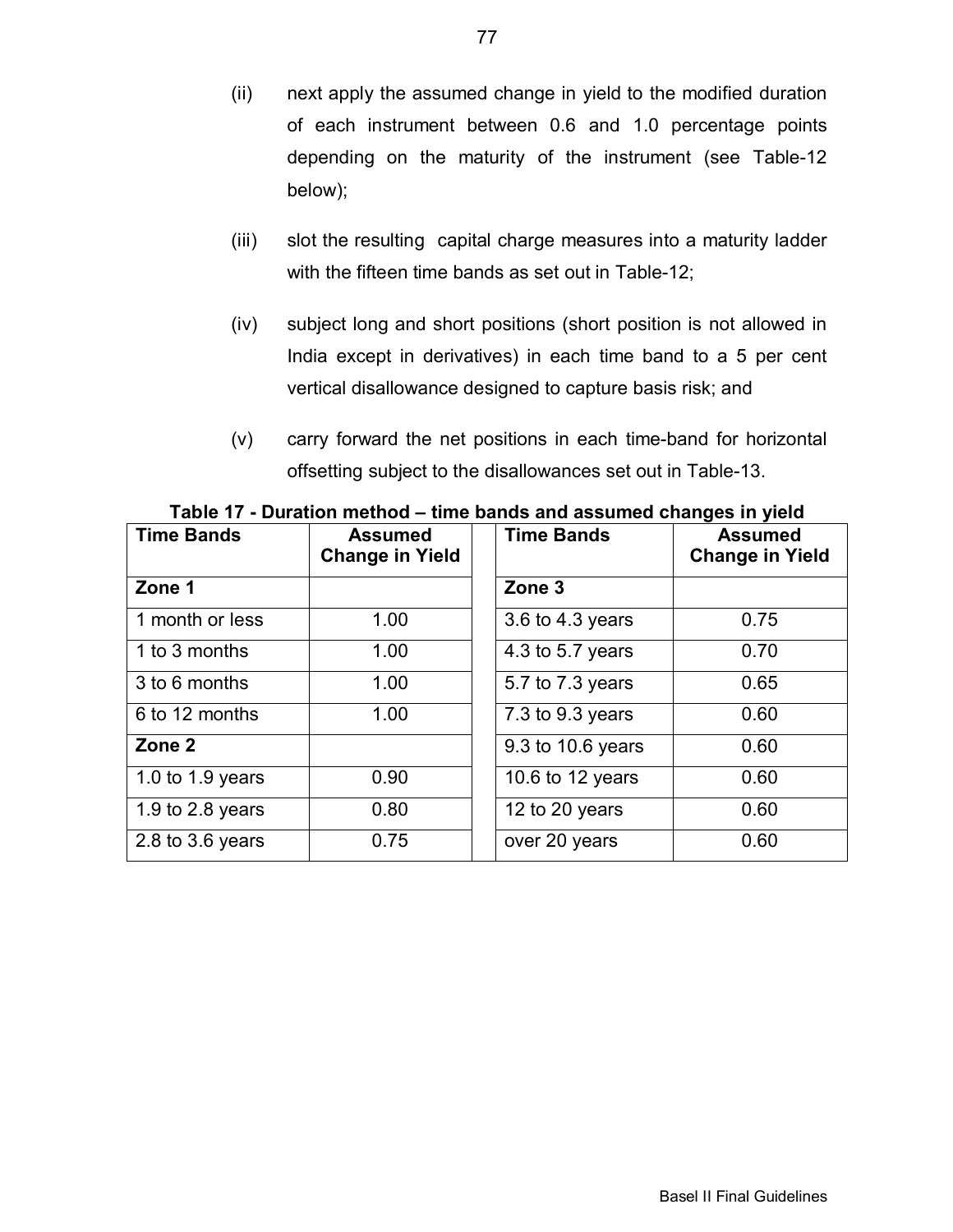#### **Table 18**

#### **Horizontal Disallowances**

| <b>Zones</b> | <b>Time band</b>  | <b>Within the</b><br>zones | <b>Between</b><br>adjacent zones | <b>Between</b><br>zones 1 and 3 |
|--------------|-------------------|----------------------------|----------------------------------|---------------------------------|
|              | 1 month or less   |                            |                                  |                                 |
| Zone 1       | 1 to 3 months     | 40%                        |                                  |                                 |
|              | 3 to 6 months     |                            |                                  |                                 |
|              | 6 to 12 months    |                            | 40%                              |                                 |
|              | 1.0 to 1.9 years  |                            |                                  |                                 |
| Zone 2       | 1.9 to 2.8 years  | 30%                        |                                  |                                 |
|              | 2.8 to 3.6 years  |                            |                                  | 100%                            |
|              | 3.6 to 4.3 years  |                            |                                  |                                 |
|              | 4.3 to 5.7 years  |                            | 40%                              |                                 |
|              | 5.7 to 7.3 years  |                            |                                  |                                 |
| Zone 3       | 7.3 to 9.3 years  | 30%                        |                                  |                                 |
|              | 9.3 to 10.6 years |                            |                                  |                                 |
|              | 10.6 to 12 years  |                            |                                  |                                 |
|              | 12 to 20 years    |                            |                                  |                                 |
|              | over 20 years     |                            |                                  |                                 |

Capital charge for interest rate derivatives

8.3.9 The measurement of capital charge for market risks should include all interest rate derivatives and off-balance sheet instruments in the trading book and derivatives entered into for hedging trading book exposures which would react to changes in the interest rates, like FRAs, interest rate positions etc. The details of measurement of capital charge for interest rate derivatives are furnished in Annex 5.

#### Capital charge for interest rate risk in foreign currencies

- 8.3.10 Details of computing capital charges for interest rate risks in foreign currencies are as under:
	- (i) Capital charges should be calculated for each currency separately and then summed with no offsetting between positions of opposite sign.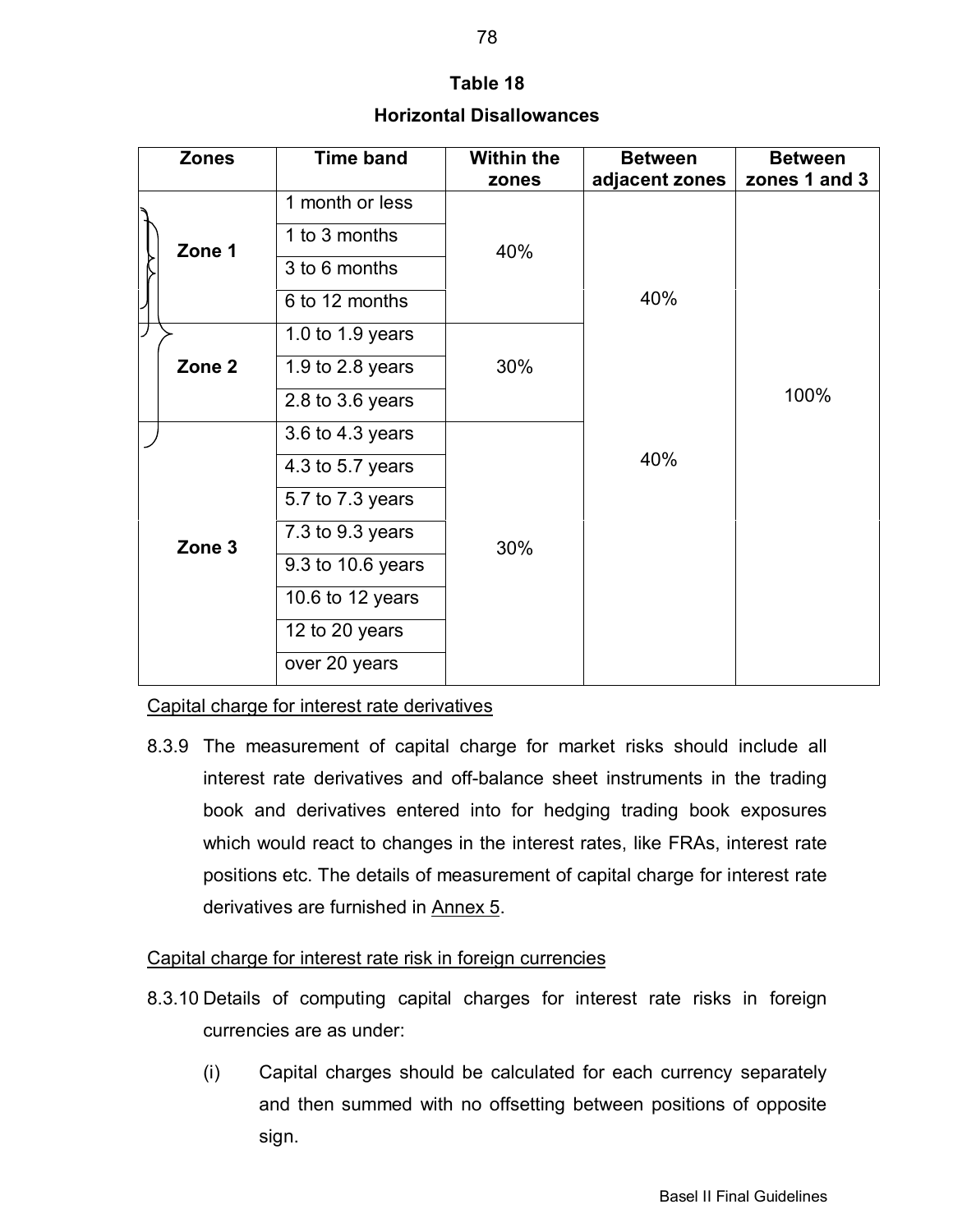(ii) In the case of those currencies in which business is insignificant (where the turnover in the respective currency is less than 5 per cent of overall foreign exchange turnover), separate calculations for each currency are not required. The bank may, instead, slot within each appropriate time-band, the net long or short position for each currency. However, these individual net positions are to be summed within each time-band, irrespective of whether they are long or short positions, to produce a gross position figure. The gross positions in each time-band will be subject to the assumed change in yield set out in Table-18 with no further offsets.

#### **Section C**

#### **8.4 Measurement of capital charge for equity risk**

8.4.1 Minimum capital requirement to cover the risk of holding or taking positions in equities in the trading book is set out below. This is applied to all instruments that exhibit market behaviour similar to equities but not to nonconvertible preference shares (which are covered by the interest rate risk requirements described earlier). The instruments covered include equity shares, whether voting or non-voting, convertible securities that behave like equities, for example: units of mutual funds, and commitments to buy or sell equity.

#### **Specific and general market risk**

8.4.2 Capital charge for specific risk (akin to credit risk) will be 9% and specific risk is computed on the banks' gross equity positions (i.e. the sum of all long equity positions and of all short equity positions – short equity position is, however, not allowed for banks in India). The general market risk charge will also be 9% on the gross equity positions.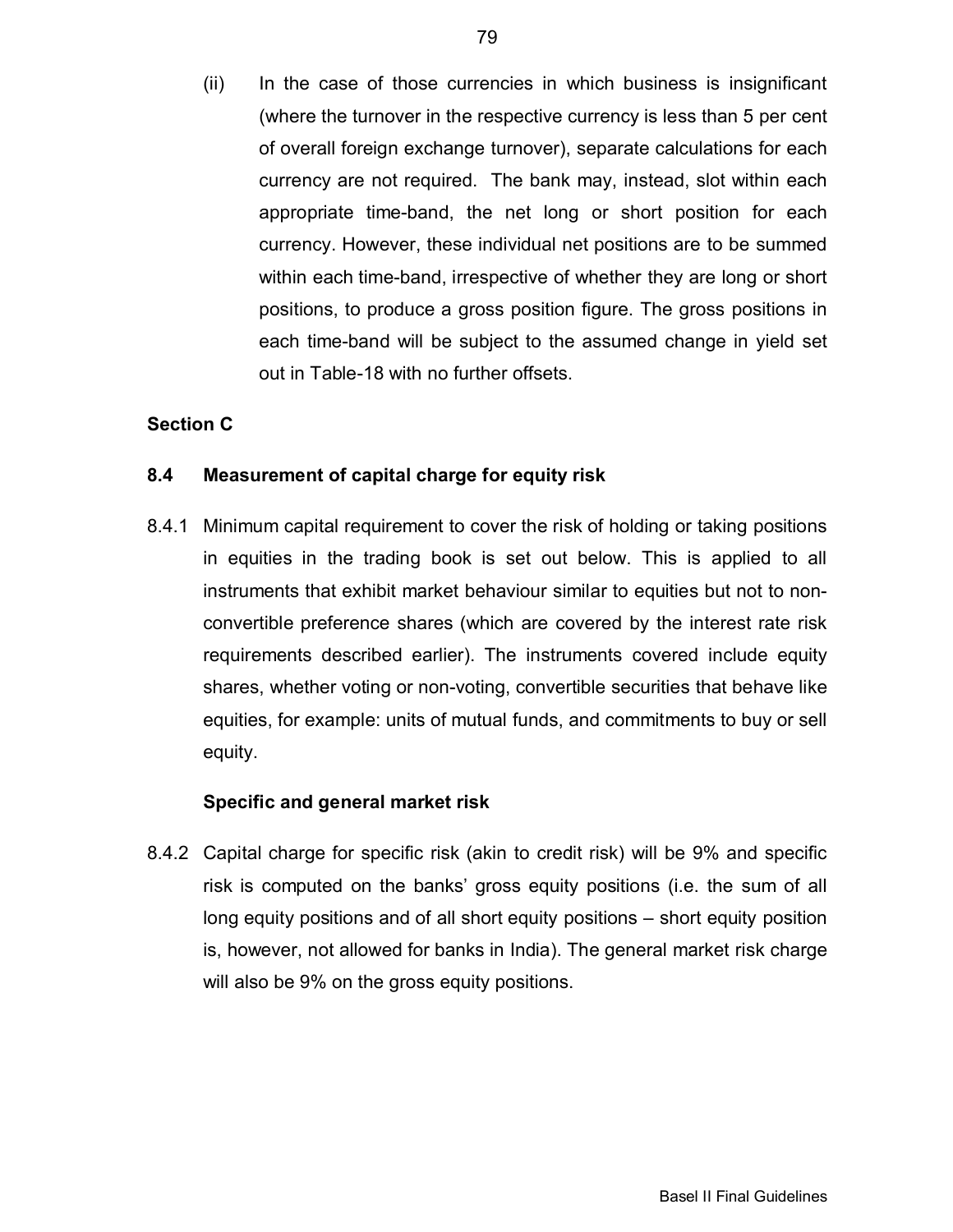### **Section D**

### 8.5 **Measurement of capital charge for foreign exchange risk**

8.5.1 Foreign exchange open positions and gold open positions are at present risk-weighted at 100%. Thus, capital charge for market risks in foreign exchange and gold open position is 9%. These open positions, **limits or actual whichever is higher,** would continue to attract capital charge at 9%. This capital charge is in addition to the capital charge for credit risk on the on-balance sheet and off-balance sheet items pertaining to foreign exchange and gold transactions.

### **Section E**

### 8.6 **Aggregation of the capital charge for market risks**

8.6.1 As explained earlier capital charges for specific risk and general market risk are to be computed separately before aggregation. For computing the total capital charge for market risks, the calculations may be plotted in the following table:

#### **Proforma 1**

(Rs. in crore)

| <b>Risk Category</b>                                 | <b>Capital charge</b> |
|------------------------------------------------------|-----------------------|
| $l.$ Interest Rate $(a+b)$                           |                       |
| a. General market risk                               |                       |
| i) Net position (parallel shift)                     |                       |
| ii) Horizontal disallowance (curvature)              |                       |
| iii) Vertical disallowance (basis)                   |                       |
| iv) Options                                          |                       |
| b. Specific risk                                     |                       |
| $II.$ Equity (a+b)                                   |                       |
| a. General market risk                               |                       |
| b. Specific risk                                     |                       |
| III. Foreign Exchange & Gold                         |                       |
| IV. Total capital charge for market risks (I+II+III) |                       |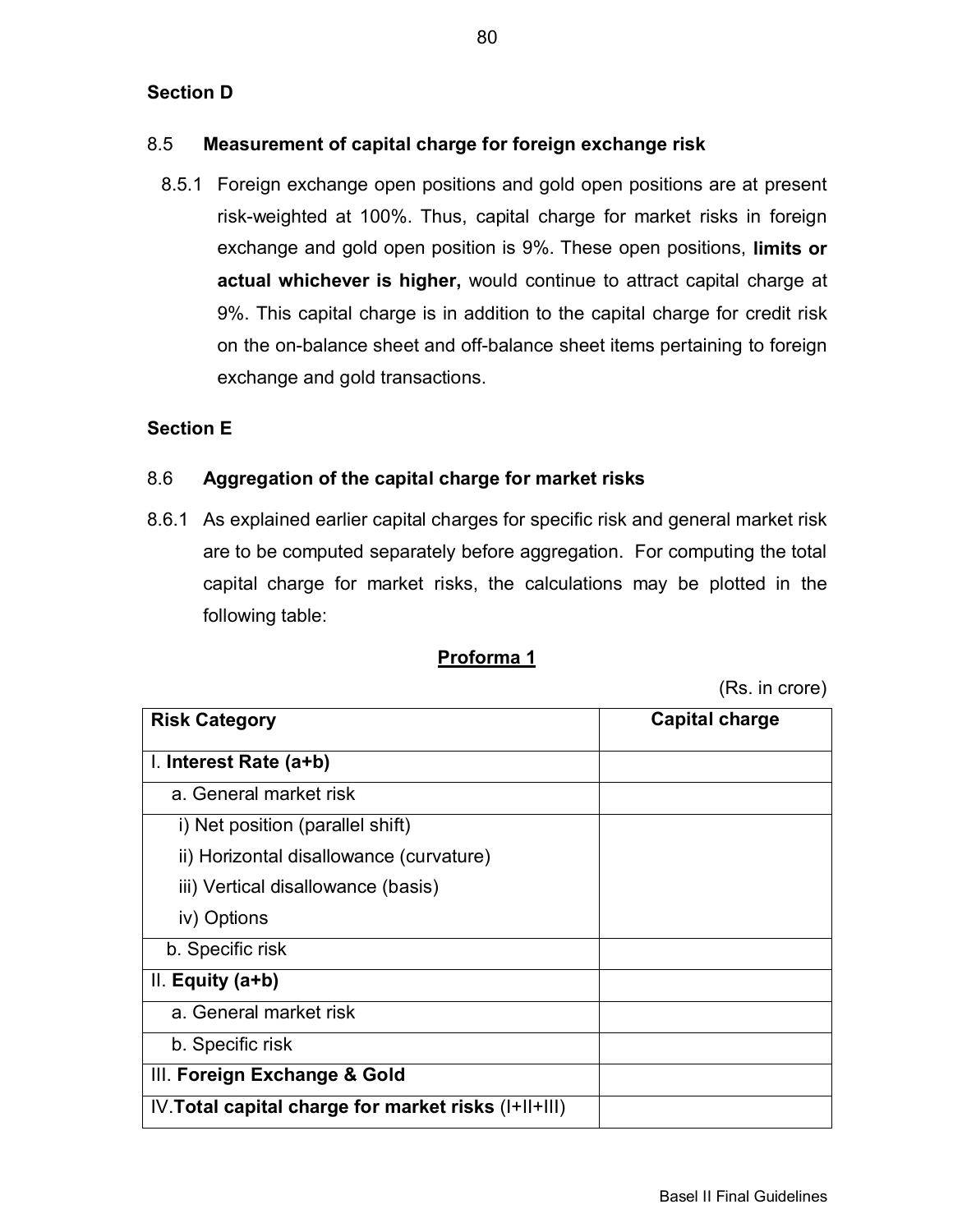#### **9 Capital Charge for Operational risk**

# 9.1 **Definition of operational risk**

Operational risk is defined as the risk of loss resulting from inadequate or failed internal processes, people and systems or from external events. This definition includes legal risk, but excludes strategic and reputational risk. Legal risk includes, but is not limited to, exposure to fines, penalties, or punitive damages resulting from supervisory actions, as well as private settlements.

## 9.2 **The measurement methodologies**

- 9.2.1 The New Capital Adequacy Framework outlines three methods for calculating operational risk capital charges in a continuum of increasing sophistication and risk sensitivity: (i) the Basic Indicator Approach (BIA); (ii) the Standardised Approach (TSA); and (iii) Advanced Measurement Approaches (AMA).
- 9.2.2 Banks are encouraged to move along the spectrum of available approaches as they develop more sophisticated operational risk measurement systems and practices.
- 9.2.3 The New Capital Adequacy Framework provides that internationally active banks and banks with significant operational risk exposures are expected to use an approach that is more sophisticated than the Basic Indicator Approach and that is appropriate for the risk profile of the institution. However, to begin with, banks in India shall compute the capital requirements for operational risk under the Basic Indicator Approach. Reserve Bank will review the capital requirement produced by the Basic Indicator Approach for general credibility, especially in relation to a bank's peers and in the event that credibility is lacking, appropriate supervisory action under Pillar 2 will be considered.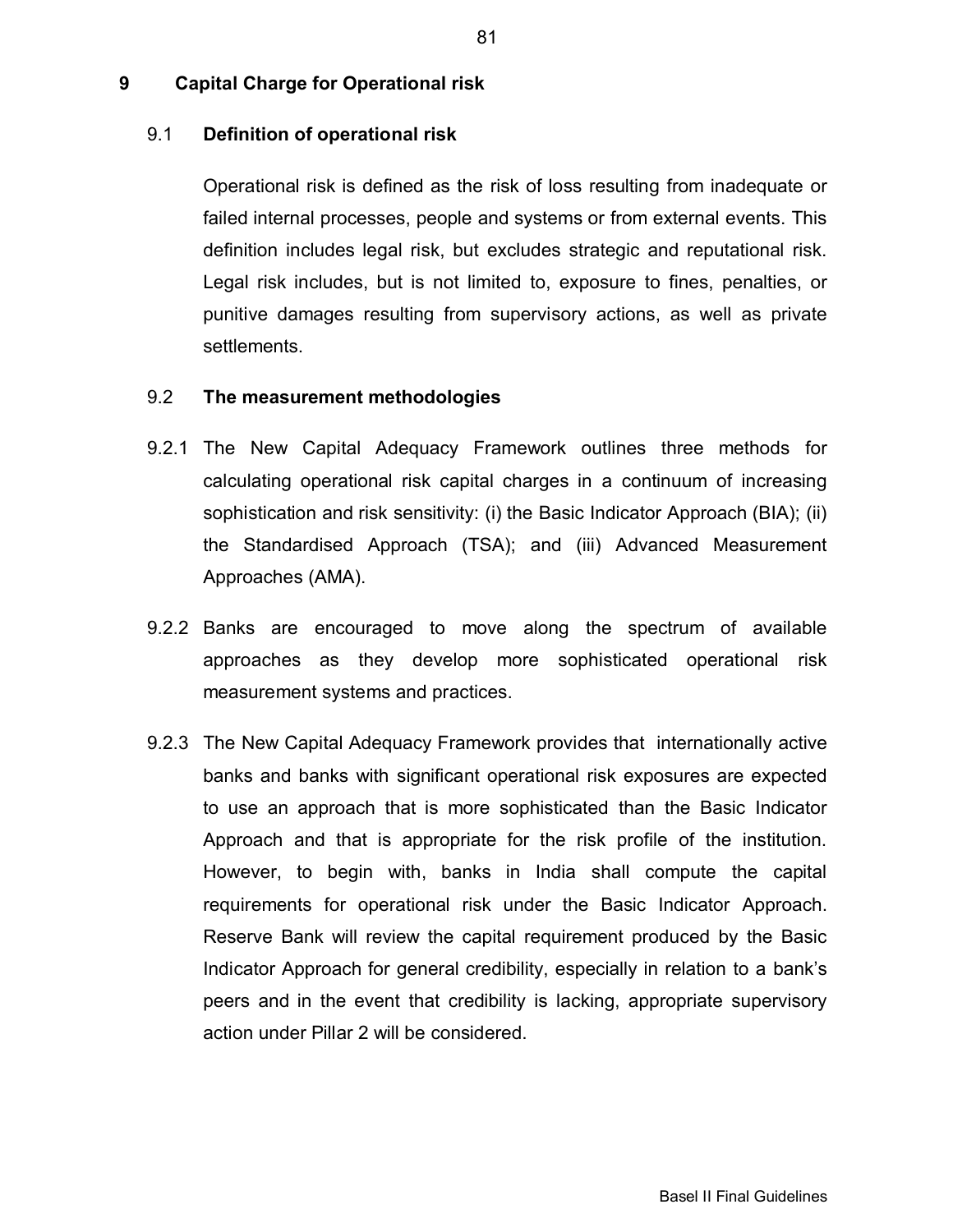#### 9.3 **The Basic Indicator Approach**

9.3.1 Under the Basic Indicator Approach, banks must hold capital for operational risk equal to the average over the previous three years of a fixed percentage (denoted as alpha) of positive annual gross income. Figures for any year in which annual gross income is negative or zero should be excluded from both the numerator and denominator when calculating the average. If negative gross income distorts a bank's Pillar 1 capital charge, Reserve Bank will consider appropriate supervisory action under Pillar 2. The charge may be expressed as follows:

### $KBIA = [\sum(GI_{1...n} \times \alpha)]/n$

Where

KBIA = the capital charge under the Basic Indicator Approach GI = annual gross income, where positive, over the previous three years n = number of the previous three years for which gross income is positive  $\alpha$  = 15%, which is set by the BCBS, relating the industry wide level of required capital to the industry wide level of the indicator.

- 9.3.2 Gross income is defined as "Net interest income" plus "net non-interest income". It is intended that this measure should:
	- i) be gross of any provisions (e.g. for unpaid interest) and write-offs made during the year;
	- ii) be gross of operating expenses, including fees paid to outsourcing service providers, *in addition to fees paid for services that are outsourced, fees received by banks that provide outsourcing services shall be included in the definition of gross income;*
	- iii) exclude reversal during the year in respect of provisions and writeoffs made during the previous year(s);
	- iv) exclude income recognised from the disposal of items of movable and immovable property;
	- v) exclude realised profits/losses from the sale of securities in the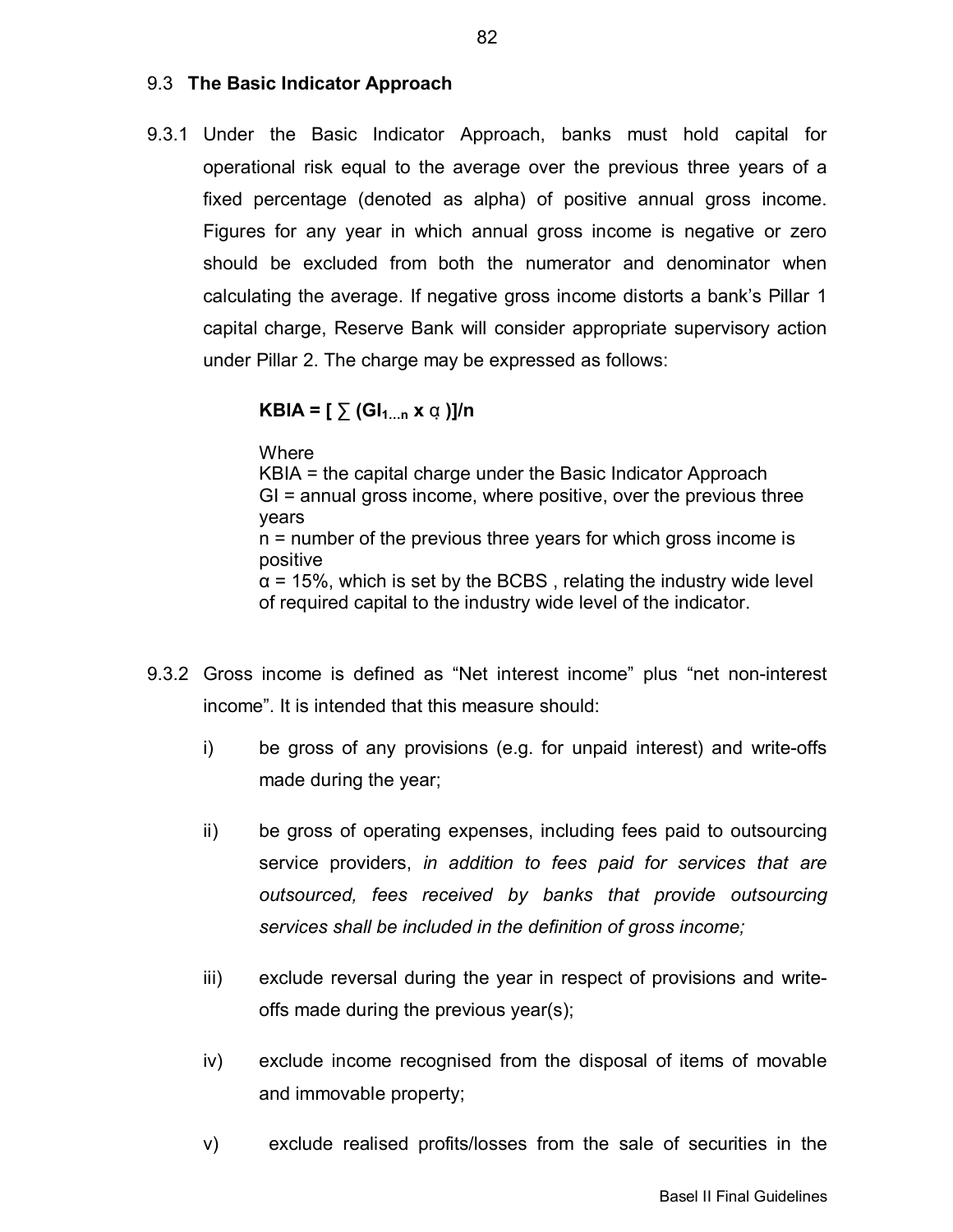*"held to maturity" category*;

- vi) exclude income from legal settlements in favour of the bank;
- vii) exclude other extraordinary or irregular items of income and expenditure; and
- viii) exclude income derived from insurance activities (i.e. income derived by writing insurance policies) and insurance claims in favour of the bank.
- 9.3.3 Banks are advised to compute capital charge for operational risk under the Basic Indicator Approach as follows:
	- Average of [Gross Income \* alpha] for each of the last three financial years, excluding years of negative or zero gross income
	- Gross income = *Net profit (+) Provisions & contingencies (+) operating expenses (Schedule 16) (–) items (iii) to (viii) of paragraph 9.3.2.*
	- $\bullet$  Alpha = 15 per cent
- 9.3.4 As a point of entry for capital calculation, no specific criteria for use of the Basic Indicator Approach are set out in the New Capital Adequacy Framework. Nevertheless, banks using this approach are encouraged to comply with the Committee's guidance on *Sound Practices for the Management and Supervision of Operational Ris*k, February 2003 and the Guidance Note on Management of Operational Risk issued by the Reserve Bank of India in October 2005.

#### **10 Market Discipline**

10.1 **General**

10.1.1 The purpose of Market discipline (detailed in Pillar 3) in the Revised Framework is to complement the minimum capital requirements (detailed under Pillar 1) and the supervisory review process (detailed under Pillar 2). The aim is to encourage market discipline by developing a set of disclosure requirements which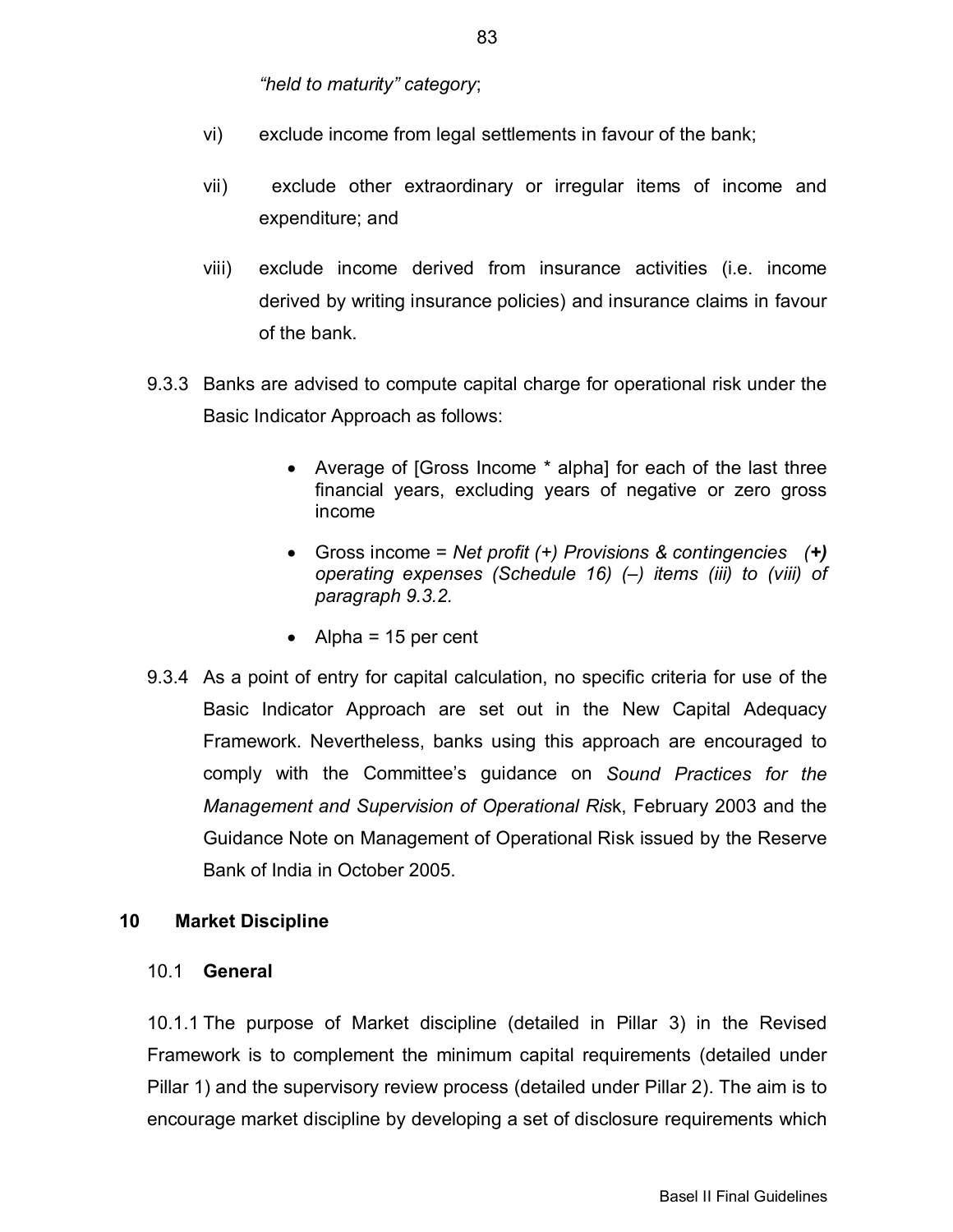will allow market participants to assess key pieces of information on the scope of application, capital, risk exposures, risk assessment processes, and hence the capital adequacy of the institution.

10.1.2 In principle, banks' disclosures should be consistent with how senior management and the Board of directors assess and manage the risks of the bank. Under Pillar 1, banks use specified approaches/ methodologies for measuring the various risks they face and the resulting capital requirements. It is believed that providing disclosures that are based on a common framework is an effective means of informing the market about a bank's exposure to those risks and provides a consistent and comprehensive disclosure framework that enhances comparability

### 10.2 **Achieving appropriate disclosure**

10.2.1 Market discipline can contribute to a safe and sound banking environment. Hence, non-compliance with the prescribed disclosure requirements would attract a penalty, including financial penalty. However, it is not intended that direct additional capital requirements would be a response to non-disclosure, except as indicated below.

10.2.2 In addition to the general intervention measures, the Revised Framework also anticipates a role for specific measures. Where disclosure is a qualifying criterion under Pillar 1 to obtain lower risk weightings and/or to apply specific methodologies, there would be a direct sanction (not being allowed to apply the lower risk weighting or the specific methodology).

#### 10.3 **Interaction with accounting disclosures**

10.3.1 It is recognised that the Pillar 3 disclosure framework does not conflict with requirements under accounting standards, which are broader in scope. The BCBS has taken considerable efforts to see that the narrower focus of Pillar 3, which is aimed at disclosure of bank capital adequacy, does not conflict with the broader accounting requirements. The Reserve Bank will consider future modifications to the Market Discipline disclosures as necessary in light of its ongoing monitoring of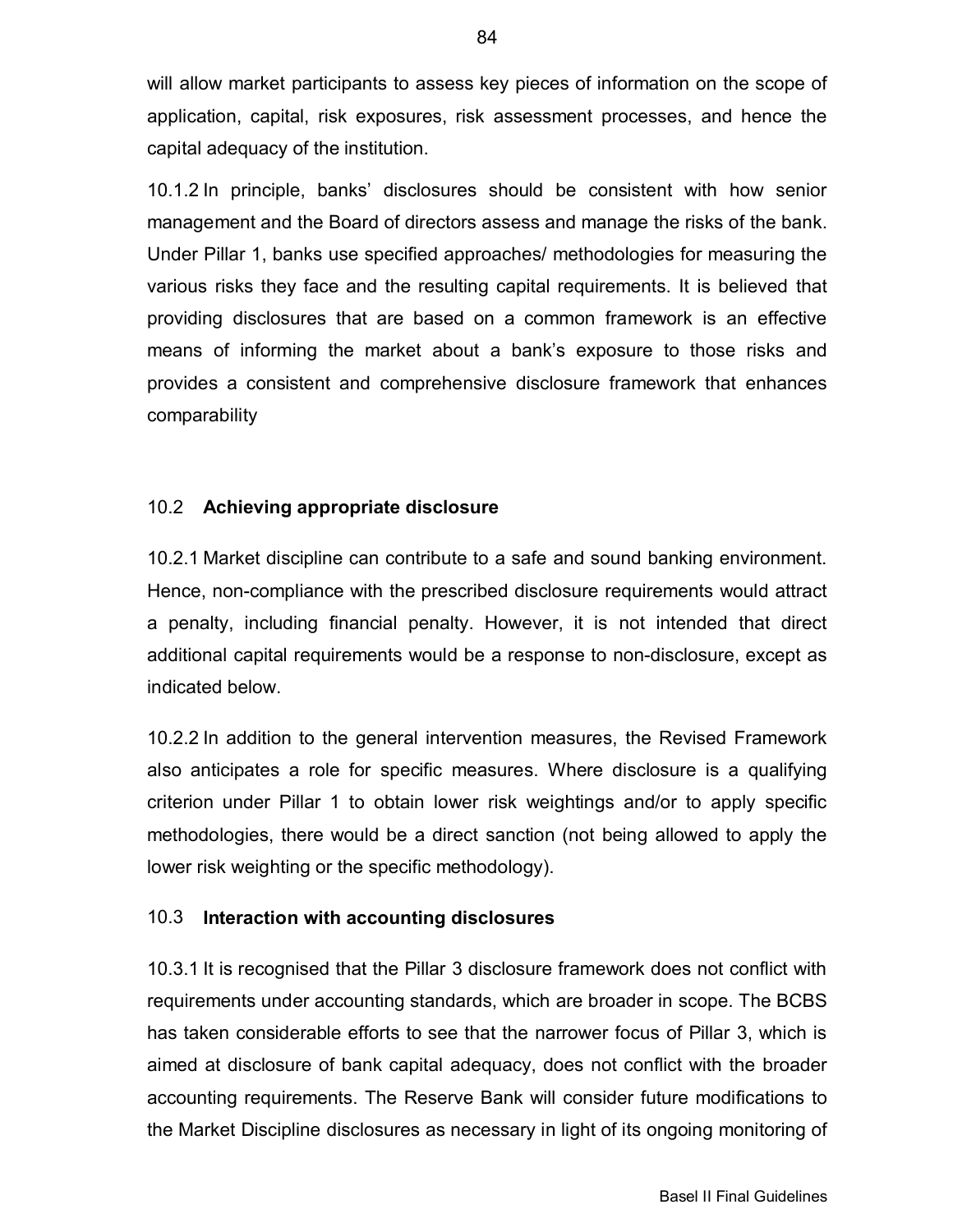this area and industry developments.

# 10.4 **Scope and frequency of disclosures**

10.4.1 Banks, including consolidated banks, should provide all Pillar 3 disclosures, both qualitative and quantitative, as at end March each year along with the annual financial statements. With a view to enhance the ease of access to the Pillar 3 disclosures, banks may make their annual disclosures both in their annual reports as well as their respective web sites. Banks with capital funds of Rs.100 crore or more should make interim disclosures on the quantitative aspects, on a stand alone basis, on their respective websites as at end September each year. Qualitative disclosures that provide a general summary of a bank's risk management objectives and policies, reporting system and definitions may be published only on an annual basis.

10.4.2 In recognition of the increased risk sensitivity of the Revised Framework and the general trend towards more frequent reporting in capital markets, all banks with capital funds of Rs. 500 crore or more, and their significant bank subsidiaries, must disclose their Tier 1 capital, total capital, total required capital and Tier 1 ratio and total capital adequacy ratio, on a quarterly basis on their respective websites.

10.4.3 The disclosure on the websites should be made in a web page titled "Basel II Disclosures" and the link to this page should be prominently provided on the home page of the bank's website. Each of these disclosures pertaining to a financial year should be available on the websites until disclosure of the third subsequent annual (March end) disclosure<sup>17</sup> is made.

## 10.5 **Validation**

l

The disclosures in this manner should be subjected to adequate validation. For example, since information in the annual financial statements would generally be audited, the additional material published with such statements must be consistent with the audited statements. In addition,

 $17$  For example: Disclosures for the financial year ending March 31, 2009 (i.e., June/ September/ December 2008 and March 2009) should be available until disclosure as on March 31, 2012.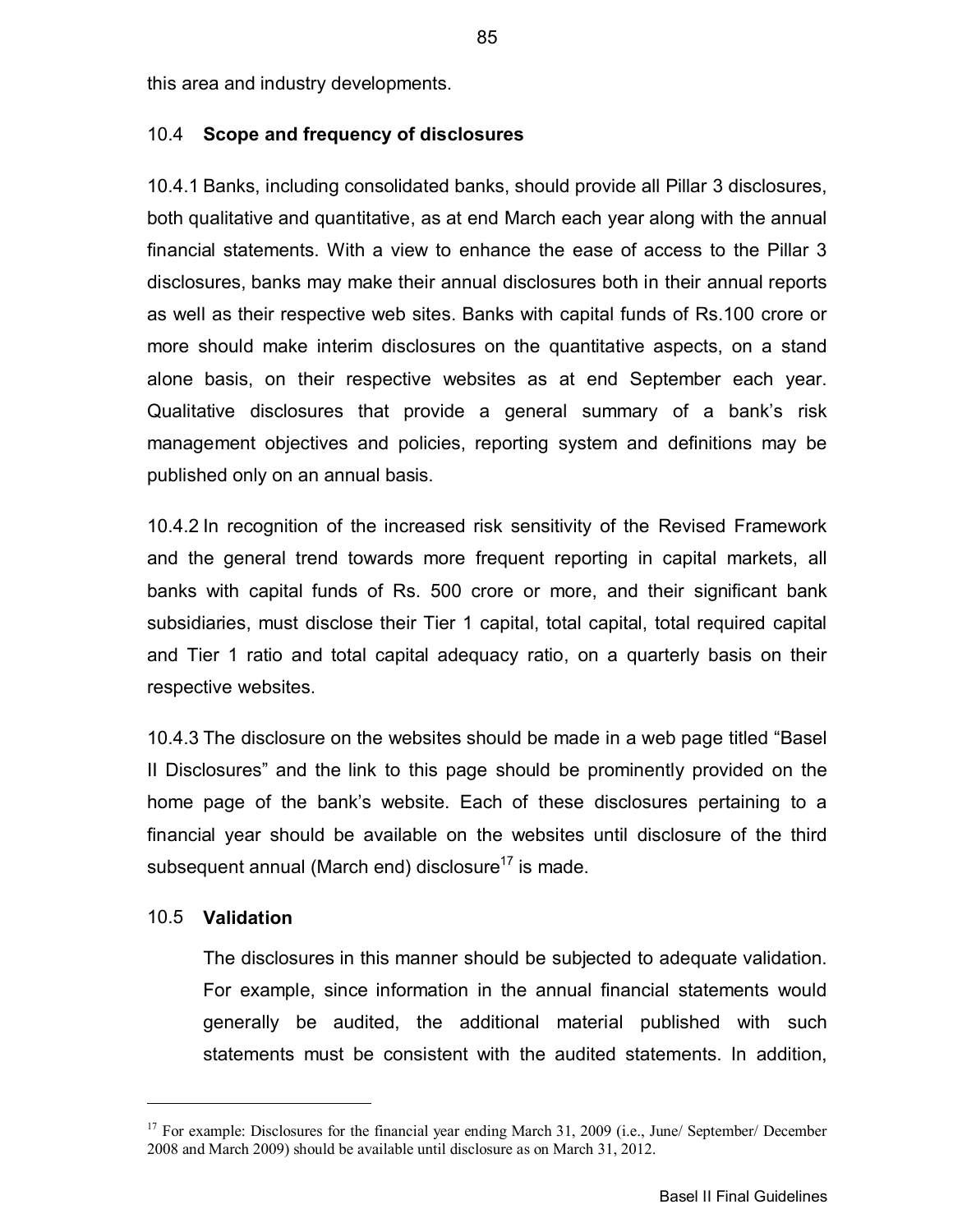supplementary material (such as Management's Discussion and Analysis) that is published should also be subjected to sufficient scrutiny (e.g. internal control assessments, etc.) to satisfy the validation issue. If material is not published under a validation regime, for instance in a stand alone report or as a section on a website, then management should ensure that appropriate verification of the information takes place, in accordance with the general disclosure principle set out below. In the light of the above, Pillar 3 disclosures will not be required to be audited by an external auditor, unless specified.

#### 10.6 **Materiality**

A bank should decide which disclosures are relevant for it based on the materiality concept. Information would be regarded as material if its omission or misstatement could change or influence the assessment or decision of a user relying on that information for the purpose of making economic decisions. This definition is consistent with International Accounting Standards and with the national accounting framework. The Reserve Bank recognises the need for a qualitative judgment of whether, in light of the particular circumstances, a user of financial information would consider the item to be material (user test). The Reserve Bank does not consider it necessary to set specific thresholds for disclosure as the user test is a useful benchmark for achieving sufficient disclosure. However, with a view to facilitate smooth transition to greater disclosures as well as to promote greater comparability among the banks' Pillar 3 disclosures, the materiality thresholds have been prescribed for certain limited disclosures. Notwithstanding the above, banks are encouraged to apply the user test to these specific disclosures and where considered necessary make disclosures below the specified thresholds also.

#### 10.7 **Proprietary and confidential information**

Proprietary information encompasses information (for example on products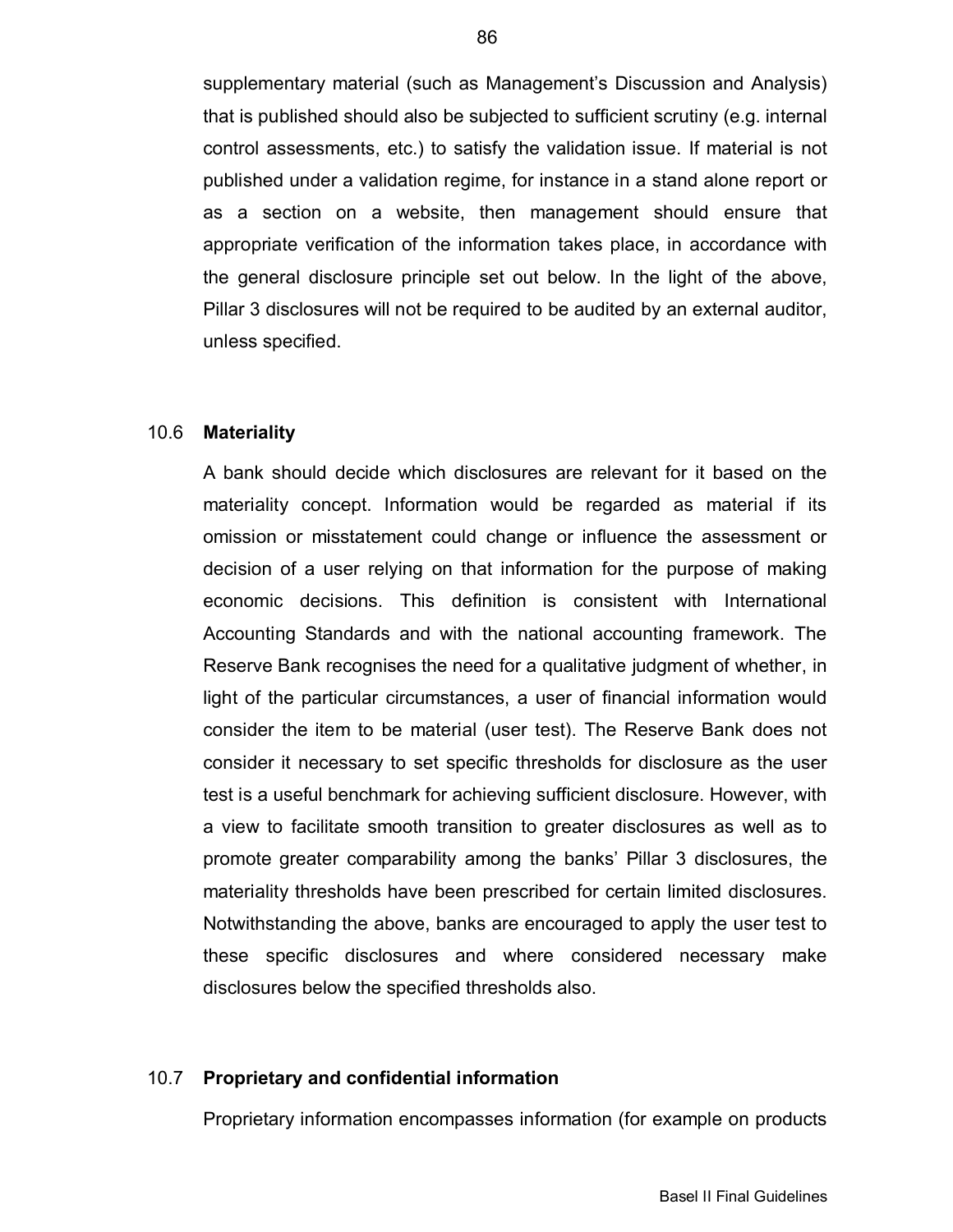or systems), that if shared with competitors would render a bank's investment in these products/systems less valuable, and hence would undermine its competitive position. Information about customers is often confidential, in that it is provided under the terms of a legal agreement or counterparty relationship. This has an impact on what banks should reveal in terms of information about their customer base, as well as details on their internal arrangements, for instance methodologies used, parameter estimates, data etc. The Reserve Bank believes that the requirements set out below strike an appropriate balance between the need for meaningful disclosure and the protection of proprietary and confidential information.

#### 10.8 **General disclosure principle**

Banks should have a formal disclosure policy approved by the Board of directors that addresses the bank's approach for determining what disclosures it will make and the internal controls over the disclosure process. In addition, banks should implement a process for assessing the appropriateness of their disclosures, including validation and frequency.

#### 10.9 **Scope of application**

Pillar 3 applies at the top consolidated level of the banking group to which the Framework applies (as indicated above under paragraph 3 Scope of Application). Disclosures related to individual banks within the groups would not generally be required to be made by the parent bank. An exception to this arises in the disclosure of Total and Tier 1 Capital Ratios by the top consolidated entity where an analysis of significant bank subsidiaries within the group is appropriate, in order to recognise the need for these subsidiaries to comply with the Framework and other applicable limitations on the transfer of funds or capital within the group. Pillar 3 disclosures will be required to be made by the individual banks on a standalone basis when they are not the top consolidated entity in the banking group.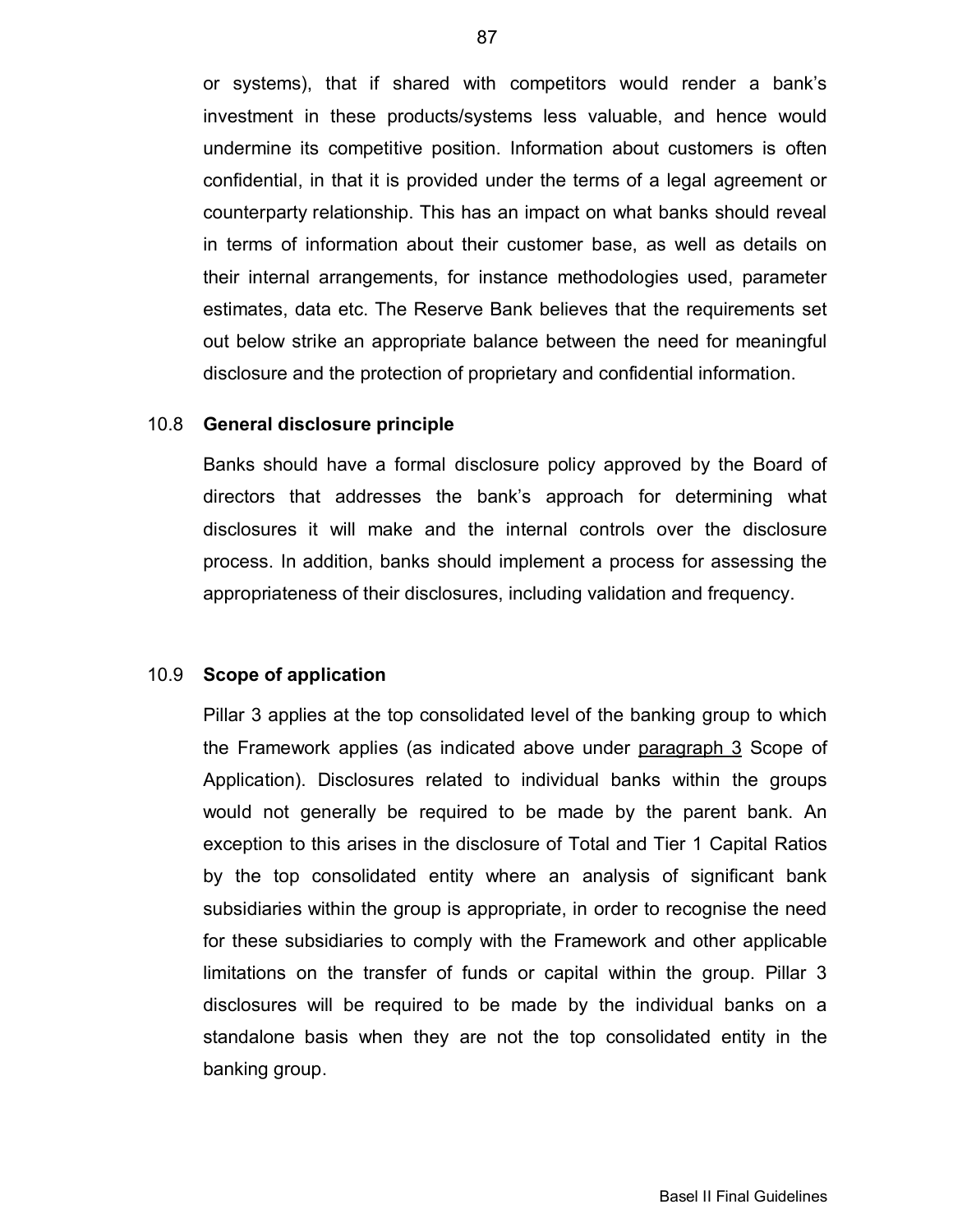#### 10.10 **Effective date of disclosures**

The first of the disclosures as per these guidelines shall be made as on the effective date viz. March 31, 2008 or 2009, as the case may be. Banks are, however, encouraged to make the Pillar 3 disclosures at an earlier date.

#### 10.11 **The disclosure requirements**

The following sections set out in tabular form are the disclosure requirements under Pillar 3. Additional definitions and explanations are provided in a series of footnotes.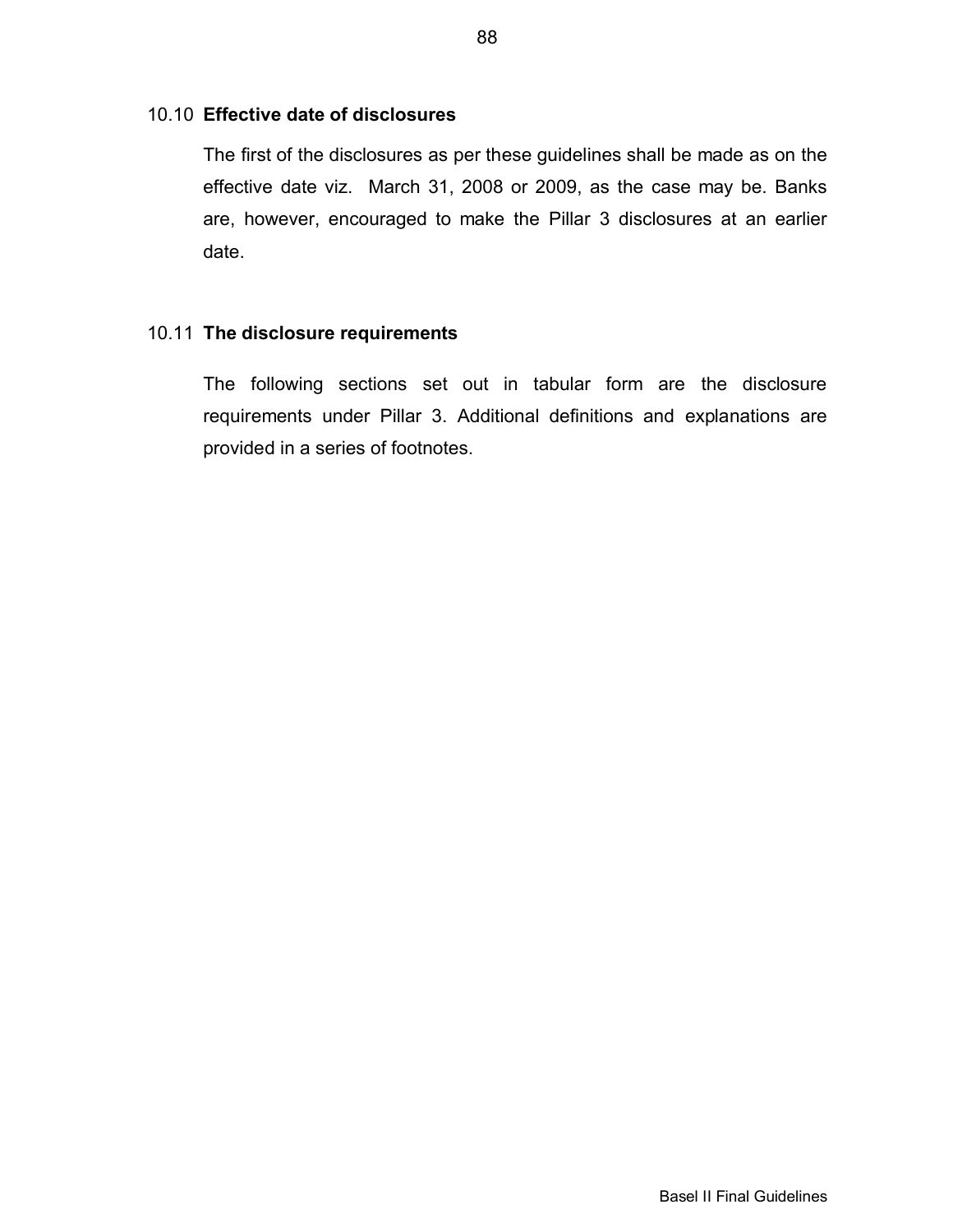### **Scope of application**

## **Qualitative Disclosures**

(a) The name of the top bank in the group to which the Framework applies.

(b) An outline of differences in the basis of consolidation for accounting and regulatory purposes, with a brief description of the entities  $18$  within the group (i) that are fully consolidated;<sup>19</sup> (ii) that are pro-rata consolidated; $^{20}$  (iii) that are given a deduction treatment; and (iv) that are neither consolidated nor deducted (e.g. where the investment is risk-weighted).

#### **Quantitative Disclosures**

(c) The aggregate amount of capital deficiencies<sup>21</sup> in all subsidiaries not included in the consolidation i.e. that are deducted and the name(s) of such subsidiaries.

(d) The aggregate amounts (e.g. current book value) of the bank's total interests in insurance entities, which are risk-weighted 22 as well as their name, their country of incorporation or residence, the proportion of ownership interest and, if different, the proportion of voting power in these entities. In addition, indicate the quantitative impact on regulatory capital of using this method versus using the deduction.

l

 $18$  Entity = securities, insurance and other financial subsidiaries, commercial subsidiaries, significant minority equity investments in insurance, financial and commercial entities.

 $19$  viz. subsidiaries as in consolidated accounting, e.g. AS 21.

 $^{20}$  viz. Joint ventures in consolidated accounting, e.g. AS 27.

 $21$  A capital deficiency is the amount by which actual capital is less than the regulatory capital requirement. Any deficiencies which have been deducted on a group level in addition to the investment in such subsidiaries are not to be included in the aggregate capital deficiency.

 $22$  See paragraph 3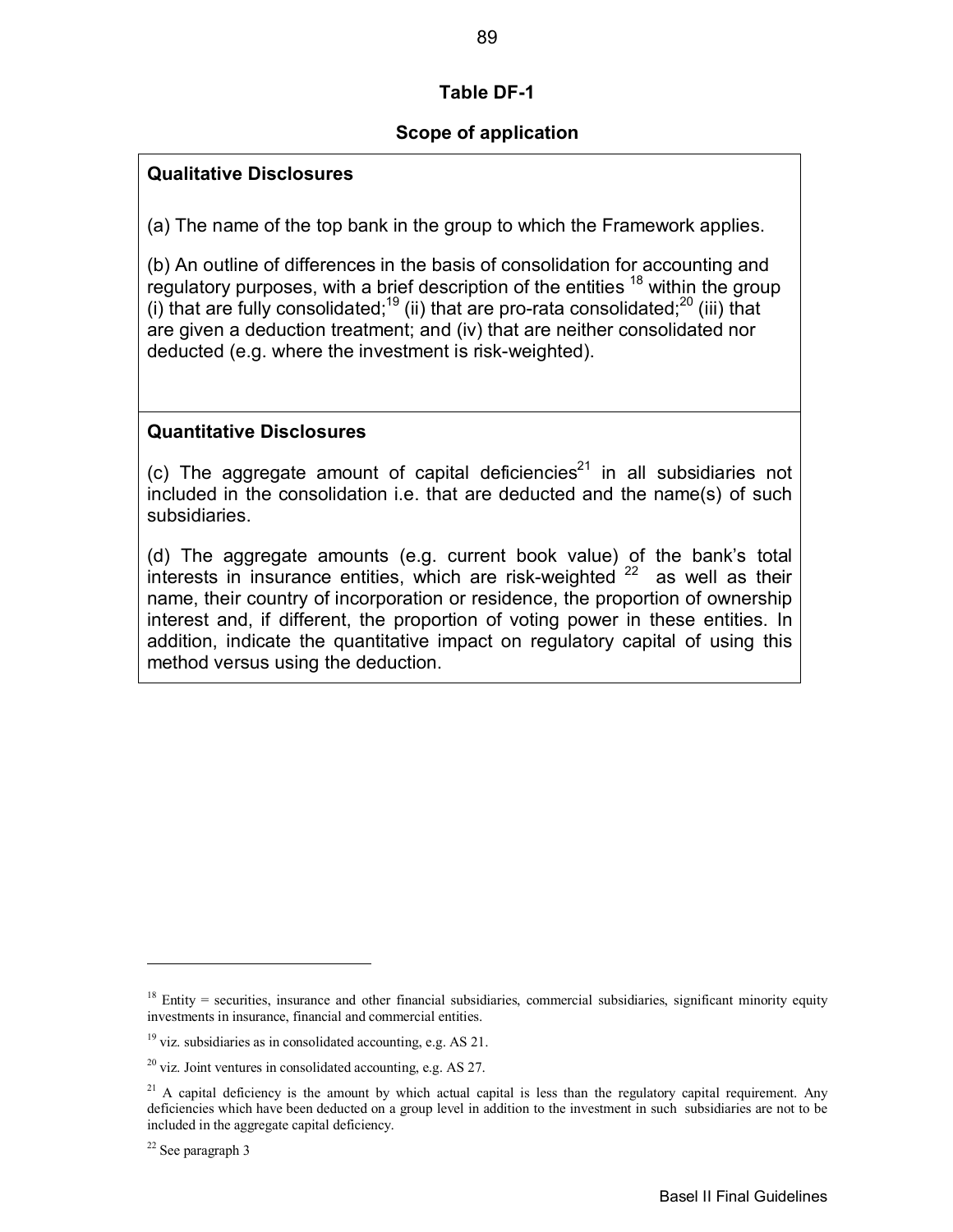# **Capital structure**

# **Qualitative Disclosures**

(a) Summary information on the terms and conditions of the main features of all capital instruments, especially in the case of capital instruments eligible for inclusion in Tier 1 or in Upper Tier 2.

# **Quantitative Disclosures**

(b) The amount of Tier 1 capital, with separate disclosure of:

- paid-up share capital;
- reserves;
- $\bullet$  innovative instruments;  $^{23}$
- other capital instruments;
- amounts deducted from Tier 1 capital, including goodwill and investments.

(c) The total amount of Tier 2 capital (net of deductions from Tier 2 capital). (d) Debt capital instruments eligible for inclusion in Upper Tier 2 capital

- Total amount outstanding
- Of which amount raised during the current year
- Amount eligible to be reckoned as capital funds
- (e) Subordinated debt eligible for inclusion in Lower Tier 2 capital
	- Total amount outstanding
	- Of which amount raised during the current year
	- Amount eligible to be reckoned as capital funds
- (f) Other deductions from capital, if any.

(g) Total eligible capital.

l

 $23$  Innovative perpetual debt instruments (or head office borrowings of foreign banks eligible for similar treatment) and any other type of instrument that may be allowed from time to time.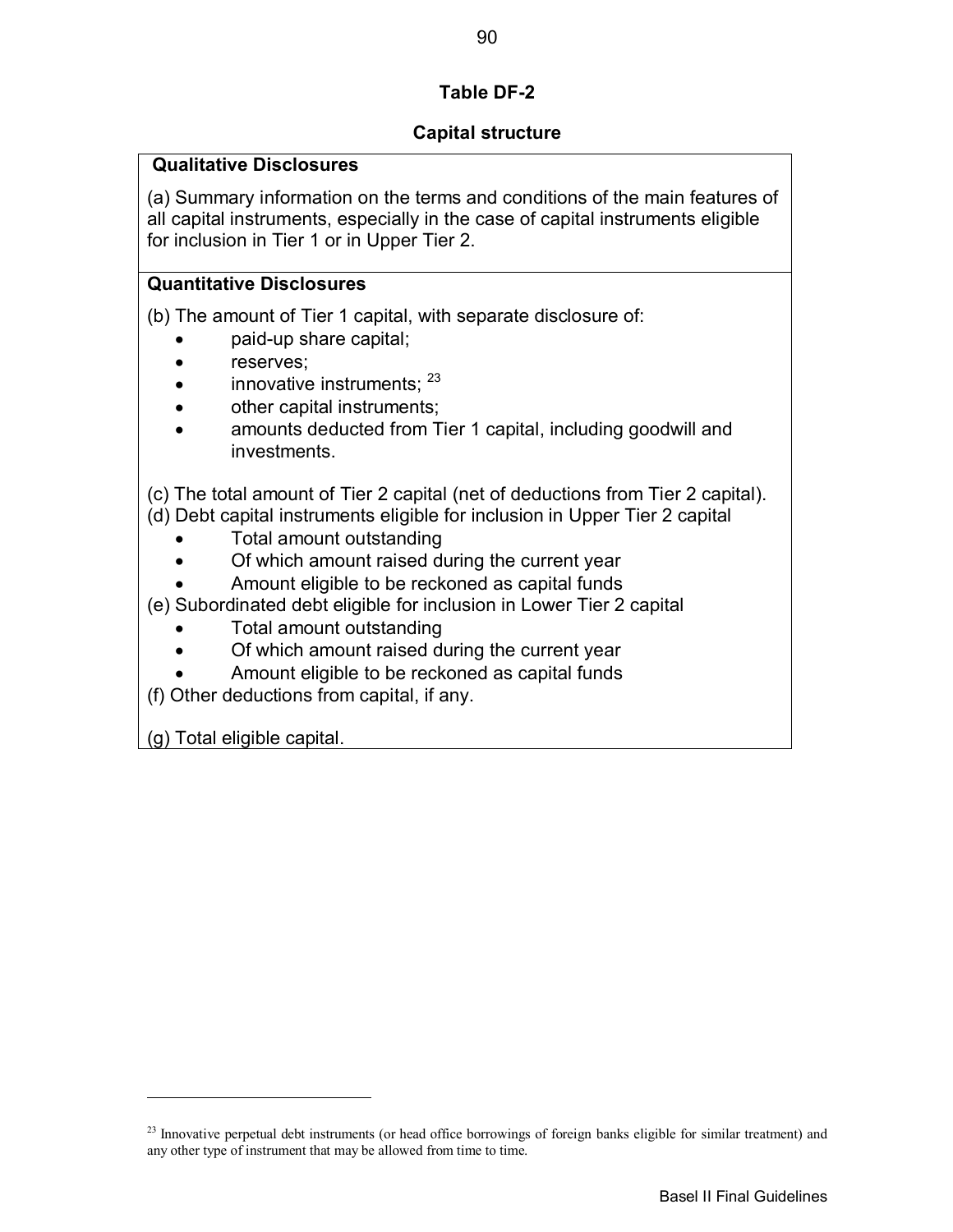# **Capital Adequacy**

### **Qualitative disclosures**

(a) A summary discussion of the bank's approach to assessing the adequacy of its capital to support current and future activities.

### **Quantitative disclosures**

(b) Capital requirements for credit risk:

- Portfolios subject to standardised approach
- Securitisation exposures.

(c) Capital requirements for market risk:

- Standardised duration approach;
	- Interest rate risk
	- Foreign exchange risk (including gold)
	- Equity risk

(d) Capital requirements for operational risk:

- Basic indicator approach;
- (e) Total and Tier 1 capital ratio:
	- For the top consolidated group; and
	- For significant bank subsidiaries (stand alone or sub-consolidated depending on how the Framework is applied).

## 10.12 **Risk exposure and assessment**

The risks to which banks are exposed and the techniques that banks use to identify, measure, monitor and control those risks are important factors market participants consider in their assessment of an institution. In this section, several key banking risks are considered: credit risk, market risk, and interest rate risk in the banking book and operational risk. Also included in this section are disclosures relating to credit risk mitigation and asset securitisation, both of which alter the risk profile of the institution.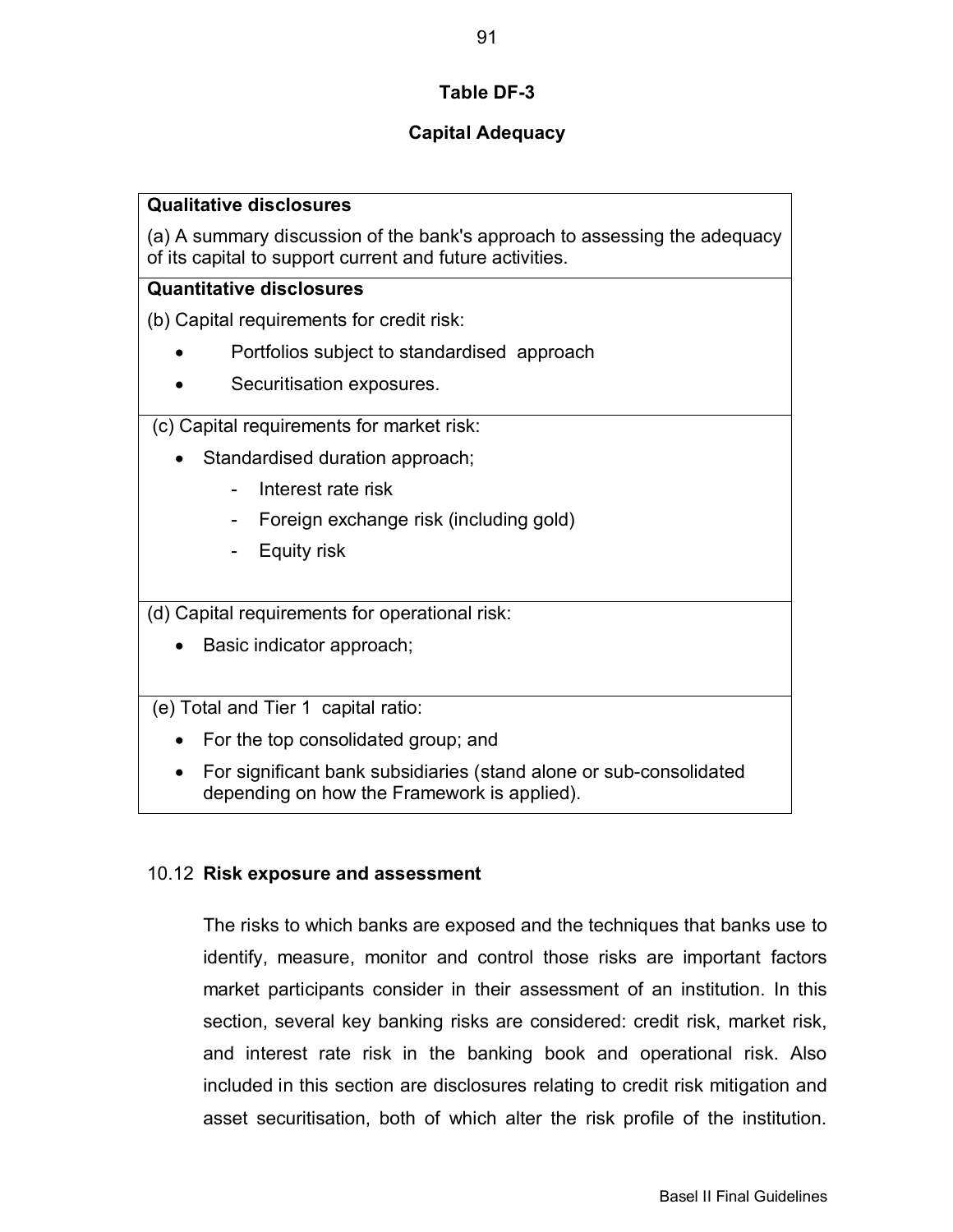Where applicable, separate disclosures are set out for banks using different approaches to the assessment of regulatory capital.

### 10.13 *General qualitative disclosure requirement*

For each separate risk area (e.g. credit, market, operational, banking book interest rate risk) banks must describe their risk management objectives and policies, including:

- (i) strategies and processes;
- (ii) the structure and organisation of the relevant risk management function;
- (iii) the scope and nature of risk reporting and/or measurement systems;
- (iv) policies for hedging and/or mitigating risk and strategies and processes for monitoring the continuing effectiveness of hedges/mitigants.

#### *Credit risk*

General disclosures of credit risk provide market participants with a range of information about overall credit exposure and need not necessarily be based on information prepared for regulatory purposes. Disclosures on the capital assessment techniques give information on the specific nature of the exposures, the means of capital assessment and data to assess the reliability of the information disclosed.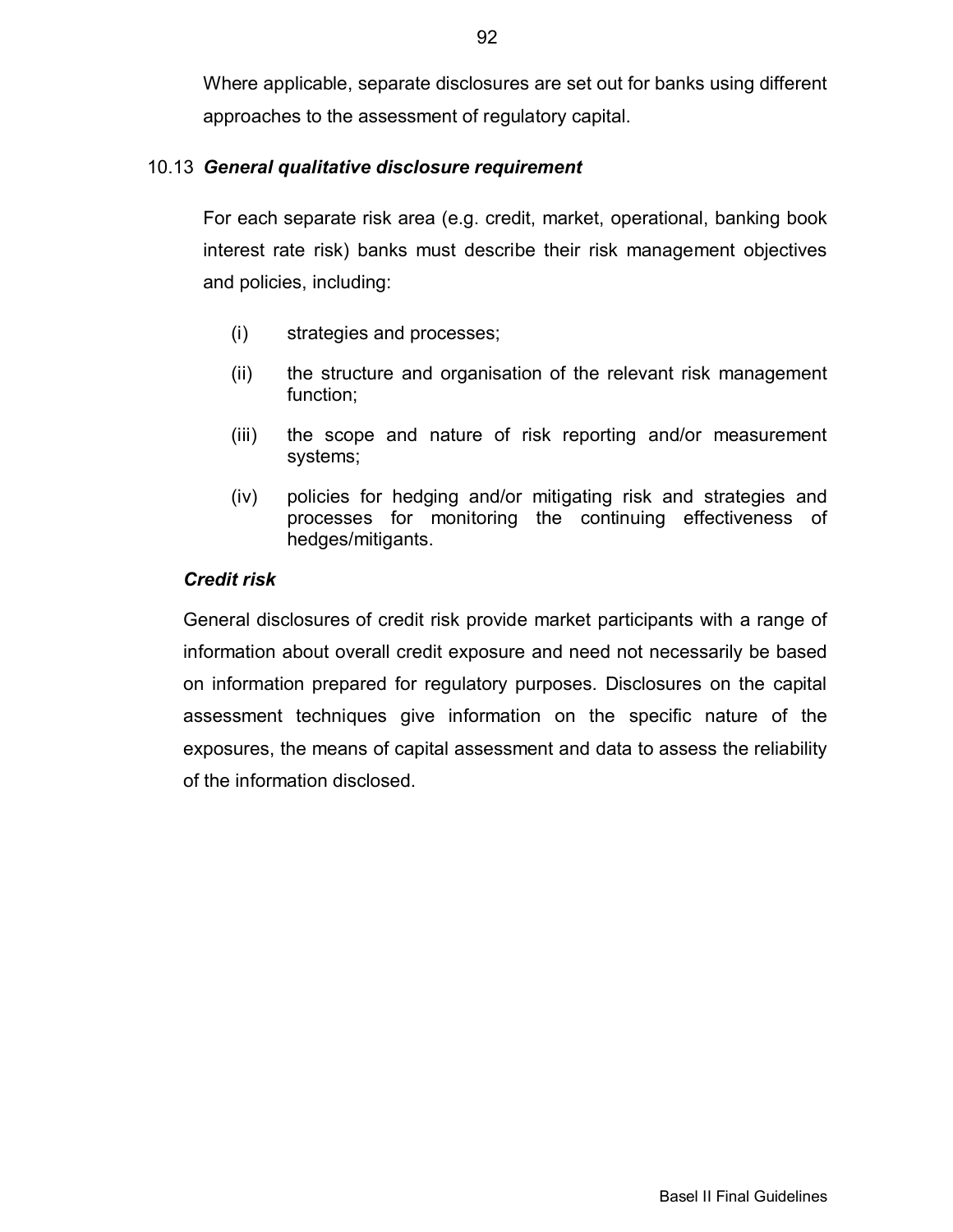# **Credit risk : general disclosures for all banks**

# **Qualitative Disclosures**

(a) The general qualitative disclosure requirement (paragraph 10.13 ) with respect to credit risk, including:

- Definitions of past due and impaired (for accounting purposes);
- Discussion of the bank's credit risk management policy;

# **Quantitative Disclosures**

(b) Total gross credit risk exposures<sup>24</sup>, Fund based and Non-fund based separately.

(c) Geographic distribution of exposures $25$ , Fund based and Non-fund based separately

- Overseas
- Domestic

(d) Industry<sup>26</sup> type distribution of exposures, fund based and non-fund based separately

(e) Residual contractual maturity breakdown of assets, $27$ 

(g) Amount of NPAs (Gross)

- Substandard
- Doubtful 1
- Doubtful 2
- Doubtful 3
- Loss

(h) Net NPAs

(i) NPA Ratios

 $\overline{a}$ 

- Gross NPAs to gross advances
- Net NPAs to net advances
- (j) Movement of NPAs (Gross)
	- Opening balance

<sup>&</sup>lt;sup>24</sup> That is after accounting offsets in accordance with the applicable accounting regime and without taking into account the effects of credit risk mitigation techniques, e.g. collateral and netting.

<sup>&</sup>lt;sup>25</sup> That is, on the same basis as adopted for Segment Reporting adopted for compliance with AS 17.

<sup>&</sup>lt;sup>26</sup> The industries break-up may be provided on the same lines as prescribed for DSB returns. If the exposure to any particular industry is more than 5% of the gross credit exposure as computed under (b) above it should be disclosed separately.

 $27$  Banks shall use the same maturity bands as used for reporting positions in the ALM returns.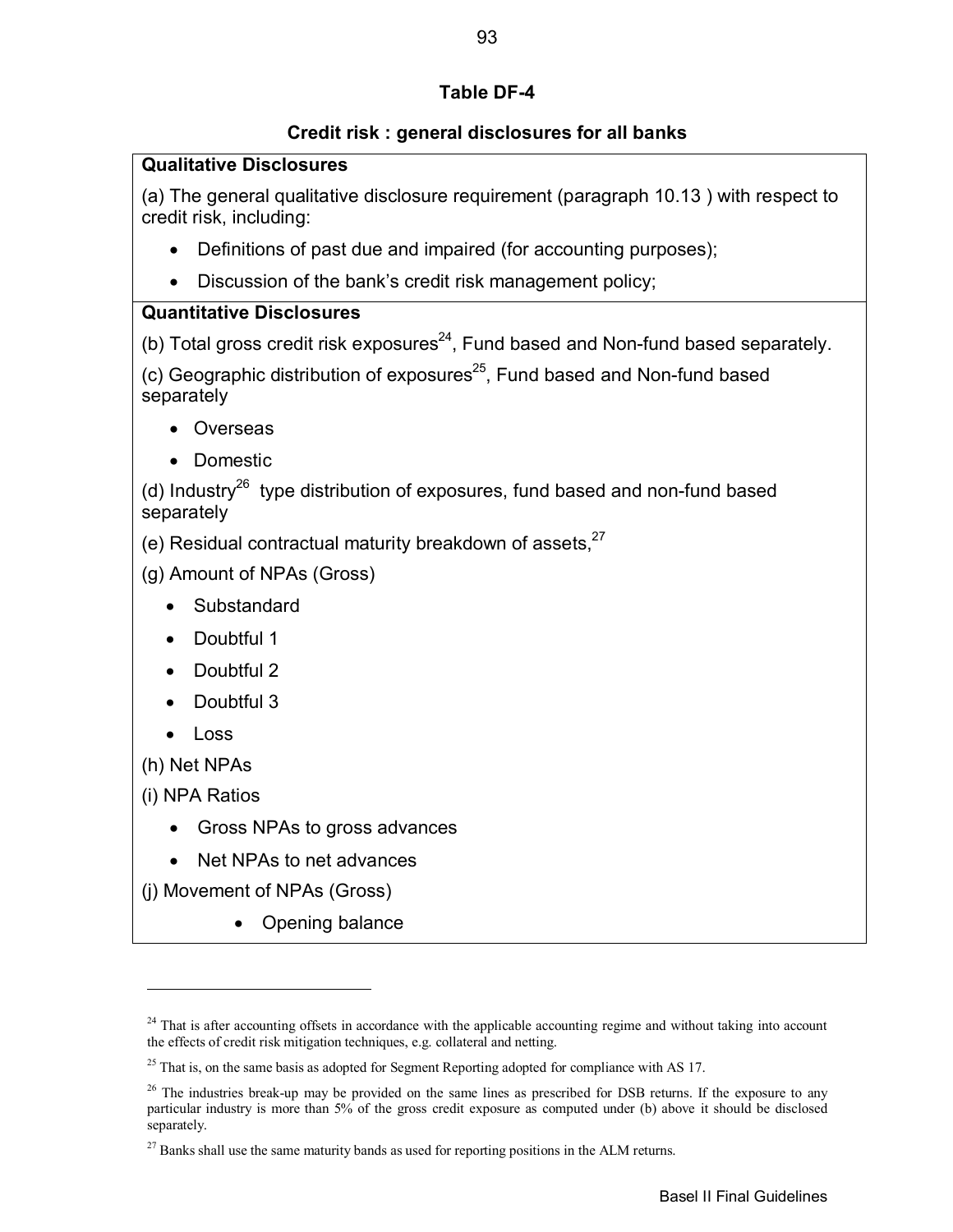- **Additions**
- Reductions
- Closing balance

(k) Movement of provisions for NPAs

- Opening balance
- Provisions made during the period
- Write-off
- Write-back of excess provisions
- Closing balance
- (l) Amount of Non-Performing Investments
- (m) Amount of provisions held for non-performing investments
- (n) Movement of provisions for depreciation on investments
	- Opening balance
	- Provisions made during the period
	- Write-off
	- Write-back of excess provisions
	- Closing balance

# **Table DF-5**

## **Credit risk: disclosures for portfolios subject to the standardised approach**

#### **Qualitative Disclosures**

(a) For portfolios under the standardised approach:

- Names of credit rating agencies used, plus reasons for any changes;
- Types of exposure for which each agency is used; and
- A description of the process used to transfer public issue ratings onto comparable assets in the banking book;

#### **Quantitative Disclosures**

(b) For exposure<sup>28</sup> amounts after risk mitigation subject to the standardised approach, amount of a bank's outstandings (rated and unrated) in the following three major risk buckets as well as those that are deducted;

- Below 100 % risk weight
- 100 % risk weight
- More than 100 % risk weight
- Deducted

l

 $^{28}$  As defined for disclosures in Table 4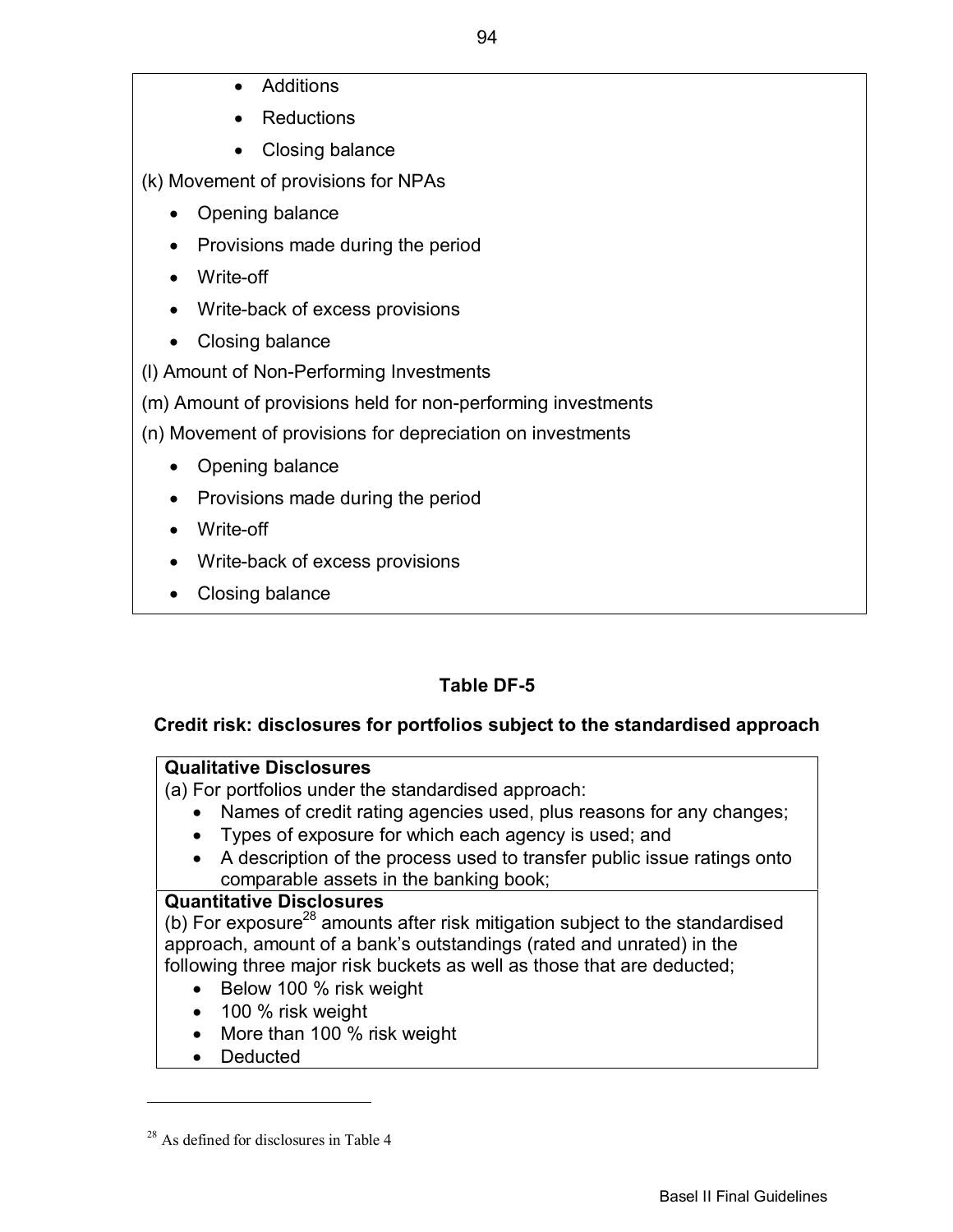# **Credit risk mitigation: disclosures for standardised approaches 29**

# **Qualitative Disclosures**

(a) The general qualitative disclosure requirement (paragraph 10.13 ) with respect to credit risk mitigation including:

- policies and processes for collateral valuation and management;
- a description of the main types of collateral taken by the bank;
- the main types of guarantor counterparty and their ceditworthiness; and
- information about (market or credit) risk concentrations within the mitigation taken

# **Quantitative Disclosures**

 $\overline{a}$ 

(b) For disclosed credit risk portfolio under the standardised approach, the total exposure $30$  that is covered by:

eligible financial collateral; after the application of haircuts.

<sup>&</sup>lt;sup>29</sup> At a minimum, banks must give the disclosures in this Table in relation to credit risk mitigation that has been recognised for the purposes of reducing capital requirements under this Framework. Where relevant, banks are encouraged to give further information about mitigants that have not been recognised for that purpose.

<sup>&</sup>lt;sup>30</sup> As defined for disclosures in Table DF-4 after application of haircuts for exposure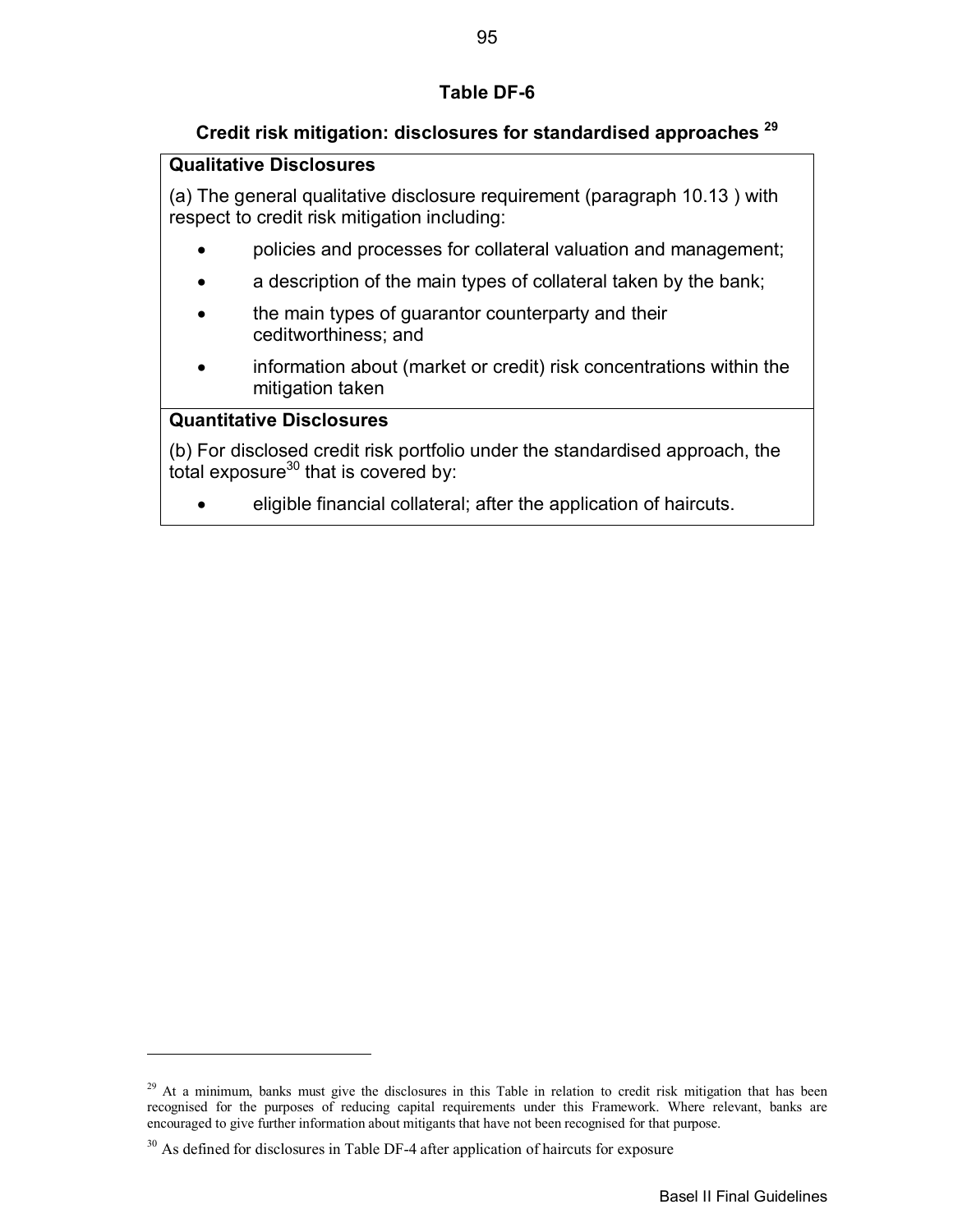## **Securitisation: disclosure for standardised approach**

### **Qualitative Disclosures**

(a) The general qualitative disclosure requirement (paragraph 10.13) with respect to securitisation, including a discussion of:

- the bank's objectives in relation to securitisation activity, including the extent to which these activities transfer credit risk of the underlying securitised exposures away from the bank to other entities;
- $\bullet$  the roles played by the bank in the securitisation process<sup>31</sup> and an indication of the extent of the bank's involvement in each of them; and
- the regulatory capital approach that the bank follows for its securitisation activities.

(b) Summary of the bank's accounting policies for securitisation activities, including:

- recognition of gain on sale; and
- key assumptions for valuing retained interests, including any significant changes since the last reporting period and the impact of such changes;

(c) Names of ECAIs used for securitisations and the types of securitisation exposure for which each agency is used.

## **Quantitative Disclosures**

(d) The total outstanding exposures securitised by the bank and subject to the securitisation framework by exposure type.  $32,33$ ,

(e) For exposures securitised by the bank and subject to the securitisation framework: 34

- amount of impaired/past due assets securitised; and
- $\bullet$  losses recognised by the bank during the current period<sup>35</sup> broken down by exposure type.

(f) Aggregate amount of securitisation exposures retained or purchased  $36$ 

l

<sup>&</sup>lt;sup>31</sup> For example: originator, investor, servicer, provider of credit enhancement, liquidity provider, swap provider.

<sup>&</sup>lt;sup>32</sup> For example, credit cards, home equity, auto, etc.

<sup>&</sup>lt;sup>33</sup> Securitisation transactions in which the originating bank does not retain any securitisation exposure should be shown separately but need only be reported for the year of inception.

<sup>&</sup>lt;sup>34</sup> Where relevant, banks are encouraged to differentiate between exposures resulting from activities in which they act only as sponsors, and exposures that result from all other bank securitisation activities that are subject to the securitisation framework.

<sup>&</sup>lt;sup>35</sup> For example, write-offs/provisions (if the assets remain on the bank's balance sheet) or write-downs of I/O strips and other residual interests.

<sup>&</sup>lt;sup>36</sup> Securitisation exposures, include, but are not restricted to, securities, liquidity facilities, other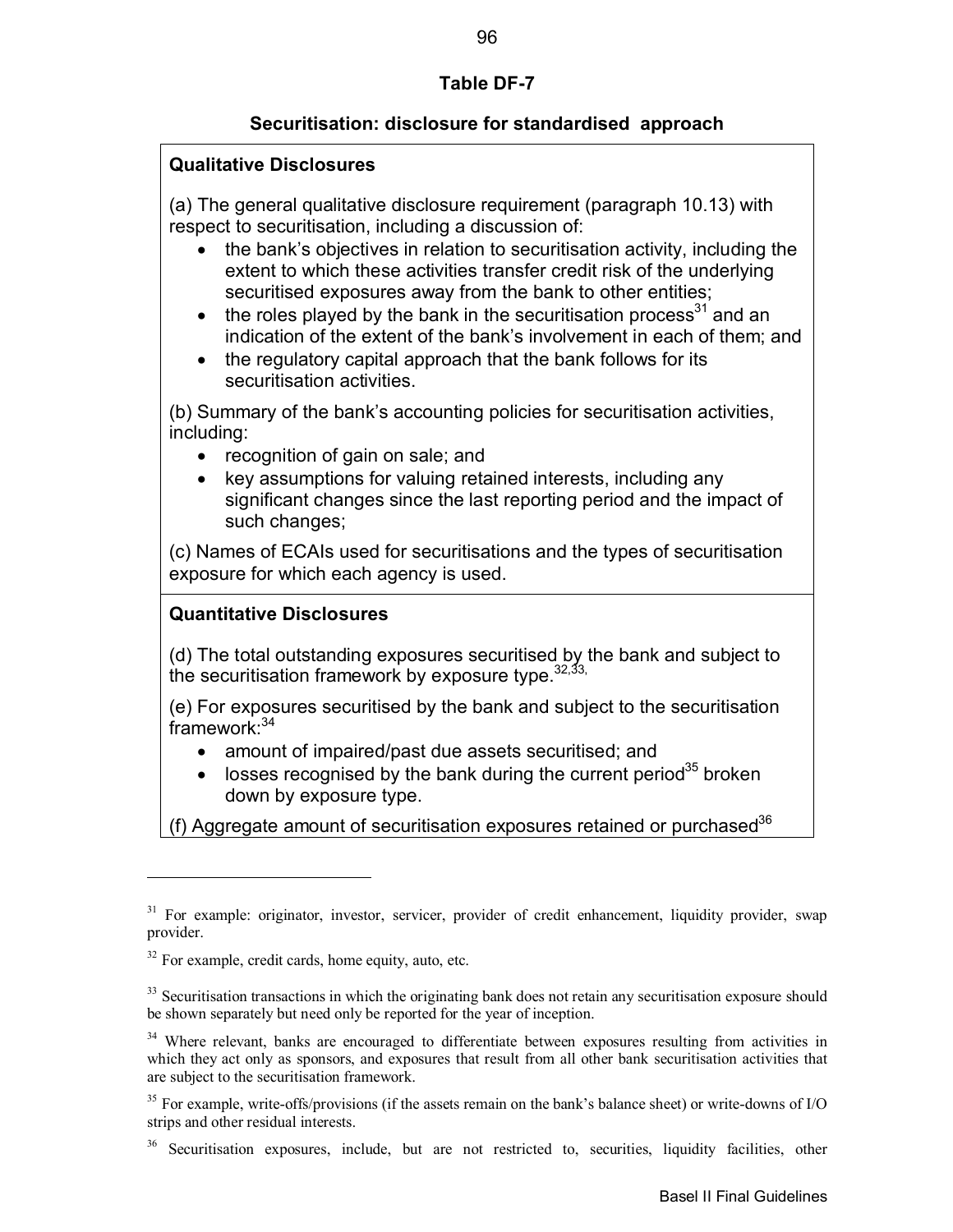broken down by exposure type.

(g) Aggregate amount of securitisation exposures retained or purchased broken down into a meaningful number of risk weight bands. Exposures that have been deducted entirely from Tier 1 capital, credit enhancing I/Os deducted from Total Capital, and other exposures deducted from total capital should be disclosed separately by type of underlying exposure type.

(h) Summary of securitisation activity presenting a comparative position for two years, as a part of the Notes on Accounts to the balance sheet:

- total number and book value of loan assets securitised by type of underlying assets;
- sale consideration received for the securitised assets and gain/loss on sale on account of securitisation; and
- form and quantum (outstanding value) of services provided by way of credit enhancement, liquidity support, post-securitisation asset servicing, etc.

# **Table DF-8**

# **Market risk in trading book**

## **Qualitative disclosures**

 (a) The general qualitative disclosure requirement (paragraph 10.13) for market risk including the portfolios covered by the standardised approach.

## **Quantitative disclosures**

(b) The capital requirements for:

- interest rate risk;
- equity position risk; and
- foreign exchange risk;

## **Table DF-9**

#### **Operational risk**

#### **Qualitative disclosures**

l

 In addition to the general qualitative disclosure requirement (paragraph 10.13), the approach(es) for operational risk capital assessment for which the bank qualifies.

commitments and credit enhancements such as I/O strips, cash collateral accounts and other subordinated assets.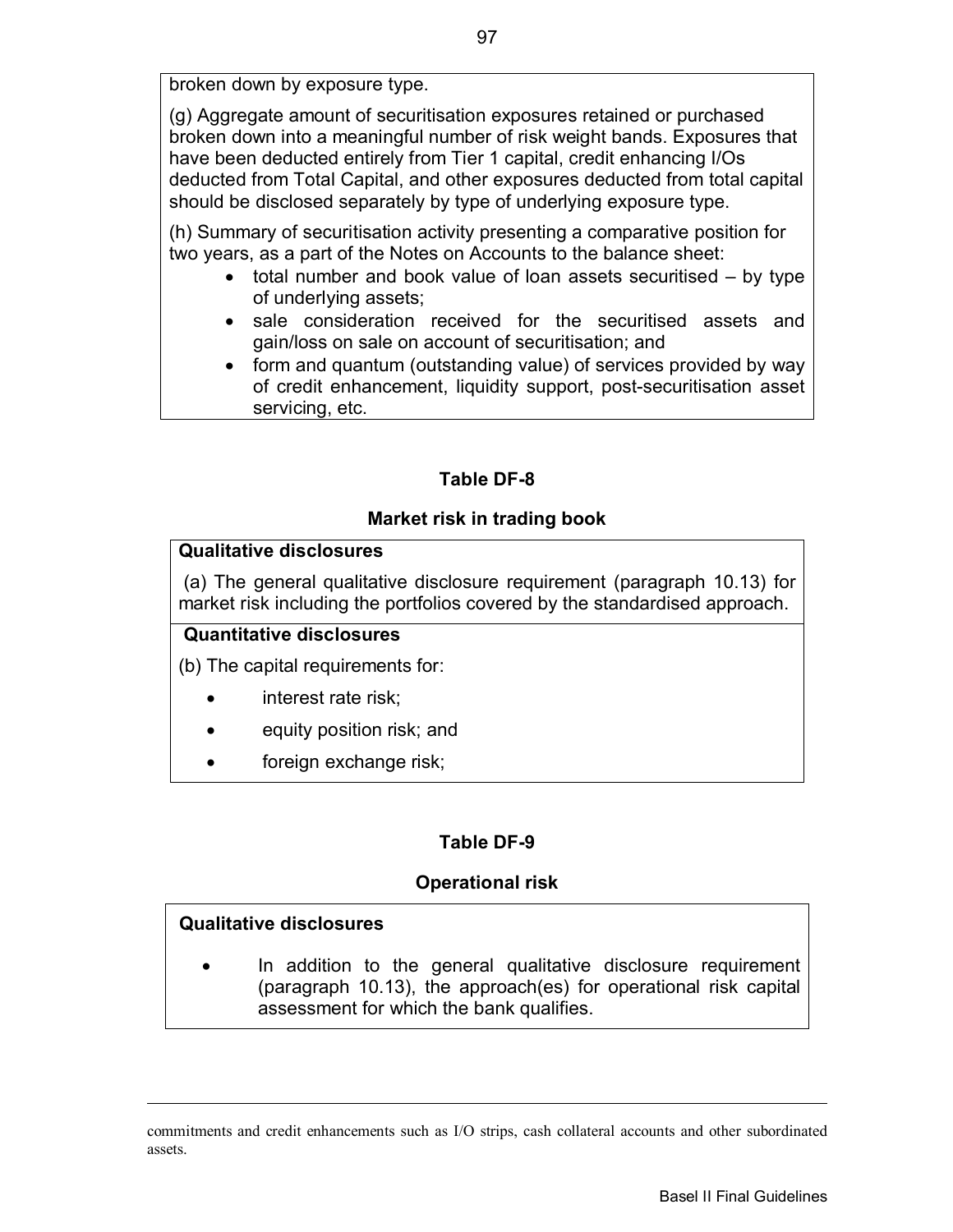# **Interest rate risk in the banking book (IRRBB)**

# **Qualitative Disclosures**

(a) The general qualitative disclosure requirement (paragraph 10.13), including the nature of IRRBB and key assumptions, including assumptions regarding loan prepayments and behaviour of non-maturity deposits, and frequency of IRRBB measurement.

# **Quantitative Disclosures**

(b) The increase (decline) in earnings and economic value (or relevant measure used by management) for upward and downward rate shocks according to management's method for measuring IRRBB, broken down by currency (where the turnover is more than 5 per cent of the total turnover).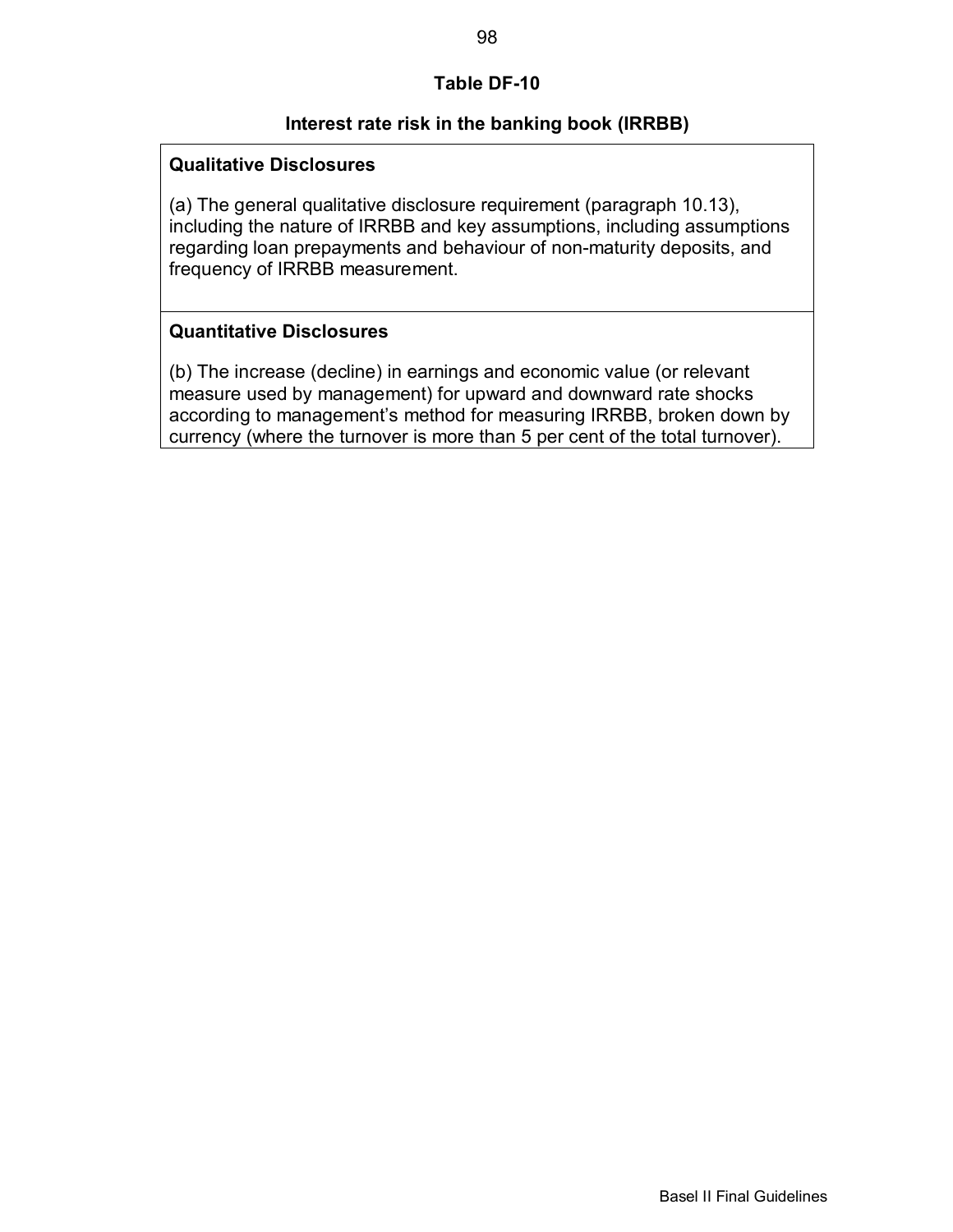# Terms and conditions applicable to Innovative Perpetual Debt Instruments for inclusion as Tier 1 capital (Vide paragraph  $4.2.1(iii)$ )

The Innovative Perpetual Debt Instruments (Innovative Instruments) that may be issued as bonds or debentures by Indian banks should meet the following terms and conditions to qualify for inclusion as Tier 1 Capital for capital adequacy purposes.

### **1. Terms of Issue of innovative instruments in Indian Rupees**

#### *i) Amount*

The amount of innovative instruments to be raised may be decided by the Board of Directors of banks.

#### *ii) Limits*

The total amount raised by a bank through innovative instruments shall not exceed 15 per cent of total Tier 1 capital. The eligible amount will be computed with reference to the amount of Tier 1 capital as on March 31 of the previous financial year, after deduction of goodwill, DTA and other intangible assets but before the deduction of investments, as required in paragraph 4.4. Innovative instruments in excess of the above limits shall be eligible for inclusion under Tier 2, subject to limits prescribed for Tier 2 capital. However, investors' rights and obligations would remain unchanged.

#### *iii) Maturity period*

The innovative instruments shall be perpetual.

#### *iv) Rate of interest*

The interest payable to the investors may be either at a fixed rate or at a floating rate referenced to a market determined rupee interest benchmark rate.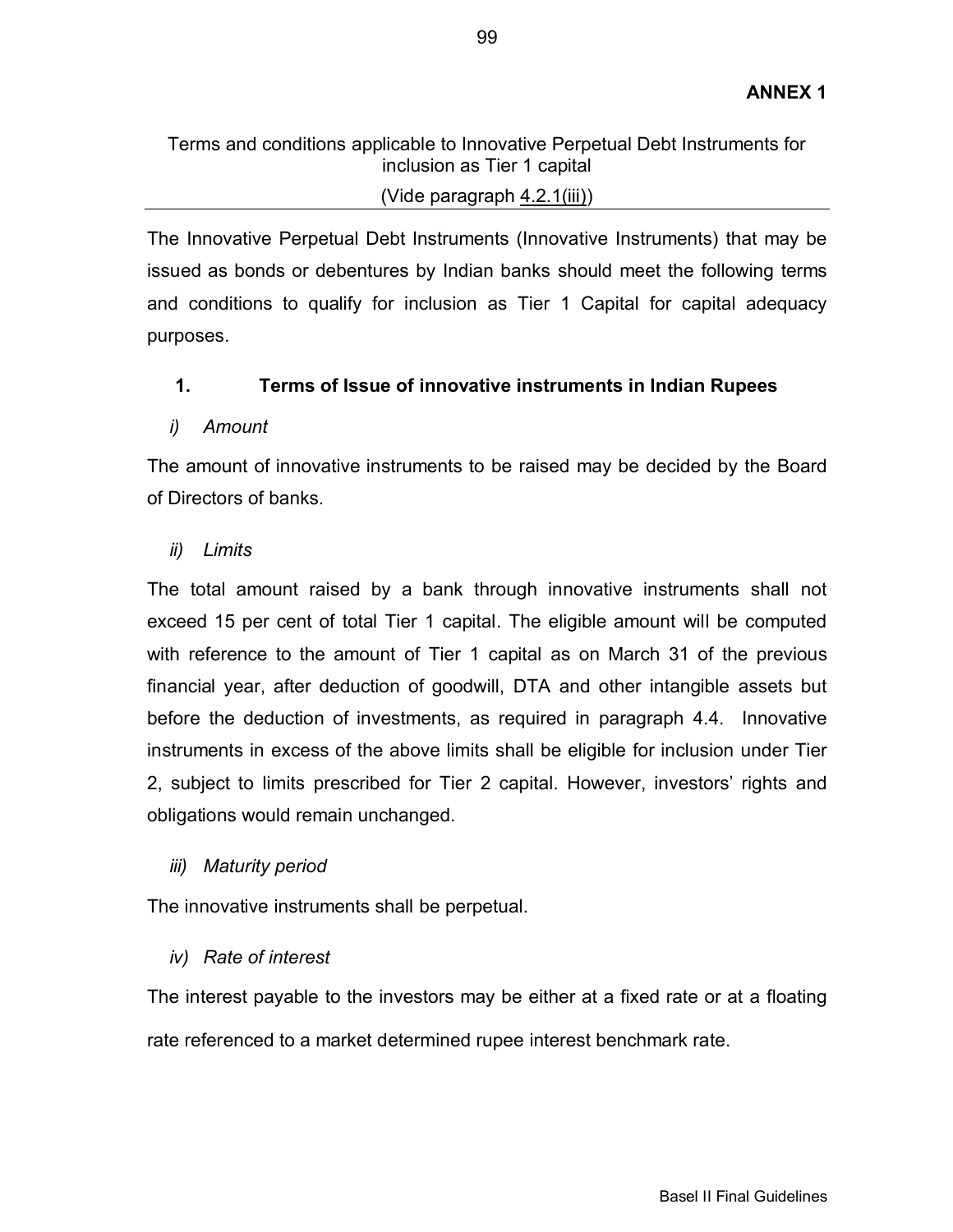## *v) Options*

Innovative instruments shall not be issued with a 'put option'. However banks may issue the instruments with a call option subject to strict compliance with each of the following conditions:

- a) Call option may be exercised after the instrument has run for at least ten years; and
- b) Call option shall be exercised only with the prior approval of RBI (Department of Banking Operations & Development). While considering the proposals received from banks for exercising the call option the RBI would, among other things, take into consideration the bank's CRAR position both at the time of exercise of the call option and after exercise of the call option.
- *vi) Step-up option*

The issuing bank may have a step-up option which may be exercised only once during the whole life of the instrument, in conjunction with the call option, after the lapse of ten years from the date of issue. The step-up shall not be more than 100 bps. The limits on step-up apply to the all-in cost of the debt to the issuing banks.

#### *vii) Lock-In Clause*

(a) Innovative instruments shall be subjected to a lock-in clause in terms of which the issuing bank shall not be liable to pay interest, if

- 1. the bank's CRAR is below the minimum regulatory requirement prescribed by RBI; OR
- 2. the impact of such payment results in bank's capital to risk assets ratio (CRAR) falling below or remaining below the minimum regulatory requirement prescribed by Reserve Bank of India;

(b) However, banks may pay interest with the prior approval of RBI when the impact of such payment may result in net loss or increase the net loss, provided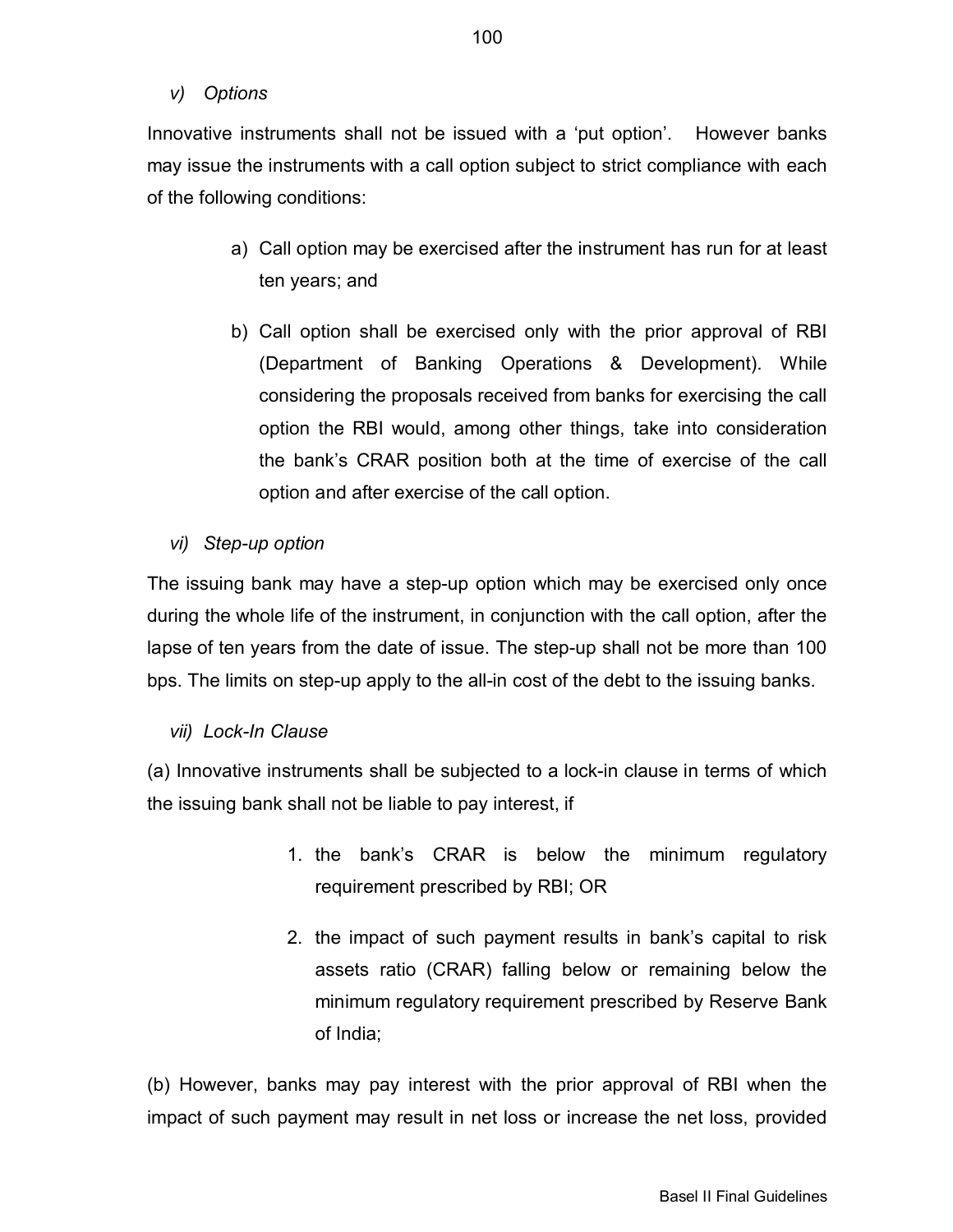the CRAR remains above the regulatory norm.

(c) The interest shall not be cumulative.

(d) All instances of invocation of the lock-in clause should be notified by the issuing banks to the Chief General Managers-in-Charge of Department of Banking Operations & Development and Department of Banking Supervision of the Reserve Bank of India, Mumbai.

*viii) Seniority of claim*

The claims of the investors in innovative instruments shall be

a)Superior to the claims of investors in equity shares; and

- b) Subordinated to the claims of all other creditors.
- ix) Discount

The innovative instruments shall not be subjected to a progressive discount for capital adequacy purposes since these are perpetual.

- *x) Other conditions*
	- a) Innovative instruments should be fully paid-up, unsecured, and free of any restrictive clauses.
	- b) Investment by FIIs in innovative instruments raised in Indian Rupees shall be outside the ECB limit for rupee denominated corporate debt (currently USD 1.5 billion) fixed for investment by FIIs in corporate debt instruments. Investment in these instruments by FIIs and NRIs shall be within an overall limit of 49% and 24% of the issue respectively, subject to the investment by each FII not exceeding 10% of the issue and investment by each NRI not exceeding 5% of the issue.
	- **c)** Banks should comply with the terms and conditions, if any, stipulated by SEBI / other regulatory authorities in regard to issue of the instruments.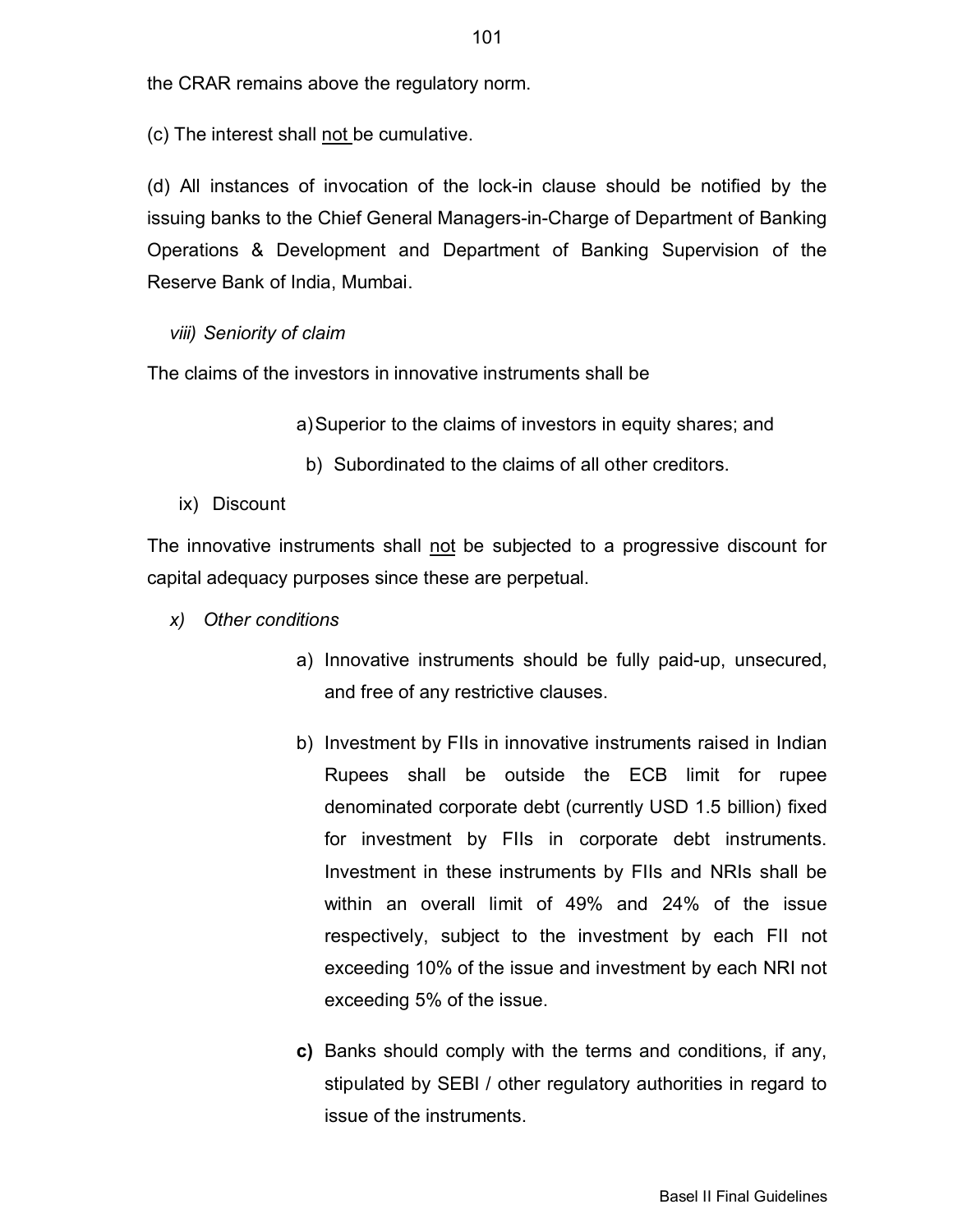## **2. Terms of issue of innovative instruments in foreign currency**

Banks may augment their capital funds through the issue of innovative instruments in foreign currency without seeking the prior approval of the Reserve Bank of India, subject to compliance with the undermentioned requirements:

- i) Innovative instruments issued in foreign currency should comply with all terms and conditions as applicable to the instruments issued in Indian Rupees.
- ii) Not more than 49% of the eligible amount can be issued in foreign currency.
- iii) Innovative instruments issued in foreign currency shall be outside the limits for foreign currency borrowings indicated below:
	- The total amount of Upper Tier II Instruments issued in foreign currency shall not exceed 25% of the unimpaired Tier I capital. This eligible amount will be computed with reference to the amount of Tier 1 capital as on March 31 of the previous financial year, after deduction of goodwill and other intangible assets but before the deduction of investments.
	- This will be in addition to the existing limit for foreign currency borrowings by Authorised Dealers in terms of Master Circular No. RBI/2006-07/24 dated July 1, 2006 on Risk Management and Inter-Bank Dealings.

#### **3. Compliance with Reserve Requirements**

The total amount raised by a bank through innovative instruments shall not be reckoned as liability for calculation of net demand and time liabilities for the purpose of reserve requirements and, as such, will not attract CRR / SLR requirements.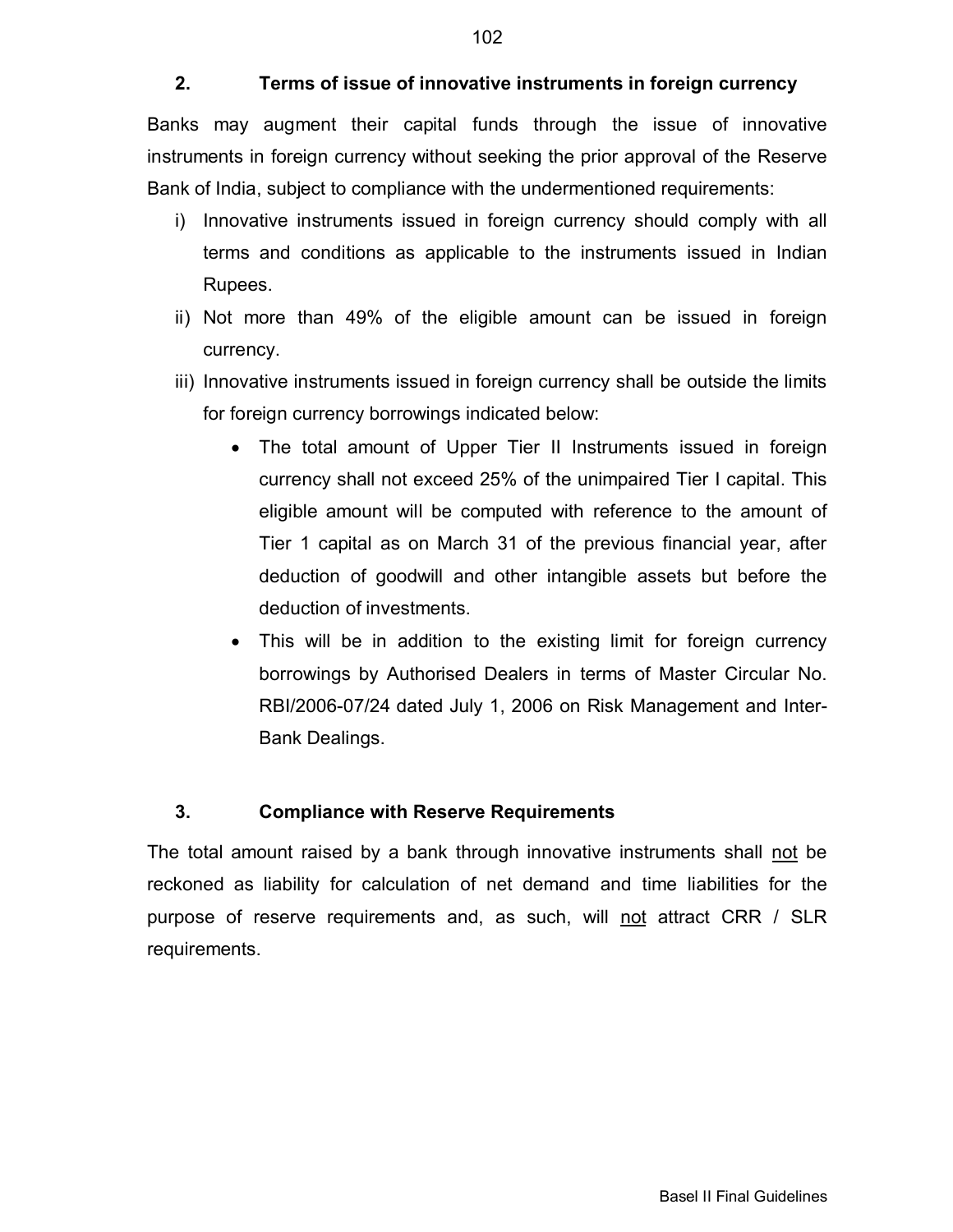# **4. Reporting Requirements**

Banks issuing innovative instruments shall submit a report to the Chief General Manager-in-charge, Department of Banking Operations & Development, Reserve Bank of India, Mumbai giving details of the debt raised, including the terms of issue specified at item 1 above together with a copy of the offer document soon after the issue is completed.

# **5. Investment in innovative instruments issued by other banks/ FIs**

- i) A bank's investment in innovative instruments issued by other banks and financial institutions will be reckoned along with the investment in other instruments eligible for capital status while computing compliance with the overall ceiling of 10 percent for cross holding of capital among banks/FIs prescribed vide circular DBOD.BP.BC.No.3/ 21.01.002/ 2004-05 dated 6th July 2004 and also subject to cross holding limits.
- ii) Bank's investments in innovative instruments issued by other banks/ financial institutions will attract a 100% risk weight for capital adequacy purposes.

# **6. Grant of advances against innovative instruments**

Banks should not grant advances against the security of the innovative instruments issued by them.

# **7. Raising of innovative Instruments for inclusion as Tier 1 capital by foreign banks in India**

Foreign banks in India may raise Head Office (HO) borrowings in foreign currency for inclusion as Tier 1 capital subject to the same terms and conditions as mentioned in items 1 to 5 above for Indian banks. In addition, the following terms and conditions would also be applicable:

# *i) Maturity period*

If the amount of innovative Tier 1 capital raised as Head Office borrowings shall be retained in India on a perpetual basis .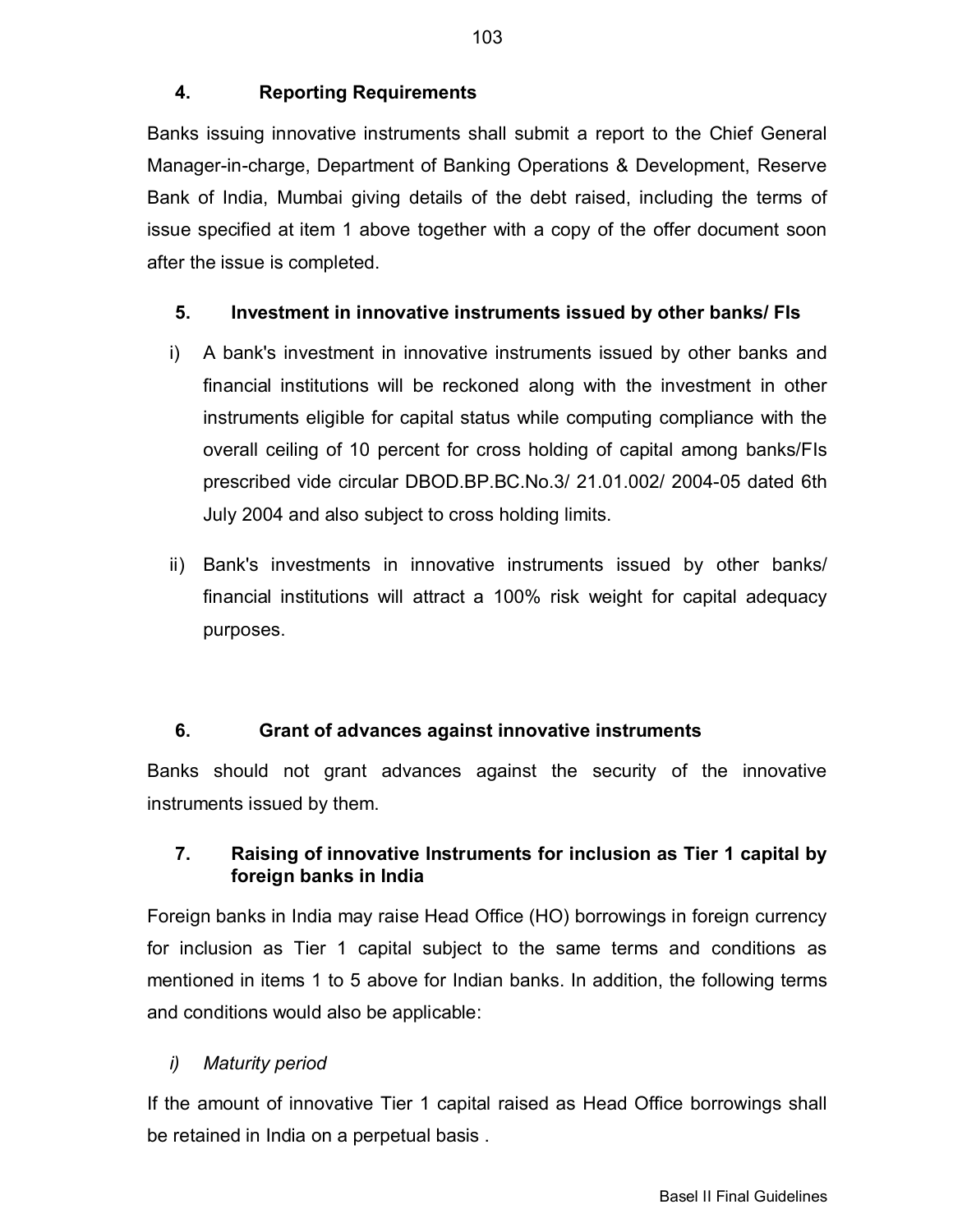#### *ii) Rate of interest*

Rate of interest on innovative Tier 1 capital raised as HO borrowings should not exceed the on-going market rate. Interest should be paid at half yearly rests.

#### *iii) Withholding tax*

Interest payments to the HO will be subject to applicable withholding tax.

#### *iv) Documentation*

The foreign bank raising innovative Tier 1 capital as HO borrowings should obtain a letter from its HO agreeing to give the loan for supplementing the capital base for the Indian operations of the foreign bank. The loan documentation should confirm that the loan given by Head Office shall be eligible for the same level of seniority of claim as the investors in innovative instruments capital instruments issued by Indian banks. The loan agreement will be governed by and construed in accordance with the Indian law.

## v) *Disclosure*

The total eligible amount of HO borrowings shall be disclosed in the balance sheet under the head 'Innovative Tier 1 capital raised in the form of Head Office borrowings in foreign currency'.

## vi) *Hedging*

The total eligible amount of HO borrowing should remain fully swapped in Indian Rupees with the bank at all times.

## vii) *Reporting and certification*

Details regarding the total amount of innovative Tier 1 capital raised as HO borrowings, along with a certification to the effect that the borrowing is in accordance with these guidelines, should be advised to the Chief General Managers-in-Charge of the Department of Banking Operations & Development (International Banking Section), Department of External Investments & Operations and Foreign Exchange Department (Forex Markets Division), Reserve Bank of India, Mumbai.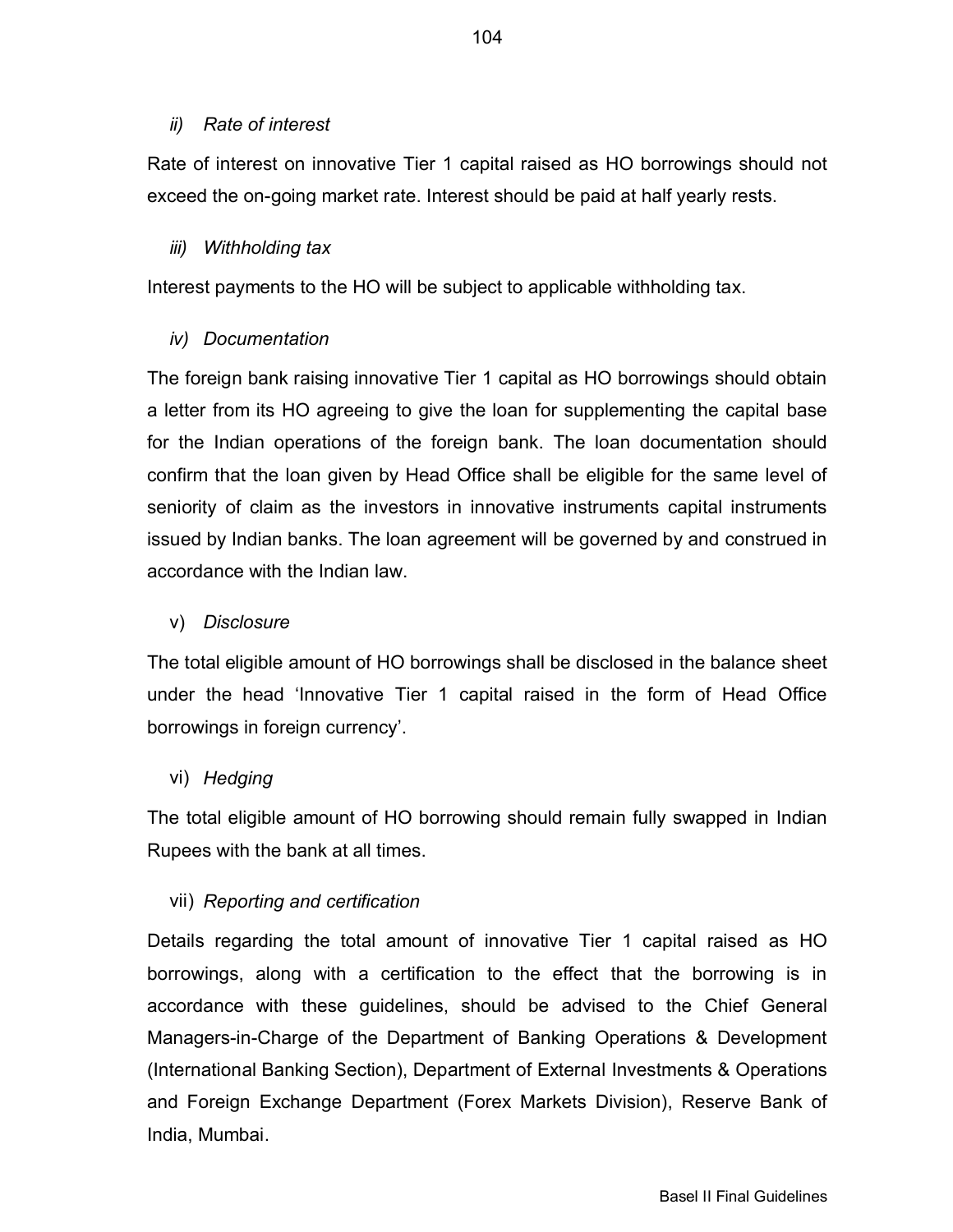Terms and conditions applicable to Debt capital Instruments to qualify for inclusion as Upper Tier 2 Capital (Vide paragraph 4.3.3)

The debt capital instruments that may be issued as bonds / debentures by Indian banks should meet the following terms and conditions to qualify for inclusion as Upper Tier 2 Capital for capital adequacy purposes.

## **1. Terms of Issue of Upper Tier 2 Capital instruments in Indian Rupees**

*i) Amount*

The amount of Upper Tier 2 instruments to be raised may be decided by the Board of Directors of banks.

*ii) Limits*

Upper Tier 2 instruments along with other components of Tier 2 capital shall not exceed 100% of Tier 1 capital. The above limit will be based on the amount of Tier 1 capital after deduction of goodwill, DTA and other intangible assets but before the deduction of investments, as required in paragraph 4.4.

#### *iii) Maturity period*

The Upper Tier 2 instruments should have a minimum maturity of 15 years.

#### *iv) Rate of interest*

The interest payable to the investors may be either at a fixed rate or at a floating rate referenced to a market determined rupee interest benchmark rate.

*v) Options*

Upper Tier 2 instruments shall not be issued with a 'put option'. However banks may issue the instruments with a call option subject to strict compliance with each of the following conditions: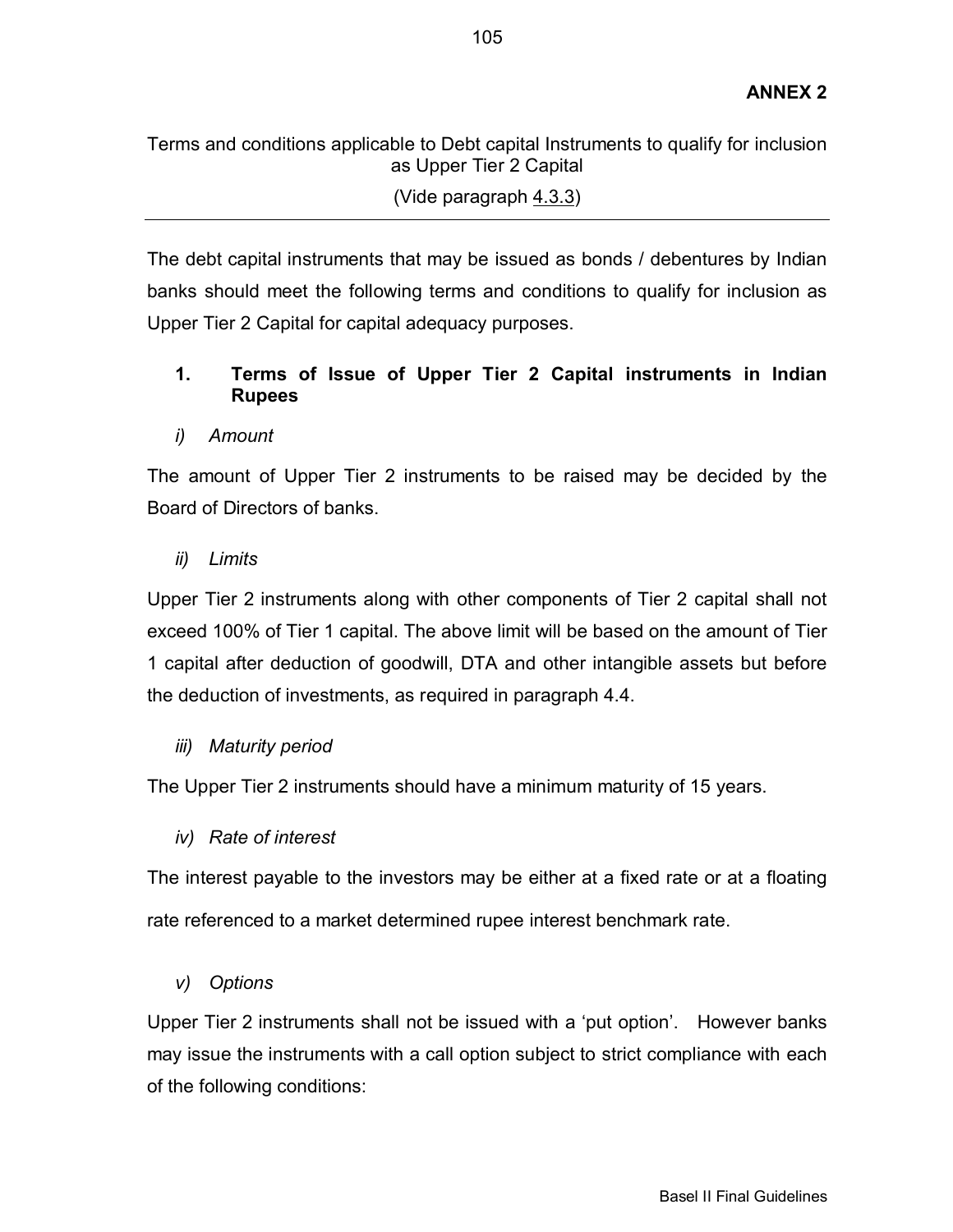- a) Call option may be exercised only if the instrument has run for at least ten years;
- b) Call option shall be exercised only with the prior approval of RBI (Department of Banking Operations & Development). While considering the proposals received from banks for exercising the call option the RBI would, among other things, take into consideration the bank's CRAR position both at the time of exercise of the call option and after exercise of the call option.

#### *vi) Step-up option*

The issuing bank may have a step-up option which may be exercised only once during the whole life of the instrument, in conjunction with the call option, after the lapse of ten years from the date of issue. The step-up shall not be more than 100 bps. The limits on step-up apply to the all-in cost of the debt to the issuing banks.

#### *vii) Lock-In Clause*

a) Upper Tier 2 instruments shall be subjected to a lock-in clause in terms of which the issuing bank shall not be liable to pay either interest or principal, even at maturity, if

1. the bank's CRAR is below the minimum regulatory requirement prescribed by RBI OR

2. the impact of such payment results in bank's capital to risk assets ratio (CRAR) falling below or remaining below the minimum regulatory requirement prescribed by Reserve Bank of India.

b) However, banks may pay interest with the prior approval of RBI when the impact of such payment may result in net loss or increase the net loss provided CRAR remains above the regulatory norm.

c) The interest amount due and remaining unpaid may be allowed to be paid in the later years in cash/ cheque subject to the bank complying with the above regulatory requirement.

106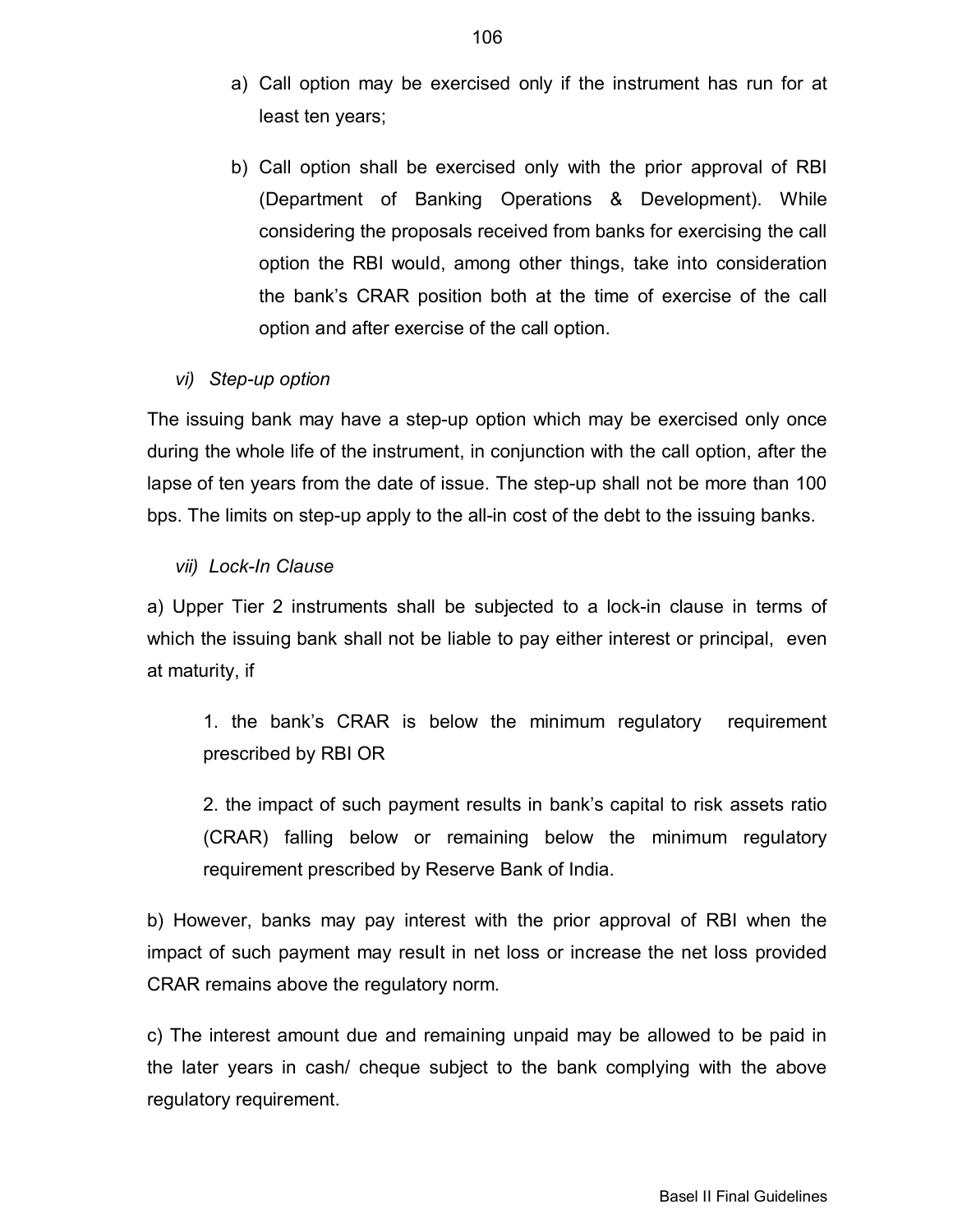d) All instances of invocation of the lock-in clause should be notified by the issuing banks to the Chief General Managers-in-Charge of Department of Banking Operations & Development and Department of Banking Supervision of the Reserve Bank of India, Mumbai.

#### *viii) Seniority of claim*

The claims of the investors in Upper Tier 2 instruments shall be

- a) Superior to the claims of investors in instruments eligible for inclusion in Tier 1 capital; and
- b) Subordinate to the claims of all other creditors.
- ix) Discount

The Upper Tier 2 instruments shall be subjected to a progressive discount for capital adequacy purposes as in the case of long term subordinated debt over the last five years of their tenor. As they approach maturity these instruments should be subjected to progressive discount as indicated in the table below for being eligible for inclusion in Tier 2 capital.

| <b>Remaining Maturity of Instruments</b>      | Rate of<br>Discount (%) |
|-----------------------------------------------|-------------------------|
| Less than one year                            | 100                     |
| One year and more but less than two years     | 80                      |
| Two years and more but less than three years  | 60                      |
| Three years and more but less than four years | 40                      |
| Four years and more but less than five years  | 20                      |

#### *x) Redemption*

Upper Tier 2 instruments shall not be redeemable at the initiative of the holder. All redemptions shall be made only with the prior approval of the Reserve Bank of India (Department of Banking Operations & Development).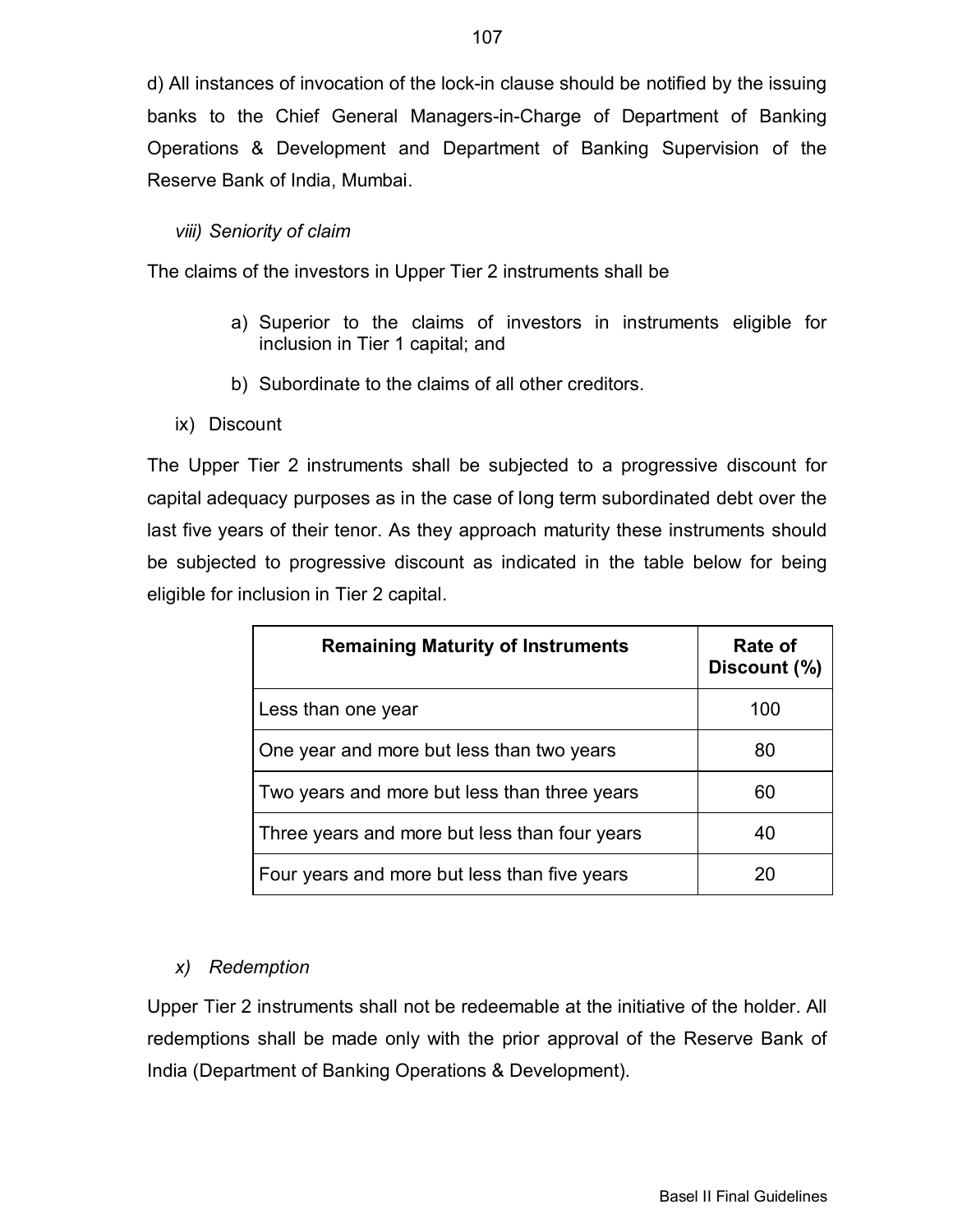- *xi) Other conditions*
	- i. Upper Tier 2 instruments should be fully paid-up, unsecured, and free of any restrictive clauses.
	- ii. Investment by FIIs in Upper Tier 2 Instruments raised in Indian Rupees shall be outside the limit for investment in corporate debt instruments i.e., USD 1.5 billion. However, investment by FIIs in these instruments will be subject to a separate ceiling of USD 500 million. In addition, NRIs shall also be eligible to invest in these instruments as per existing policy.
	- iii. Banks should comply with the terms and conditions, if any, stipulated by SEBI/other regulatory authorities in regard to issue of the instruments.

## **2. Terms of issue of Upper Tier 2 capital instruments in foreign currency**

Banks may augment their capital funds through the issue of Upper Tier 2 Instruments in foreign currency without seeking the prior approval of the Reserve Bank of India, subject to compliance with the undermentioned requirements:

- i) Upper Tier 2 Instruments issued in foreign currency should comply with all terms and conditions applicable to instruments issued in Indian Rupees.
- ii) The total amount of Upper Tier 2 Instruments issued in foreign currency shall not exceed 25% of the unimpaired Tier I capital. This eligible amount will be computed with reference to the amount of Tier 1 capital as on March 31 of the previous financial year, after deduction of goodwill and other intangible assets but before the deduction of investments.
- iii) This will be in addition to the existing limit for foreign currency borrowings by Authorised Dealers in terms of Master Circular No. RBI/2006-07/24 dated July 1, 2006 on Risk Management and Inter-Bank Dealings.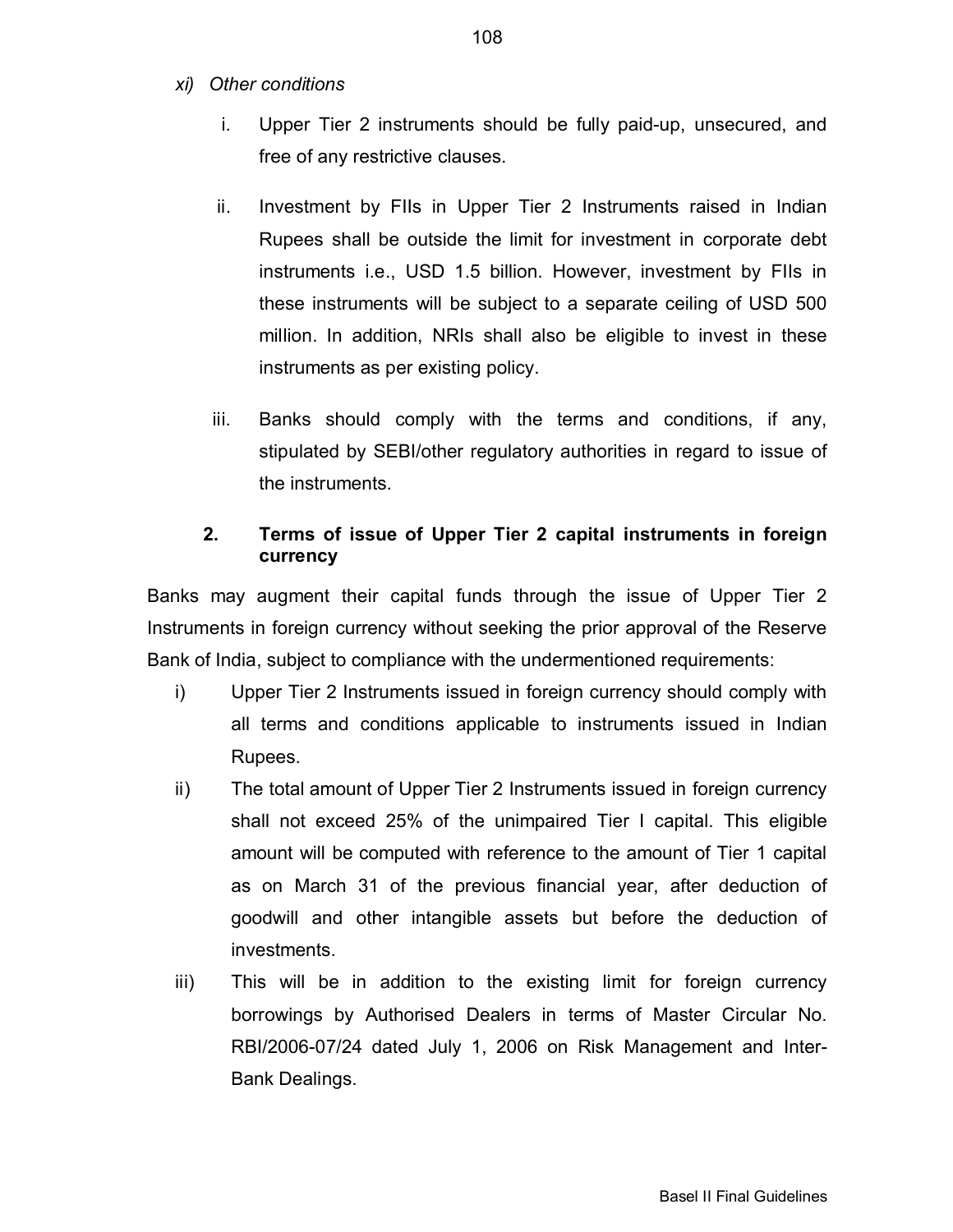## **3. Compliance with Reserve Requirements**

- i) The funds collected by various branches of the bank or other banks for the issue and held pending finalisation of allotment of the Upper Tier 2 Capital instruments will have to be taken into account for the purpose of calculating reserve requirements.
- ii) The total amount raised by a bank through Upper Tier 2 instruments shall be reckoned as liability for the calculation of net demand and time liabilities for the purpose of reserve requirements and, as such, will attract CRR/SLR requirements.

## **4. Reporting Requirements**

Banks issuing Upper Tier 2 instruments shall submit a report to the Chief General Manager-in-charge, Department of Banking Operations & Development, Reserve Bank of India, Mumbai giving details of the debt raised, including the terms of issue specified at item 1 above together with a copy of the offer document soon after the issue is completed.

## **5. Investment in Upper Tier 2 instruments issued by other banks/ FIs**

- i) A bank's investment in Upper Tier 2 instruments issued by other banks and financial institutions will be reckoned along with the investment in other instruments eligible for capital status while computing compliance with the overall ceiling of 10 percent for cross holding of capital among banks/FIs prescribed vide circular DBOD.BP.BC.No.3/ 21.01.002/ 2004-05 dated 6th July 2004 and also subject to cross holding limits.
- ii) Bank's investments in Upper Tier 2 instruments issued by other banks/ financial institutions will attract a 100% risk weight for capital adequacy purposes.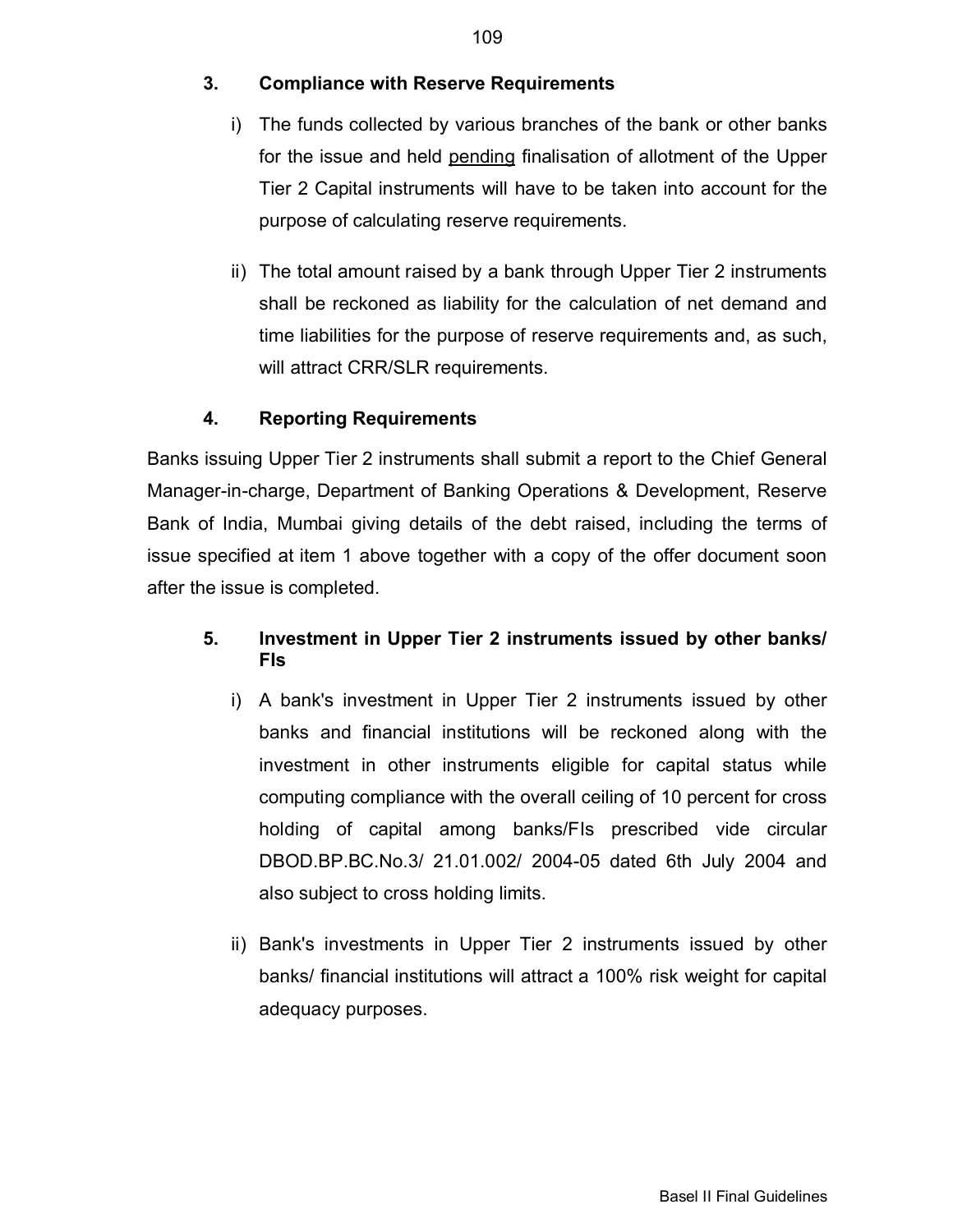# **6. Grant of advances against Upper Tier 2 instruments**

Banks should not grant advances against the security of the Upper Tier 2 instruments issued by them.

# **7. Raising of Upper Tier 2 Instruments by foreign banks in India**

Foreign banks in India may raise Head Office (HO) borrowings in foreign currency for inclusion as Upper Tier 2 capital subject to the same terms and conditions as mentioned in items 1 to 5 above for Indian banks. In addition, the following terms and conditions would also be applicable:

# *i) Maturity period*

If the amount of Upper Tier 2 capital raised as Head Office borrowings is in tranches, each tranche shall be retained in India for a minimum period of fifteen years.

# *ii) Rate of interest*

Rate of interest on Upper Tier 2 capital raised as HO borrowings should not exceed the on-going market rate. Interest should be paid at half yearly rests.

# *iii) Withholding tax*

Interest payments to the HO will be subject to applicable withholding tax.

# *iv) Documentation*

The foreign bank raising Upper Tier 2 capital as HO borrowings should obtain a letter from its HO agreeing to give the loan for supplementing the capital base for the Indian operations of the foreign bank. The loan documentation should confirm that the loan given by Head Office shall be eligible for the same level of seniority of claim as the investors in Upper Tier 2 debt capital instruments issued by Indian banks. The loan agreement will be governed by and construed in accordance with the Indian law.

# v) *Disclosure*

The total eligible amount of HO borrowings shall be disclosed in the balance sheet under the head 'Upper Tier 2 capital raised in the form of Head Office borrowings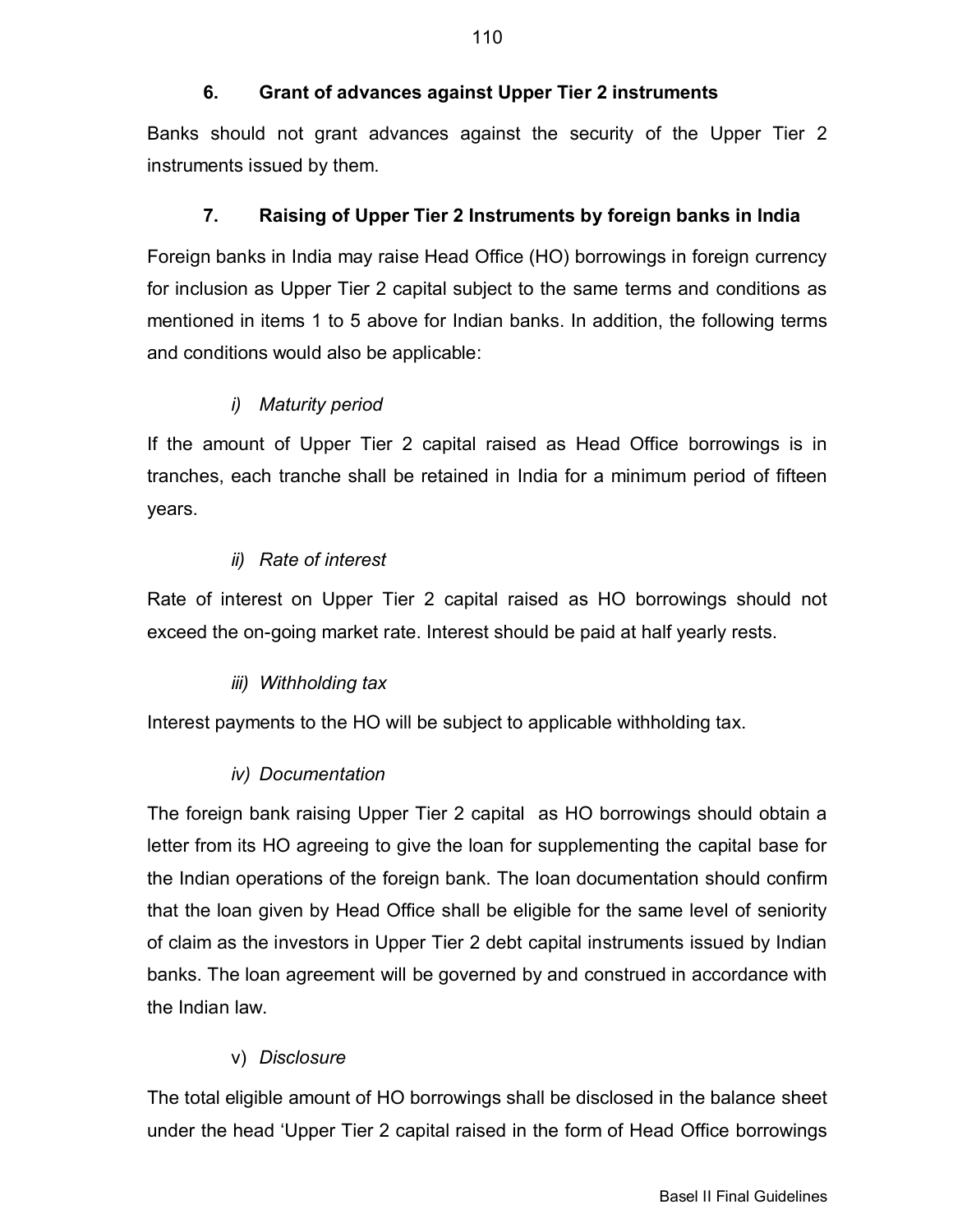in foreign currency'.

## vi) *Hedging*

The total eligible amount of HO borrowing should remain fully swapped in Indian Rupees with the bank at all times.

## vii) *Reporting and certification*

Details regarding the total amount of Upper Tier 2 capital raised as HO borrowings, along with a certification to the effect that the borrowing is in accordance with these guidelines, should be advised to the Chief General Managers-in-Charge of the Department of Banking Operations & Development (International Banking Division), Department of External Investments & Operations and Foreign Exchange Department (Forex Markets Division), Reserve Bank of India, Mumbai.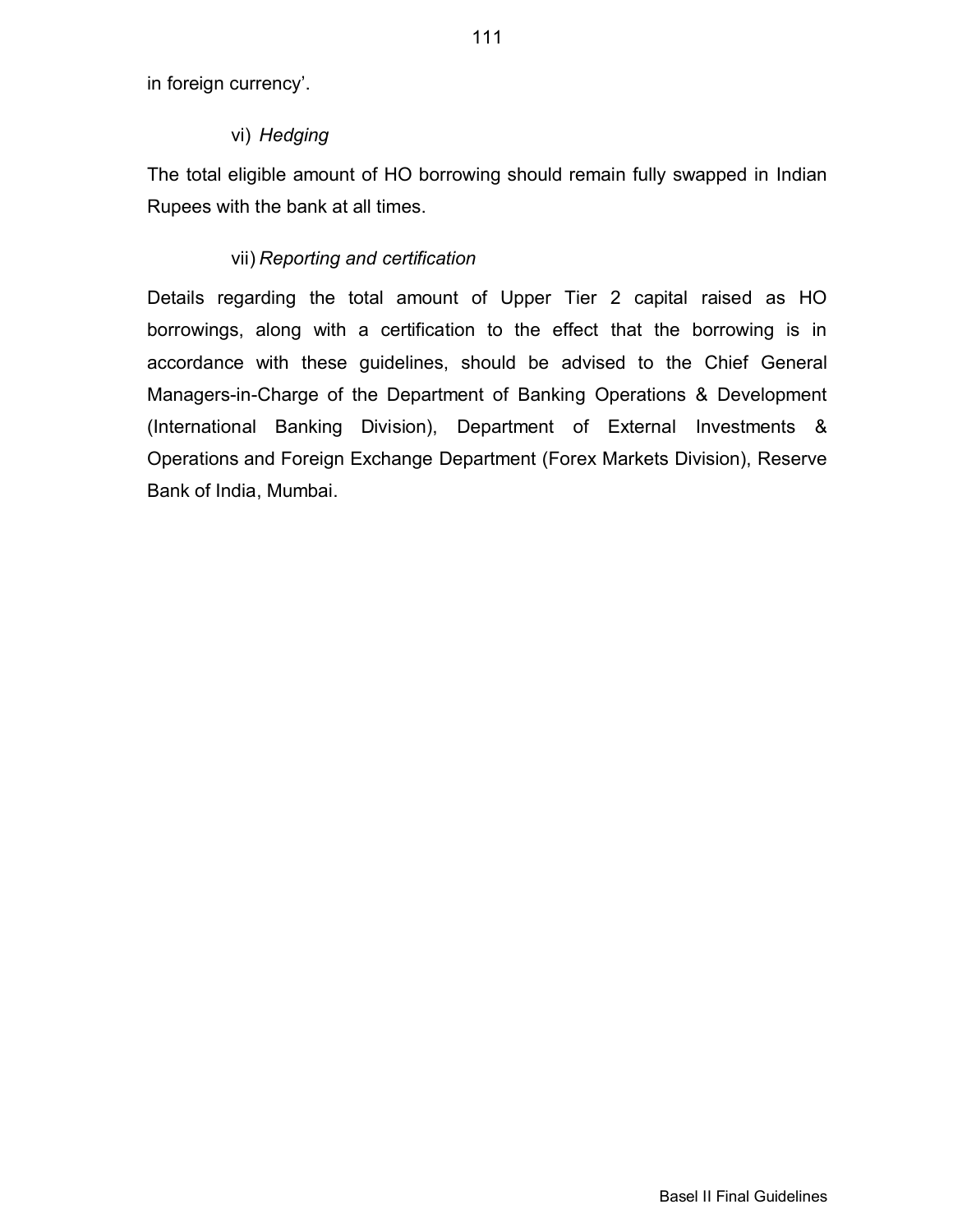#### **Issue of subordinated debt for raising Lower Tier 2 capital** (Vide paragraph 4.3.4)

The Reserve Bank has given autonomy to Indian banks to raise rupee subordinated debt as Tier 2 capital, subject to strict compliance with the following terms and conditions. Foreign banks have also been given autonomy for raising subordinated debt in foreign currency through borrowings from Head Office for inclusion in Tier 2 capital, subject to strict compliance with the terms and conditions given in Part 2 of this *Annex.*

#### **PART 1 – Issue of Rupee denominated subordinated debt by Indian banks, which is eligible for inclusion in lower Tier 2 capital**

#### **1. Terms of Issue of Bond**

To be eligible for inclusion in Tier - II Capital, terms of issue of the bonds as subordinated debt instruments should be in conformity with the following:

#### (i) Amount

The amount of subordinated debt to be raised may be decided by the Board of Directors of the banks.

#### (ii) Maturity period

(a) Subordinated debt instruments with an initial maturity period of less than 5 years, or with a remaining maturity of one year should not be included as part of Tier-II Capital. Further, they should be subjected to progressive discount as they approach maturity at the rates shown below:

| <b>Remaining Maturity of Instruments</b>       | Rate of<br>Discount (%) |
|------------------------------------------------|-------------------------|
| Less than one year                             | 100                     |
| More than One year and less than Two years     | 80                      |
| More than Two years and less than Three years  | 60                      |
| More than Three years and less than Four years | 40                      |
| More than Four years and less than Five years  | 20                      |

(b) The bonds should have a minimum maturity of 5 years. However if the bonds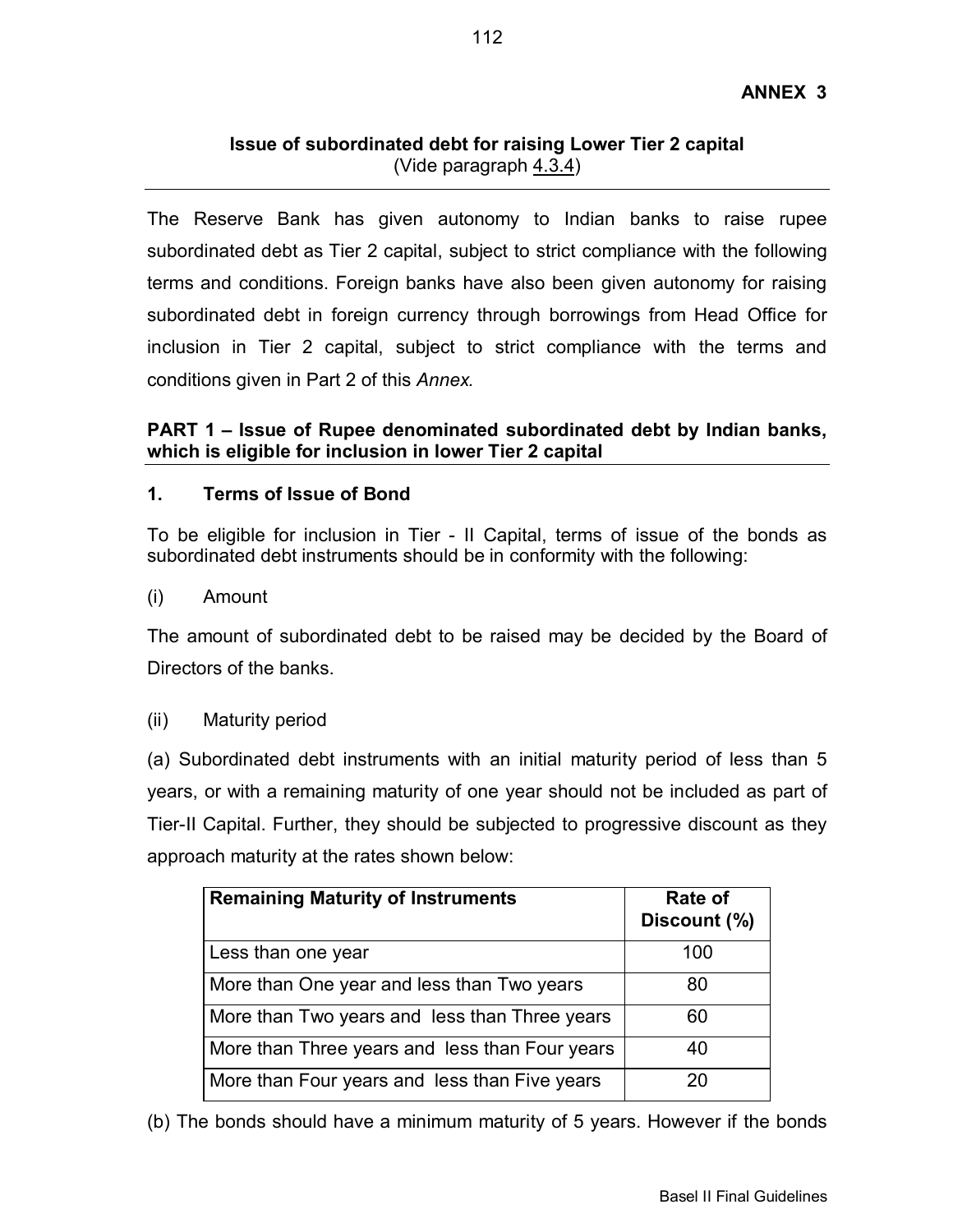are issued in the last quarter of the year i.e. from 1st January to 31st March, they should have a minimum tenure of sixty three months.

(iii) Rate of interest : The interest payable to the investors may be either at a fixed rate or at a floating rate referenced to a market determined rupee interest benchmark rate.The instruments should be 'vanila' with no special features like options etc.

- (iv) Other conditions
	- The instruments should be fully paid-up, unsecured, subordinated to the claims of other creditors, free of restrictive clauses and should not be redeemable at the initiative of the holder or without the consent of the Reserve Bank of India.
	- Necessary permission from Foreign Exchange Department should be obtained for issuing the instruments to NRIs/OCBs/FIIs.
	- Banks should comply with the terms and conditions, if any, set by SEBI/other regulatory authorities in regard to issue of the instruments.

d) In the case of foreign banks rupee subordinated debt should be issued by the Head Office of the bank, through the Indian branch after obtaining specific approval from Foreign Exchange Department.

#### **2. Inclusion in Tier 2 capital**

Subordinated debt instruments will be limited to 50 per cent of Tier-I Capital of the bank. These instruments, together with other components of Tier 2 capital, should not exceed 100% of Tier 1 capital.

## **3. Grant of advances against bonds**

Banks should not grant advances against the security of their own bonds.

#### **4. Compliance with Reserve Requirements**

The total amount of Subordinated Debt raised by the bank has to be reckoned as liability for the calculation of net demand and time liabilities for the purpose of reserve requirements and, as such, will attract CRR/SLR requirements.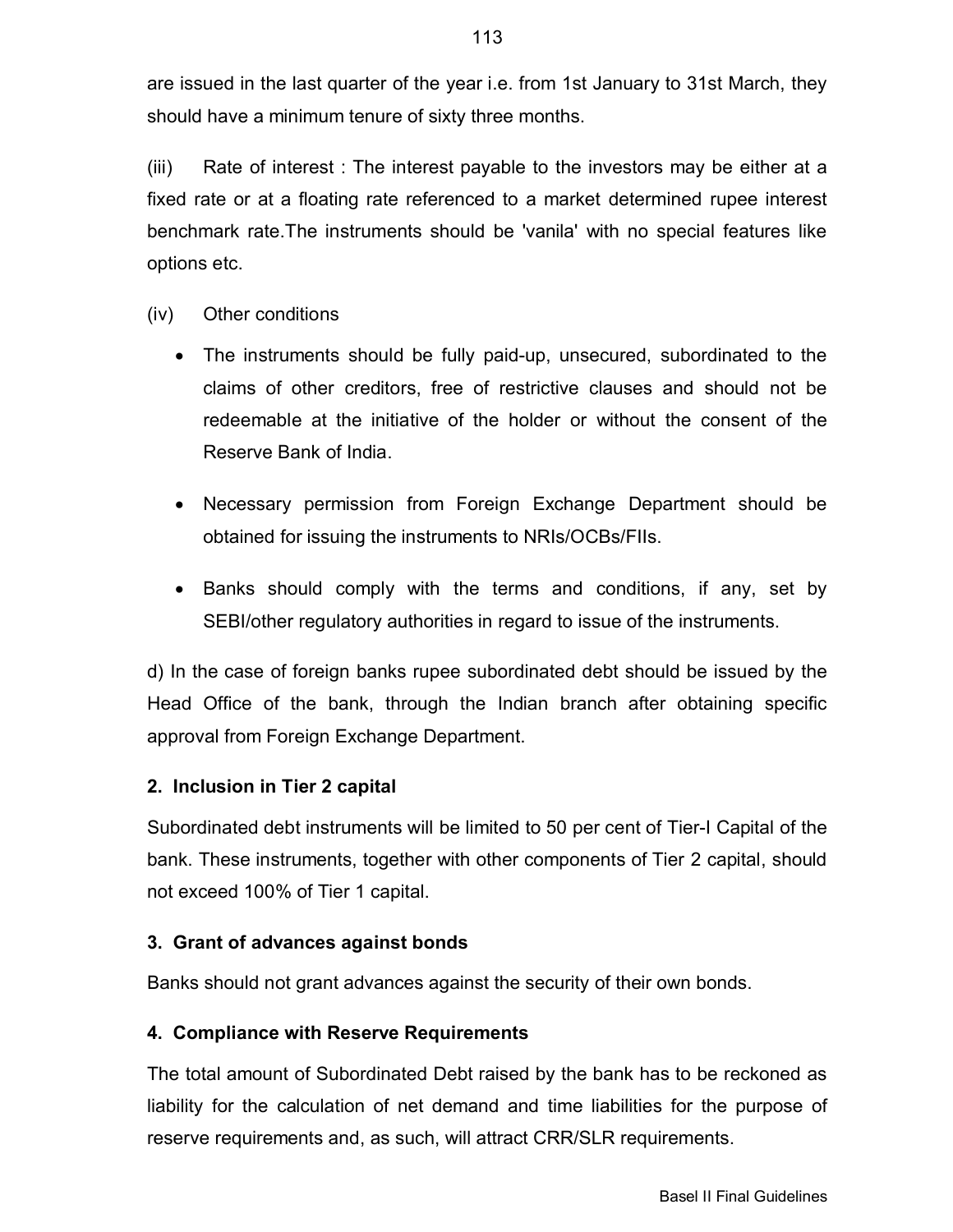## **5. Treatment of Investment in subordinated debt**

Investments by banks in subordinated debt of other banks will be assigned 100% risk weight for capital adequacy purpose. Also, the bank's aggregate investment in Tier 2 bonds issued by other banks and financial institutions shall be within the overall ceiling of 10 percent of the investing bank's total capital. The capital for this purpose will be the same as that reckoned for the purpose of capital adequacy.

## **II. Subordinated Debt in foreign currency**

Banks may take approval of RBI on a case-by-case basis.

## **III. Reporting Requirements**

The banks should submit a report to Reserve Bank of India giving details of the capital raised, such as, amount raised, maturity of the instrument, rate of interest together with a copy of the offer document soon after the issue is completed.

## **Part 2 - Raising of Head Office borrowings in foreign currency by foreign banks operating in India for inclusion in Tier 2 capital**

Detailed guidelines on the standard requirements and conditions for Head Office borrowings in foreign currency raised by foreign banks operating in India for inclusion , as subordinated debt in Tier 2 capital are as indicated below:-

# **Amount of borrowing**

2. The total amount of HO borrowing in foreign currency will be at the discretion of the foreign bank. However, the amount eligible for inclusion in Tier 2 capital as subordinated debt will be subject to a maximum ceiling of 50% of the Tier 1 capital maintained in India, and the applicable discount rate mentioned in para 5 below. Further as per extant instructions, the total of Tier 2 capital should not exceed 100% of Tier 1 capital.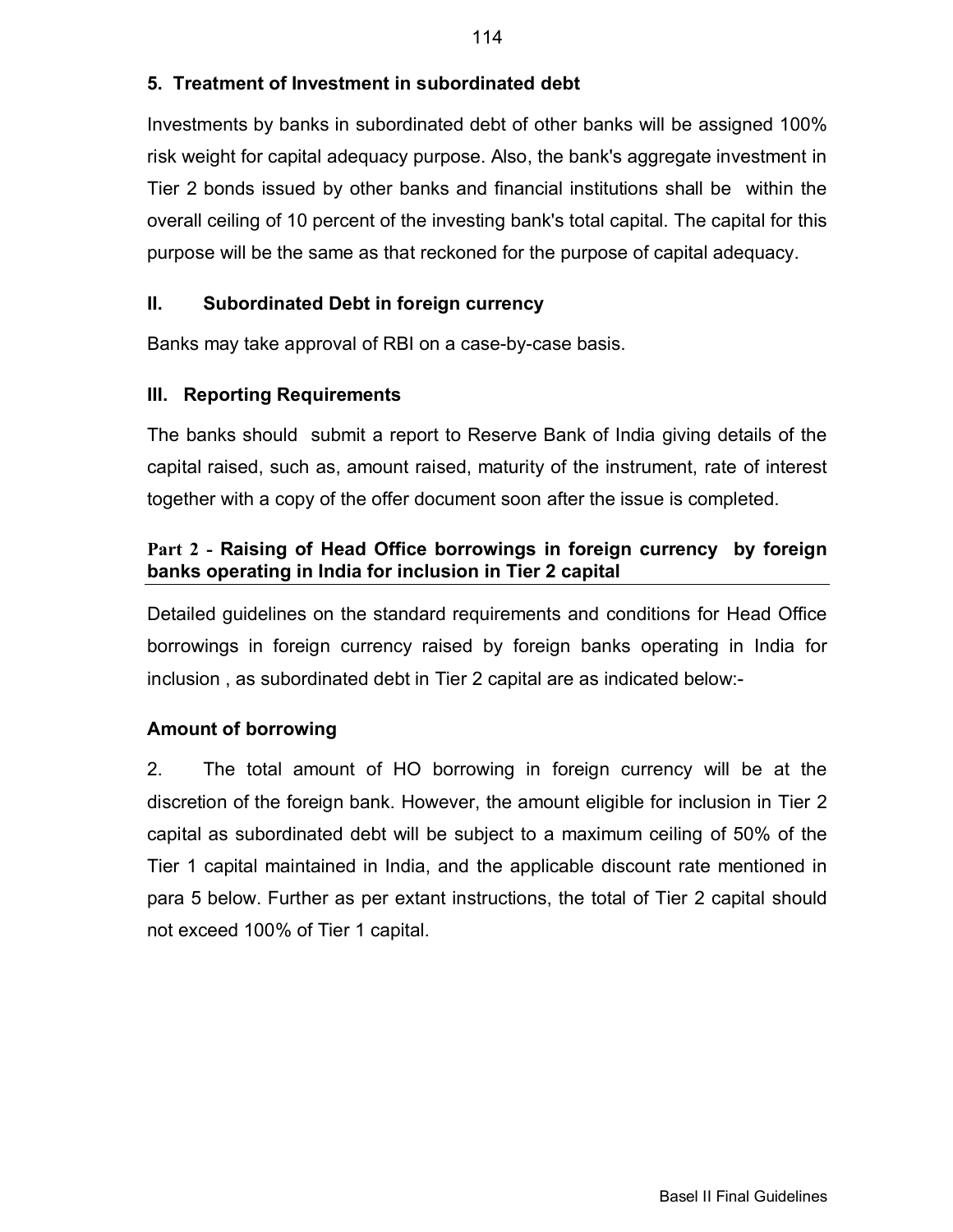## **Maturity period**

3. Head Office borrowings should have a minimum initial maturity of 5 years. If the borrowing is in tranches, each tranche will have to be retained in India for a minimum period of five years. HO borrowings in the nature of perpetual subordinated debt, where there may be no final maturity date, will not be permitted.

#### **Features**

4. The HO borrowings should be fully paid up, i.e. the entire borrowing or each tranche of the borrowing should be available in full to the branch in India. It should be unsecured, subordinated to the claims of other creditors of the foreign bank in India, free of restrictive clauses and should not be redeemable at the instance of the HO.

#### **Rate of discount**

5. The HO borrowings will be subjected to progressive discount as they approach maturity at the rates indicated below:

| Remaining maturity of borrowing         | <b>Rate of discount</b>                                                                                                                       |
|-----------------------------------------|-----------------------------------------------------------------------------------------------------------------------------------------------|
| More than 5 years                       | Not Applicable (the entire amount<br>can be included as subordinated<br>debt in Tier 2 capital subject to the<br>ceiling mentioned in para 2) |
| More than 4 years and less than 5 years | 20%                                                                                                                                           |
| More than 3 years and less than 4 years | 40%                                                                                                                                           |
| More than 2 years and less than 3 years | 60%                                                                                                                                           |
| More than 1 year and less than 2 years  | 80%                                                                                                                                           |
| Less than 1 year                        | 100% (No amount can be treated as<br>subordinated debt for Tier 2 capital)                                                                    |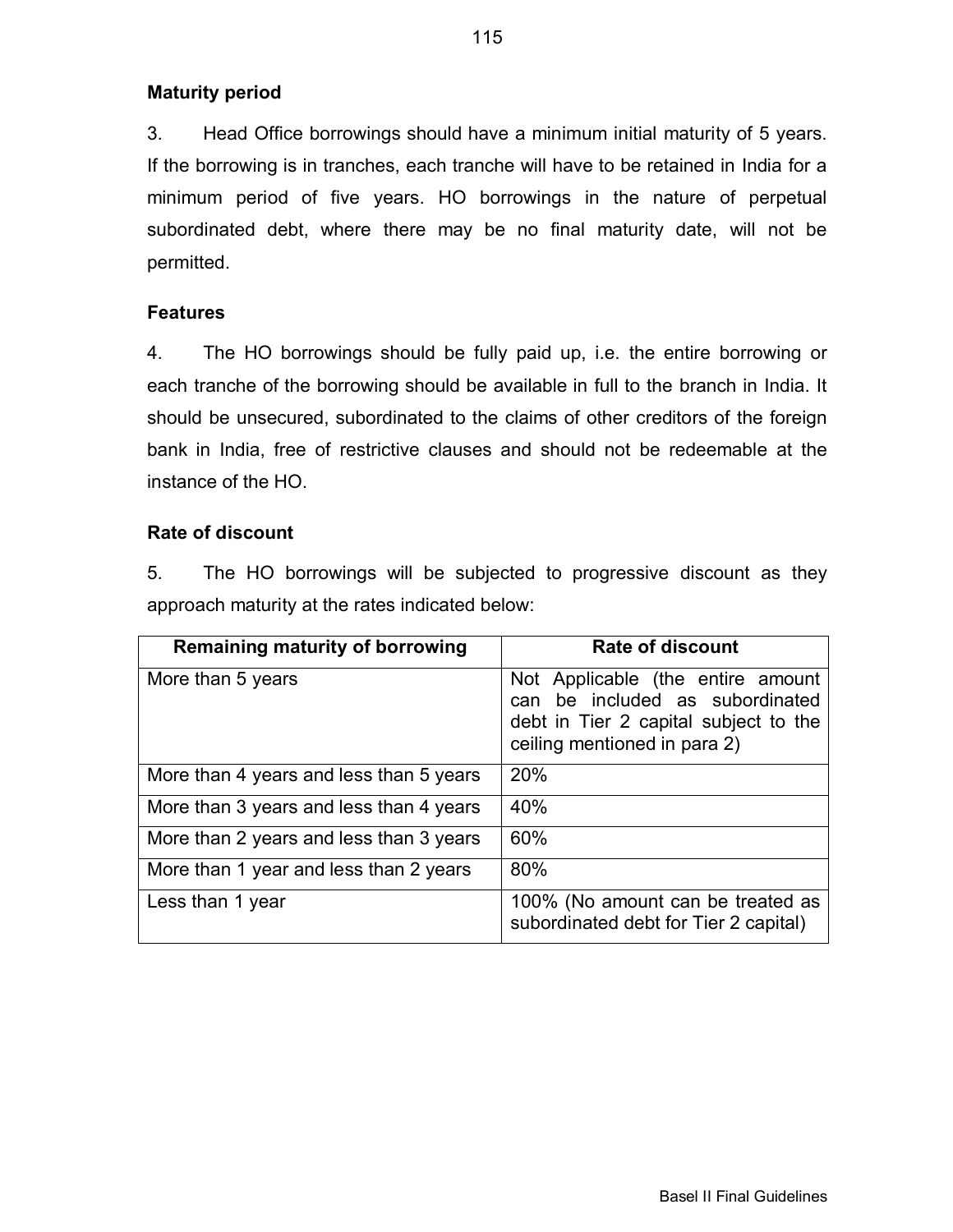## **Rate of interest**

6. The rate of interest on HO borrowings should not exceed the on-going market rate. Interest should be paid at half yearly rests.

## **Withholding tax**

7. The interest payments to the HO will be subject to applicable withholding tax.

#### **Repayment**

8. All repayments of the principal amount will be subject to prior approval of Reserve Bank of India, Department of Banking Operations and Development.

#### **Documentation**

9. The bank should obtain a letter from its HO agreeing to give the loan for supplementing the capital base for the Indian operations of the foreign bank. The loan documentation should confirm that the loan given by Head Office would be subordinated to the claims of all other creditors of the foreign bank in India. The loan agreement will be governed by, and construed in accordance with the Indian law. Prior approval of the RBI should be obtained in case of any material changes in the original terms of issue.

#### **Disclosure**

10. The total amount of HO borrowings may be disclosed in the balance sheet under the head `Subordinated loan in the nature of long term borrowings in foreign currency from Head Office'.

#### **Reserve requirements**

11. The total amount of HO borrowings is to be reckoned as liability for the calculation of net demand and time liabilities for the purpose of reserve requirements and, as such, will attract CRR/SLR requirements.

## **Hedging**

12. The entire amount of HO borrowing should remain fully swapped with banks at all times. The swap should be in Indian rupees.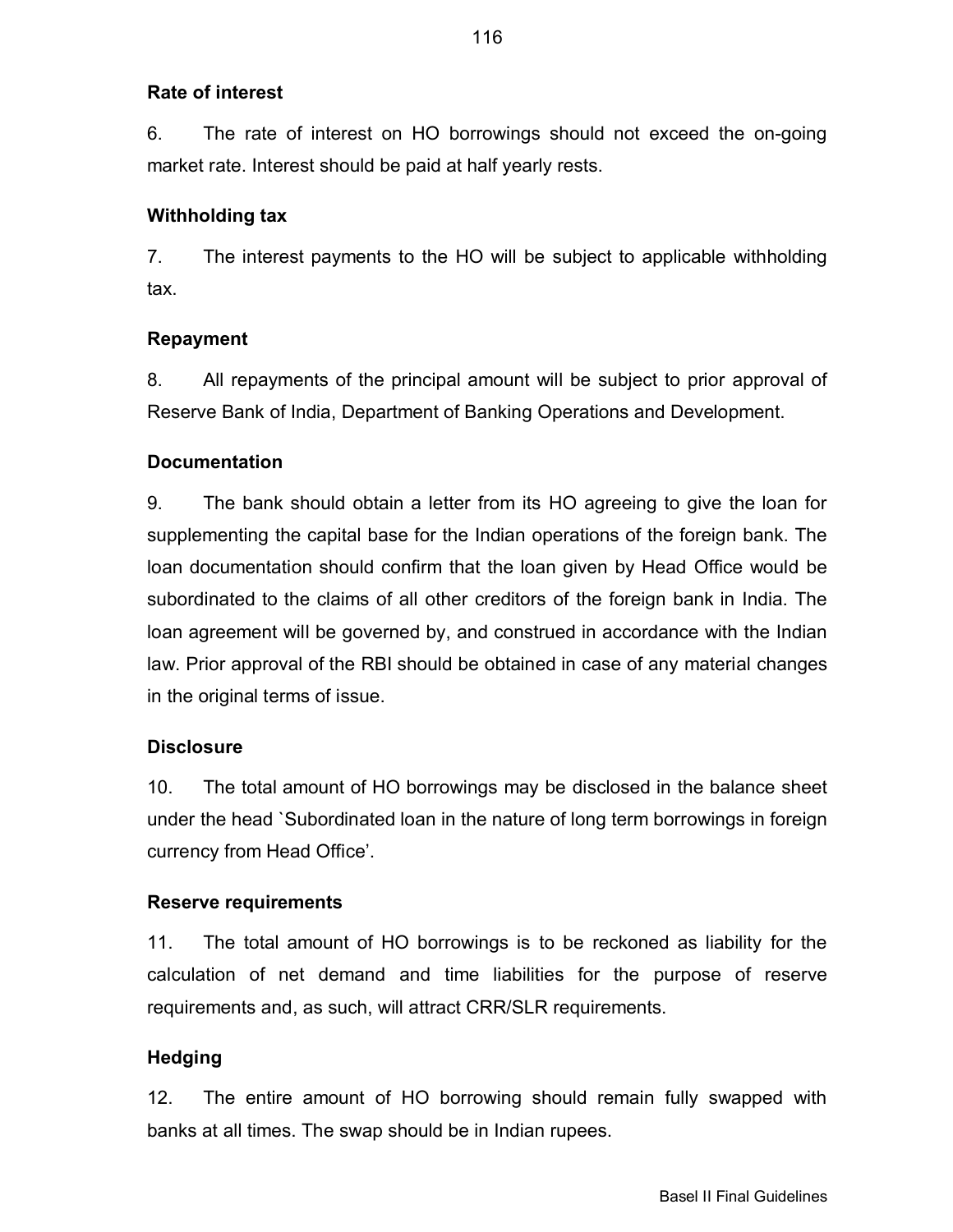## **Reporting & Certification**

13. Such borrowings done in compliance with the guidelines set out above, would not require prior approval of Reserve Bank of India. However, information regarding the total amount of borrowing raised from Head Office under this circular, along with a certification to the effect that the borrowing is as per the guidelines, should be advised to the Chief General Managers-in-Charge of the Department of Banking Operations & Development (International Banking Section), Department of External Investments & Operations and Foreign Exchange Department (Forex Markets Division), Reserve Bank of India, Mumbai.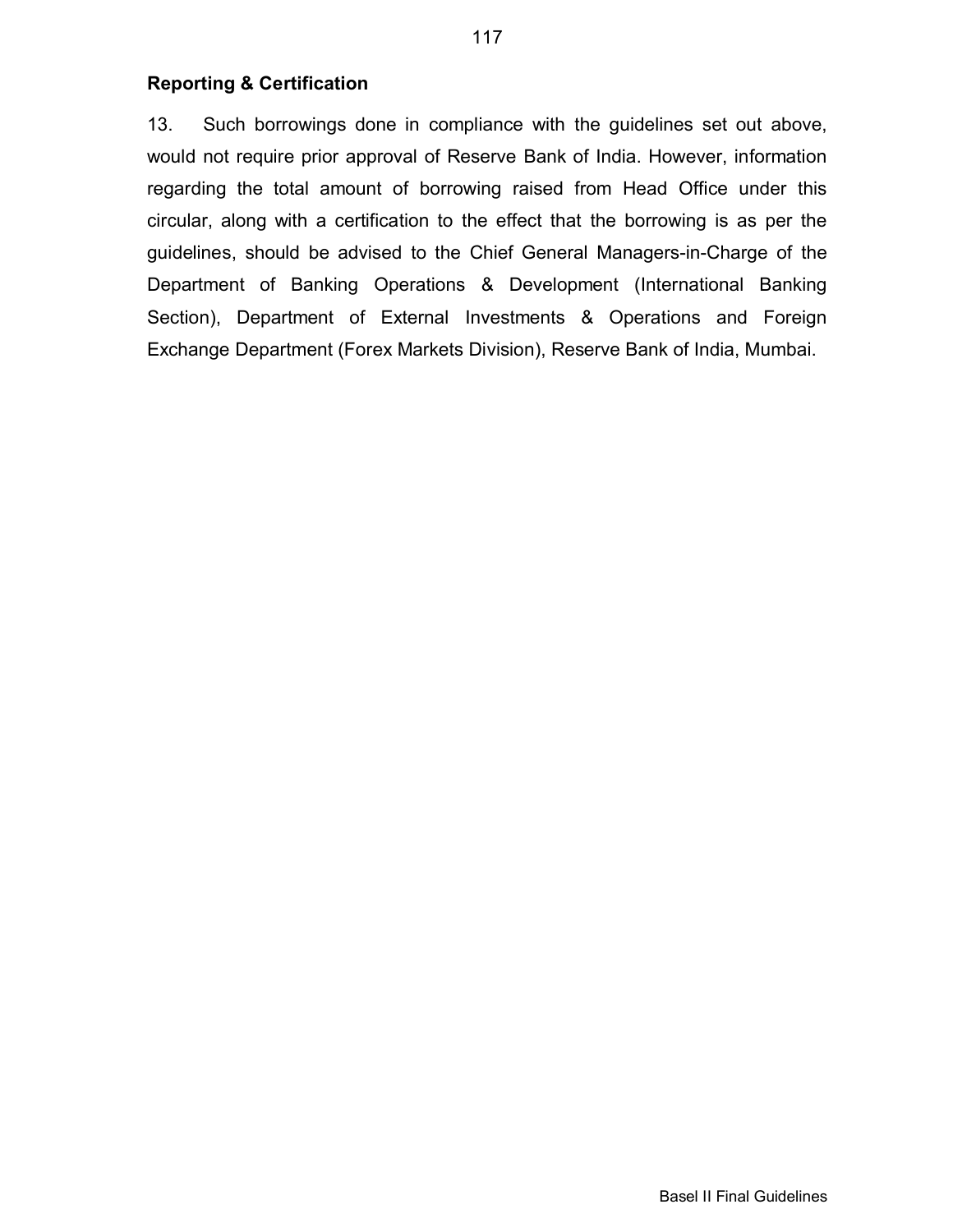#### **Illustrations on Credit risk mitigation** (Vide paragraph **7.3.6)**

# $E^*$  = Max {0, [E x (1 + H<sub>e</sub>) – C x (1- H<sub>c</sub>-H<sub>fx</sub>) ] }

**Where,**

| E*           | $\equiv$ | Exposure value after risk mitigation                                          |
|--------------|----------|-------------------------------------------------------------------------------|
| Е            | $\equiv$ | <b>Current value of the exposure</b>                                          |
| $H_{\alpha}$ | $\equiv$ | Haircut appropriate to the exposure                                           |
| C            | $=$      | Current value of the collateral received                                      |
| $H_{\rm G}$  | $\equiv$ | Haircut appropriate to the collateral                                         |
| $H_{FX}$     |          | Haircut appropriate for currency mismatch between the collateral and exposure |

|                                                                                                       | Case 1         | Case 2                      | Case 3                         | Case 4                            | Case 5                    | Case 6                         | Case 7*                        |
|-------------------------------------------------------------------------------------------------------|----------------|-----------------------------|--------------------------------|-----------------------------------|---------------------------|--------------------------------|--------------------------------|
| <b>Exposure</b>                                                                                       | 100            | 100                         | 100                            | 100                               | 100                       | 100                            | 100                            |
| <b>Maturity of Exposure (Yrs)</b>                                                                     | $\overline{2}$ | 3                           | 6                              | $\overline{2}$                    | $\mathbf{3}$              | 3                              | $\mathbf{3}$                   |
| Nature of exposure                                                                                    | Corpo-<br>rate | Corpo-<br>rate              | Corpo-<br>rate                 | Corporate                         | Corporate                 | Corpo-<br>rate                 | Corpo-<br>rate                 |
| <b>Currency</b>                                                                                       | <b>INR</b>     | <b>INR</b>                  | <b>USD</b>                     | <b>INR</b>                        | <b>INR</b>                | <b>INR</b>                     | <b>INR</b>                     |
| <b>Rating of exposure</b>                                                                             | <b>BB</b>      | A                           | <b>BBB</b>                     | <b>Unrated</b>                    | AAA                       | <b>B-</b>                      | <b>B-</b>                      |
| <b>Haircut for exposure</b>                                                                           | 0.15           | 0.06                        | 0.12                           | 0.25                              | 0.04                      | 0.25                           | 0.25                           |
| <b>Collateral</b>                                                                                     | 100            | 100                         | 100                            | 100                               | 125                       | 100                            | 100                            |
| <b>Maturity of collateral (Yrs)</b>                                                                   | $\overline{2}$ | 3                           | 6                              |                                   | 3                         | 3                              | 0.5                            |
| <b>Nature of collateral</b>                                                                           | Sove-<br>reign | <b>Bank</b><br><b>Bonds</b> | Corpo-<br>rate<br><b>Bonds</b> | Equity -<br>outside<br>main index | Equity - in<br>main index | Corpo-<br>rate<br><b>Bonds</b> | Corpo-<br>rate<br><b>Bonds</b> |
| <b>Currency</b>                                                                                       | <b>INR</b>     | <b>INR</b>                  | <b>INR</b>                     | <b>INR</b>                        | <b>INR</b>                | <b>INR</b>                     | <b>INR</b>                     |
| <b>Rating of collateral</b>                                                                           | A              | <b>Unrated</b>              | AA                             |                                   |                           | <b>AAA</b>                     | <b>BB</b>                      |
| <b>Haircut for collateral</b>                                                                         | 0.03           | 0.06                        | 0.12                           | 0.25                              | 0.12                      | 0.04                           | 0.06                           |
| <b>Haircut for currency</b><br>mismatch                                                               |                |                             | 0.08                           |                                   |                           |                                |                                |
| <b>Exposure after haircut</b>                                                                         | 115            | 106                         | 112                            | 125                               | 104                       | 125                            |                                |
| <b>Collateral after haircut</b>                                                                       | 97             | 94                          | 80                             | 75                                | 110                       | 96                             |                                |
| <b>Net Exposure</b>                                                                                   | 18             | 12                          | 32                             | 50                                | 0                         | 29                             | 100                            |
| <b>Risk weight</b>                                                                                    | 150            | 50                          | 100                            | 100                               | 20                        | 150                            | 150                            |
| <b>RWA</b>                                                                                            | 27             | 6                           | 32                             | 50                                | 0                         | 43.5                           | 150                            |
| CASE 4, 6 and 7 : The haircut for the exposure is the highest as applicable to other equities         |                |                             |                                |                                   |                           |                                |                                |
| CASE 5 : As value of the collateral is higher than the exposure after haircuts, the exposure is zero. |                |                             |                                |                                   |                           |                                |                                |

**CASE 7 : Ineligible for CRM since the maturity of the collateral is less than one year and rating is below A-.**

118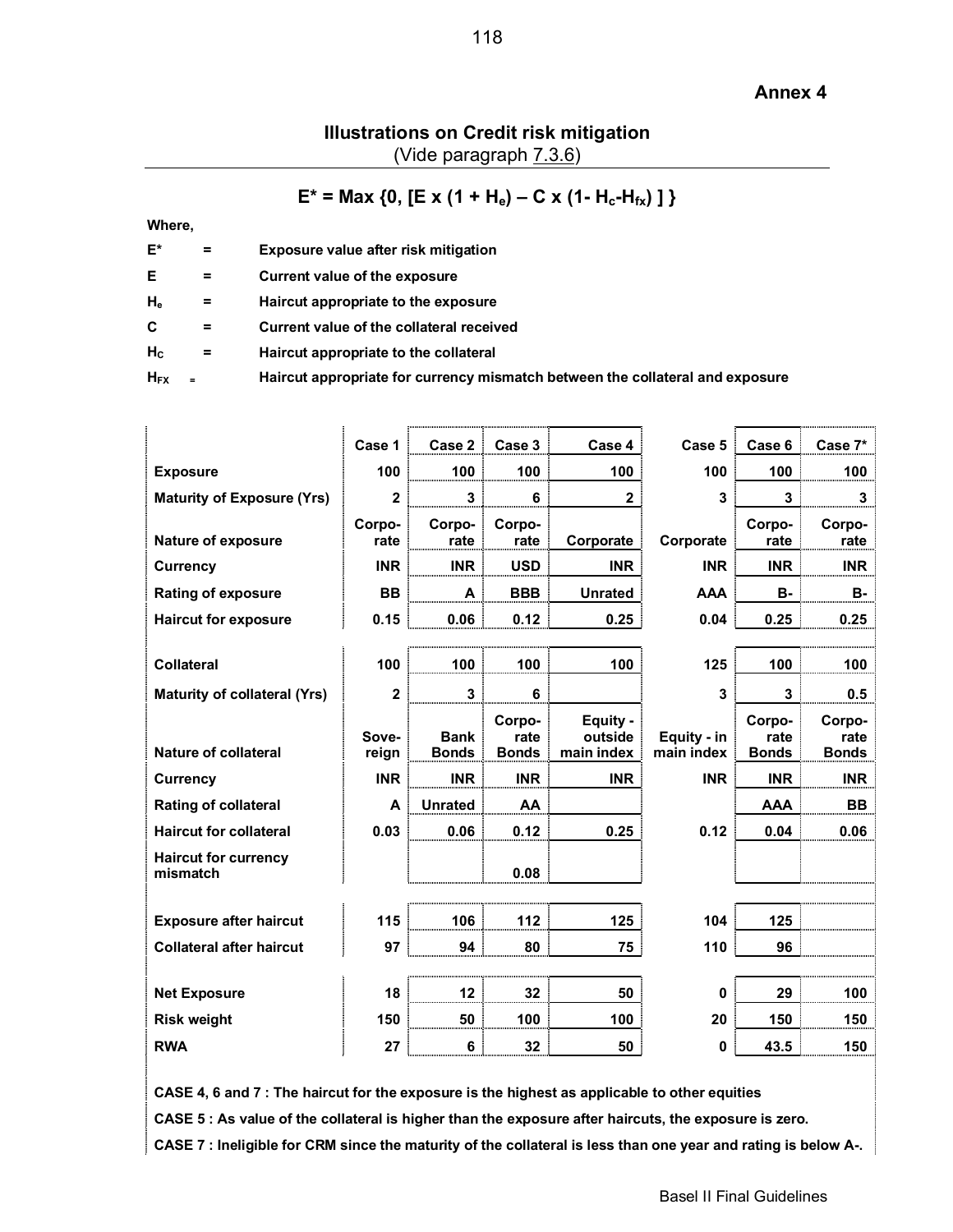## **Measurement of capital charge for market risks in respect of interest rate derivatives and options**

(Vide paragraph  $8.3.9$ )

#### A. Interest rate derivatives

The measurement system should include all interest rate derivatives and offbalance-sheet instruments in the trading book, which react to changes in interest rates, (e.g. forward rate agreements (FRAs), other forward contracts, bond futures, interest rate and cross-currency swaps and forward foreign exchange positions). Options can be treated in a variety of ways as described in B.1 below. A summary of the rules for dealing with interest rate derivatives is set out in the Table at the end of this section.

#### **1. Calculation of positions**

The derivatives should be converted into positions in the relevant underlying and be subjected to specific and general market risk charges as described in the guidelines. In order to calculate the capital charge, the amounts reported should be the market value of the principal amount of the underlying or of the notional underlying. For instruments where the apparent notional amount differs from the effective notional amount, banks must use the effective notional amount.

#### **(a) Futures and forward contracts, including forward rate agreements**

These instruments are treated as a combination of a long and a short position in a notional government security. The maturity of a future or a FRA will be the period until delivery or exercise of the contract, plus - where applicable - the life of the underlying instrument. *For example, a long position in a June three-month interest rate future (taken in April) is to be reported as a long position in a government security with a maturity of five months and a short position in a government security with a maturity of two months.* Where a range of deliverable instruments may be delivered to fulfill the contract, the bank has flexibility to elect which deliverable security goes into the duration ladder but should take account of any conversion factor defined by the exchange.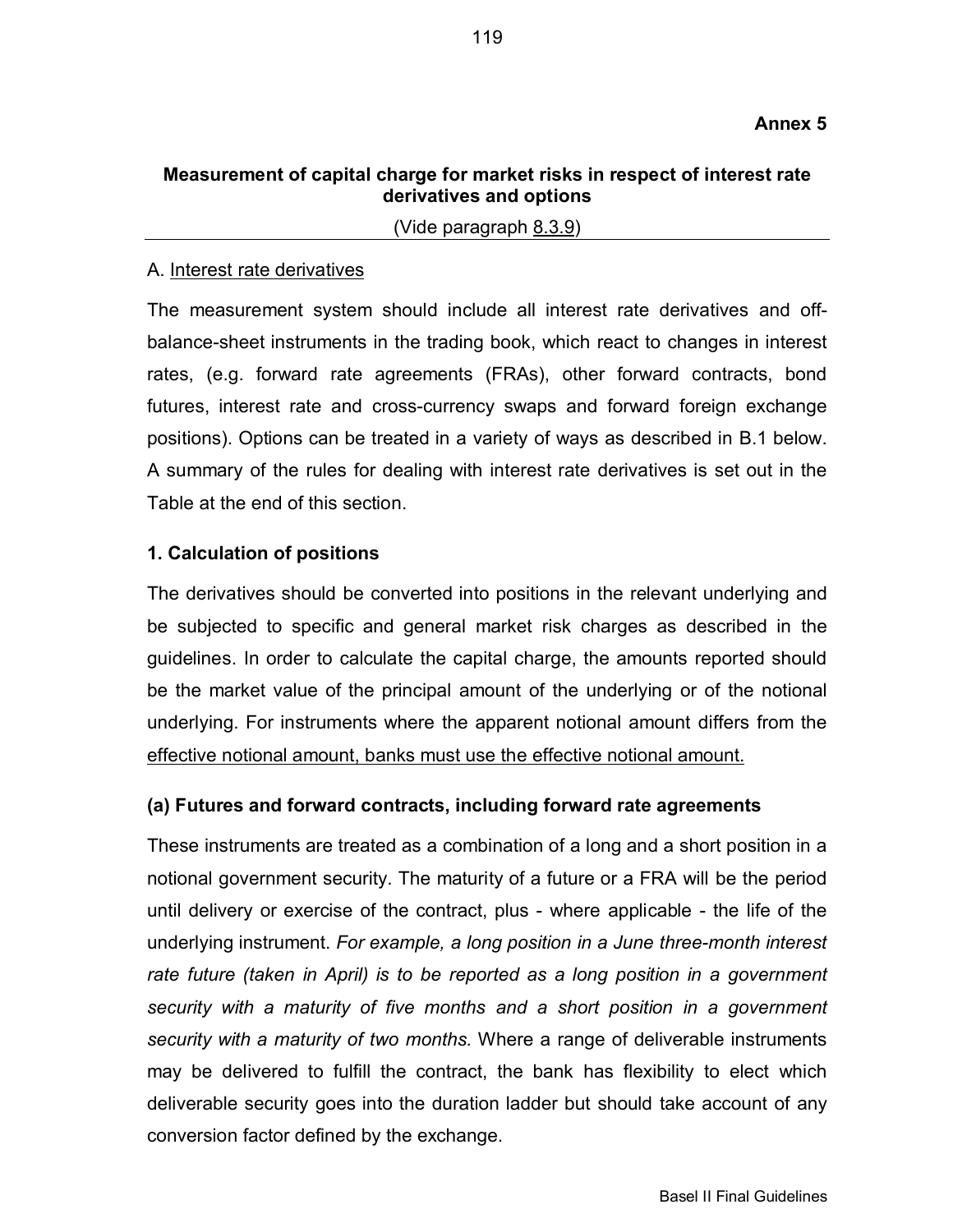**(b) Swaps**

Swaps will be treated as two notional positions in government securities with relevant maturities. *For example, an interest rate swap under which a bank is receiving floating rate interest and paying fixed will be treated as a long position in a floating rate instrument of maturity equivalent to the period until the next interest fixing and a short position in a fixed-rate instrument of maturity equivalent to the residual life of the swap.* For swaps that pay or receive a fixed or floating interest rate against some other reference price, e.g. a stock index, the interest rate component should be slotted into the appropriate repricing maturity category, with the equity component being included in the equity framework.

Separate legs of cross-currency swaps are to be reported in the relevant maturity ladders for the currencies concerned.

## **2. Calculation of capital charges for derivatives under the standardised methodology**

## **(a) Allowable offsetting of matched positions**

Banks may exclude the following from the interest rate maturity framework altogether (for both specific and general market risk);

- Long and short positions (both actual and notional) in identical instruments with exactly the same issuer, coupon, currency and maturity.
- A matched position in a future or forward and its corresponding underlying may also be fully offset, (the leg representing the time to expiry of the future should however be reported) and thus excluded from the calculation.

When the future or the forward comprises a range of deliverable instruments, offsetting of positions in the future or forward contract and its underlying is only permissible in cases where there is a readily identifiable underlying security which is most profitable for the trader with a short position to deliver. The price of this security, sometimes called the "cheapest-to-deliver", and the price of the future or forward contract should in such cases move in close alignment.

No offsetting will be allowed between positions in different currencies; the separate legs of cross-currency swaps or forward foreign exchange deals are to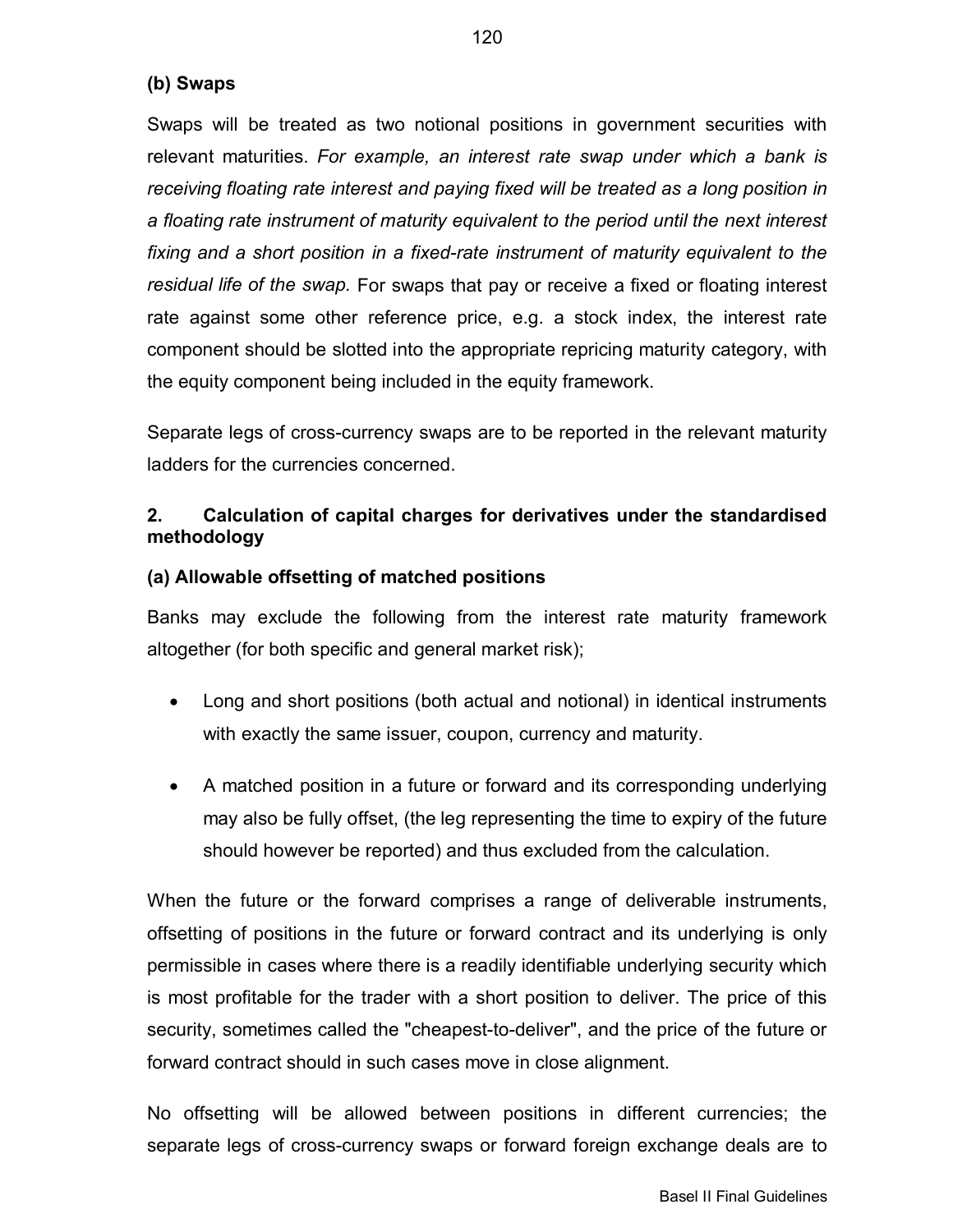be treated as notional positions in the relevant instruments and included in the appropriate calculation for each currency.

In addition, opposite positions in the same category of instruments can in certain circumstances be regarded as matched and allowed to offset fully. To qualify for this treatment the positions must relate to the same underlying instruments, be of the same nominal value and be denominated in the same currency. In addition:

- for futures: offsetting positions in the notional or underlying instruments to which the futures contract relates must be for identical products and mature within seven days of each other;
- for swaps and FRAs: the reference rate (for floating rate positions) must be identical and the coupon closely matched (i.e. within 15 basis points); and
- for swaps, FRAs and forwards: the next interest fixing date or, for fixed coupon positions or forwards, the residual maturity must correspond within the following limits:
	- $\circ$  less than one month hence: same day;
	- $\circ$  between one month and one year hence: within seven days;
	- $\circ$  over one year hence: within thirty days.

Banks with large swap books may use alternative formulae for these swaps to calculate the positions to be included in the duration ladder. The method would be to calculate the sensitivity of the net present value implied by the change in yield used in the duration method and allocate these sensitivities into the time-bands set out in Table 12 in Section B.

## **(b) Specific risk**

Interest rate and currency swaps, FRAs, forward foreign exchange contracts and interest rate futures will not be subject to a specific risk charge. This exemption also applies to futures on an interest rate index (e.g. LIBOR). However, in the case of futures contracts where the underlying is a debt security, or an index representing a basket of debt securities, a specific risk charge will apply according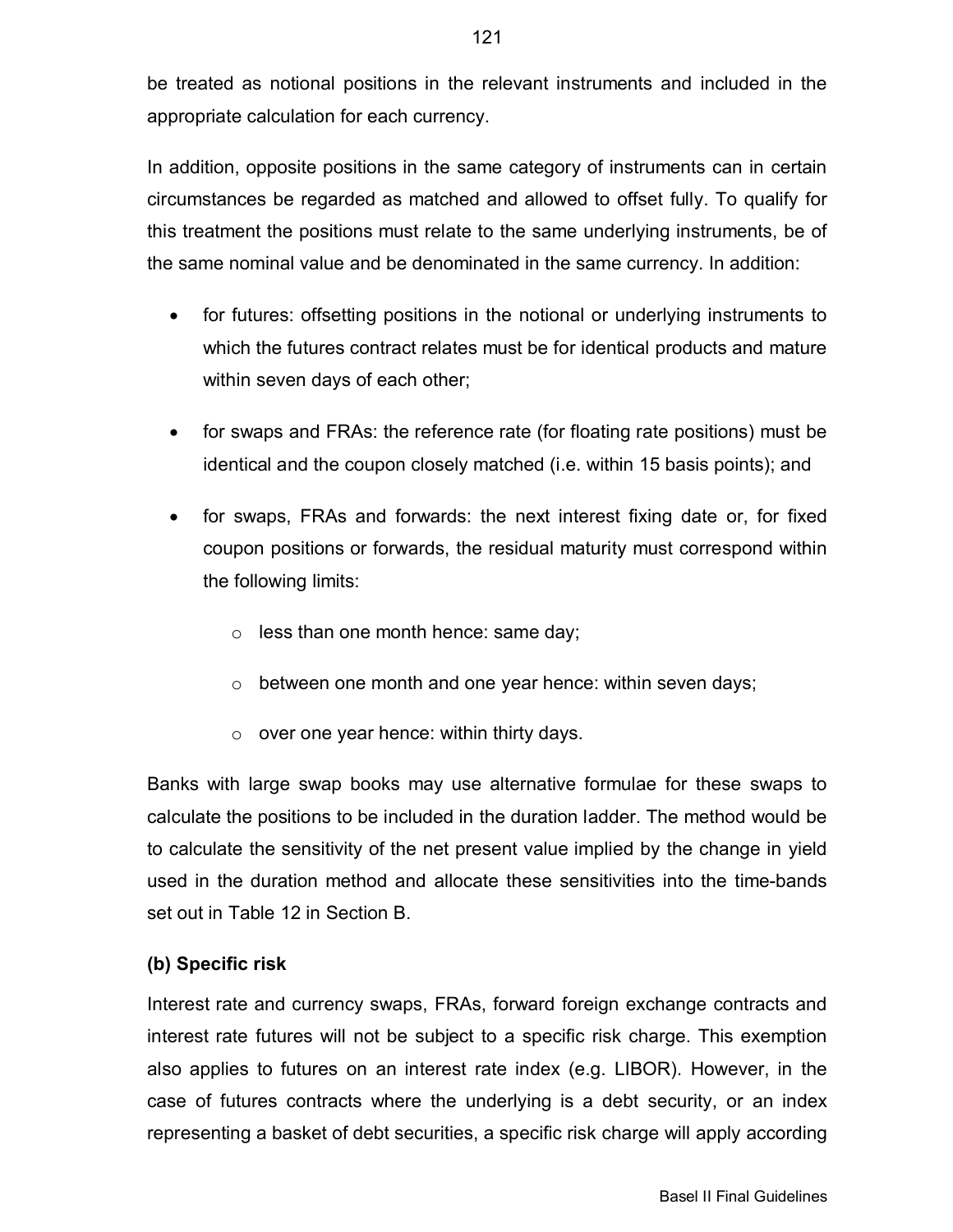to the credit risk of the issuer as set out in paragraphs above.

## **(c) General market risk**

General market risk applies to positions in all derivative products in the same manner as for cash positions, subject only to an exemption for fully or very closely matched positions in identical instruments as defined in paragraphs above. The various categories of instruments should be slotted into the maturity ladder and treated according to the rules identified earlier.

| <b>Instrument</b>                                       | <b>Specific</b><br>risk<br>charge | <b>General Market risk</b><br>charge     |
|---------------------------------------------------------|-----------------------------------|------------------------------------------|
| Exchange-traded future                                  |                                   |                                          |
| - Government debt security                              | <b>No</b>                         | Yes, as two positions                    |
| - Corporate debt security                               | Yes                               | Yes, as two positions                    |
| - Index on interest rates (e.g. MIBOR)                  | <b>No</b>                         | Yes, as two positions                    |
| OTC forward                                             |                                   |                                          |
| - Government debt security                              | <b>No</b>                         | Yes, as two positions                    |
| - Corporate debt security                               | Yes                               | Yes, as two positions                    |
| - Index on interest rates (e.g. MIBOR)                  | <b>No</b>                         | Yes, as two positions                    |
| FRAs, Swaps                                             | <b>No</b>                         | Yes, as two positions                    |
| Forward Foreign Exchange                                | <b>No</b>                         | Yes, as one position in<br>each currency |
| Options                                                 |                                   |                                          |
| - Government debt security                              | <b>No</b>                         |                                          |
| - Corporate debt security                               | Yes                               |                                          |
| - Index on interest rates (e.g. MIBOR)<br>- FRAs, Swaps | <b>No</b><br><b>No</b>            |                                          |

Table - Summary of treatment of interest rate derivatives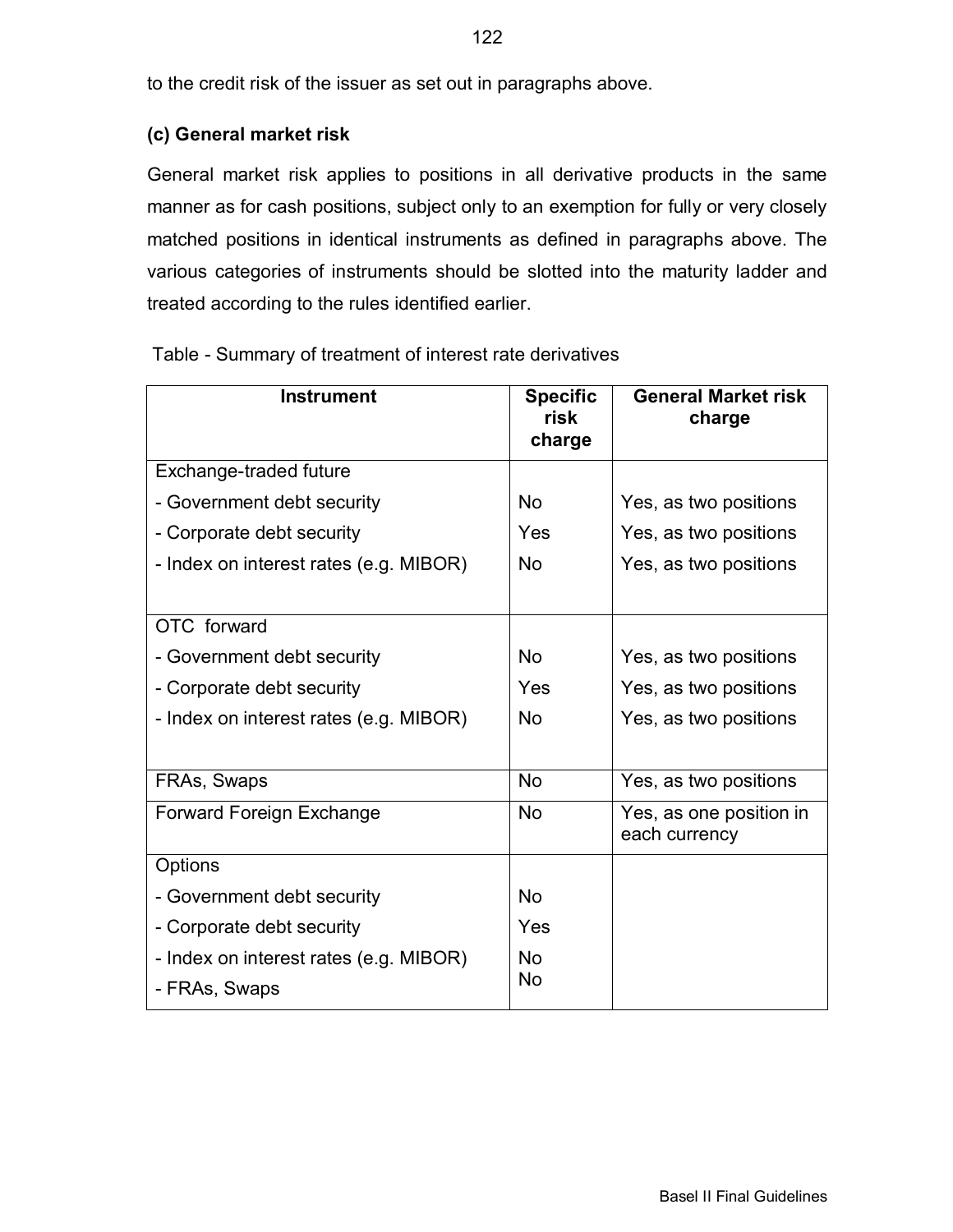#### **B. Treatment of Options**

 $\overline{a}$ 

1. In recognition of the wide diversity of banks' activities in options and the difficulties of measuring price risk for options, alternative approaches are permissible as under:

- those banks which solely use purchased options<sup>37</sup> will be free to use the simplified approach described in Section I below;
- those banks which also write options will be expected to use one of the intermediate approaches as set out in Section II below.

2. In the *simplified approach*, the positions for the options and the associated underlying, cash or forward, are not subject to the standardised methodology but rather are "carved-out" and subject to separately calculated capital charges that incorporate both general market risk and specific risk. The risk numbers thus generated are then added to the capital charges for the relevant category, i.e. interest rate related instruments, equities, and foreign exchange as described in Sections B to D. The *delta-plus method* uses the sensitivity parameters or "Greek letters" associated with options to measure their market risk and capital requirements. Under this method, the delta-equivalent position of each option becomes part of the standardised methodology set out in Section B to D with the delta-equivalent amount subject to the applicable general market risk charges. Separate capital charges are then applied to the gamma and vega risks of the option positions. The *scenario approach* uses simulation techniques to calculate changes in the value of an options portfolio for changes in the level and volatility of its associated underlyings. Under this approach, the general market risk charge is determined by the scenario "grid" (i.e. the specified combination of underlying and volatility changes) that produces the largest loss. For the delta-plus method and the scenario approach the specific risk capital charges are determined separately by multiplying the delta-equivalent of each option by the specific risk weights set out in Section B and Section C.

 $37$  Unless all their written option positions are hedged by perfectly matched long positions in exactly the same options, in which case no capital charge for market risk is required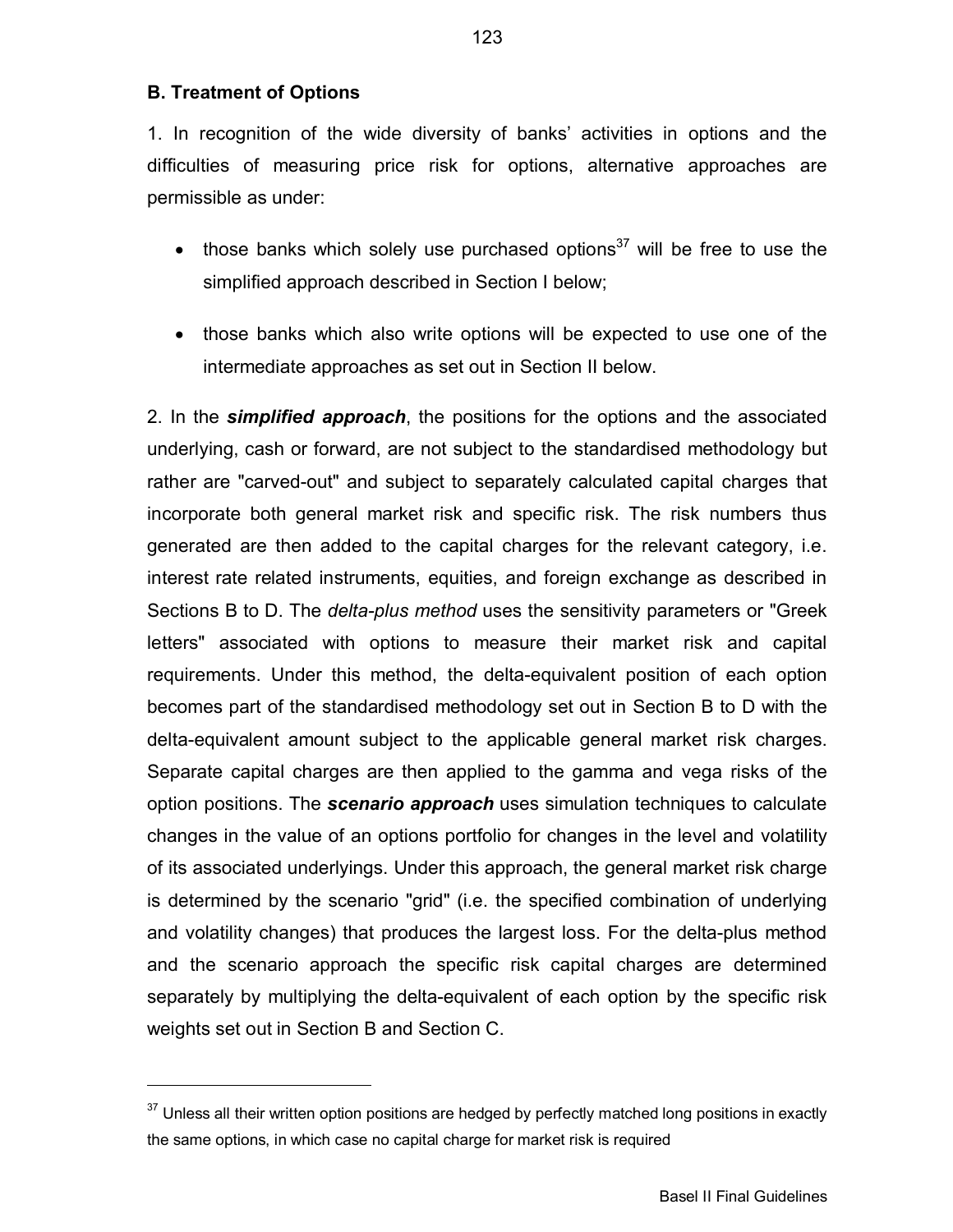## **I. Simplified approach**

3. Banks which handle a limited range of purchased options only will be free to use the simplified approach set out in Table A below, for particular trades. As an example of how the calculation would work, if a holder of 100 shares currently valued at Rs.10 each holds an equivalent put option with a strike price of Rs.11, the capital charge would be: Rs.1,000 x 18% (i.e. 9% specific plus 9% general market risk) = Rs.180, less the amount the option is in the money  $(Rs.11 - Rs.10)$ x 100 = Rs.100, i.e. the capital charge would be Rs.80. A similar methodology applies for options whose underlying is a foreign currency or an interest rate related instrument.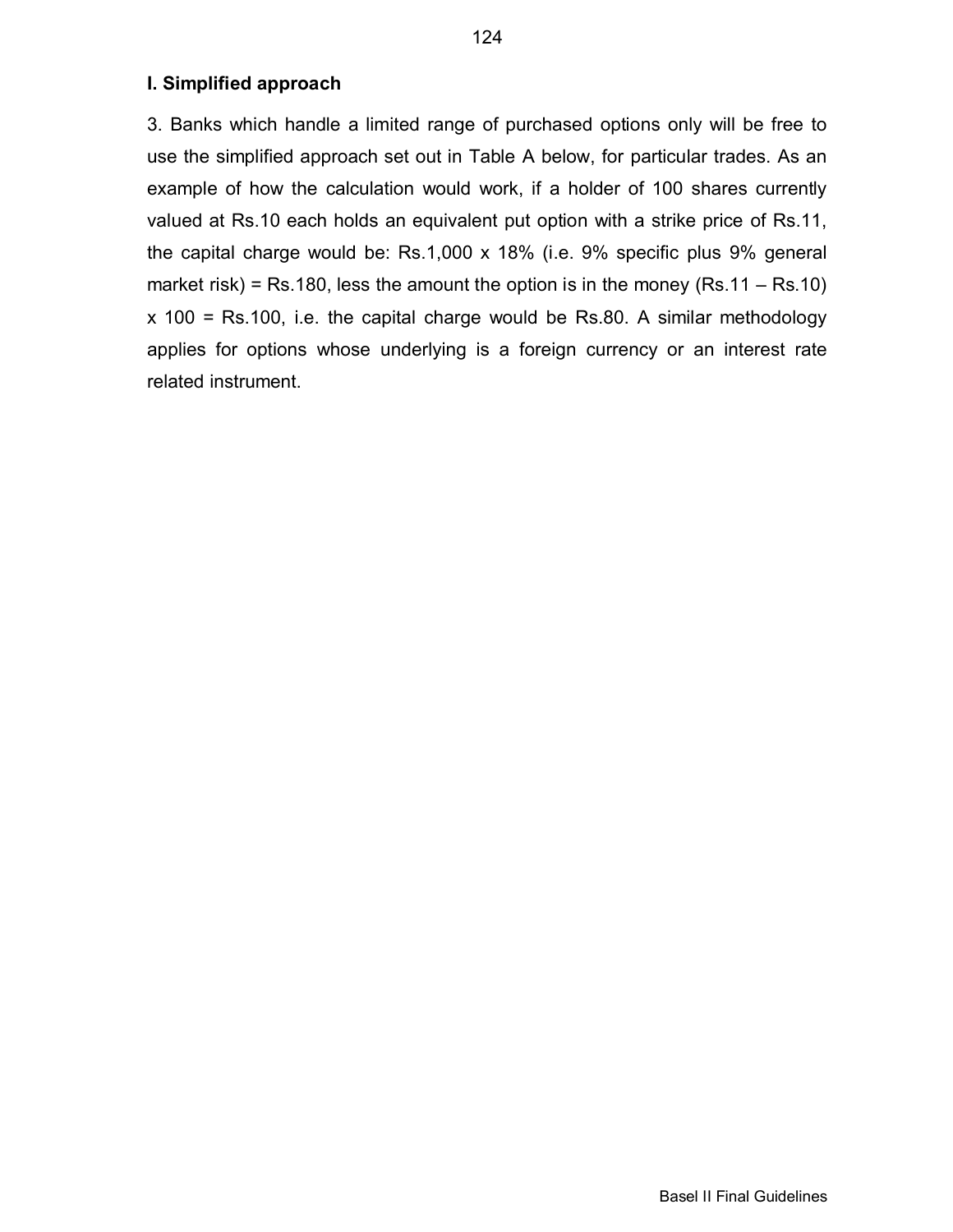## **Table A**

# *Simplified approach: capital charges*

| <b>Position</b>                                                 | <b>Treatment</b>                                                                                                                                                                                                                                                                         |
|-----------------------------------------------------------------|------------------------------------------------------------------------------------------------------------------------------------------------------------------------------------------------------------------------------------------------------------------------------------------|
| Long cash and Long put<br><b>Or</b><br>Short cash and Long call | The capital charge will be the market value of the<br>underlying security <sup>38</sup> multiplied by the sum of<br>specific and general market risk charges <sup>39</sup> for the<br>underlying less the amount the option is in the<br>money (if any)<br>bounded at zero <sup>40</sup> |
| Long call<br><b>Or</b><br>Long put                              | The capital charge will be the lesser of:<br>the market value of the underlying security<br>(1)<br>multiplied by the sum of specific and general market<br>risk charges $3$ for the underlying<br>(ii) the market value of the option <sup>41</sup>                                      |

## **II. Intermediate approaches**

## **(a) Delta-plus method**

l

4. Banks which write options will be allowed to include delta-weighted options positions within the standardised methodology set out in Section B - D. Such options should be reported as a position equal to the market value of the underlying multiplied by the delta.

<sup>&</sup>lt;sup>38</sup> In some cases such as foreign exchange, it may be unclear which side is the "underlying security"; this should be taken to be the asset which would be received if the option were exercised. In addition the nominal value should be used for items where the market value of the underlying instrument could be zero, e.g. caps and floors, swaptions etc.

<sup>39</sup> Some options (e.g. where the underlying is an interest rate or a currency) bear no specific risk, but specific risk will be present in the case of options on certain interest rate-related instruments (e.g. options on a corporate debt security or corporate bond index; see Section B for the relevant capital charges) and for options on equities and stock indices (see Section C). The charge under this measure for currency options will be 9%.

<sup>40</sup> For options with a residual maturity of more than six months, the strike price should be compared with the forward, not current, price. A bank unable to do this must take the "in-the-money" amount to be zero.

<sup>&</sup>lt;sup>41</sup> Where the position does not fall within the trading book (i.e. options on certain foreign exchange or commodities positions not belonging to the trading book), it may be acceptable to use the book value instead.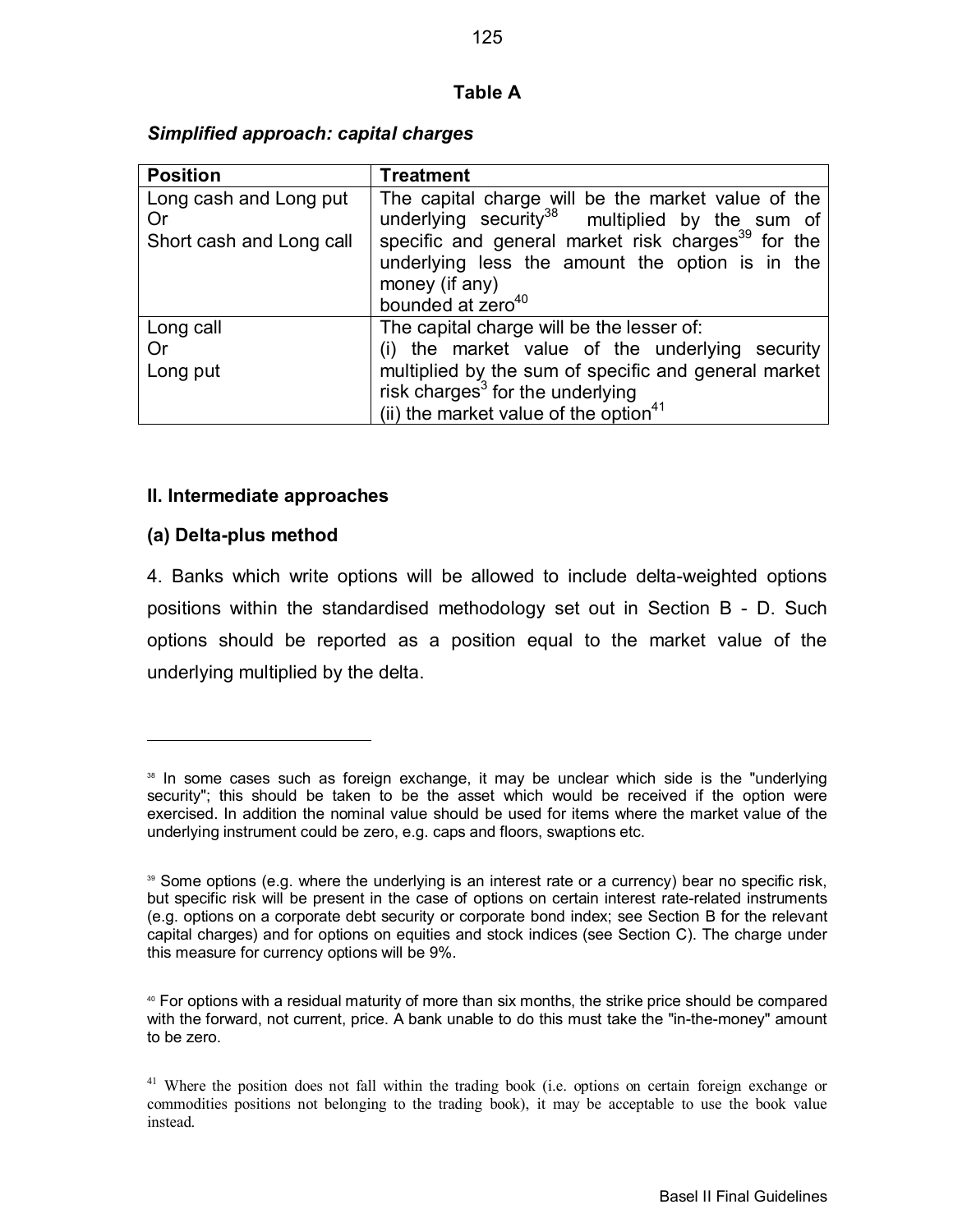However, since delta does not sufficiently cover the risks associated with options positions, banks will also be required to measure gamma (which measures the rate of change of delta) and vega (which measures the sensitivity of the value of an option with respect to a change in volatility) sensitivities in order to calculate the total capital charge. These sensitivities will be calculated according to an approved exchange model or to the bank's proprietary options pricing model subject to oversight by the Reserve Bank of India<sup>42</sup>.

5. Delta-weighted positions with *debt securities or interest rates as the underlying* will be slotted into the interest rate time-bands, as set out in Table 12 of Section B, under the following procedure. A two-legged approach should be used as for other derivatives, requiring one entry at the time the underlying contract takes effect and a second at the time the underlying contract matures. For instance, a bought call option on a June three-month interest-rate future will in April be considered, on the basis of its delta-equivalent value, to be a long position with a maturity of five months and a short position with a maturity of two months<sup>43</sup>. The written option will be similarly slotted as a long position with a maturity of two months and a short position with a maturity of five months. Floating rate instruments with caps or floors will be treated as a combination of floating rate securities and a series of European-style options. For example, the holder of a three-year floating rate bond indexed to six month LIBOR with a cap of 15% will treat it as:

(i) a debt security that reprices in six months; and

l

(ii) a series of five written call options on a FRA with a reference rate of

 $42$  Reserve Bank of India may wish to require banks doing business in certain classes of exotic options (e.g. barriers, digitals) or in options "at-the-money" that are close to expiry to use either the scenario approach or the internal models alternative, both of which can accommodate more detailed revaluation approaches.

 $^{43}$  A two-months call option on a bond future, where delivery of the bond takes place in September, would be considered in April as being long the bond and short a five-months deposit, both positions being delta-weighted.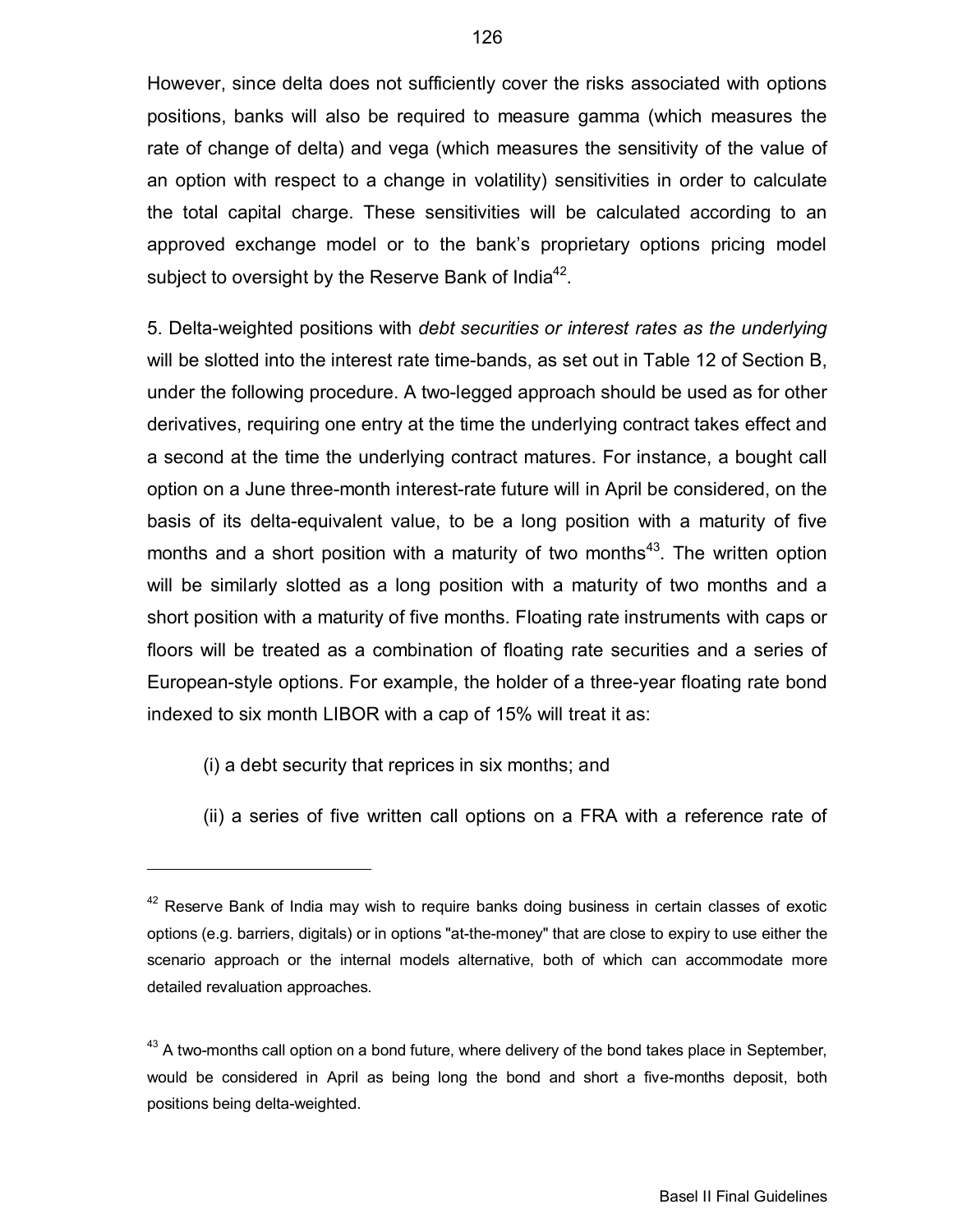15%, each with a negative sign at the time the underlying FRA takes effect and a positive sign at the time the underlying FRA matures $44$ .

6. The capital charge for *options with equities as the underlying* will also be based on the delta-weighted positions which will be incorporated in the measure of market risk described in Section C. For purposes of this calculation each national market is to be treated as a separate underlying. The capital charge for *options on foreign exchange and gold positions* will be based on the method set out in Section D. For delta risk, the net delta-based equivalent of the foreign currency and gold options will be incorporated into the measurement of the exposure for the respective currency (or gold) position.

7. In addition to the above capital charges arising from delta risk, there will be further capital charges for *gamma* and for *vega risk.* Banks using the delta-plus method will be required to calculate the gamma and vega for each option position (including hedge positions) separately. The capital charges should be calculated in the following way:

(i) for *each individual option* a "gamma impact" should be calculated according to a Taylor series expansion as:

Gamma impact =  $\frac{1}{2}$  x Gamma x VU<sup>2</sup>

where VU = Variation of the underlying of the option.

(ii) VU will be calculated as follows:

l

- for interest rate options if the underlying is a bond, the price sensitivity should be worked out as explained. An equivalent calculation should be carried out where the underlying is an interest rate.
- for options on equities and equity indices; which are not permitted at present, the market value of the underlying should be multiplied by

<sup>&</sup>lt;sup>44</sup> The rules applying to closely-matched positions set out in paragraph 2 (a) of this Annex will also apply in this respect.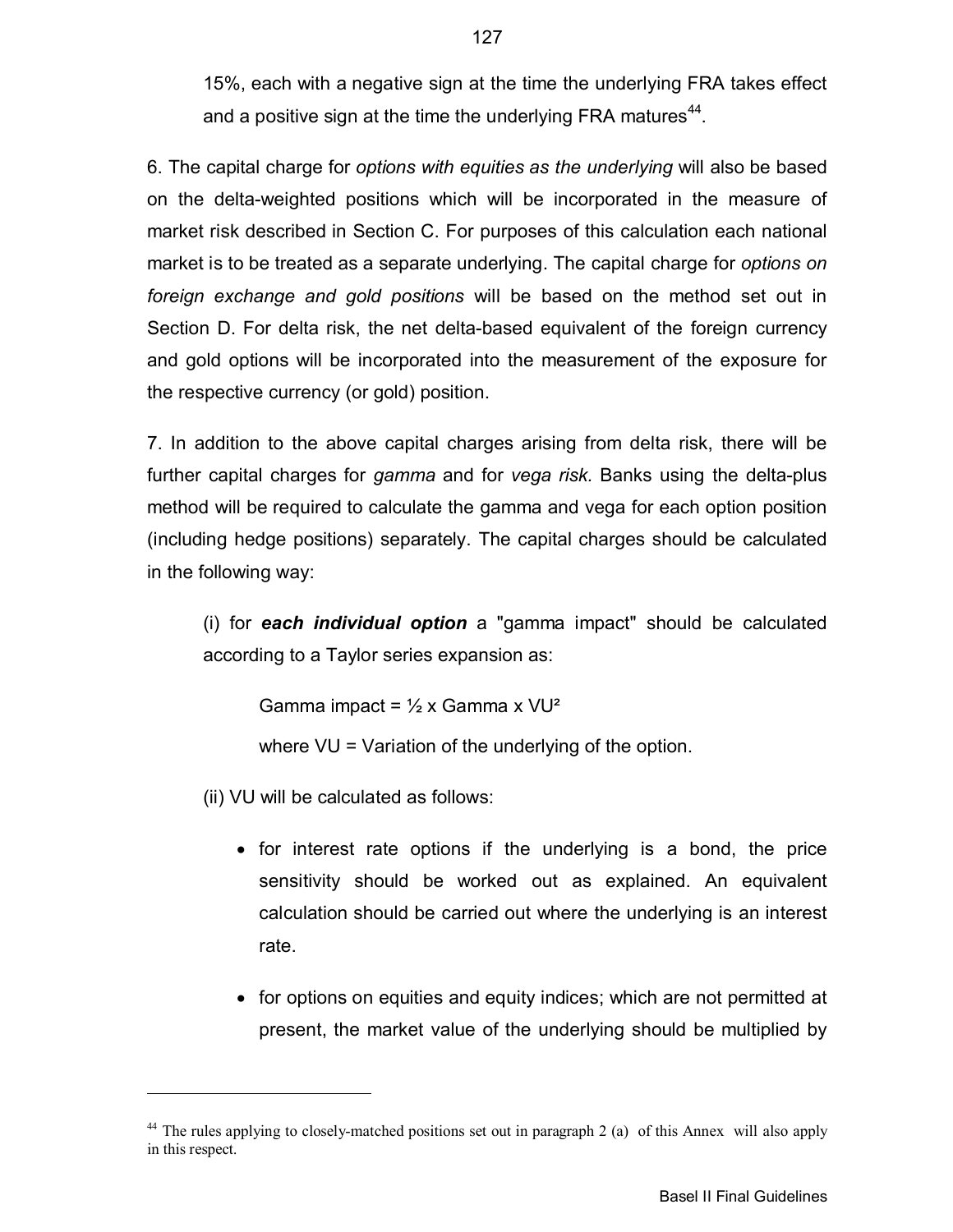$9\%^{45}$ 

• for foreign exchange and gold options: the market value of the underlying should be multiplied by 9%;

(iii) For the purpose of this calculation the following positions should be treated as *the same underlyin***g**:

- $\bullet$  for interest rates,  $46$  each time-band as set out in Table 17 of the quidelines: 47
- for equities and stock indices, each national market;
- for foreign currencies and gold, each currency pair and gold;

(iv) Each option on the same underlying will have a gamma impact that is either positive or negative. These individual gamma impacts will be summed, resulting in a net gamma impact for each underlying that is either positive or negative. Only those net gamma impacts that are negative will be included in the capital calculation.

(v) The total gamma capital charge will be the sum of the absolute value of the net negative gamma impacts as calculated above.

(vi) For *volatility risk,* banks will be required to calculate the capital charges by multiplying the sum of the vegas for all options on the same underlying, as defined above, by a proportional shift in volatility of ±25%.

(vii) The *total capital charge* for vega risk will be the sum of the absolute value of the individual capital charges that have been calculated for vega risk.

l

 $45$  The basic rules set out here for interest rate and equity options do not attempt to capture specific risk when calculating gamma capital charges. However, Reserve Bank may require specific banks to do so.

 $46$  Positions have to be slotted into separate maturity ladders by currency.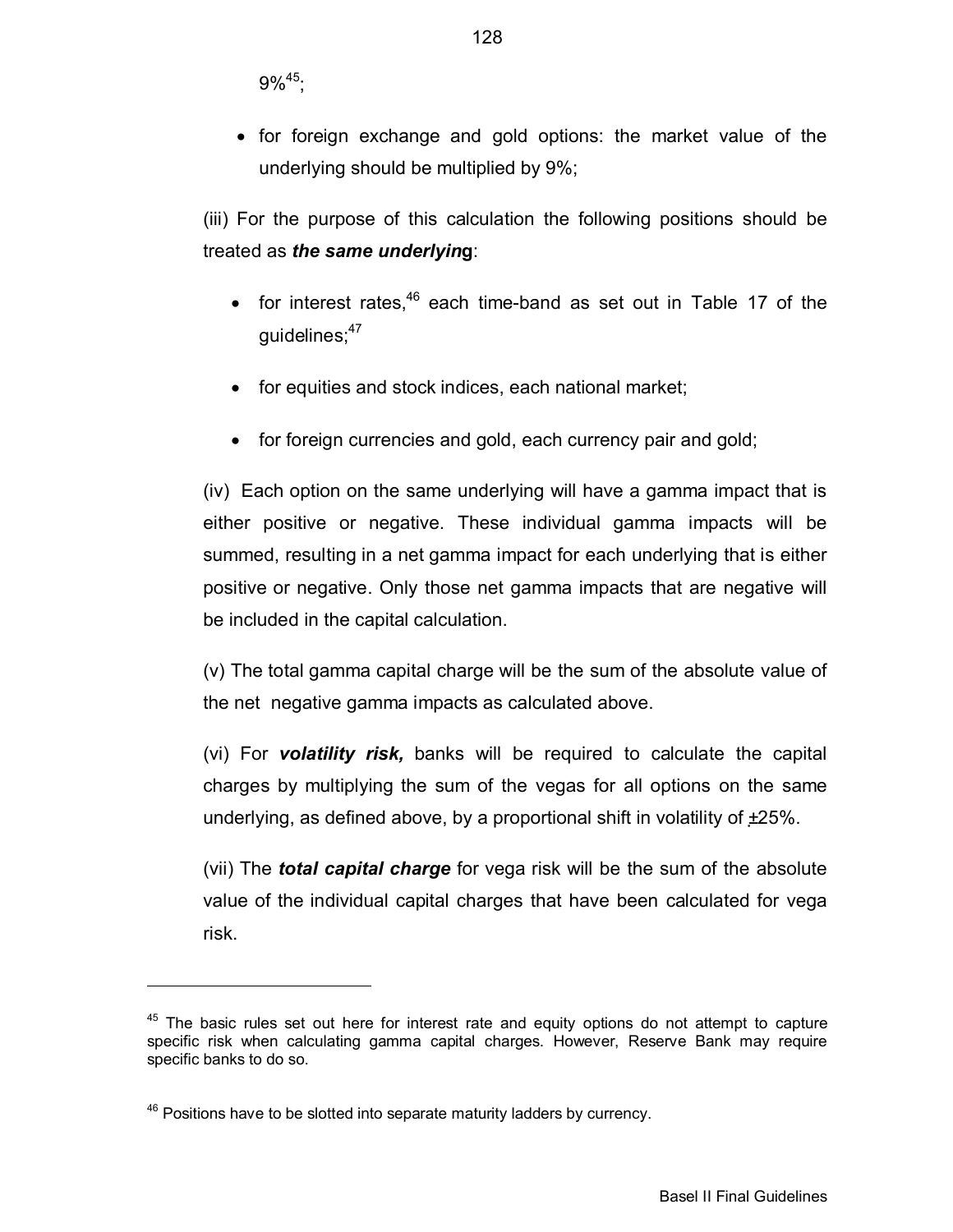#### **(b) Scenario approach**

l

8. More sophisticated banks will also have the right to base the market risk capital charge for options portfolios and associated hedging positions on *scenario matrix analysi*s. This will be accomplished by specifying a fixed range of changes in the option portfolio's risk factors and calculating changes in the value of the option portfolio at various points along this "grid". For the purpose of calculating the capital charge, the bank will revalue the option portfolio using matrices for simultaneous changes in the option's underlying rate or price and in the volatility of that rate or price. A different matrix will be set up for each individual underlying as defined in paragraph 7 above. As an alternative, at the discretion of each national authority, banks which are significant traders in options for interest rate options will be permitted to base the calculation on a minimum of six sets of timebands. When using this method, not more than three of the time-bands as defined in Section B should be combined into any one set.

9. The options and related hedging positions will be evaluated over a specified range above and below the current value of the underlying. The range for interest rates is consistent with the assumed changes in yield in Table 12 of Section B. Those banks using the alternative method for interest rate options set out in paragraph 8 above should use, for each set of time-bands, the highest of the assumed changes in yield applicable to the group to which the time-bands belong.<sup>48</sup> The other ranges are  $\pm 9$  % for equities and  $\pm 9$  % for foreign exchange and gold. For all risk categories, at least seven observations (including the current observation) should be used to divide the range into equally spaced intervals.

10. The second dimension of the matrix entails a change in the volatility of the underlying rate or price. A single change in the volatility of the underlying rate or price equal to a shift in volatility of + 25% and - 25% is expected to be sufficient in most cases. As circumstances warrant, however, the Reserve Bank may choose to require that a different change in volatility be used and / or that intermediate points on the grid be calculated.

 $^{47}$  Banks using the duration method should use the time-bands as set out in Table 18 of the guidelines.

 $^{48}$  If, for example, the time-bands 3 to 4 years, 4 to 5 years and 5 to 7 years are combined, the highest assumed change in